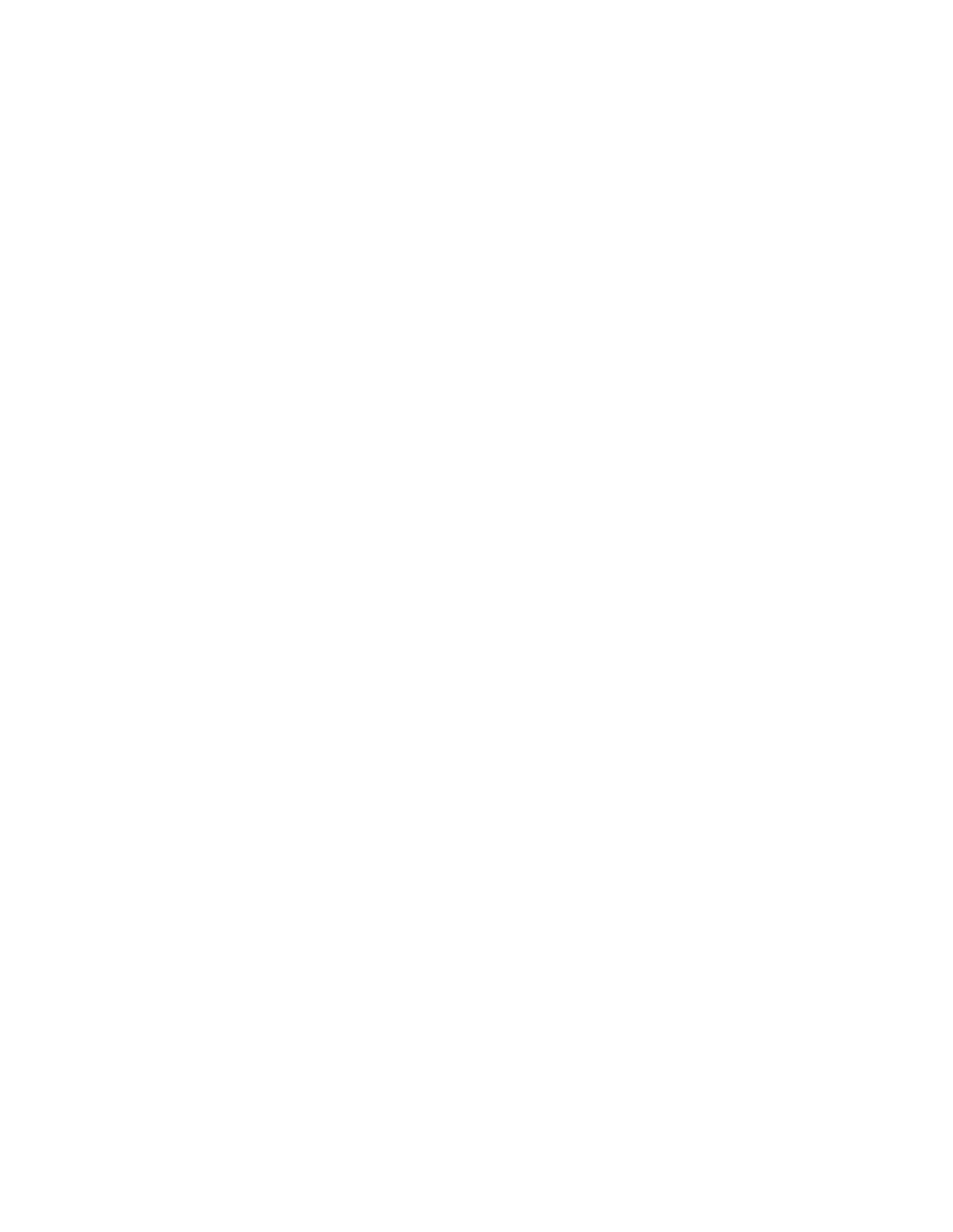# **A**

#### AAI−

(See ARRIVAL AIRCRAFT INTERVAL.)

AAR−

(See AIRPORT ARRIVAL RATE.)

 ABBREVIATED IFR FLIGHT PLANS− An only aircraft identification, location, and pilot request. Other information may be requested if authorization by ATC requiring pilots to submit only that information needed for the purpose of ATC. It includes only a small portion of the usual IFR flight plan information. In certain instances, this may be needed by ATC for separation/control purposes. It is frequently used by aircraft which are airborne and desire an instrument approach or by aircraft which are on the ground and desire a climb to VFR-on-top.

(See VFR-ON-TOP.) (Refer to AIM.)

*ABEAM−* An aircraft is "abeam" a fix, point, or object when that fix, point, or object is approximately 90 degrees to the right or left of the aircraft track. Abeam indicates a general position rather than a precise point.

*ABORT−* To terminate a preplanned aircraft maneuver; e.g., an aborted takeoff.

ACC [ICAO]−

(See ICAO term AREA CONTROL CENTER.)

ACCELERATE-STOP DISTANCE AVAILABLE− The runway plus stopway length declared available and suitable for the acceleration and deceleration of an airplane aborting a takeoff.

ACCELERATE-STOP DISTANCE AVAILABLE [ICAO]− The length of the take-off run available plus the length of the stopway if provided.

# ACDO−

(See AIR CARRIER DISTRICT OFFICE.)

*ACKNOWLEDGE−* Let me know that you have received and understood this message.

 $ACL$ −

(See AIRCRAFT LIST.)

ACLS−

(See AUTOMATIC CARRIER LANDING SYSTEM.)

ACLT−

(See ACTUAL CALCULATED LANDING TIME.)

 abnormal attitude, or abnormal acceleration not ACROBATIC FLIGHT− An intentional maneuver involving an abrupt change in an aircraft's attitude, an necessary for normal flight.

(See ICAO term ACROBATIC FLIGHT.) (Refer to 14 CFR Part 91.)

ACROBATIC FLIGHT [ICAO]− Maneuvers intentionally performed by an aircraft involving an abrupt change in its attitude, an abnormal attitude, or an abnormal variation in speed.

# ACTIVE RUNWAY−

(See RUNWAY IN USE/ACTIVE RUNWAY/DUTY RUNWAY.)

 ACTUAL CALCULATED LANDING TIME− (VTA) of the aircraft or the tentative calculated ACLT is a flight's frozen calculated landing time. An actual time determined at freeze calculated landing time (FCLT) or meter list display interval (MLDI) for the adapted vertex for each arrival aircraft based upon runway configuration, airport acceptance rate, airport arrival delay period, and other metered arrival aircraft. This time is either the vertex time of arrival landing time (TCLT)/ACLT of the previous aircraft plus the arrival aircraft interval (AAI), whichever is later. This time will not be updated in response to the aircraft's progress.

ACTUAL NAVIGATION PERFORMANCE (ANP)−

(See REQUIRED NAVIGATION PERFORMANCE.)

ADDITIONAL SERVICES− Advisory information provided by ATC which includes but is not limited to the following:

**a.** Traffic advisories.

**b.** Vectors, when requested by the pilot, to assist aircraft receiving traffic advisories to avoid observed traffic.

 verified (reading correctly) automatic altitude **c.** Altitude deviation information of 300 feet or more from an assigned altitude as observed on a readout (Mode C).

**d.** Advisories that traffic is no longer a factor.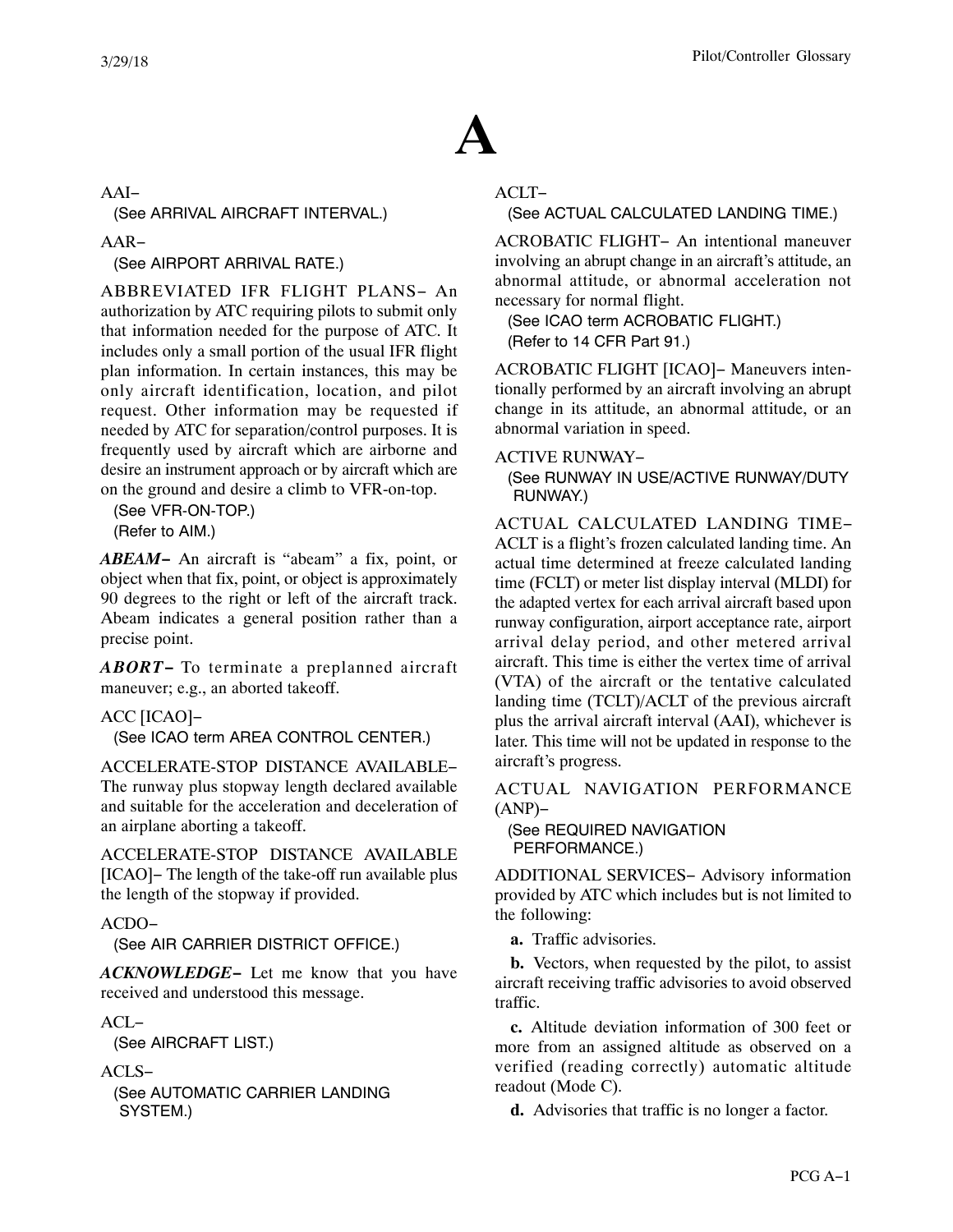- **e.** Weather and chaff information.
- **f.** Weather assistance.
- **g.** Bird activity information.

**h.** Holding pattern surveillance. Additional services are provided to the extent possible contingent only upon the controller's capability to fit them into the performance of higher priority duties and on the basis of limitations of the radar, volume of traffic, frequency congestion, and controller workload. The controller has complete discretion for determining if he/she is able to provide or continue to provide a service in a particular case. The controller's reason not to provide or continue to provide a service in a particular case is not subject to question by the pilot and need not be made known to him/her.

(See TRAFFIC ADVISORIES.) (Refer to AIM.)

ADF−

(See AUTOMATIC DIRECTION FINDER.)

ADIZ−

(See AIR DEFENSE IDENTIFICATION ZONE.)

ADLY−

(See ARRIVAL DELAY.)

ADMINISTRATOR− The Federal Aviation Administrator or any person to whom he/she has delegated his/her authority in the matter concerned.

# ADR−

```
(See AIRPORT DEPARTURE RATE.)
```
ADS [ICAO]−

(See ICAO term AUTOMATIC DEPENDENT SURVEILLANCE.)

ADS−B−

(See AUTOMATIC DEPENDENT SURVEILLANCE−BROADCAST.)

# ADS−C−

(See AUTOMATIC DEPENDENT SURVEILLANCE−CONTRACT.)

*ADVISE INTENTIONS−* Tell me what you plan to do.

ADVISORY− Advice and information provided to assist pilots in the safe conduct of flight and aircraft movement.

(See ADVISORY SERVICE.)

ADVISORY FREQUENCY− The appropriate frequency to be used for Airport Advisory Service.

(See LOCAL AIRPORT ADVISORY.) (See UNICOM.) (Refer to ADVISORY CIRCULAR NO. 90-42.) (Refer to AIM.)

ADVISORY SERVICE− Advice and information provided by a facility to assist pilots in the safe conduct of flight and aircraft movement.

(See ADDITIONAL SERVICES.) (See LOCAL AIRPORT ADVISORY.) (See RADAR ADVISORY.) (See SAFETY ALERT.) (See TRAFFIC ADVISORIES.) (Refer to AIM.)

AERIAL REFUELING− A procedure used by the military to transfer fuel from one aircraft to another during flight.

(Refer to VFR/IFR Wall Planning Charts.)

AERODROME− A defined area on land or water (including any buildings, installations and equipment) intended to be used either wholly or in part for the arrival, departure, and movement of aircraft.

AERODROME BEACON [ICAO]− Aeronautical beacon used to indicate the location of an aerodrome from the air.

AERODROME CONTROL SERVICE [ICAO]− Air traffic control service for aerodrome traffic.

AERODROME CONTROL TOWER [ICAO]− A unit established to provide air traffic control service to aerodrome traffic.

AERODROME ELEVATION [ICAO]− The elevation of the highest point of the landing area.

AERODROME TRAFFIC CIRCUIT [ICAO]− The specified path to be flown by aircraft operating in the vicinity of an aerodrome.

 indicate the location of an airport, a heliport, a landmark, a certain point of a Federal airway in AERONAUTICAL BEACON− A visual NAVAID displaying flashes of white and/or colored light to mountainous terrain, or an obstruction.

(See AIRPORT ROTATING BEACON.) (Refer to AIM.)

 AERONAUTICAL CHART− A map used in air topographic features, hazards and obstructions, navigation containing all or part of the following: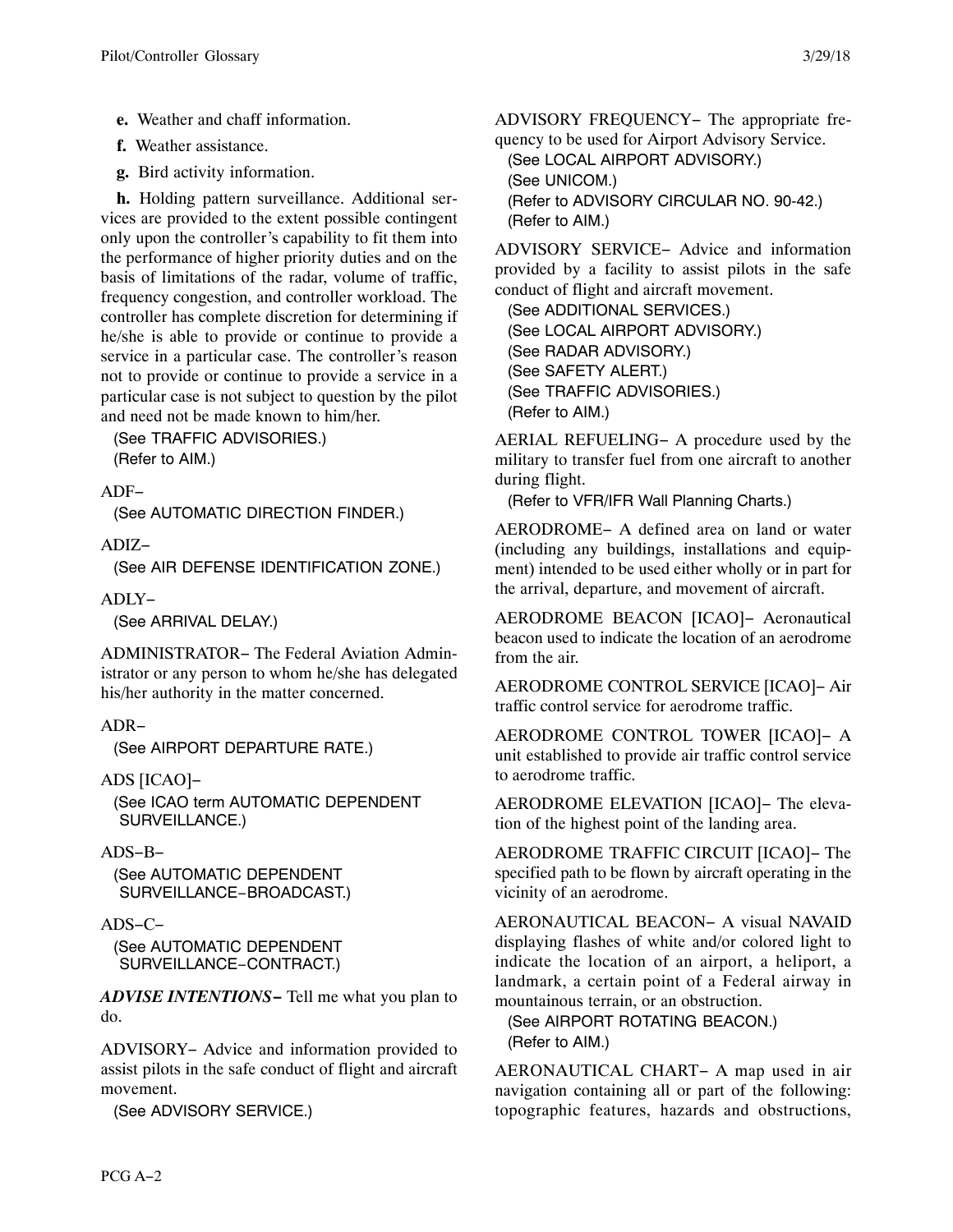navigation aids, navigation routes, designated airspace, and airports. Commonly used aeronautical charts are:

 selection of visual check points for VFR flight. aids to navigation, airports, controlled airspace, **a.** Sectional Aeronautical Charts (1:500,000)− Designed for visual navigation of slow or medium speed aircraft. Topographic information on these charts features the portrayal of relief and a judicious Aeronautical information includes visual and radio permanent special use airspace (SUA), obstructions, and related data.

 Depict Class B airspace which provides for the **b.** VFR Terminal Area Charts (1:250,000)− control or segregation of all the aircraft within Class B airspace. The chart depicts topographic information and aeronautical information which includes visual and radio aids to navigation, airports, controlled airspace, permanent SUA, obstructions, and related data.

 **c.** En Route Low Altitude Charts− Provide aeronautical information for en route instrument navigation (IFR) in the low altitude stratum. en route and minimum obstruction clearance Information includes the portrayal of airways, limits of controlled airspace, position identification and frequencies of radio aids, selected airports, minimum altitudes, airway distances, reporting points, permanent SUA, and related data. Area charts, which are a part of this series, furnish terminal data at a larger scale in congested areas.

 **d.** En Route High Altitude Charts− Provide aeronautical information for en route instrument navigation (IFR) in the high altitude stratum. Information includes the portrayal of jet routes, identification and frequencies of radio aids, selected airports, distances, time zones, special use airspace, and related information.

**e.** Instrument Approach Procedure (IAP) Charts− Portray the aeronautical data which is required to execute an instrument approach to an airport. These charts depict the procedures, including all related data, and the airport diagram. Each procedure is designated for use with a specific type of electronic navigation system including NDB, TACAN, VOR, ILS RNAV and GLS. These charts are identified by the type of navigational aid(s)/equipment required to provide final approach guidance.

 Designed to expedite clearance delivery and to **f.** Instrument Departure Procedure (DP) Charts− facilitate transition between takeoff and en route operations. Each DP is presented as a separate chart and may serve a single airport or more than one airport in a given geographical location.

 Designed to expedite air traffic control arrival route and instrument approach operations. Each **g.** Standard Terminal Arrival (STAR) Charts− procedures and to facilitate transition between en STAR procedure is presented as a separate chart and may serve a single airport or more than one airport in a given geographical location.

**h.** Airport Taxi Charts− Designed to expedite the efficient and safe flow of ground traffic at an airport. These charts are identified by the official airport name; e.g., Ronald Reagan Washington National Airport.

(See ICAO term AERONAUTICAL CHART.)

AERONAUTICAL CHART [ICAO]− A representation of a portion of the earth, its culture and relief, specifically designated to meet the requirements of air navigation.

AERONAUTICAL INFORMATION MANUAL (AIM)− A primary FAA publication whose purpose is to instruct airmen about operating in the National Airspace System of the U.S. It provides basic flight information, ATC Procedures and general instructional information concerning health, medical facts, factors affecting flight safety, accident and hazard reporting, and types of aeronautical charts and their use.

AERONAUTICAL INFORMATION PUBLICA-TION (AIP) [ICAO]− A publication issued by or with the authority of a State and containing aeronautical information of a lasting character essential to air navigation.

(See CHART SUPPLEMENT U.S.)

#### *AFFIRMATIVE−* Yes.

#### AFIS−

(See AUTOMATIC FLIGHT INFORMATION SERVICE − ALASKA FSSs ONLY.)

#### AFP−

(See AIRSPACE FLOW PROGRAM.)

#### AIM−

(See AERONAUTICAL INFORMATION MANUAL.)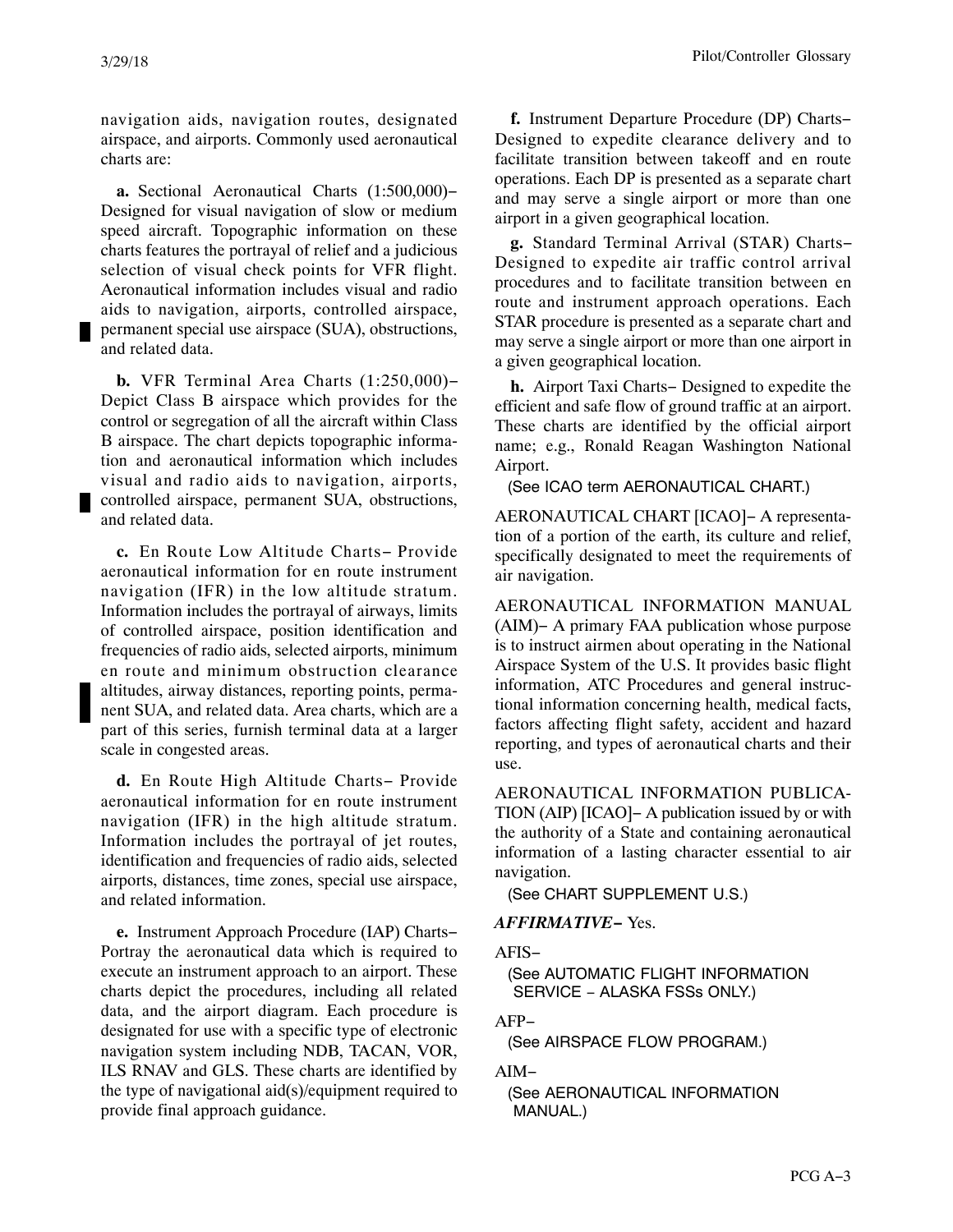#### AIP [ICAO]− (See ICAO term AERONAUTICAL INFORMATION PUBLICATION.)

 the certification and operation of scheduled air AIR CARRIER DISTRICT OFFICE− An FAA field office serving an assigned geographical area, staffed with Flight Standards personnel serving the aviation industry and the general public on matters related to carriers and other large aircraft operations.

 This condition exists when an attack upon the AIR DEFENSE EMERGENCY− A military emergency condition declared by a designated authority. continental U.S., Alaska, Canada, or U.S. installations in Greenland by hostile aircraft or missiles is considered probable, is imminent, or is taking place.

(Refer to AIM.)

 ready identification, location, and control of all AIR DEFENSE IDENTIFICATION ZONE (ADIZ)− An area of airspace over land or water in which the aircraft (except for Department of Defense and law enforcement aircraft) is required in the interest of national security.

Note: ADIZ locations and operating and flight plan requirements for civil aircraft operations are specified in 14 CFR Part 99.

(Refer to AIM.)

 information, for signaling, for radio-directional AIR NAVIGATION FACILITY− Any facility used in, available for use in, or designed for use in, aid of air navigation, including landing areas, lights, any apparatus or equipment for disseminating weather finding, or for radio or other electrical communication, and any other structure or mechanism having a similar purpose for guiding or controlling flight in the air or the landing and takeoff of aircraft.

(See NAVIGATIONAL AID.)

AIR ROUTE SURVEILLANCE RADAR− Air route traffic control center (ARTCC) radar used primarily to detect and display an aircraft's position while en route between terminal areas. The ARSR enables controllers to provide radar air traffic control service when aircraft are within the ARSR coverage. In some instances, ARSR may enable an ARTCC to provide terminal radar services similar to but usually more limited than those provided by a radar approach control.

 AIR ROUTE TRAFFIC CONTROL CENTER plans within controlled airspace and principally (ARTCC)− A facility established to provide air traffic control service to aircraft operating on IFR flight during the en route phase of flight. When equipment capabilities and controller workload permit, certain advisory/assistance services may be provided to VFR aircraft.

(See EN ROUTE AIR TRAFFIC CONTROL SERVICES.) (Refer to AIM.)

AIR TAXI− Used to describe a helicopter/VTOL aircraft movement conducted above the surface but normally not above 100 feet AGL. The aircraft may proceed either via hover taxi or flight at speeds more than 20 knots. The pilot is solely responsible for selecting a safe airspeed/altitude for the operation being conducted.

(See HOVER TAXI.) (Refer to AIM.)

 AIR TRAFFIC− Aircraft operating in the air or on an airport surface, exclusive of loading ramps and parking areas.

(See ICAO term AIR TRAFFIC.)

 AIR TRAFFIC [ICAO]− All aircraft in flight or operating on the maneuvering area of an aerodrome.

 air traffic control for the purpose of preventing unless an amended clearance has been obtained. Additionally, the pilot may request a different or if aircraft equipment limitations or company issued. Pilots may also request clarification or such instances and to the extent of operational AIR TRAFFIC CLEARANCE− An authorization by collision between known aircraft, for an aircraft to proceed under specified traffic conditions within controlled airspace. The pilot-in-command of an aircraft may not deviate from the provisions of a visual flight rules (VFR) or instrument flight rules (IFR) air traffic clearance except in an emergency or clearance from that which has been issued by air traffic control (ATC) if information available to the pilot makes another course of action more practicable procedures forbid compliance with the clearance amendment, as appropriate, any time a clearance is not fully understood, or considered unacceptable because of safety of flight. Controllers should, in practicality and safety, honor the pilot's request. 14 CFR Part 91.3(a) states: "The pilot in command of an aircraft is directly responsible for, and is the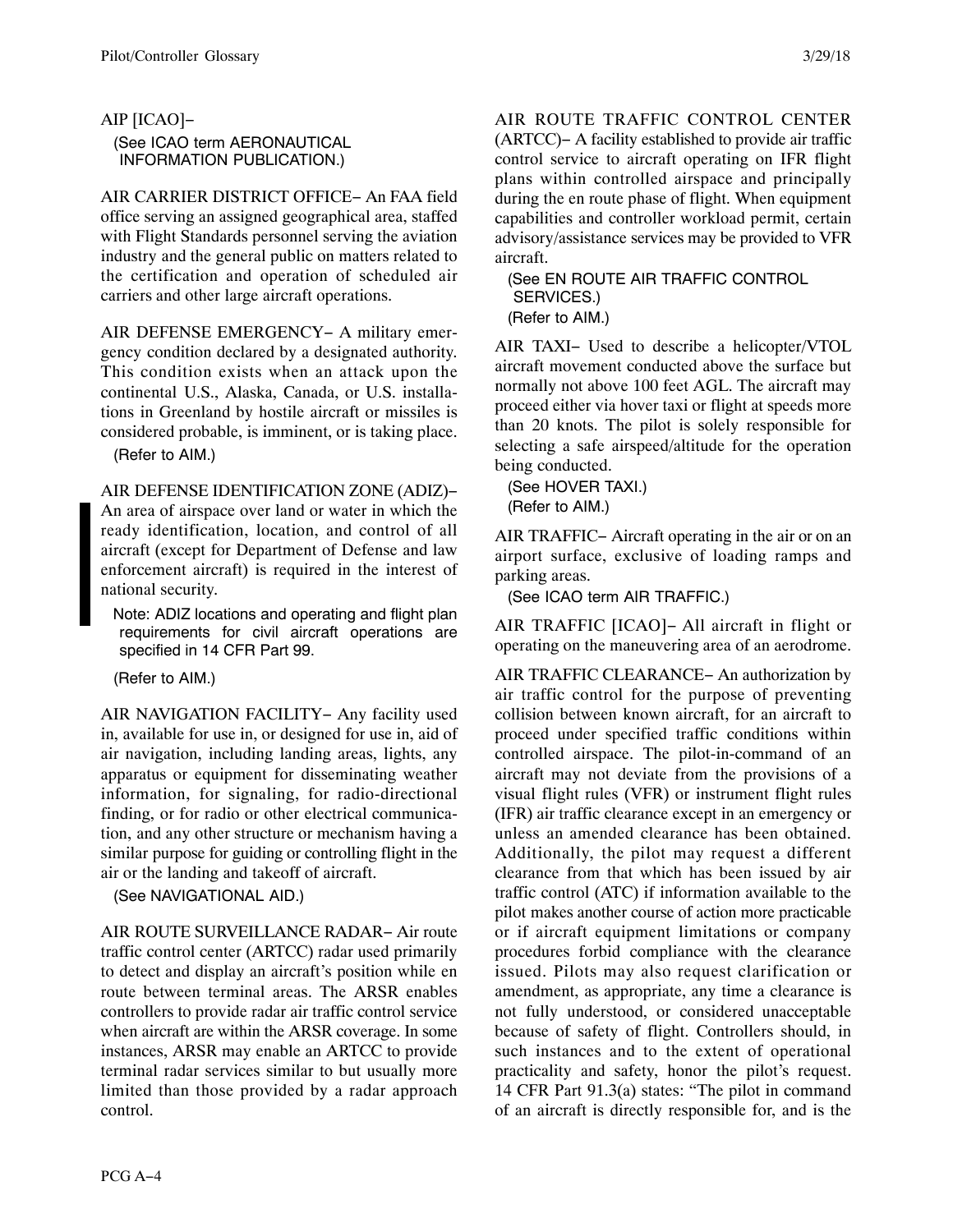AMENDED CLEARANCE if ATC issues a final authority as to, the operation of that aircraft." THE PILOT IS RESPONSIBLE TO REQUEST AN clearance that would cause a pilot to deviate from a rule or regulation, or in the pilot's opinion, would place the aircraft in jeopardy.

(See ATC INSTRUCTIONS.) (See ICAO term AIR TRAFFIC CONTROL

CLEARANCE.)

AIR TRAFFIC CONTROL− A service operated by appropriate authority to promote the safe, orderly and expeditious flow of air traffic.

(See ICAO term AIR TRAFFIC CONTROL SERVICE.)

 Authorization for an aircraft to proceed under AIR TRAFFIC CONTROL CLEARANCE [ICAO]− conditions specified by an air traffic control unit.

Note 1: For convenience, the term air traffic control clearance is frequently abbreviated to clearance when used in appropriate contexts.

Note 2: The abbreviated term clearance may be prefixed by the words taxi, takeoff, departure, en route, approach or landing to indicate the particular portion of flight to which the air traffic control clearance relates.

AIR TRAFFIC CONTROL SERVICE− (See AIR TRAFFIC CONTROL.)

AIR TRAFFIC CONTROL SERVICE [ICAO]− A service provided for the purpose of:

**a.** Preventing collisions:

**1.** Between aircraft; and

**2.** On the maneuvering area between aircraft and obstructions.

**b.** Expediting and maintaining an orderly flow of air traffic.

AIR TRAFFIC CONTROL SPECIALIST− A person authorized to provide air traffic control service.

(See AIR TRAFFIC CONTROL.) (See FLIGHT SERVICE STATION.) (See ICAO term CONTROLLER.)

 CENTER (ATCSCC)− An Air Traffic Tactical traffic while minimizing delays. The following AIR TRAFFIC CONTROL SYSTEM COMMAND Operations facility responsible for monitoring and managing the flow of air traffic throughout the NAS, producing a safe, orderly, and expeditious flow of functions are located at the ATCSCC:

**a.** Central Altitude Reservation Function (CARF). Responsible for coordinating, planning, and approving special user requirements under the Altitude Reservation (ALTRV) concept.

(See ALTITUDE RESERVATION.)

 the operation and allocation of reservations for Administrator as High Density Airports. These airports are generally known as slot controlled **b.** Airport Reservation Office (ARO). Monitors unscheduled operations at airports designated by the airports. The ARO allocates reservations on a first come, first served basis determined by the time the request is received at the ARO.

(Refer to 14 CFR Part 93.)

(See CHART SUPPLEMENT U.S.)

**c.** U.S. Notice to Airmen (NOTAM) Office. Responsible for collecting, maintaining, and distributing NOTAMs for the U.S. civilian and military, as well as international aviation communities.

(See NOTICE TO AIRMEN.)

**d.** Weather Unit. Monitor all aspects of weather for the U.S. that might affect aviation including cloud cover, visibility, winds, precipitation, thunderstorms, icing, turbulence, and more. Provide forecasts based on observations and on discussions with meteorologists from various National Weather Service offices, FAA facilities, airlines, and private weather services.

AIR TRAFFIC SERVICE− A generic term meaning:

- **a.** Flight Information Service.
- **b.** Alerting Service.
- **c.** Air Traffic Advisory Service.
- **d.** Air Traffic Control Service:
	- **1.** Area Control Service,
	- **2.** Approach Control Service, or
	- **3.** Airport Control Service.

AIR TRAFFIC SERVICE (ATS) ROUTES − The term "ATS Route" is a generic term that includes "VOR Federal airways," "colored Federal airways," "jet routes," and "RNAV routes." The term "ATS route" does not replace these more familiar route names, but serves only as an overall title when listing the types of routes that comprise the United States route structure.

 AIRBORNE− An aircraft is considered airborne when all parts of the aircraft are off the ground.

 AIRBORNE DELAY− Amount of delay to be encountered in airborne holding.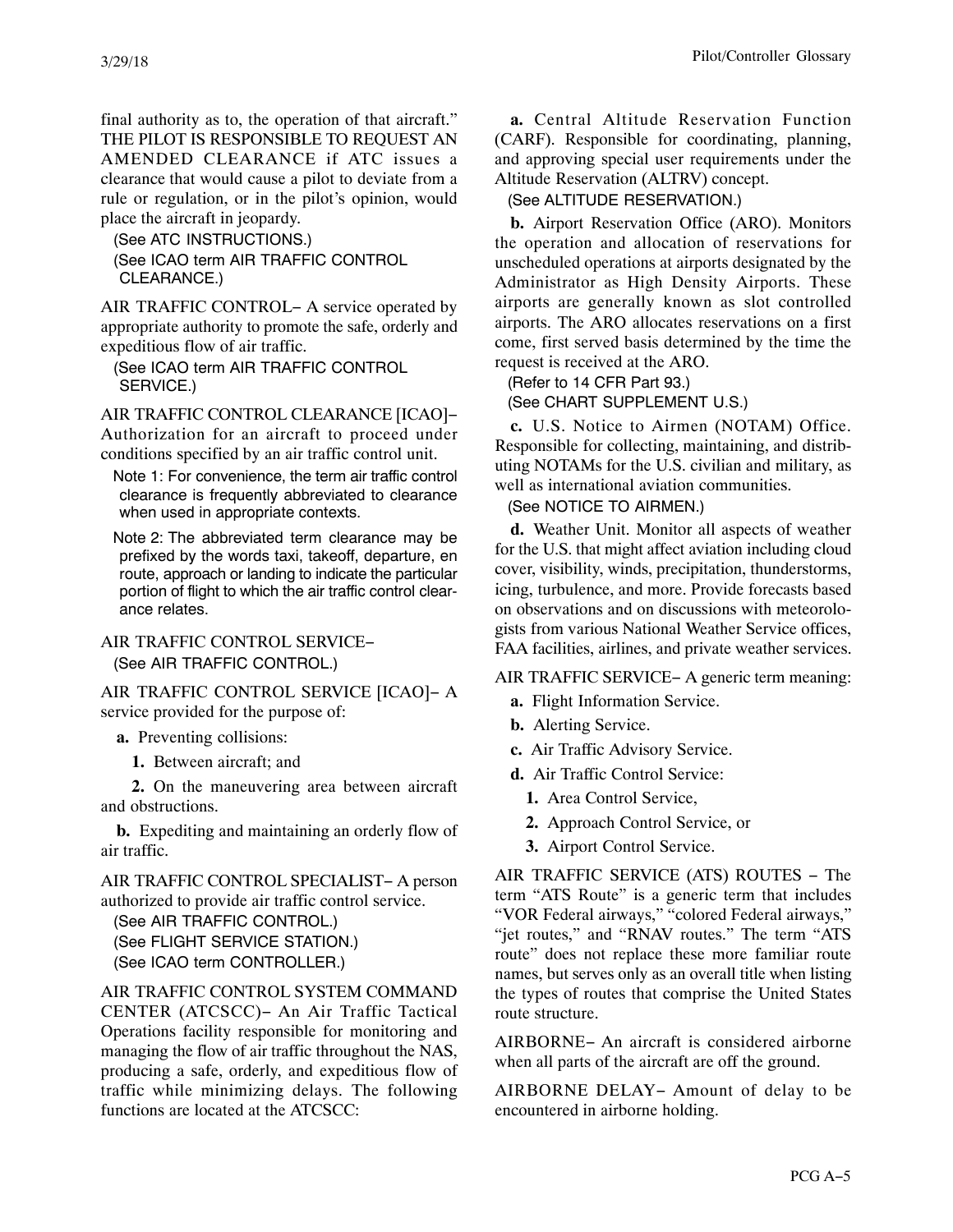AIRCRAFT− Device(s) that are used or intended to be used for flight in the air, and when used in air traffic control terminology, may include the flight crew.

(See ICAO term AIRCRAFT.)

AIRCRAFT [ICAO]− Any machine that can derive support in the atmosphere from the reactions of the air other than the reactions of the air against the earth's surface.

 excess of the upper limit of a speed range for a in excess of 91 knots, must use the approach AIRCRAFT APPROACH CATEGORY− A grouping of aircraft based on a speed of 1.3 times the stall speed in the landing configuration at maximum gross landing weight. An aircraft must fit in only one category. If it is necessary to maneuver at speeds in category, the minimums for the category for that speed must be used. For example, an aircraft which falls in Category A, but is circling to land at a speed Category B minimums when circling to land. The categories are as follows:

**a.** Category A− Speed less than 91 knots.

**b.** Category B− Speed 91 knots or more but less than 121 knots.

**c.** Category C− Speed 121 knots or more but less than 141 knots.

**d.** Category D− Speed 141 knots or more but less than 166 knots.

**e.** Category E− Speed 166 knots or more. (Refer to 14 CFR Part 97.)

 Turbulence Separation Minima, ATC classifies AIRCRAFT CLASSES− For the purposes of Wake aircraft as Super, Heavy, Large, and Small as follows:

**a.** Super. The Airbus A-380-800 (A388) and the Antonov An-225 (A225) are classified as super.

**b.** Heavy− Aircraft capable of takeoff weights of 300,000 pounds or more whether or not they are operating at this weight during a particular phase of flight.

**c.** Large− Aircraft of more than 41,000 pounds, maximum certificated takeoff weight, up to but not including 300,000 pounds.

 **d.** Small− Aircraft of 41,000 pounds or less maximum certificated takeoff weight.

(Refer to AIM.)

 EDST of two aircraft, or between aircraft and less. A Yellow alert is used when the predicted AIRCRAFT CONFLICT− Predicted conflict, within airspace. A Red alert is used for conflicts when the predicted minimum separation is 5 nautical miles or minimum separation is between 5 and approximately 12 nautical miles. A Blue alert is used for conflicts between an aircraft and predefined airspace.

(See EN ROUTE DECISION SUPPORT TOOL.)

AIRCRAFT LIST (ACL)− A view available with EDST that lists aircraft currently in or predicted to be in a particular sector's airspace. The view contains textual flight data information in line format and may be sorted into various orders based on the specific needs of the sector team.

#### (See EN ROUTE DECISION SUPPORT TOOL.)

 provide increased launch and recovery rates in AIRCRAFT SURGE LAUNCH AND RECOVERY− Procedures used at USAF bases to instrument flight rules conditions. ASLAR is based on:

 applies between participants including multiple predetermined airspeed. The DRAG point is the reference point at which MARSA applies as **a.** Reduced separation between aircraft which is based on time or distance. Standard arrival separation flights until the DRAG point. The DRAG point is a published location on an ASLAR approach where aircraft landing second in a formation slows to a expanding elements effect separation within a flight or between subsequent participating flights.

 of Agreement between the responsible USAF military ATC facility and the concerned Federal **b.** ASLAR procedures shall be covered in a Letter Aviation Administration facility. Initial Approach Fix spacing requirements are normally addressed as a minimum.

 having limited capability because of lack of *AIRMEN'S METEOROLOGICAL INFORMA-TION (AIRMET)−* In-flight weather advisories issued only to amend the Aviation Surface Forecast, Aviation Cloud Forecast, or area forecast concerning weather phenomena which are of operational interest to all aircraft and potentially hazardous to aircraft equipment, instrumentation, or pilot qualifications. AIRMETs concern weather of less severity than that covered by SIGMETs or Convective SIGMETs.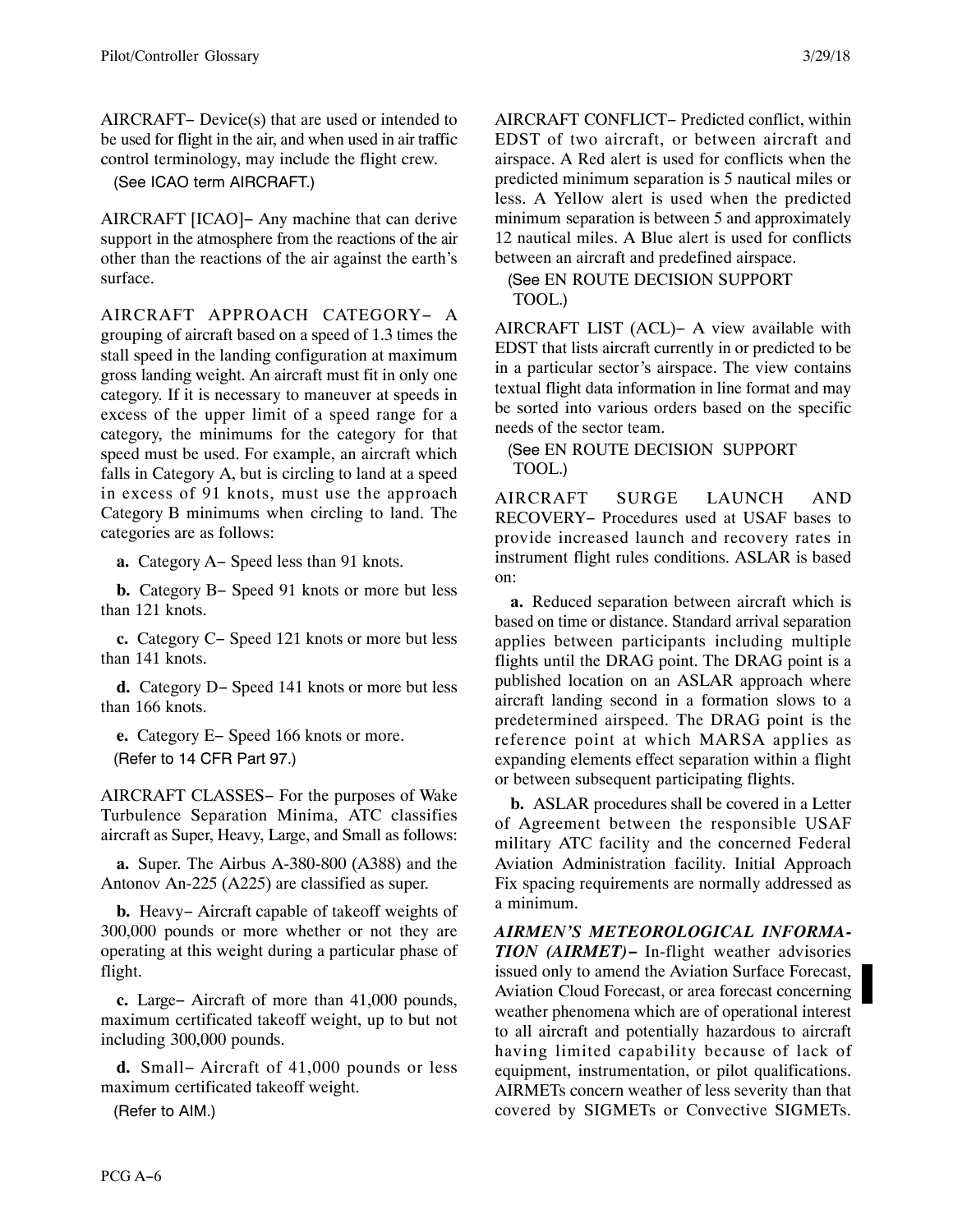AIRMETs cover moderate icing, moderate turbulence, sustained winds of 30 knots or more at the surface, widespread areas of ceilings less than 1,000 feet and/or visibility less than 3 miles, and extensive mountain obscurement.

(See AWW.) (See CONVECTIVE SIGMET.) (See CWA.) (See SIGMET.) (Refer to AIM.)

AIRPORT− An area on land or water that is used or intended to be used for the landing and takeoff of aircraft and includes its buildings and facilities, if any.

AIRPORT ADVISORY AREA− The area within ten miles of an airport without a control tower or where the tower is not in operation, and on which a Flight Service Station is located.

(See LOCAL AIRPORT ADVISORY.) (Refer to AIM.)

 the desired interval between successive arrival AIRPORT ARRIVAL RATE (AAR)− A dynamic input parameter specifying the number of arriving aircraft which an airport or airspace can accept from the ARTCC per hour. The AAR is used to calculate aircraft.

AIRPORT DEPARTURE RATE (ADR)− A dynamic parameter specifying the number of aircraft which can depart an airport and the airspace can accept per hour.

AIRPORT ELEVATION− The highest point of an airport's usable runways measured in feet from mean sea level.

(See TOUCHDOWN ZONE ELEVATION.) (See ICAO term AERODROME ELEVATION.)

 may be installed on an airport. Types of airport AIRPORT LIGHTING− Various lighting aids that lighting include:

 landing aircraft by radiating light beams in a directional pattern by which the pilot aligns the his/her final approach for landing. Condenser**a.** Approach Light System (ALS)− An airport lighting facility which provides visual guidance to aircraft with the extended centerline of the runway on Discharge Sequential Flashing Lights/Sequenced Flashing Lights may be installed in conjunction with

the ALS at some airports. Types of Approach Light Systems are:

 **1.** ALSF-1− Approach Light System with Sequenced Flashing Lights in ILS Cat-I configuration.

 **2.** ALSF-2− Approach Light System with Sequenced Flashing Lights in ILS Cat-II configuration. The ALSF-2 may operate as an SSALR when weather conditions permit.

**3.** SSALF− Simplified Short Approach Light System with Sequenced Flashing Lights.

**4.** SSALR− Simplified Short Approach Light System with Runway Alignment Indicator Lights.

**5.** MALSF− Medium Intensity Approach Light System with Sequenced Flashing Lights.

**6.** MALSR− Medium Intensity Approach Light System with Runway Alignment Indicator Lights.

 visual guidance along an approach path, either **7.** RLLS− Runway Lead-in Light System Consists of one or more series of flashing lights installed at or near ground level that provides positive curving or straight, where special problems exist with hazardous terrain, obstructions, or noise abatement procedures.

**8.** RAIL− Runway Alignment Indicator Lights− Sequenced Flashing Lights which are installed only in combination with other light systems.

 ing System consists of seven omnidirectional flashing lights located in the approach area of a runway centerline extended with the first light **9.** ODALS− Omnidirectional Approach Lightnonprecision runway. Five lights are located on the located 300 feet from the threshold and extending at equal intervals up to 1,500 feet from the threshold. The other two lights are located, one on each side of the runway threshold, at a lateral distance of 40 feet from the runway edge, or 75 feet from the runway edge when installed on a runway equipped with a VASI.

(Refer to FAA Order JO 6850.2, VISUAL GUIDANCE LIGHTING SYSTEMS.)

**b.** Runway Lights/Runway Edge Lights− Lights having a prescribed angle of emission used to define the lateral limits of a runway. Runway lights are uniformly spaced at intervals of approximately 200 feet, and the intensity may be controlled or preset.

 **c.** Touchdown Zone Lighting− Two rows of transverse light bars located symmetrically about the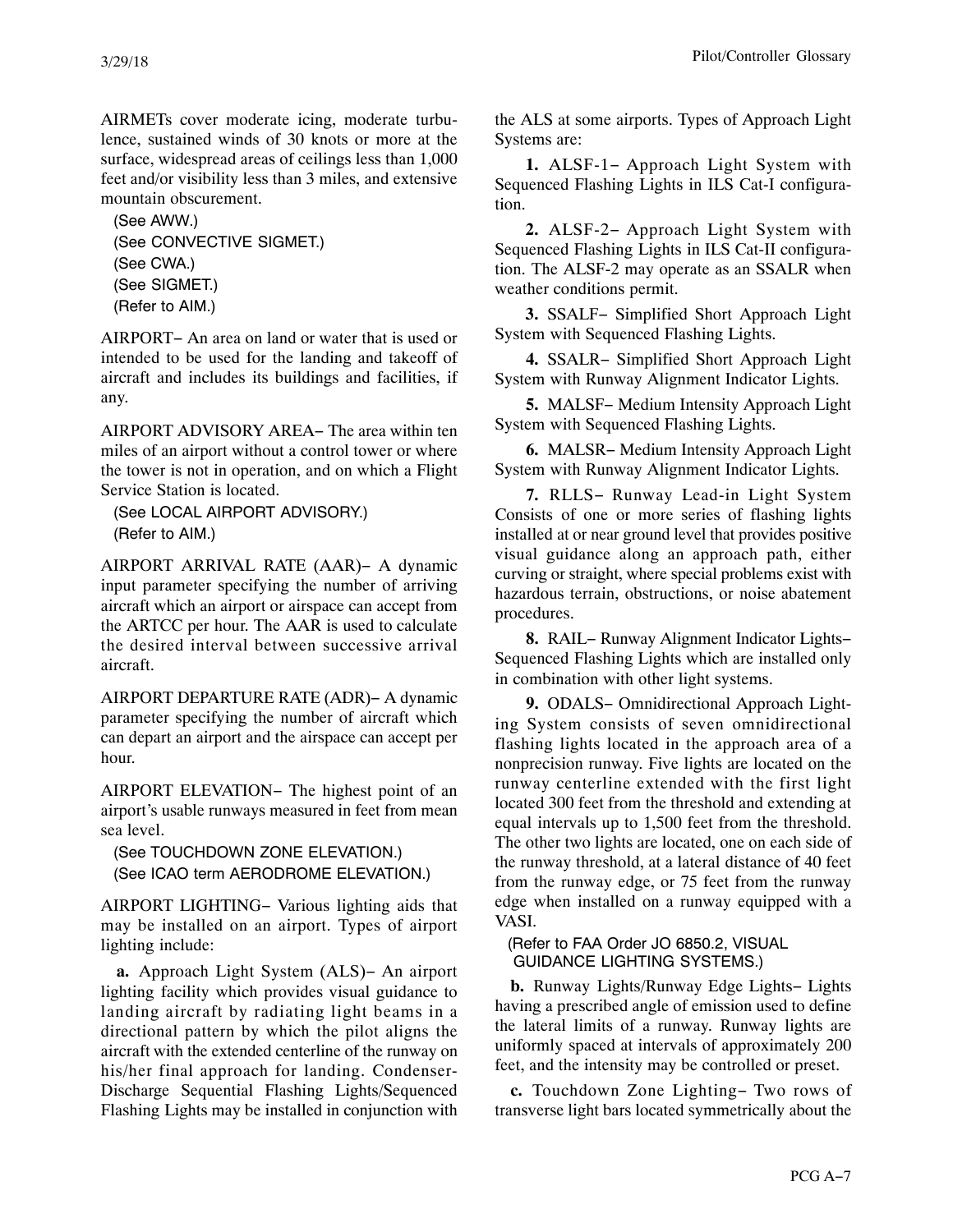runway centerline normally at 100 foot intervals. The basic system extends 3,000 feet along the runway.

**d.** Runway Centerline Lighting− Flush centerline lights spaced at 50-foot intervals beginning 75 feet from the landing threshold and extending to within 75 feet of the opposite end of the runway.

**e.** Threshold Lights− Fixed green lights arranged symmetrically left and right of the runway centerline, identifying the runway threshold.

**f.** Runway End Identifier Lights (REIL)− Two synchronized flashing lights, one on each side of the runway threshold, which provide rapid and positive identification of the approach end of a particular runway.

 airport lighting facility providing vertical visual **g.** Visual Approach Slope Indicator (VASI)− An approach slope guidance to aircraft during approach to landing by radiating a directional pattern of high intensity red and white focused light beams which indicate to the pilot that he/she is "on path" if he/she sees red/white, "above path" if white/white, and "below path" if red/red. Some airports serving large aircraft have three-bar VASIs which provide two visual glide paths to the same runway.

**h.** Precision Approach Path Indicator (PAPI)− An airport lighting facility, similar to VASI, providing vertical approach slope guidance to aircraft during approach to landing. PAPIs consist of a single row of either two or four lights, normally installed on the left side of the runway, and have an effective visual range of about 5 miles during the day and up to 20 miles at night. PAPIs radiate a directional pattern of high intensity red and white focused light beams which indicate that the pilot is "on path" if the pilot sees an equal number of white lights and red lights, with white to the left of the red; "above path" if the pilot sees more white than red lights; and "below path" if the pilot sees more red than white lights.

**i.** Boundary Lights− Lights defining the perimeter of an airport or landing area.

(Refer to AIM.)

AIRPORT MARKING AIDS− Markings used on runway and taxiway surfaces to identify a specific runway, a runway threshold, a centerline, a hold line, etc. A runway should be marked in accordance with its present usage such as:

**a.** Visual.

- **b.** Nonprecision instrument.
- **c.** Precision instrument.
- (Refer to AIM.)

AIRPORT REFERENCE POINT (ARP)− The approximate geometric center of all usable runway surfaces.

 responsible for monitoring the operation of slot AIRPORT RESERVATION OFFICE− Office controlled airports. It receives and processes requests for unscheduled operations at slot controlled airports.

 alternating white and green flashes indicate the location of the airport. At military airports, the AIRPORT ROTATING BEACON− A visual NAVAID operated at many airports. At civil airports, beacons flash alternately white and green, but are differentiated from civil beacons by dualpeaked (two quick) white flashes between the green flashes.

(See INSTRUMENT FLIGHT RULES.) (See SPECIAL VFR OPERATIONS.) (See ICAO term AERODROME BEACON.) (Refer to AIM.)

AIRPORT STREAM FILTER (ASF)− An on/off filter that allows the conflict notification function to be inhibited for arrival streams into single or multiple airports to prevent nuisance alerts.

 vehicular movements on runways and taxiways. AIRPORT SURFACE DETECTION EQUIPMENT (ASDE)− Surveillance equipment specifically designed to detect aircraft, vehicular traffic, and other objects, on the surface of an airport, and to present the image on a tower display. Used to augment visual observation by tower personnel of aircraft and/or There are three ASDE systems deployed in the NAS:

**a.** ASDE−3− a Surface Movement Radar.

 **b.** ASDE−X− a system that uses an X−band Surface Movement Radar, multilateration, and ADS−B.

 (ASSC)− A system that uses Surface Movement **c.** Airport Surface Surveillance Capability Radar, multilateration, and ADS−B.

AIRPORT SURVEILLANCE RADAR− Approach control radar used to detect and display an aircraft's position in the terminal area. ASR provides range and azimuth information but does not provide elevation data. Coverage of the ASR can extend up to 60 miles.

AIRPORT TAXI CHARTS− (See AERONAUTICAL CHART.)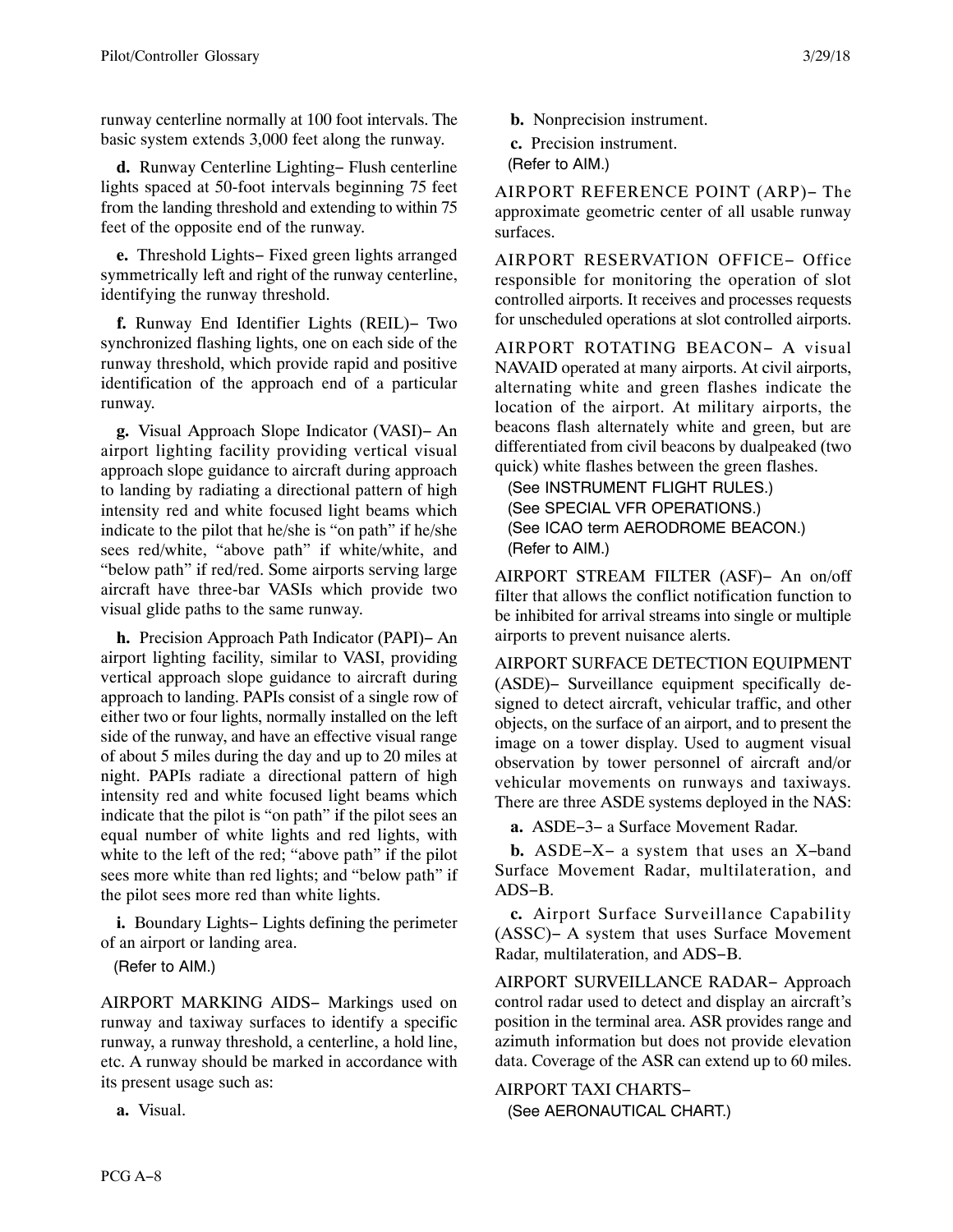AIRPORT TRAFFIC CONTROL SERVICE− A service provided by a control tower for aircraft operating on the movement area and in the vicinity of an airport.

(See MOVEMENT AREA.) (See TOWER.) (See ICAO term AERODROME CONTROL SERVICE.)

AIRPORT TRAFFIC CONTROL TOWER− (See TOWER.)

AIRSPACE CONFLICT− Predicted conflict of an aircraft and active Special Activity Airspace (SAA).

 Departure Clearance Time (EDCT) in order to program is to mitigate the effects of en route constraints. It is a flexible program and may be AIRSPACE FLOW PROGRAM (AFP)− AFP is a Traffic Management (TM) process administered by the Air Traffic Control System Command Center (ATCSCC) where aircraft are assigned an Expect manage capacity and demand for a specific area of the National Airspace System (NAS). The purpose of the implemented in various forms depending upon the needs of the air traffic system.

 AIRSPACE HIERARCHY− Within the airspace classes, there is a hierarchy and, in the event of an overlap of airspace: Class A preempts Class B, Class B preempts Class C, Class C preempts Class D, Class D preempts Class E, and Class E preempts Class G.

 surrounding air mass. The unqualified term AIRSPEED− The speed of an aircraft relative to its "airspeed" means one of the following:

**a.** Indicated Airspeed− The speed shown on the aircraft airspeed indicator. This is the speed used in pilot/controller communications under the general term "airspeed."

(Refer to 14 CFR Part 1.)

 **b.** True Airspeed− The airspeed of an aircraft relative to undisturbed air. Used primarily in flight planning and en route portion of flight. When used in pilot/controller communications, it is referred to as "true airspeed" and not shortened to "airspeed."

AIRSTART− The starting of an aircraft engine while the aircraft is airborne, preceded by engine shutdown during training flights or by actual engine failure.

AIRWAY− A Class E airspace area established in the form of a corridor, the centerline of which is defined by radio navigational aids.

(See FEDERAL AIRWAYS.) (See ICAO term AIRWAY.) (Refer to 14 CFR Part 71.) (Refer to AIM.)

AIRWAY [ICAO]− A control area or portion thereof established in the form of corridor equipped with radio navigational aids.

AIRWAY BEACON− Used to mark airway segments in remote mountain areas. The light flashes Morse Code to identify the beacon site.

(Refer to AIM.)

AIT−

#### (See AUTOMATED INFORMATION TRANSFER.)

ALERFA (Alert Phase) [ICAO]− A situation wherein apprehension exists as to the safety of an aircraft and its occupants.

 is an aircraft-to-aircraft or aircraft-to-airspace conflict, as detected by Automated Problem ALERT− A notification to a position that there Detection (APD).

ALERT AREA−

(See SPECIAL USE AIRSPACE.)

ALERT NOTICE (ALNOT)− A request originated by a flight service station (FSS) or an air route traffic control center (ARTCC) for an extensive communication search for overdue, unreported, or missing aircraft.

ALERTING SERVICE− A service provided to notify appropriate organizations regarding aircraft in need of search and rescue aid and assist such organizations as required.

#### ALNOT−

(See ALERT NOTICE.)

ALONG−TRACK DISTANCE (ATD)− The horizontal distance between the aircraft's current position and a fix measured by an area navigation system that is not subject to slant range errors.

ALPHANUMERIC DISPLAY− Letters and numerals used to show identification, altitude, beacon code, and other information concerning a target on a radar display.

(See AUTOMATED RADAR TERMINAL SYSTEMS.)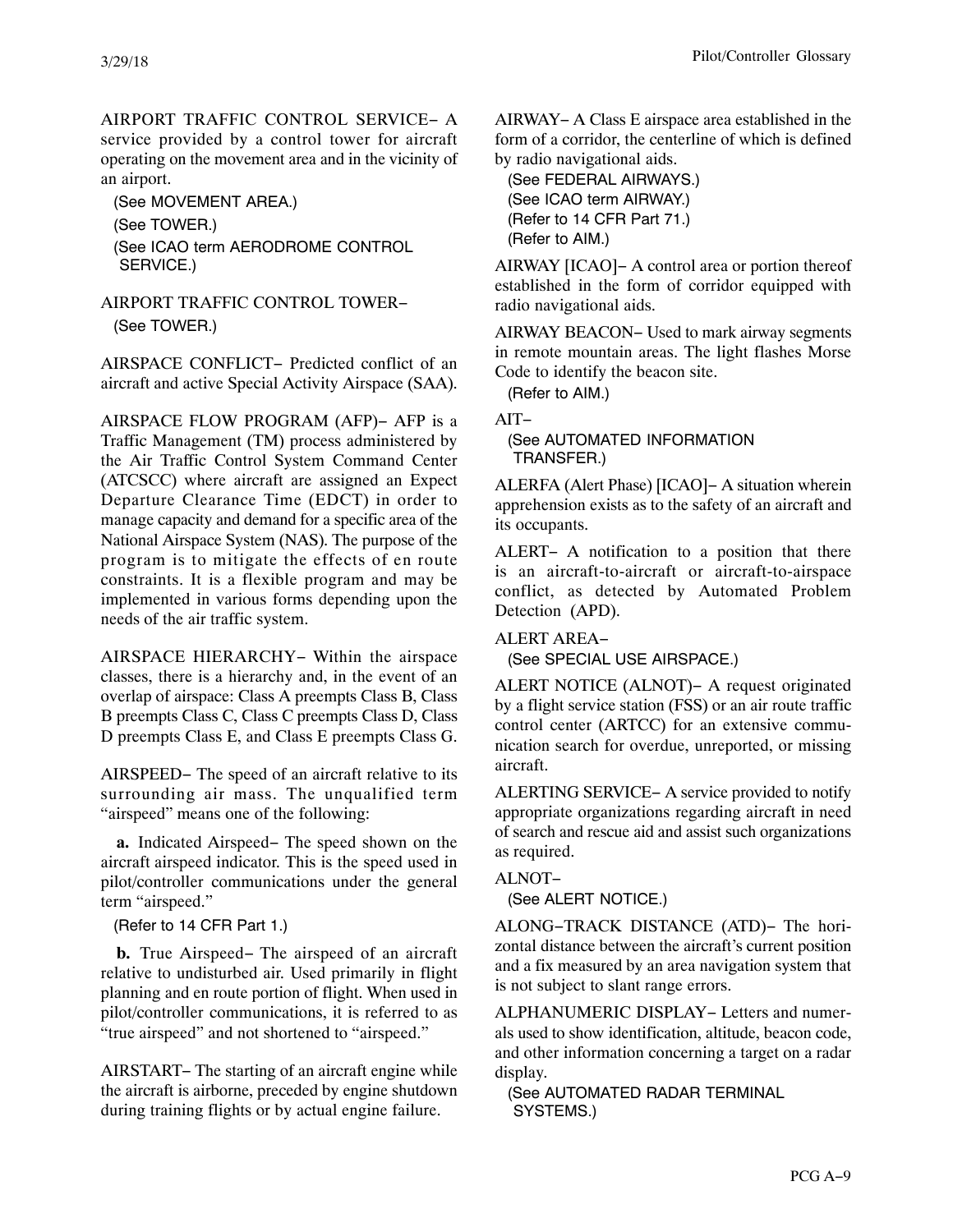ALTERNATE AERODROME [ICAO]− An aerodrome to which an aircraft may proceed when it becomes either impossible or inadvisable to proceed to or to land at the aerodrome of intended landing.

Note: The aerodrome from which a flight departs may also be an en-route or a destination alternate aerodrome for the flight.

ALTERNATE AIRPORT− An airport at which an aircraft may land if a landing at the intended airport becomes inadvisable.

(See ICAO term ALTERNATE AERODROME.)

 reading used to adjust a pressure altimeter for ALTIMETER SETTING− The barometric pressure variations in existing atmospheric pressure or to the standard altimeter setting (29.92).

(Refer to 14 CFR Part 91.) (Refer to AIM.)

ALTITUDE− The height of a level, point, or object measured in feet Above Ground Level (AGL) or from

Mean Sea Level (MSL). (See FLIGHT LEVEL.)

 **a.** MSL Altitude− Altitude expressed in feet measured from mean sea level.

 **b.** AGL Altitude− Altitude expressed in feet measured above ground level.

**c.** Indicated Altitude− The altitude as shown by an altimeter. On a pressure or barometric altimeter it is altitude as shown uncorrected for instrument error and uncompensated for variation from standard atmospheric conditions.

(See ICAO term ALTITUDE.)

ALTITUDE [ICAO]− The vertical distance of a level, a point or an object considered as a point, measured from mean sea level (MSL).

*ALTITUDE READOUT−* An aircraft's altitude, transmitted via the Mode C transponder feature, that is visually displayed in 100-foot increments on a radar scope having readout capability.

(See ALPHANUMERIC DISPLAY.) (See AUTOMATED RADAR TERMINAL SYSTEMS.) (Refer to AIM.)

 utilization under prescribed conditions normally ALTITUDE RESERVATION (ALTRV)− Airspace employed for the mass movement of aircraft or other special user requirements which cannot otherwise be

 accomplished. ALTRVs are approved by the appropriate FAA facility.

(See AIR TRAFFIC CONTROL SYSTEM COMMAND CENTER.)

ALTITUDE RESTRICTION− An altitude or altitudes, stated in the order flown, which are to be maintained until reaching a specific point or time. Altitude restrictions may be issued by ATC due to traffic, terrain, or other airspace considerations.

*ALTITUDE RESTRICTIONS ARE CANCELED−*

Adherence to previously imposed altitude restrictions is no longer required during a climb or descent.

ALTRV−

(See ALTITUDE RESERVATION.)

AMVER−

(See AUTOMATED MUTUAL-ASSISTANCE VESSEL RESCUE SYSTEM.)

APB−

(See AUTOMATED PROBLEM DETECTION BOUNDARY.)

APD−

(See AUTOMATED PROBLEM DETECTION.)

APDIA−

(See AUTOMATED PROBLEM DETECTION INHIBITED AREA.)

 The type of instrument approach for which a APPROACH CLEARANCE− Authorization by ATC for a pilot to conduct an instrument approach. clearance and other pertinent information is provided in the approach clearance when required.

(See CLEARED APPROACH.) (See INSTRUMENT APPROACH PROCEDURE.) (Refer to AIM.) (Refer to 14 CFR Part 91.)

APPROACH CONTROL FACILITY− A terminal ATC facility that provides approach control service in a terminal area.

(See APPROACH CONTROL SERVICE.) (See RADAR APPROACH CONTROL FACILITY.)

APPROACH CONTROL SERVICE− Air traffic control service provided by an approach control facility for arriving and departing VFR/IFR aircraft and, on occasion, en route aircraft. At some airports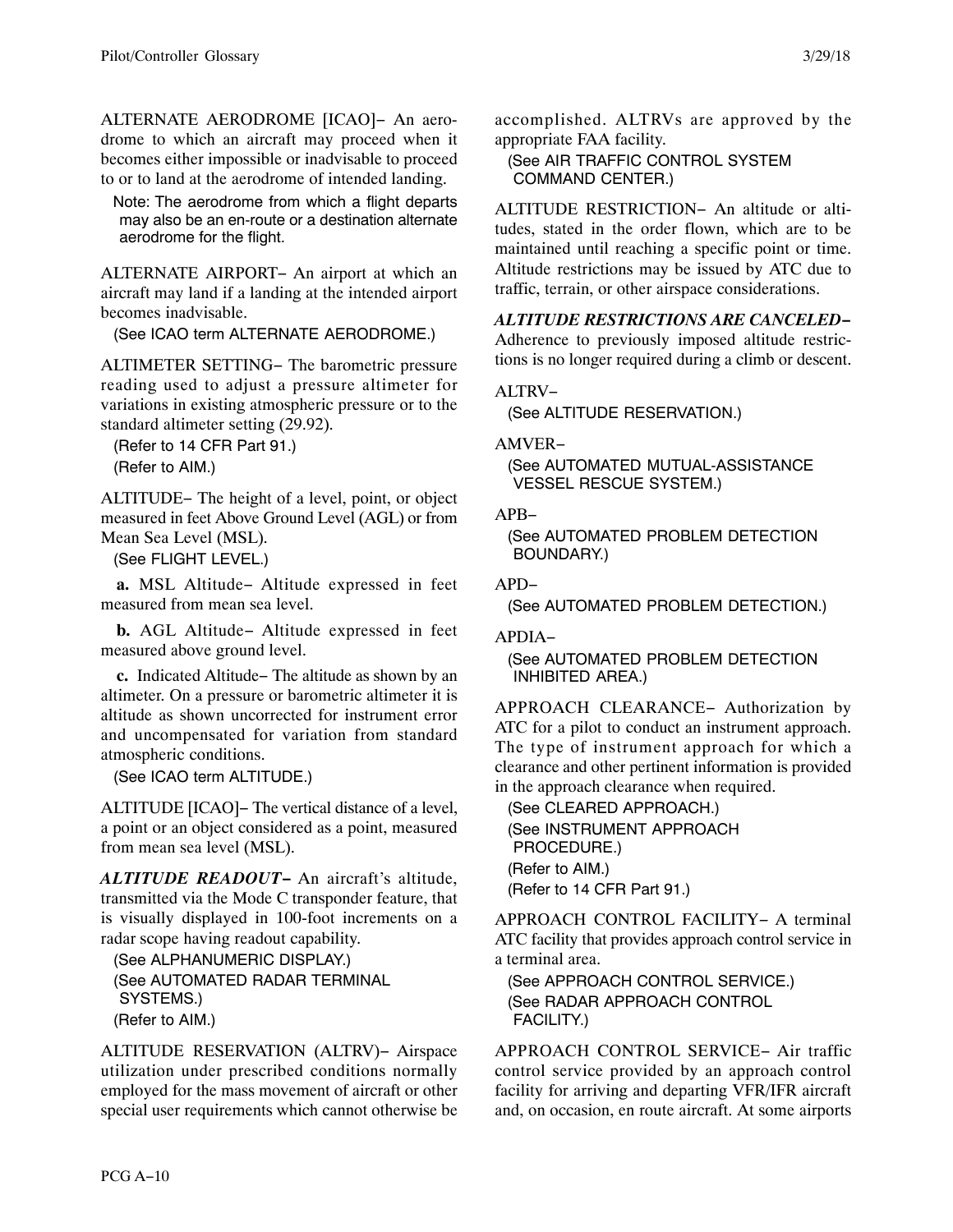not served by an approach control facility, the ARTCC provides limited approach control service.

(See ICAO term APPROACH CONTROL SERVICE.) (Refer to AIM.)

 traffic control service for arriving or departing APPROACH CONTROL SERVICE [ICAO]− Air controlled flights.

 APPROACH GATE− An imaginary point used will be no closer than 5 miles from the landing within ATC as a basis for vectoring aircraft to the final approach course. The gate will be established along the final approach course 1 mile from the final approach fix on the side away from the airport and threshold.

■ APPROACH/DEPARTURE HOLD AREA– The locations on taxiways in the approach or departure areas of a runway designated to protect landing or departing aircraft. These locations are identified by signs and markings.

APPROACH LIGHT SYSTEM− (See AIRPORT LIGHTING.)

 APPROACH SEQUENCE− The order in which aircraft are positioned while on approach or awaiting approach clearance.

(See LANDING SEQUENCE.) (See ICAO term APPROACH SEQUENCE.)

APPROACH SEQUENCE [ICAO]− The order in which two or more aircraft are cleared to approach to land at the aerodrome.

*APPROACH SPEED−* The recommended speed contained in aircraft manuals used by pilots when making an approach to landing. This speed will vary for different segments of an approach as well as for aircraft weight and configuration.

APPROACH WITH VERTICAL GUIDANCE (APV)– A term used to describe RNAV approach procedures that provide lateral and vertical guidance but do not meet the requirements to be considered a precision approach.

 for providing air traffic services in the airspace APPROPRIATE ATS AUTHORITY [ICAO]− The relevant authority designated by the State responsible concerned. In the United States, the "appropriate ATS authority" is the Program Director for Air Traffic Planning and Procedures, ATP-1.

#### APPROPRIATE AUTHORITY−

**a.** Regarding flight over the high seas: the relevant authority is the State of Registry.

**b.** Regarding flight over other than the high seas: the relevant authority is the State having sovereignty over the territory being overflown.

*APPROPRIATE OBSTACLE CLEARANCE MINIMUM ALTITUDE* − Any of the following: (See MINIMUM EN ROUTE IFR ALTITUDE.) (See MINIMUM IFR ALTITUDE.) (See MINIMUM OBSTRUCTION CLEARANCE ALTITUDE.) (See MINIMUM VECTORING ALTITUDE.)

*APPROPRIATE TERRAIN CLEARANCE MINIMUM ALTITUDE* − Any of the following: (See MINIMUM EN ROUTE IFR ALTITUDE.) (See MINIMUM IFR ALTITUDE.) (See MINIMUM OBSTRUCTION CLEARANCE ALTITUDE.) (See MINIMUM VECTORING ALTITUDE.)

APRON− A defined area on an airport or heliport intended to accommodate aircraft for purposes of loading or unloading passengers or cargo, refueling, parking, or maintenance. With regard to seaplanes, a ramp is used for access to the apron from the water.

(See ICAO term APRON.)

 APRON [ICAO]− A defined area, on a land aerodrome, intended to accommodate aircraft for purposes of loading or unloading passengers, mail or cargo, refueling, parking or maintenance.

ARC− The track over the ground of an aircraft flying at a constant distance from a navigational aid by reference to distance measuring equipment (DME).

AREA CONTROL CENTER [ICAO]− An air traffic control facility primarily responsible for ATC services being provided IFR aircraft during the en route phase of flight. The U.S. equivalent facility is an air route traffic control center (ARTCC).

AREA NAVIGATION (RNAV)− A method of navigation which permits aircraft operation on any desired flight path within the coverage of ground− or space−based navigation aids or within the limits of the capability of self-contained aids, or a combination of these.

Note: Area **navigation** includes performance−based navigation as well as other operations that do not meet the definition of performance−based navigation.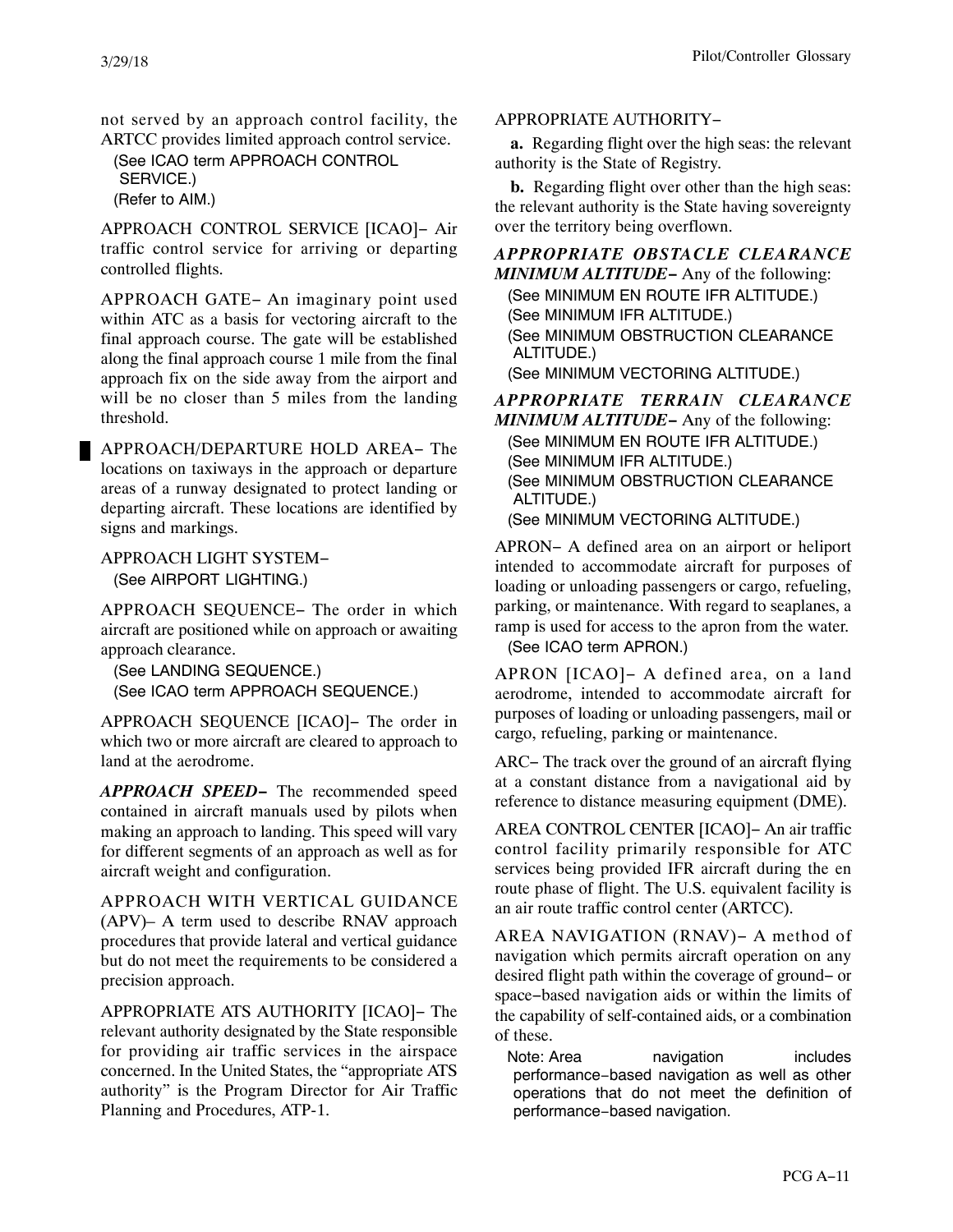#### AREA NAVIGATION (RNAV) APPROACH CONFIGURATION:

**a.** STANDARD T− An RNAV approach whose design allows direct flight to any one of three initial approach fixes (IAF) and eliminates the need for procedure turns. The standard design is to align the procedure on the extended centerline with the missed approach point (MAP) at the runway threshold, the final approach fix (FAF), and the initial approach/ intermediate fix (IAF/IF). The other two IAFs will be established perpendicular to the IF.

 T. The "T" may be modified by increasing or **b.** MODIFIED T− An RNAV approach design for single or multiple runways where terrain or operational constraints do not allow for the standard decreasing the angle from the corner IAF(s) to the IF or by eliminating one or both corner IAFs.

 **c.** STANDARD I− An RNAV approach design for a single runway with both corner IAFs eliminated. Course reversal or radar vectoring may be required at busy terminals with multiple runways.

 with the Standard or Modified T and I RNAV nearest IAF. TAAs will also eliminate or reduce **d.** TERMINAL ARRIVAL AREA (TAA)− The TAA is controlled airspace established in conjunction approach configurations. In the standard TAA, there are three areas: straight-in, left base, and right base. The arc boundaries of the three areas of the TAA are published portions of the approach and allow aircraft to transition from the en route structure direct to the feeder routes, departure extensions, and procedure turns or course reversal.

 extending through the IF perpendicular to the **1.** STRAIGHT-IN AREA− A 30NM arc centered on the IF bounded by a straight line intermediate course.

**2.** LEFT BASE AREA− A 30NM arc centered on the right corner IAF. The area shares a boundary with the straight-in area except that it extends out for 30NM from the IAF and is bounded on the other side by a line extending from the IF through the FAF to the arc.

**3.** RIGHT BASE AREA− A 30NM arc centered on the left corner IAF. The area shares a boundary with the straight-in area except that it extends out for 30NM from the IAF and is bounded on the other side by a line extending from the IF through the FAF to the arc.

#### AREA NAVIGATION (RNAV) GLOBAL POSITIONING SYSTEM (GPS) PRECISION RUNWAY MONITORING (PRM) APPROACH–

 approaches to parallel runways whose extended A GPS approach, which requires vertical guidance, used in lieu of an ILS PRM approach to conduct centerlines are separated by less than 4,300 feet and at least 3,000 feet, where simultaneous close parallel approaches are permitted. Also used in lieu of an ILS PRM and/or LDA PRM approach to conduct Simultaneous Offset Instrument Approach (SOIA) operations.

 station and contracted by the FAA to provide ARINC− An acronym for Aeronautical Radio, Inc., a corporation largely owned by a group of airlines. ARINC is licensed by the FCC as an aeronautical communications support for air traffic control and meteorological services in portions of international airspace.

ARMY AVIATION FLIGHT INFORMATION BULLETIN− A bulletin that provides air operation data covering Army, National Guard, and Army Reserve aviation activities.

#### ARO−

#### (See AIRPORT RESERVATION OFFICE.)

 the purpose of arresting both tailhook and/or ARRESTING SYSTEM− A safety device consisting of two major components, namely, engaging or catching devices and energy absorption devices for nontailhook-equipped aircraft. It is used to prevent aircraft from overrunning runways when the aircraft cannot be stopped after landing or during aborted takeoff. Arresting systems have various names; e.g., arresting gear, hook device, wire barrier cable.

(See ABORT.)

(Refer to AIM.)

ARRIVAL AIRCRAFT INTERVAL− An internally generated program in hundredths of minutes based upon the AAR. AAI is the desired optimum interval between successive arrival aircraft over the vertex.

ARRIVAL CENTER− The ARTCC having jurisdiction for the impacted airport.

ARRIVAL DELAY− A parameter which specifies a period of time in which no aircraft will be metered for arrival at the specified airport.

ARRIVAL SECTOR− An operational control sector containing one or more meter fixes.

 ordered list of data on arrivals displayed at the ARRIVAL SECTOR ADVISORY LIST− An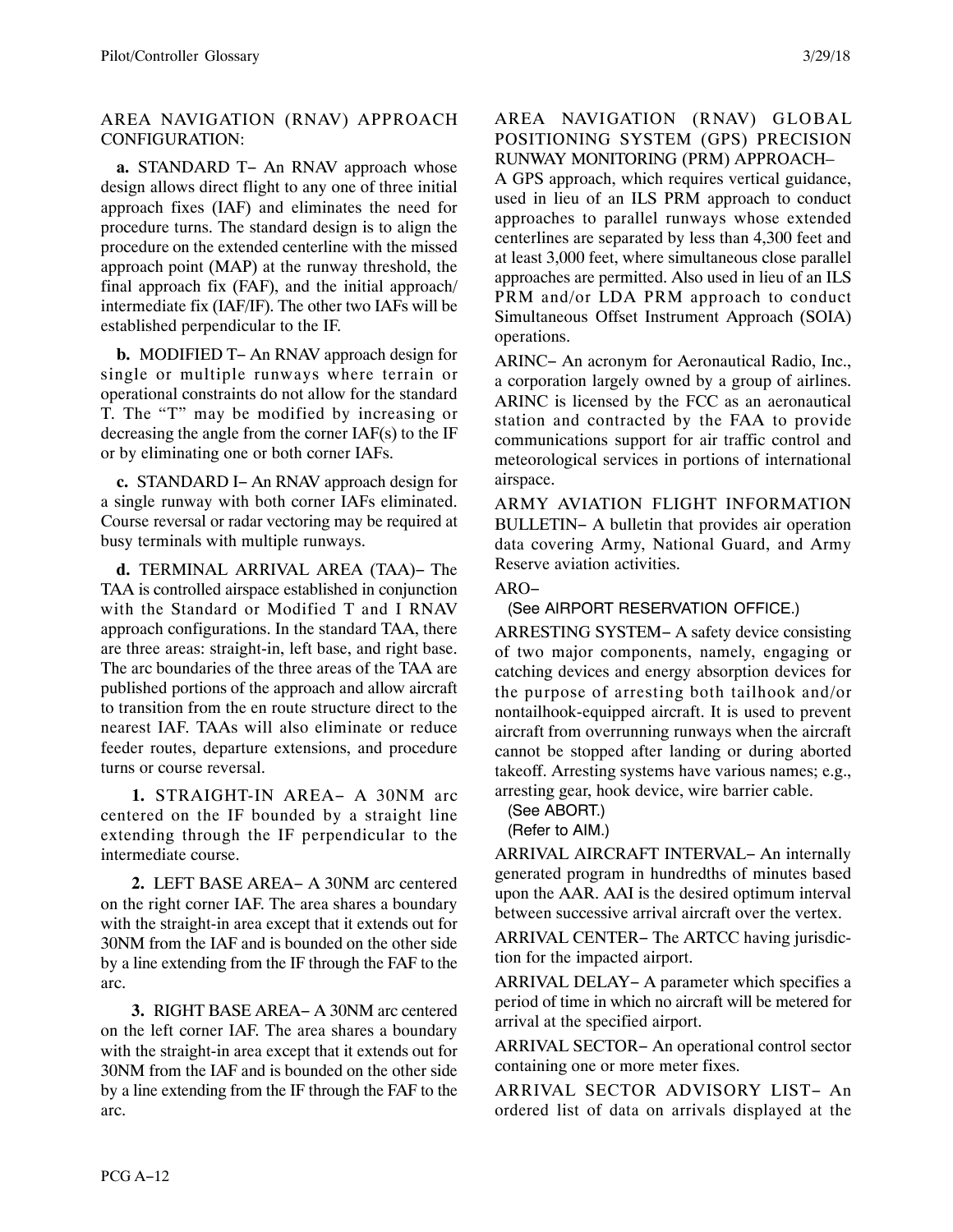PVD/MDM of the sector which controls the meter fix.

 mated program designed to assist in sequencing ARRIVAL SEQUENCING PROGRAM− The autoaircraft destined for the same airport.

ARRIVAL TIME− The time an aircraft touches down on arrival.

#### ARSR−

(See AIR ROUTE SURVEILLANCE RADAR.)

# ARTCC−

(See AIR ROUTE TRAFFIC CONTROL CENTER.)

#### ARTS−

(See AUTOMATED RADAR TERMINAL SYSTEMS.)

#### ASDA−

(See ACCELERATE-STOP DISTANCE AVAILABLE.)

#### ASDA [ICAO]−

(See ICAO Term ACCELERATE-STOP DISTANCE AVAILABLE.)

# ASDE−

(See AIRPORT SURFACE DETECTION EQUIPMENT.)

#### ASF−

(See AIRPORT STREAM FILTER.)

#### ASLAR−

(See AIRCRAFT SURGE LAUNCH AND RECOVERY.)

#### ASP−

(See ARRIVAL SEQUENCING PROGRAM.)

# ASR−

(See AIRPORT SURVEILLANCE RADAR.)

# ASR APPROACH−

(See SURVEILLANCE APPROACH.)

ASSOCIATED− A radar target displaying a data block with flight identification and altitude information.

(See UNASSOCIATED.)

#### ATC−

(See AIR TRAFFIC CONTROL.)

 ATC ADVISES− Used to prefix a message of noncontrol information when it is relayed to an aircraft by other than an air traffic controller.

(See ADVISORY.)

 vertical/lateral limits, assigned by ATC, for the ATC ASSIGNED AIRSPACE− Airspace of defined purpose of providing air traffic segregation between the specified activities being conducted within the assigned airspace and other IFR air traffic.

(See SPECIAL USE AIRSPACE.)

ATC CLEARANCE− (See AIR TRAFFIC CLEARANCE.)

ATC CLEARS− Used to prefix an ATC clearance when it is relayed to an aircraft by other than an air traffic controller.

ATC INSTRUCTIONS− Directives issued by air traffic control for the purpose of requiring a pilot to take specific actions; e.g., "Turn left heading two five zero," "Go around," "Clear the runway."

(Refer to 14 CFR Part 91.)

ATC PREFERRED ROUTE NOTIFICATION− EDST notification to the appropriate controller of the need to determine if an ATC preferred route needs to be applied, based on destination airport.

(See ROUTE ACTION NOTIFICATION.) (See EN ROUTE DECISION SUPPORT TOOL.)

ATC PREFERRED ROUTES− Preferred routes that are not automatically applied by Host.

ATC REQUESTS− Used to prefix an ATC request when it is relayed to an aircraft by other than an air traffic controller.

 support of the DHS, the DOD, or other Federal designated areas. ATC security services do not ATC SECURITY SERVICES− Communications and security tracking provided by an ATC facility in security elements in the interest of national security. Such security services are only applicable within include ATC basic radar services or flight following.

 ATC SECURITY SERVICES POSITION− The position responsible for providing ATC security ATC, IFR separation, or VFR flight following services as defined. This position does not provide services, but is responsible for providing security services in an area comprising airspace assigned to one or more ATC operating sectors. This position may be combined with control positions.

ATC SECURITY TRACKING− The continuous tracking of aircraft movement by an ATC facility in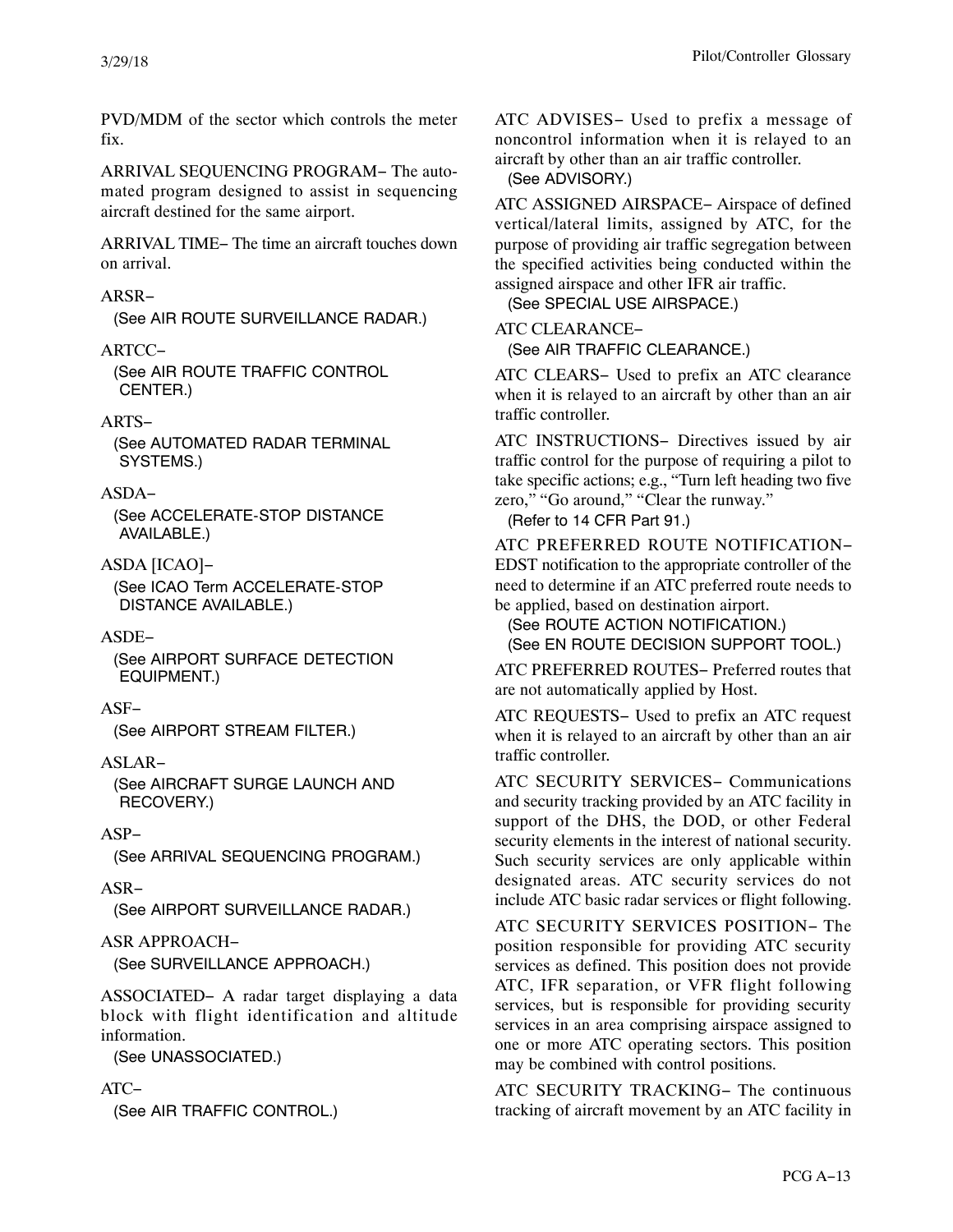support of the DHS, the DOD, or other security tracking) or other means (e.g., manual tracking) elements for national security using radar (i.e., radar without providing basic radar services (including traffic advisories) or other ATC services not defined in this section.

ATS SURVEILLANCE SERVICE [ICAO]– A term used to indicate a service provided directly by means of an ATS surveillance system.

 from one, or a combination, of the following ATC SURVEILLANCE SOURCE– Used by ATC for establishing identification, control and separation using a target depicted on an air traffic control facility's video display that has met the relevant safety standards for operational use and received surveillance sources:

a. Radar (See RADAR.)

```
b. ADS-B (See AUTOMATIC DEPENDENT
```
SURVEILLANCE−BROADCAST.)

c. WAM (See WIDE AREA MULTILATERATION.) (See INTERROGATOR.) (See TRANSPONDER.) (See ICAO term RADAR.) (Refer to AIM.)

 ATS SURVEILLANCE SYSTEM [ICAO]– A generic term meaning variously, ADS−B, PSR, SSR or any comparable ground−based system that enables the identification of aircraft.

Note: A comparable ground−based system is one that has been demonstrated, by comparative assessment or other methodology, to have a level of safety and performance equal to or better than monopulse SSR.

# ATCAA−

(See ATC ASSIGNED AIRSPACE.)

#### ATCRBS−

(See RADAR.)

#### ATCSCC−

(See AIR TRAFFIC CONTROL SYSTEM COMMAND CENTER.)

# ATCT−

(See TOWER.)

# ATD−

(See ALONG−TRACK DISTANCE.)

# ATIS−

(See AUTOMATIC TERMINAL INFORMATION SERVICE.)

ATIS [ICAO]−

# (See ICAO Term AUTOMATIC TERMINAL INFORMATION SERVICE.)

ATS ROUTE [ICAO]− A specified route designed for channeling the flow of traffic as necessary for the provision of air traffic services.

Note: The term "ATS Route" is used to mean variously, airway, advisory route, controlled or uncontrolled route, arrival or departure, etc.

ATTENTION ALL USERS PAGE (AAUP)- The AAUP provides the pilot with additional information relative to conducting a specific operation, for example, PRM approaches and RNAV departures.

 system from which control surface management AUTOLAND APPROACH−An autoland system aids by providing control of aircraft systems during a precision instrument approach to at least decision altitude and possibly all the way to touchdown, as well as in some cases, through the landing rollout. The autoland system is a sub-system of the autopilot occurs. The aircraft autopilot sends instructions to the autoland system and monitors the autoland system performance and integrity during its execution.

 (AIT)− A precoordinated process, specifically of altitude control and/or radar identification is AUTOMATED INFORMATION TRANSFER defined in facility directives, during which a transfer accomplished without verbal coordination between controllers using information communicated in a full data block.

AUTOMATED MUTUAL-ASSISTANCE VESSEL RESCUE SYSTEM− A facility which can deliver, in a matter of minutes, a surface picture (SURPIC) of vessels in the area of a potential or actual search and rescue incident, including their predicted positions and their characteristics.

(See FAA Order JO 7110.65, Para 10−6−4, INFLIGHT CONTINGENCIES.)

AUTOMATED PROBLEM DETECTION (APD)− An Automation Processing capability that compares trajectories in order to predict conflicts.

AUTOMATED PROBLEM DETECTION BOUNDARY (APB)− The adapted distance beyond a facilities boundary defining the airspace within which EDST performs conflict detection.

(See EN ROUTE DECISION SUPPORT TOOL.)

AUTOMATED PROBLEM DETECTION INHIB-ITED AREA (APDIA)− Airspace surrounding a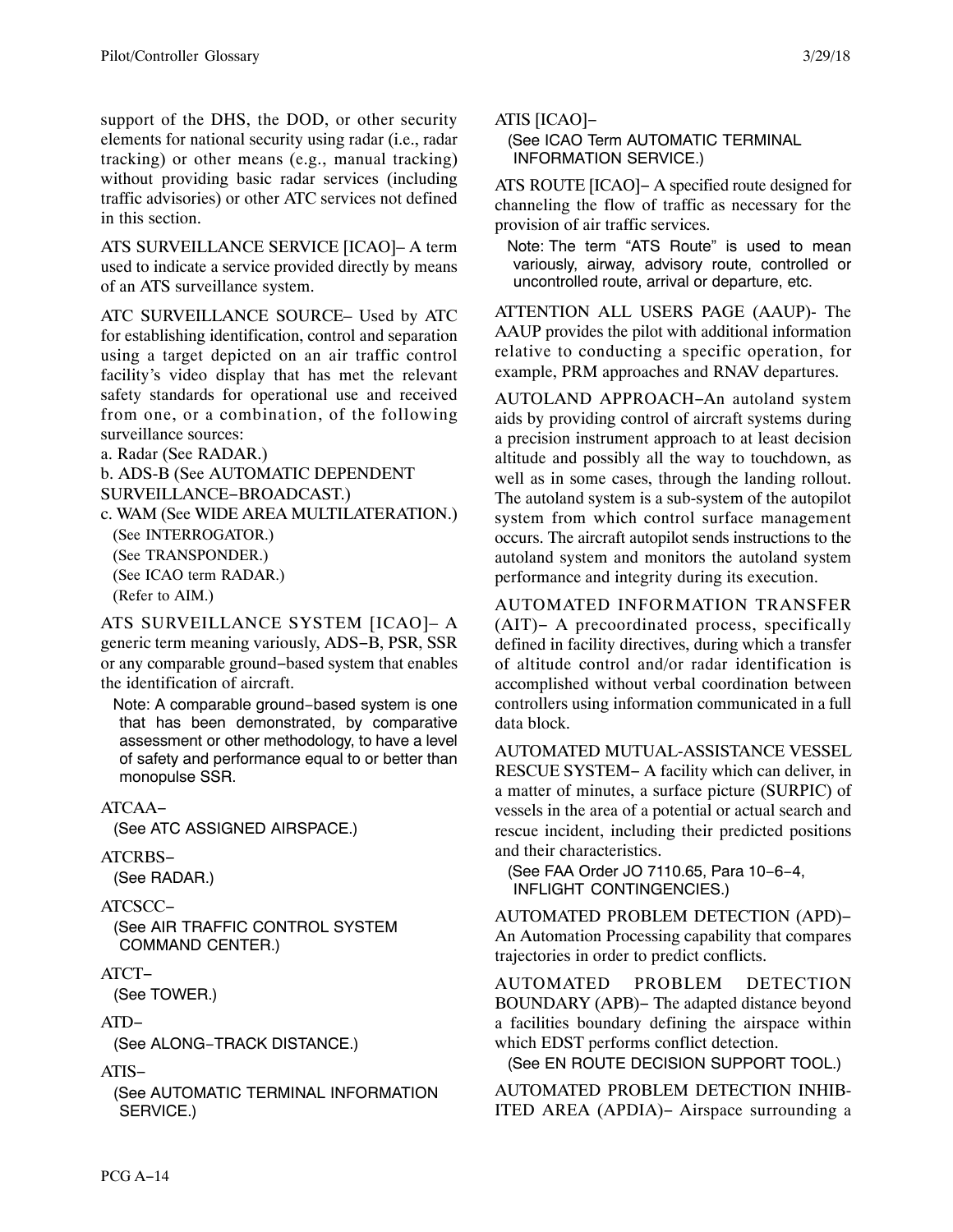terminal area within which APD is inhibited for all flights within that airspace.

AUTOMATED RADAR TERMINAL SYSTEMS (ARTS)− A generic term for several tracking systems included in the Terminal Automation Systems (TAS). ARTS plus a suffix roman numeral denotes a major modification to that system.

 detects, tracks, and predicts primary as well as **a.** ARTS IIIA. The Radar Tracking and Beacon Tracking Level (RT&BTL) of the modular, programmable automated radar terminal system. ARTS IIIA secondary radar-derived aircraft targets. This more sophisticated computer-driven system upgrades the existing ARTS III system by providing improved tracking, continuous data recording, and fail-soft capabilities.

 combines functionalities of the previous ARTS **b.** Common ARTS. Includes ARTS IIE, ARTS IIIE; and ARTS IIIE with ACD (see DTAS) which systems.

AUTOMATED WEATHER SYSTEM− Any of the automated weather sensor platforms that collect weather data at airports and disseminate the weather information via radio and/or landline. The systems currently consist of the Automated Surface Observing System (ASOS), Automated Weather Sensor System (AWSS) and Automated Weather Observation System (AWOS).

AUTOMATED UNICOM− Provides completely automated weather, radio check capability and airport advisory information on an Automated UNICOM system. These systems offer a variety of features, typically selectable by microphone clicks, on the UNICOM frequency. Availability will be published in the Chart Supplement U.S. and approach charts.

# AUTOMATIC ALTITUDE REPORT− (See ALTITUDE READOUT.)

AUTOMATIC ALTITUDE REPORTING− That function of a transponder which responds to Mode C interrogations by transmitting the aircraft's altitude in 100-foot increments.

AUTOMATIC CARRIER LANDING SYSTEM− U.S. Navy final approach equipment consisting of precision tracking radar coupled to a computer data link to provide continuous information to the aircraft,

 monitoring capability to the pilot, and a backup approach system.

 dimensional position and additional data as AUTOMATIC DEPENDENT SURVEILLANCE (ADS) [ICAO]− A surveillance technique in which aircraft automatically provide, via a data link, data derived from on−board navigation and position fixing systems, including aircraft identification, four appropriate.

 transmitter. The aircraft or vehicle periodically AUTOMATIC DEPENDENT SURVEILLANCE− BROADCAST (ADS-B)− A surveillance system in which an aircraft or vehicle to be detected is fitted with cooperative equipment in the form of a data link broadcasts its GPS−derived position and other information such as velocity over the data link, which is received by a ground−based transmitter/receiver (transceiver) for processing and display at an air traffic control facility.

(See GLOBAL POSITIONING SYSTEM.) (See GROUND−BASED TRANSCEIVER.)

 CONTRACT (ADS−C)− A data link position AUTOMATIC DEPENDENT SURVEILLANCE− reporting system, controlled by a ground station, that establishes contracts with an aircraft's avionics that occur automatically whenever specific events occur, or specific time intervals are reached.

 (978 MHz and 1090 MHz). The ADS−B system AUTOMATIC DEPENDENT SURVEILLANCE-REBROADCAST (ADS-R)− A datalink translation function of the ADS−B ground system required to accommodate the two separate operating frequencies receives the ADS−B messages transmitted on one frequency and ADS−R translates and reformats the information for rebroadcast and use on the other frequency. This allows ADS−B In equipped aircraft to see nearby ADS−B Out traffic regardless of the operating link of the other aircraft. Aircraft operating on the same ADS−B frequency exchange information directly and do not require the ADS−R translation function.

AUTOMATIC DIRECTION FINDER− An aircraft radio navigation system which senses and indicates the direction to a L/MF nondirectional radio beacon (NDB) ground transmitter. Direction is indicated to the pilot as a magnetic bearing or as a relative bearing to the longitudinal axis of the aircraft depending on the type of indicator installed in the aircraft. In certain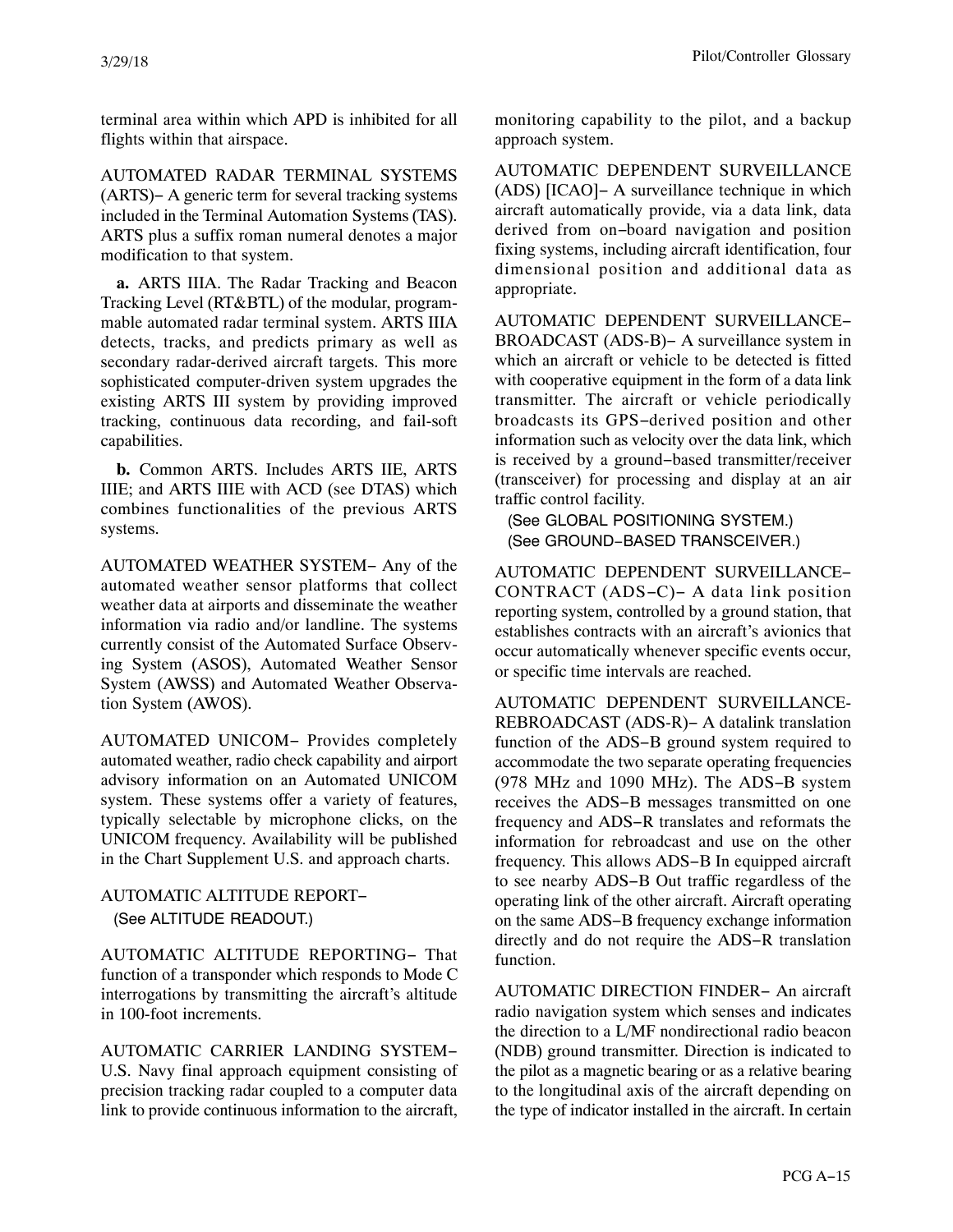applications, such as military, ADF operations may be based on airborne and ground transmitters in the VHF/UHF frequency spectrum.

(See BEARING.) (See NONDIRECTIONAL BEACON.)

 VICE (AFIS) − ALASKA FSSs ONLY− The information at airports in Alaska where a FSS AUTOMATIC FLIGHT INFORMATION SERcontinuous broadcast of recorded non−control provides local airport advisory service. The AFIS broadcast automates the repetitive transmission of essential but routine information such as weather, wind, altimeter, favored runway, braking action, airport NOTAMs, and other applicable information. The information is continuously broadcast over a discrete VHF radio frequency (usually the ASOS/ AWSS/AWOS frequency).

 VICE− The continuous broadcast of recorded relieve frequency congestion by automating the AUTOMATIC TERMINAL INFORMATION SERnoncontrol information in selected terminal areas. Its purpose is to improve controller effectiveness and to repetitive transmission of essential but routine information; e.g., "Los Angeles information Alfa. One three zero zero Coordinated Universal Time. Weather, measured ceiling two thousand overcast, visibility three, haze, smoke, temperature seven one, dew point five seven, wind two five zero at five, altimeter two niner niner six. I-L-S Runway Two Five Left approach in use, Runway Two Five Right closed, advise you have Alfa."

(See ICAO term AUTOMATIC TERMINAL INFORMATION SERVICE.) (Refer to AIM.)

AUTOMATIC TERMINAL INFORMATION SER-VICE [ICAO]− The provision of current, routine

 means of continuous and repetitive broadcasts information to arriving and departing aircraft by throughout the day or a specified portion of the day.

AUTOROTATION− A rotorcraft flight condition in which the lifting rotor is driven entirely by action of the air when the rotorcraft is in motion.

**a.** Autorotative Landing/Touchdown Autorotation. Used by a pilot to indicate that the landing will be made without applying power to the rotor.

 100 feet AGL and is used primarily for tactical **b.** Low Level Autorotation. Commences at an altitude well below the traffic pattern, usually below military training.

 **c.** 180 degrees Autorotation. Initiated from a normal traffic pattern. "Go around" may not be downwind heading and is commenced well inside the possible during the latter part of this maneuver.

 measured from the landing threshold to the AVAILABLE LANDING DISTANCE (ALD)− The portion of a runway available for landing and roll-out for aircraft cleared for LAHSO. This distance is hold-short point.

AVIATION WEATHER SERVICE− A service provided by the National Weather Service (NWS) and FAA which collects and disseminates pertinent weather information for pilots, aircraft operators, and ATC. Available aviation weather reports and forecasts are displayed at each NWS office and FAA FSS.

(See TRANSCRIBED WEATHER BROADCAST.) (See WEATHER ADVISORY.) (Refer to AIM.)

AWW−

(See SEVERE WEATHER FORECAST ALERTS.)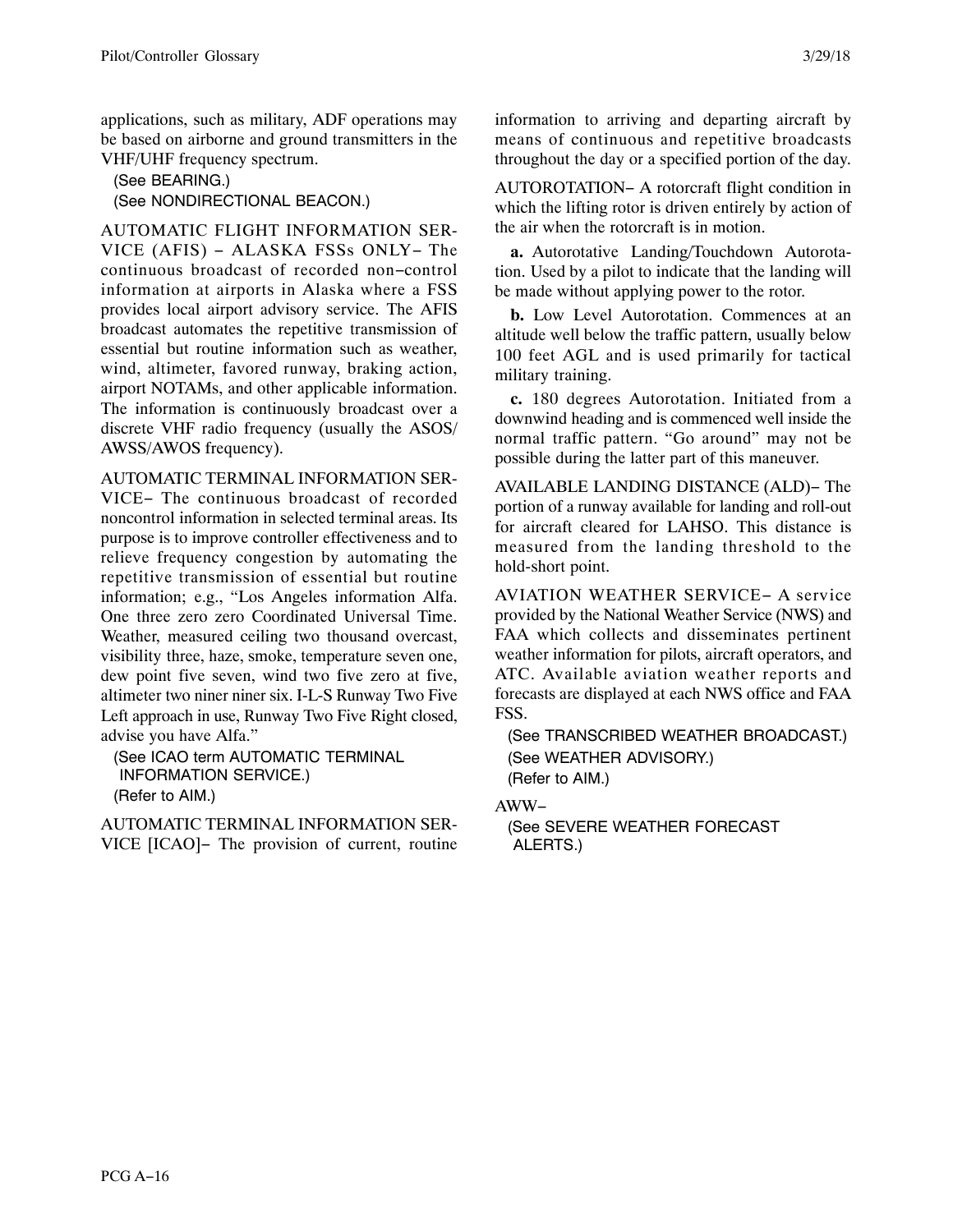# **B**

*BACK-TAXI*<sup>−</sup> A term used by air traffic controllers to taxi an aircraft on the runway opposite to the traffic flow. The aircraft may be instructed to back-taxi to the beginning of the runway or at some point before reaching the runway end for the purpose of departure or to exit the runway.

BASE LEG−

(See TRAFFIC PATTERN.)

#### BEACON−

(See AERONAUTICAL BEACON.) (See AIRPORT ROTATING BEACON.) (See AIRWAY BEACON.) (See MARKER BEACON.) (See NONDIRECTIONAL BEACON.) (See RADAR.)

 magnetic north, or some other reference point BEARING– The horizontal direction to or from any point, usually measured clockwise from true north, through 360 degrees.

(See NONDIRECTIONAL BEACON.)

 the minimums prescribed by regulation for the BELOW MINIMUMS− Weather conditions below particular action involved; e.g., landing minimums, takeoff minimums.

BLAST FENCE− A barrier that is used to divert or dissipate jet or propeller blast.

BLAST PAD− A surface adjacent to the ends of a runway provided to reduce the erosive effect of jet blast and propeller wash.

 a target relative to the radar antenna at which BLIND SPEED− The rate of departure or closing of cancellation of the primary radar target by moving target indicator (MTI) circuits in the radar equipment causes a reduction or complete loss of signal.

(See ICAO term BLIND VELOCITY.)

 BLIND SPOT− An area from which radio transmissions and/or radar echoes cannot be received. The term is also used to describe portions of the airport not visible from the control tower.

# *BLIND TRANSMISSION−*

(See TRANSMITTING IN THE BLIND.)

BLIND VELOCITY [ICAO]− The radial velocity of a moving target such that the target is not seen on primary radars fitted with certain forms of fixed echo suppression.

BLIND ZONE−

(See BLIND SPOT.)

*BLOCKED* − Phraseology used to indicate that a radio transmission has been distorted or interrupted due to multiple simultaneous radio transmissions.

BOTTOM ALTITUDE– In reference to published altitude restrictions on a STAR or STAR runway transition, the lowest altitude authorized.

BOUNDARY LIGHTS− (See AIRPORT LIGHTING.)

 NIL)− A report of conditions on the airport BRAKING ACTION (GOOD, GOOD TO MEDI-UM, MEDIUM, MEDIUM TO POOR, POOR, OR movement area providing a pilot with a degree/quality of braking to expect. Braking action is reported in terms of good, good to medium, medium, medium to poor, poor, or nil.

(See RUNWAY CONDITION READING.) (See RUNWAY CONDITION REPORT.) (See RUNWAY CONDITION CODES.)

 conditions, the tower will include on the ATIS are in Effect." During the time braking action BRAKING ACTION ADVISORIES− When tower controllers receive runway braking action reports which include the terms "medium," "poor," or "nil," or whenever weather conditions are conducive to deteriorating or rapidly changing runway braking broadcast the statement, "Braking Action Advisories advisories are in effect, ATC will issue the most current braking action report for the runway in use to each arriving and departing aircraft. Pilots should be prepared for deteriorating braking conditions and should request current runway condition information if not issued by controllers. Pilots should also be prepared to provide a descriptive runway condition report to controllers after landing.

BREAKOUT− A technique to direct aircraft out of the approach stream. In the context of simultaneous (independent) parallel operations, a breakout is used to direct threatened aircraft away from a deviating aircraft.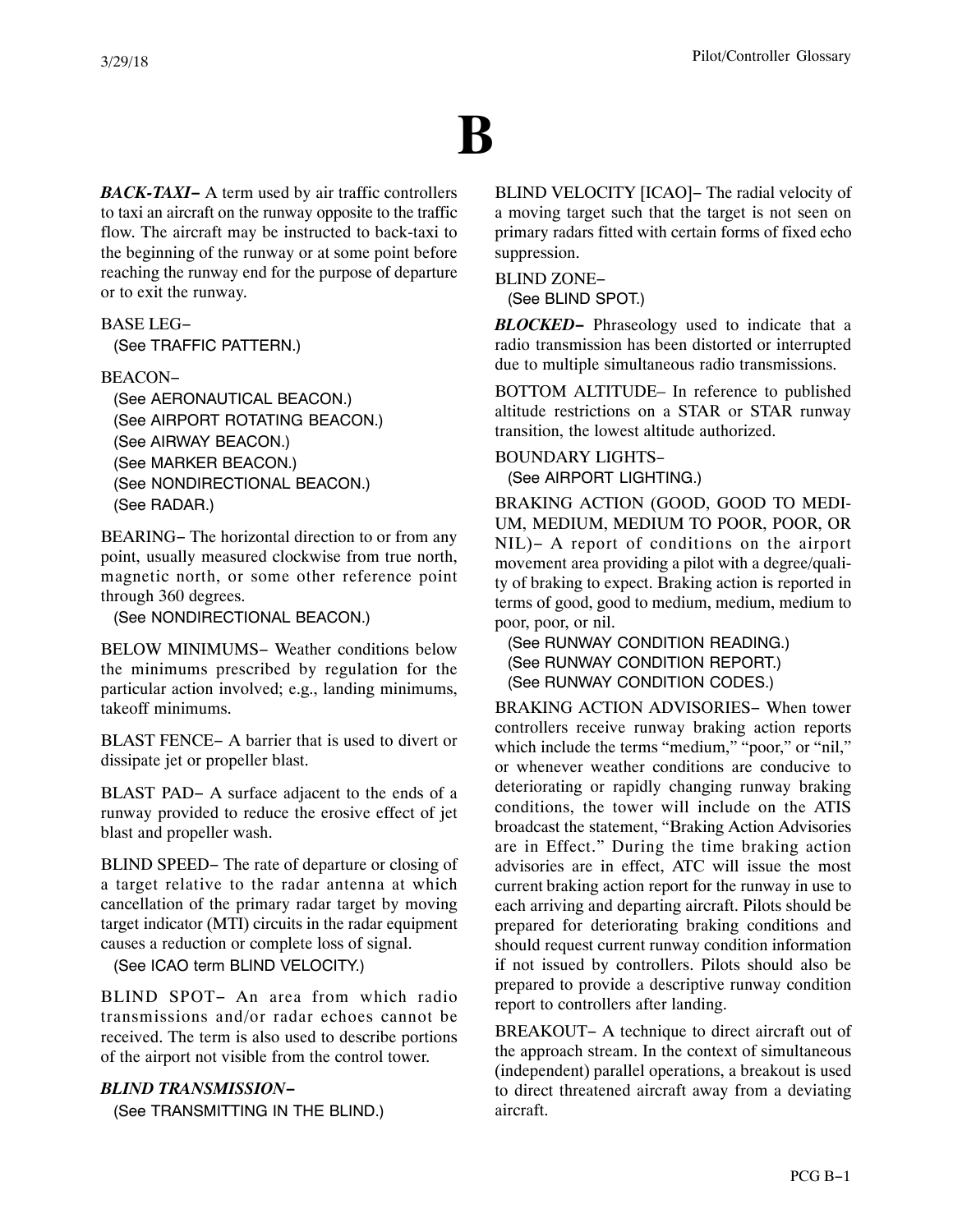BROADCAST− Transmission of information for which an acknowledgement is not expected.

(See ICAO term BROADCAST.)

BROADCAST [ICAO]− A transmission of information relating to air navigation that is not addressed to a specific station or stations.

 which the sector is established. A portion of a buffer BUFFER AREA− As applied to an MVA or MIA chart, a depicted three (3) or five (5) NM radius MVA/MIA sector isolating a displayed obstacle for area can also be inclusive of a MVA/MIA sector polygon boundary.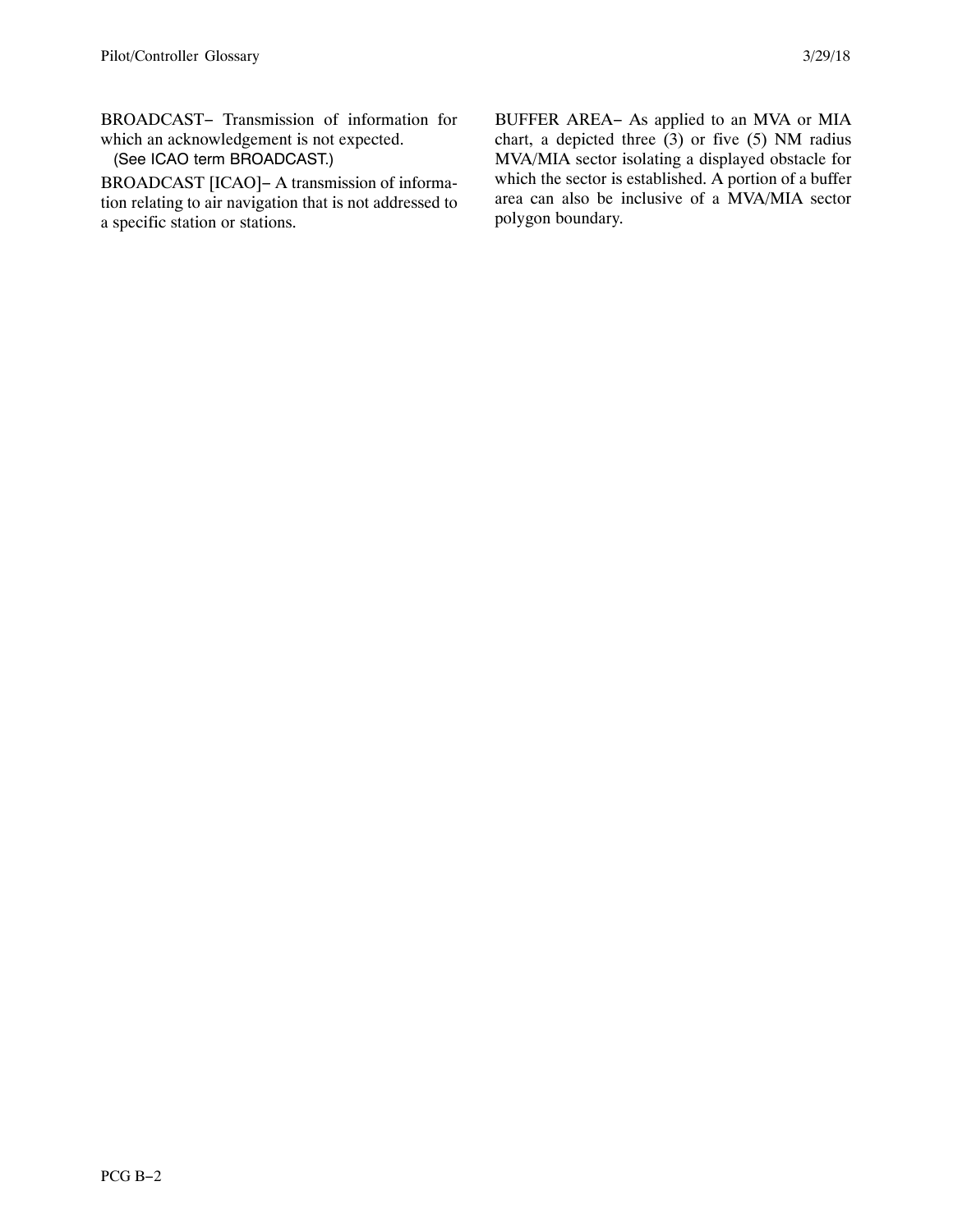# **C**

CALCULATED LANDING TIME− A term that may be used in place of tentative or actual calculated landing time, whichever applies.

CALL FOR RELEASE− Wherein the overlying ARTCC requires a terminal facility to initiate verbal coordination to secure ARTCC approval for release of a departure into the en route environment.

CALL UP− Initial voice contact between a facility and an aircraft, using the identification of the unit being called and the unit initiating the call.

(Refer to AIM.)

CANADIAN MINIMUM NAVIGATION PERFOR-MANCE SPECIFICATION AIRSPACE− That portion of Canadian domestic airspace within which MNPS separation may be applied.

 CARDINAL ALTITUDES− "Odd" or "Even" thousand-foot altitudes or flight levels; e.g., 5,000, 6,000, 7,000, FL 250, FL 260, FL 270.

(See ALTITUDE.) (See FLIGHT LEVEL.)

CARDINAL FLIGHT LEVELS− (See CARDINAL ALTITUDES.)

CAT−

(See CLEAR-AIR TURBULENCE.)

 transition point from the high altitude waypoint or the low altitude ground−based navigation CATCH POINT− A fix/waypoint that serves as a navigation structure to an arrival procedure (STAR) structure.

 "obscuration," and not classified as "thin" or CEILING− The heights above the earth's surface of the lowest layer of clouds or obscuring phenomena that is reported as "broken," "overcast," or "partial."

(See ICAO term CEILING.)

CEILING [ICAO]− The height above the ground or water of the base of the lowest layer of cloud below 6,000 meters (20,000 feet) covering more than half the sky.

CENRAP−

(See CENTER RADAR ARTS PRESENTATION/PROCESSING.) CENRAP-PLUS−

(See CENTER RADAR ARTS PRESENTATION/PROCESSING-PLUS.)

CENTER−

(See AIR ROUTE TRAFFIC CONTROL CENTER.)

CENTER'S AREA− The specified airspace within which an air route traffic control center (ARTCC) provides air traffic control and advisory service.

(See AIR ROUTE TRAFFIC CONTROL CENTER.) (Refer to AIM.)

 CENTER RADAR ARTS PRESENTATION/ PROCESSING− A computer program developed to provide a back-up system for airport surveillance radar in the event of a failure or malfunction. The program uses air route traffic control center radar for the processing and presentation of data on the ARTS IIA or IIIA displays.

 CENTER RADAR ARTS PRESENTATION/ of Air Route Traffic Control Center Radar and displayed simultaneously for the processing and presentation of data on the ARTS IIA or IIIA PROCESSING-PLUS− A computer program developed to provide a back-up system for airport surveillance radar in the event of a terminal secondary radar system failure. The program uses a combination terminal airport surveillance radar primary targets displays.

CENTER TRACON AUTOMATION SYSTEM (CTAS)− A computerized set of programs designed to aid Air Route Traffic Control Centers and TRACONs in the management and control of air traffic.

 pilots of existing or anticipated adverse weather CENTER WEATHER ADVISORY− An unscheduled weather advisory issued by Center Weather Service Unit meteorologists for ATC use to alert conditions within the next 2 hours. A CWA may modify or redefine a SIGMET.

(See AWW.) (See AIRMET.) (See CONVECTIVE SIGMET.) (See SIGMET.) (Refer to AIM.)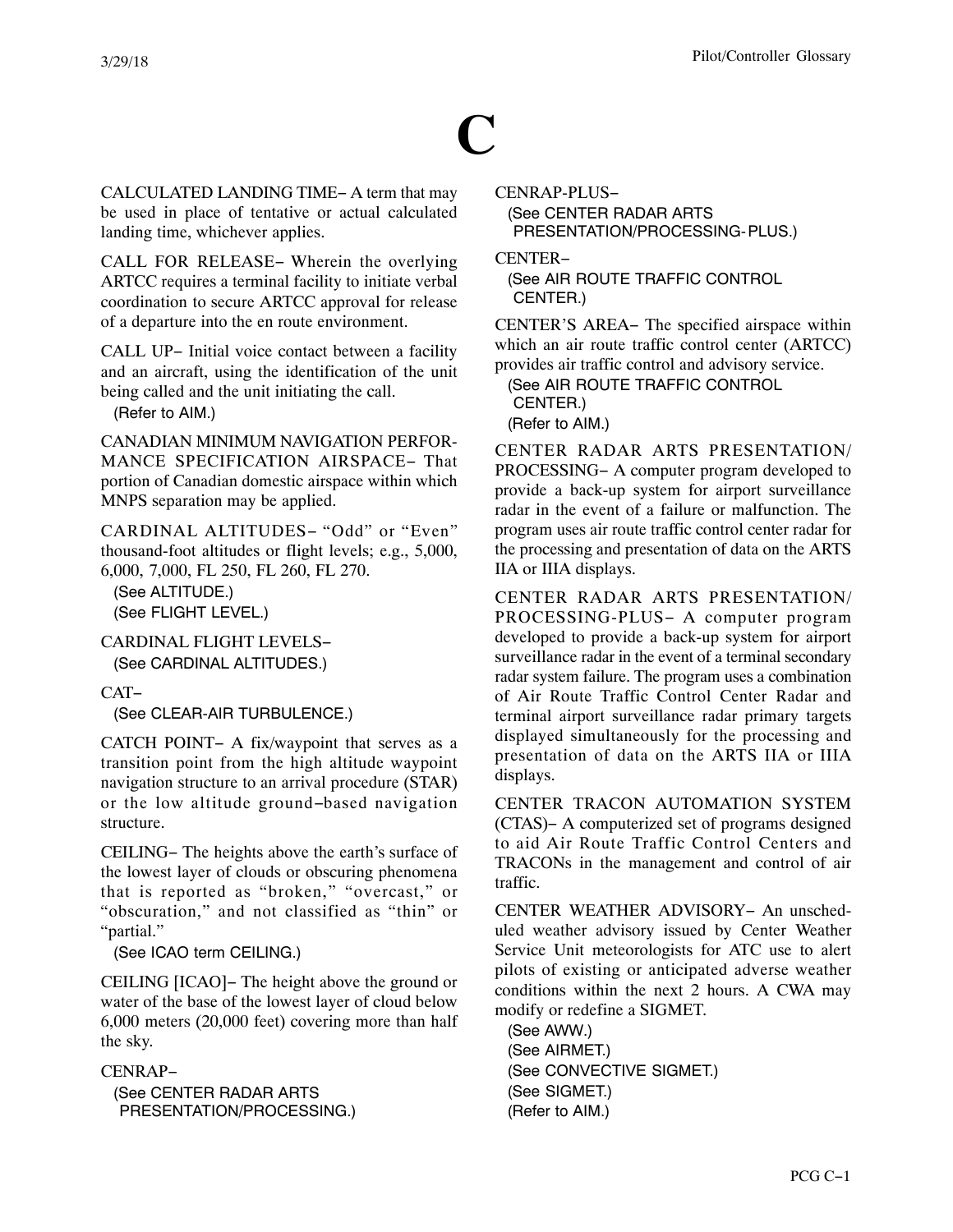CENTRAL EAST PACIFIC− An organized route system between the U.S. West Coast and Hawaii.

#### CEP−

(See CENTRAL EAST PACIFIC.)

CERAP−

(See COMBINED CENTER-RAPCON.)

CERTIFIED TOWER RADAR DISPLAY (CTRD)− An FAA radar display certified for use in the NAS.

# CFR−

(See CALL FOR RELEASE.)

CHAFF− Thin, narrow metallic reflectors of various lengths and frequency responses, used to reflect radar energy. These reflectors, when dropped from aircraft and allowed to drift downward, result in large targets on the radar display.

 procedures. This publication is issued in seven CHART SUPPLEMENT U.S.− A publication designed primarily as a pilot's operational manual containing all airports, seaplane bases, and heliports open to the public including communications data, navigational facilities, and certain special notices and volumes according to geographical area.

 aircraft. Pilot compliance with recommended CHARTED VFR FLYWAYS− Charted VFR Flyways are flight paths recommended for use to bypass areas heavily traversed by large turbine-powered flyways and associated altitudes is strictly voluntary. VFR Flyway Planning charts are published on the back of existing VFR Terminal Area charts.

 CHARTED VISUAL FLIGHT PROCEDURE APPROACH− An approach conducted while plan which authorizes the pilot of an aircraft to air traffic control facility. Weather minimums operating on an instrument flight rules (IFR) flight proceed visually and clear of clouds to the airport via visual landmarks and other information depicted on a charted visual flight procedure. This approach must be authorized and under the control of the appropriate required are depicted on the chart.

*CHASE−* An aircraft flown in proximity to another aircraft normally to observe its performance during training or testing.

CHASE AIRCRAFT− (See CHASE.)

CHOP− A form of turbulence.

**a.** Light Chop– Turbulence that causes slight, rapid and somewhat rhythmic bumpiness without appreciable changes in altitude or attitude.

 or jolts without appreciable changes in aircraft **b.** Moderate Chop– Turbulence similar to Light Chop but of greater intensity. It causes rapid bumps altitude or attitude.

(See TURBULENCE.)

 initiated by the pilot to align the aircraft with a an instrument approach is not possible or is not is made only after ATC authorization has been CIRCLE-TO-LAND MANEUVER− A maneuver runway for landing when a straight-in landing from desirable. At tower controlled airports, this maneuver obtained and the pilot has established required visual reference to the airport.

(See CIRCLE TO RUNWAY.) (See LANDING MINIMUMS.) (Refer to AIM.)

 procedure. When the direction of the circling *CIRCLE TO RUNWAY (RUNWAY NUMBER)−* Used by ATC to inform the pilot that he/she must circle to land because the runway in use is other than the runway aligned with the instrument approach maneuver in relation to the airport/runway is required, the controller will state the direction (eight cardinal compass points) and specify a left or right downwind or base leg as appropriate; e.g., "Cleared VOR Runway Three Six Approach circle to Runway Two Two," or "Circle northwest of the airport for a right downwind to Runway Two Two."

(See CIRCLE-TO-LAND MANEUVER.) (See LANDING MINIMUMS.) (Refer to AIM.)

- CIRCLING APPROACH− (See CIRCLE-TO-LAND MANEUVER.)
- CIRCLING MANEUVER− (See CIRCLE-TO-LAND MANEUVER.)
- CIRCLING MINIMA− (See LANDING MINIMUMS.)
- CLASS A AIRSPACE− (See CONTROLLED AIRSPACE.)
- CLASS B AIRSPACE− (See CONTROLLED AIRSPACE.)
- CLASS C AIRSPACE− (See CONTROLLED AIRSPACE.)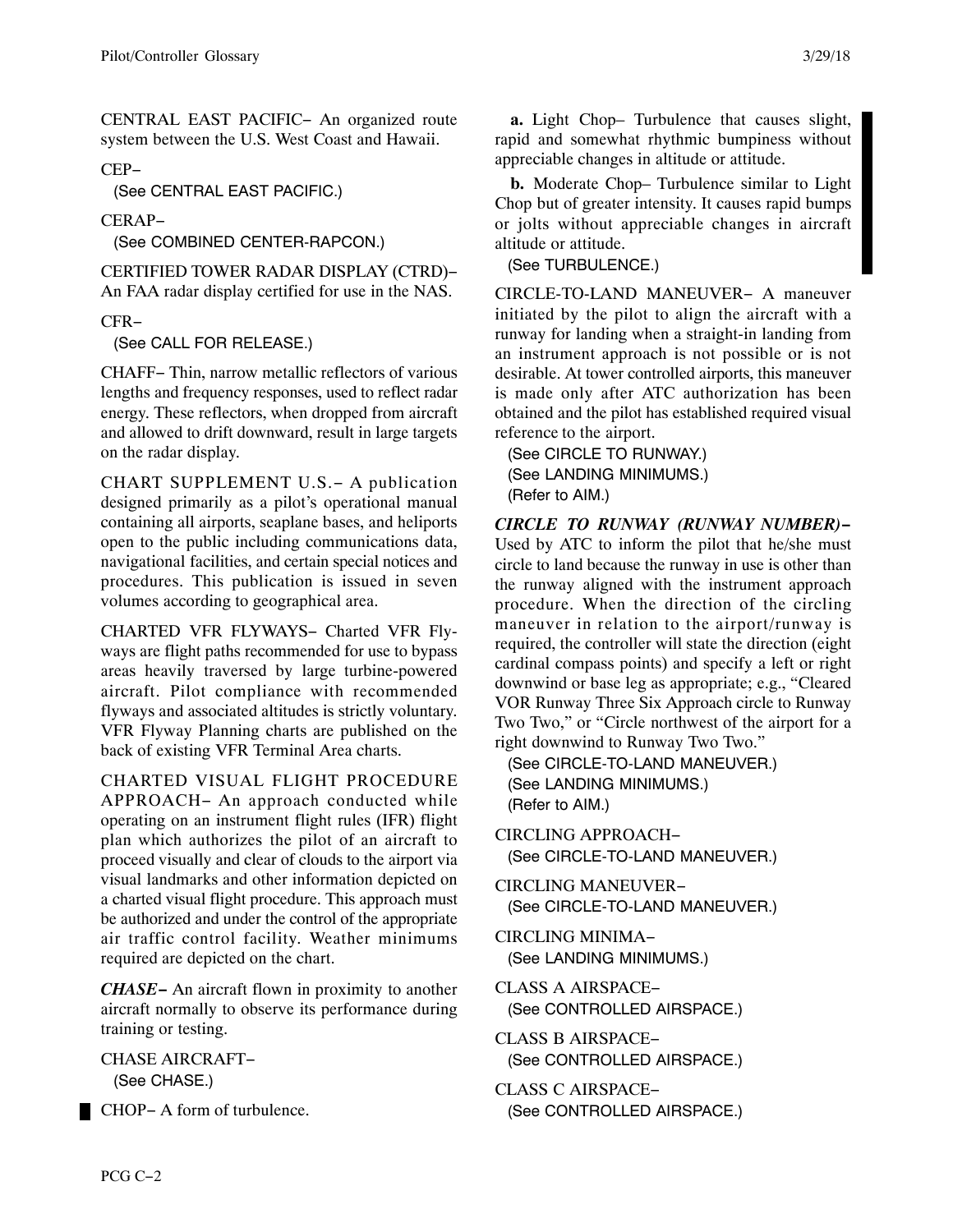#### CLASS D AIRSPACE− (See CONTROLLED AIRSPACE.)

CLASS E AIRSPACE− (See CONTROLLED AIRSPACE.)

 CLASS G AIRSPACE− Airspace that is not designated in 14 CFR Part 71 as Class A, Class B, Class C, Class D, or Class E controlled airspace is Class G (uncontrolled) airspace.

(See UNCONTROLLED AIRSPACE.)

CLEAR AIR TURBULENCE (CAT)− Turbulence encountered in air where no clouds are present. This term is commonly applied to high-level turbulence associated with wind shear. CAT is often encountered in the vicinity of the jet stream.

(See WIND SHEAR.) (See JET STREAM.)

# CLEAR OF THE RUNWAY−

 aircraft are held short of the applicable runway **a.** Taxiing aircraft, which is approaching a runway, is clear of the runway when all parts of the holding position marking.

**b.** A pilot or controller may consider an aircraft, which is exiting or crossing a runway, to be clear of the runway when all parts of the aircraft are beyond the runway edge and there are no restrictions to its continued movement beyond the applicable runway holding position marking.

 **c.** Pilots and controllers shall exercise good between all aircraft on runways and taxiways at airports with inadequate runway edge lines or judgement to ensure that adequate separation exists holding position markings.

# *CLEARANCE−*

(See AIR TRAFFIC CLEARANCE.)

CLEARANCE LIMIT− The fix, point, or location to which an aircraft is cleared when issued an air traffic clearance.

(See ICAO term CLEARANCE LIMIT.)

CLEARANCE LIMIT [ICAO]− The point to which an aircraft is granted an air traffic control clearance.

*CLEARANCE VOID IF NOT OFF BY (TIME)−*

Used by ATC to advise an aircraft that the departure clearance is automatically canceled if takeoff is not made prior to a specified time. The pilot must obtain a new clearance or cancel his/her IFR flight plan if not off by the specified time.

(See ICAO term CLEARANCE VOID TIME.)

 clearance ceases to be valid unless the aircraft concerned has already taken action to comply CLEARANCE VOID TIME [ICAO]− A time specified by an air traffic control unit at which a therewith.

 aircraft will be cleared for a specific instrument *CLEARED APPROACH−* ATC authorization for an aircraft to execute any standard or special instrument approach procedure for that airport. Normally, an approach procedure.

(See CLEARED (Type of) APPROACH.) (See INSTRUMENT APPROACH PROCEDURE.) (Refer to 14 CFR Part 91.) (Refer to AIM.)

*CLEARED (Type of) APPROACH−* ATC authorization for an aircraft to execute a specific instrument approach procedure to an airport; e.g., "Cleared ILS Runway Three Six Approach."

(See APPROACH CLEARANCE.) (See INSTRUMENT APPROACH PROCEDURE.) (Refer to 14 CFR Part 91.) (Refer to AIM.)

*CLEARED AS FILED−* Means the aircraft is cleared to proceed in accordance with the route of flight filed in the flight plan. This clearance does not include the altitude, DP, or DP Transition.

(See REQUEST FULL ROUTE CLEARANCE.) (Refer to AIM.)

*CLEARED FOR TAKEOFF−* ATC authorization for an aircraft to depart. It is predicated on known traffic and known physical airport conditions.

 tion for an aircraft to make a touch-and-go, low *CLEARED FOR THE OPTION−* ATC authorizaapproach, missed approach, stop and go, or full stop landing at the discretion of the pilot. It is normally used in training so that an instructor can evaluate a student's performance under changing situations. Pilots should advise ATC if they decide to remain on the runway, of any delay in their stop and go, delay clearing the runway, or are unable to comply with the instruction(s).

(See OPTION APPROACH.) (Refer to AIM.)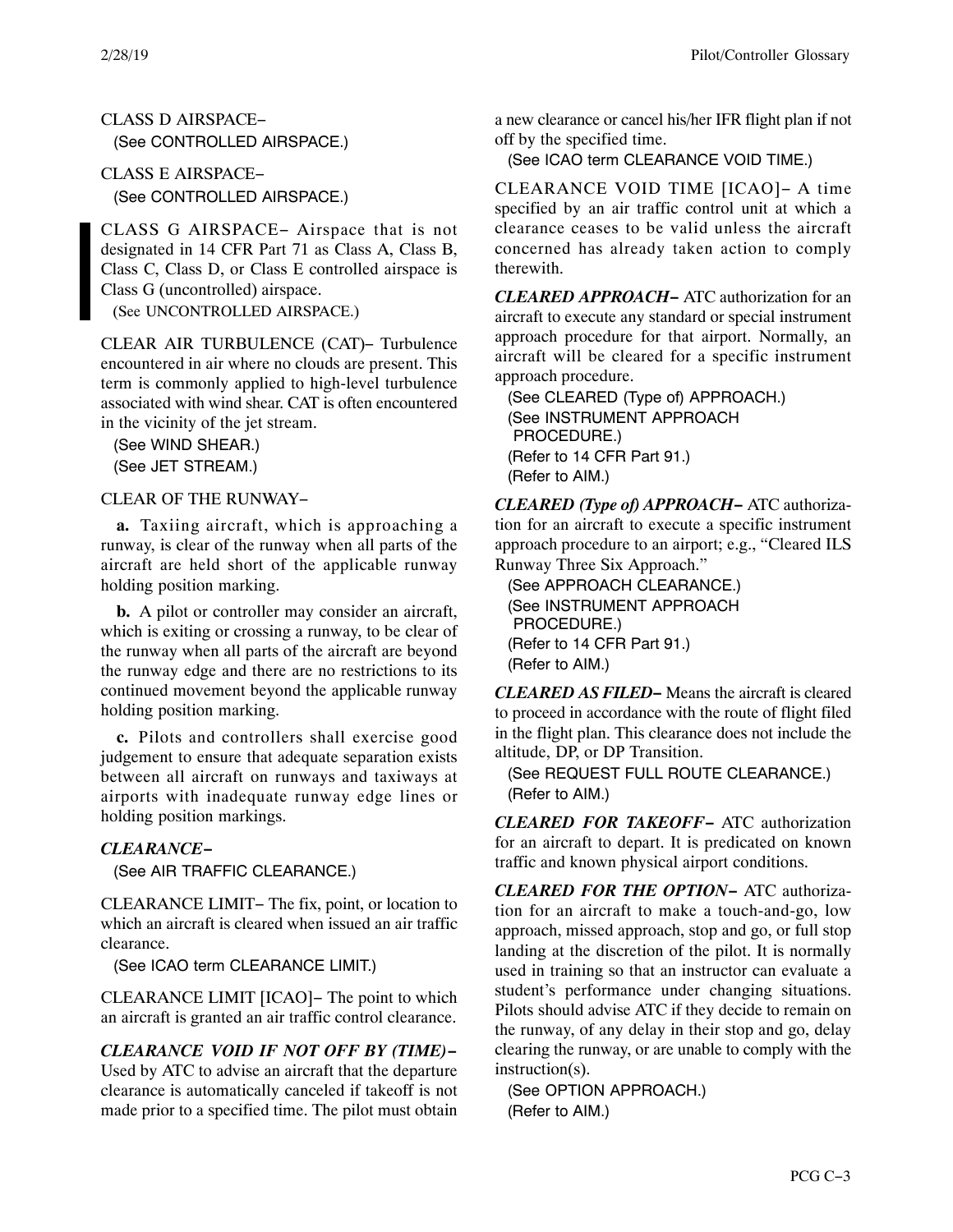aircraft to make intermediate stops at specified *CLEARED THROUGH−* ATC authorization for an airports without refiling a flight plan while en route to the clearance limit.

*CLEARED TO LAND−* ATC authorization for an aircraft to land. It is predicated on known traffic and known physical airport conditions.

 terrain or fixed obstacles may not extend above CLEARWAY− An area beyond the takeoff runway under the control of airport authorities within which specified limits. These areas may be required for certain turbine-powered operations and the size and upward slope of the clearway will differ depending on when the aircraft was certificated.

(Refer to 14 CFR Part 1.)

*CLIMB TO VFR−* ATC authorization for an aircraft to climb to VFR conditions within Class B, C, D, and E surface areas when the only weather limitation is restricted visibility. The aircraft must remain clear of clouds while climbing to VFR.

(See SPECIAL VFR CONDITIONS.) (Refer to AIM.)

 CLIMBOUT− That portion of flight operation between takeoff and the initial cruising altitude.

CLIMB VIA– An abbreviated ATC clearance that requires compliance with the procedure lateral path, associated speed restrictions, and altitude restrictions along the cleared route or procedure.

CLOSE PARALLEL RUNWAYS− Two parallel runways whose extended centerlines are separated by less than 4,300 feet and at least 3000 feet (750 feet for SOIA operations) for which ATC is authorized to conduct simultaneous independent approach operations. PRM and simultaneous close parallel appear in approach title. Dual communications, special pilot training, an Attention All Users Page (AAUP), NTZ monitoring by displays that have aural and visual alerting algorithms are required. A high update rate surveillance sensor is required for certain runway or approach course spacing.

CLOSED RUNWAY− A runway that is unusable for aircraft operations. Only the airport management/ military operations office can close a runway.

CLOSED TRAFFIC− Successive operations involving takeoffs and landings or low approaches where the aircraft does not exit the traffic pattern.

 CLOUD− A cloud is a visible accumulation of minute water droplets and/or ice particles in the atmosphere above the Earth's surface. Cloud differs from ground fog, fog, or ice fog only in that the latter are, by definition, in contact with the Earth's surface.

CLT−

(See CALCULATED LANDING TIME.)

CLUTTER− In radar operations, clutter refers to the reception and visual display of radar returns caused by precipitation, chaff, terrain, numerous aircraft targets, or other phenomena. Such returns may limit or preclude ATC from providing services based on radar.

(See CHAFF.) (See GROUND CLUTTER.) (See PRECIPITATION.) (See TARGET.) (See ICAO term RADAR CLUTTER.)

CMNPS−

(See CANADIAN MINIMUM NAVIGATION PERFORMANCE SPECIFICATION AIRSPACE.)

COASTAL FIX− A navigation aid or intersection where an aircraft transitions between the domestic route structure and the oceanic route structure.

 CODES− The number assigned to a particular multiple pulse reply signal transmitted by a transponder.

(See DISCRETE CODE.)

 indicated altitude due to the effect of cold aircraft indicated altitude. The amount of COLD TEMPERATURE COMPENSATION− An action on the part of the pilot to adjust an aircraft's temperatures on true altitude above terrain versus compensation required increases at a greater rate with a decrease in temperature and increase in height above the reporting station.

COLLABORATIVE TRAJECTORY OPTIONS PROGRAM (CTOP)− CTOP is a traffic management program administered by the Air Traffic Control System Command Center (ATCSCC) that manages demand through constrained airspace, while considering operator preference with regard to both route and delay as defined in a Trajectory Options Set (TOS).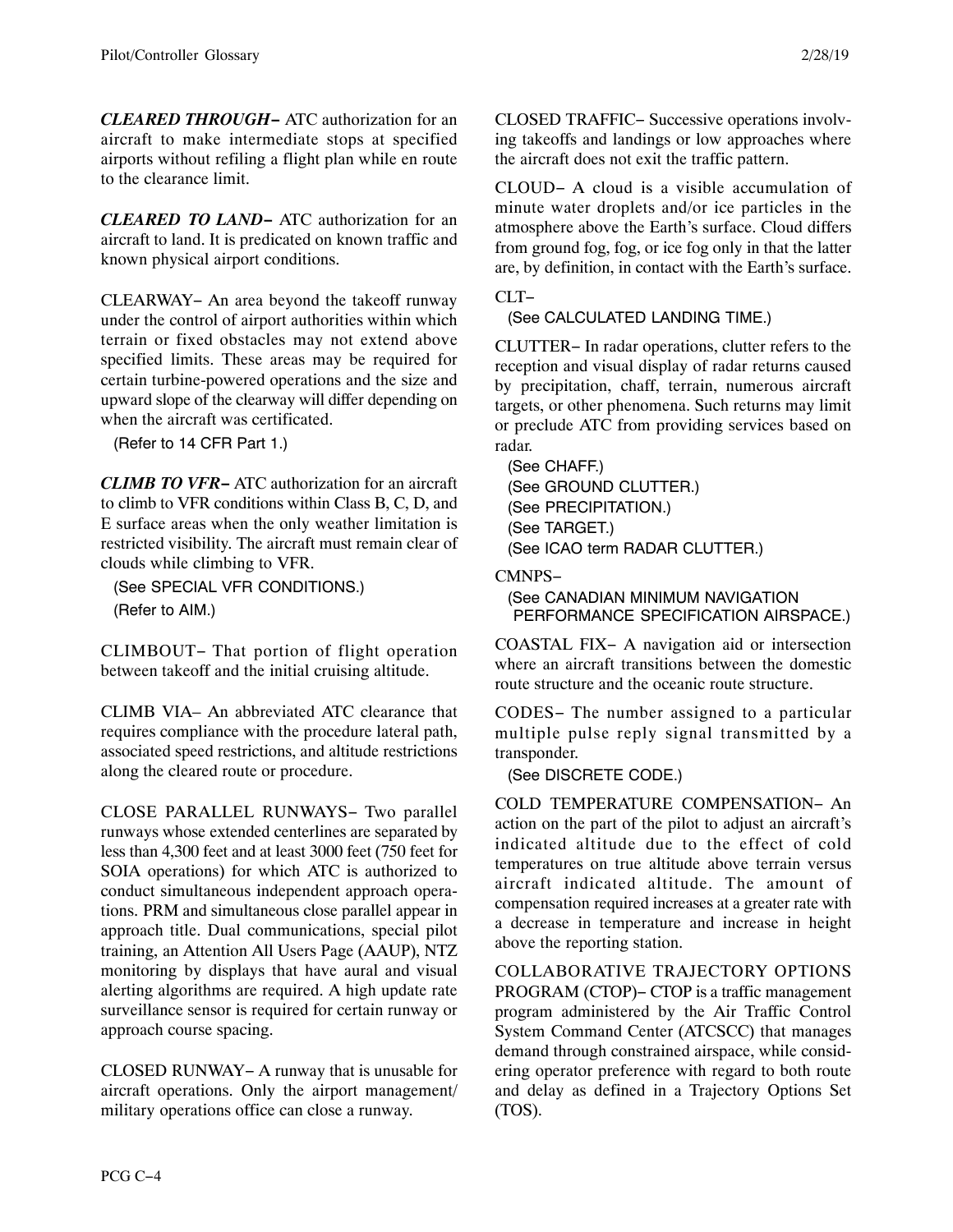COMBINED CENTER-RAPCON− An air traffic facility which combines the functions of an ARTCC and a radar approach control facility.

(See AIR ROUTE TRAFFIC CONTROL CENTER.) (See RADAR APPROACH CONTROL FACILITY.)

 two or more aircraft will report passing or have COMMON POINT− A significant point over which reported passing before proceeding on the same or diverging tracks. To establish/maintain longitudinal separation, a controller may determine a common point not originally in the aircraft's flight plan and then clear the aircraft to fly over the point.

(See SIGNIFICANT POINT.)

COMMON PORTION− (See COMMON ROUTE.)

 American Route between the inland navigation COMMON ROUTE− That segment of a North facility and the coastal fix.

#### **OR**

 COMMON ROUTE− Typically the portion of a RNAV STAR between the en route transition end point and the runway transition start point; however, the common route may only consist of a single point that joins the en route and runway transitions.

 control tower. The CTAF may be a UNICOM, COMMON TRAFFIC ADVISORY FREQUENCY (CTAF)− A frequency designed for the purpose of carrying out airport advisory practices while operating to or from an airport without an operating Multicom, FSS, or tower frequency and is identified in appropriate aeronautical publications.

(See DESIGNATED COMMON TRAFFIC ADVISORY FREQUENCY (CTAF) AREA.) (Refer to AC 90-42, Traffic Advisory Practices at Airports Without Operating Control Towers.)

 COMPASS LOCATOR− A low power, low or medium frequency (L/MF) radio beacon installed at the site of the outer or middle marker of an instrument landing system (ILS). It can be used for navigation at distances of approximately 15 miles or as authorized in the approach procedure.

**a.** Outer Compass Locator (LOM)− A compass locator installed at the site of the outer marker of an instrument landing system.

(See OUTER MARKER.)

**b.** Middle Compass Locator (LMM)− A compass locator installed at the site of the middle marker of an instrument landing system.

(See MIDDLE MARKER.) (See ICAO term LOCATOR.)

COMPASS ROSE− A circle, graduated in degrees, printed on some charts or marked on the ground at an airport. It is used as a reference to either true or magnetic direction*.* 

*COMPLY WITH RESTRICTIONS*− An ATC instruction that requires an aircraft being vectored back onto an arrival or departure procedure to comply with all altitude and/or speed restrictions depicted on the procedure. This term may be used in lieu of repeating each remaining restriction that appears on the procedure.

 IFR for another portion. It is used primarily in COMPOSITE FLIGHT PLAN− A flight plan which specifies VFR operation for one portion of flight and military operations.

(Refer to AIM.)

 routes. These points are geographical locations COMPULSORY REPORTING POINTS− Reporting points which must be reported to ATC. They are designated on aeronautical charts by solid triangles or filed in a flight plan as fixes selected to define direct which are defined by navigation aids/fixes. Pilots should discontinue position reporting over compulsory reporting points when informed by ATC that their aircraft is in "radar contact."

 movement area or airfield surface area, this information is issued as a NOTAM. Usually CONDITIONS NOT MONITORED− When an airport operator cannot monitor the condition of the necessitated due to staffing, operating hours or other mitigating factors associated with airport operations.

 euver consists of one or more turns, a climb or CONFIDENCE MANEUVER− A confidence mandescent, or other maneuver to determine if the pilot in command (PIC) is able to receive and comply with ATC instructions.

CONFLICT ALERT− A function of certain air traffic control automated systems designed to alert radar controllers to existing or pending situations between tracked targets (known IFR or VFR aircraft) that require his/her immediate attention/action.

(See MODE C INTRUDER ALERT.)

 CONFLICT RESOLUTION− The resolution of potential conflictions between aircraft that are radar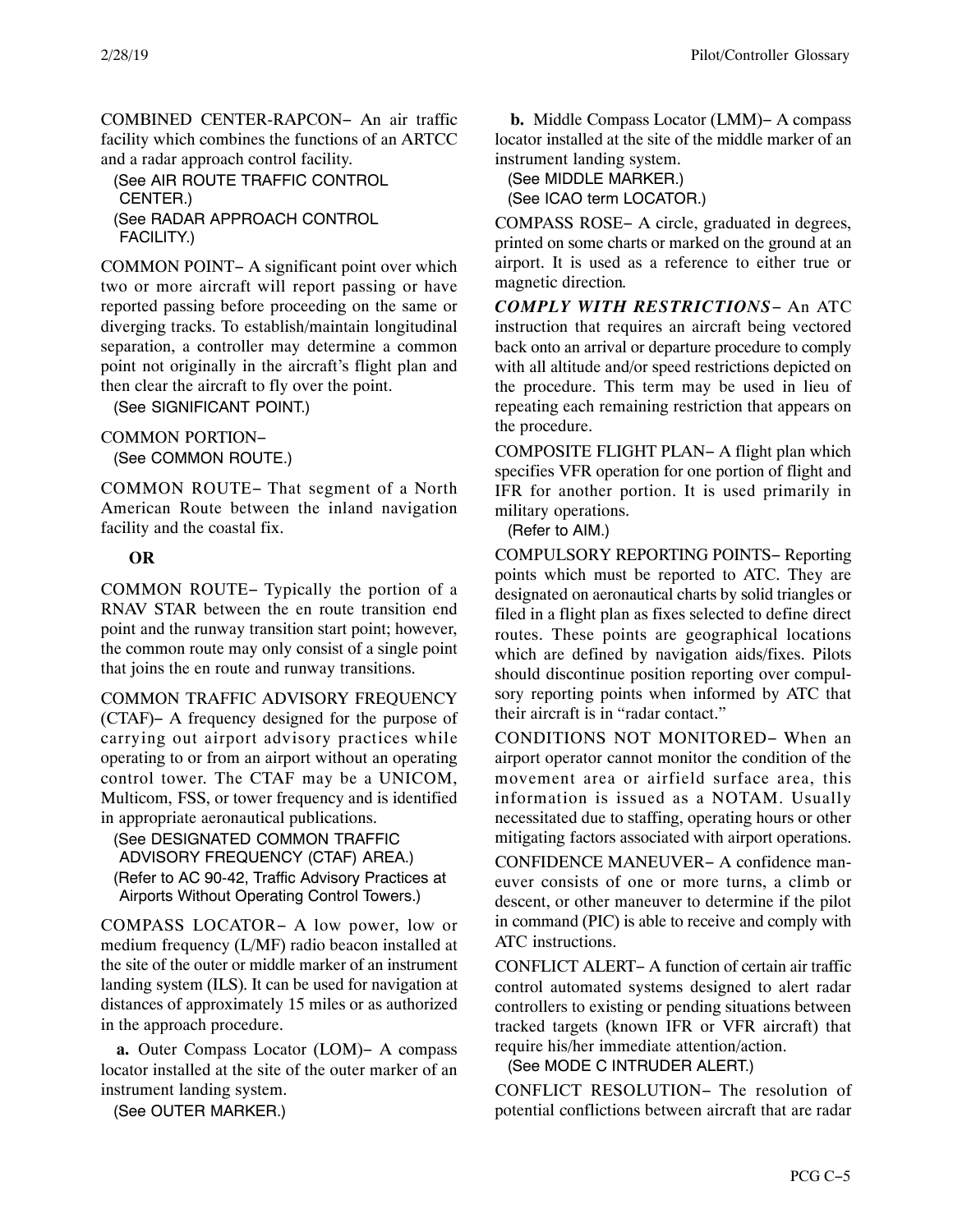identified and in communication with ATC by ensuring that radar targets do not touch. Pertinent traffic advisories shall be issued when this procedure is applied.

Note: This procedure shall not be provided utilizing mosaic radar systems.

 according to the trajectory associated with the CONFORMANCE− The condition established when an aircraft's actual position is within the conformance region constructed around that aircraft at its position, aircraft's Current Plan.

CONFORMANCE REGION− A volume, bounded laterally, vertically, and longitudinally, within which an aircraft must be at a given time in order to be in conformance with the Current Plan Trajectory for that aircraft. At a given time, the conformance region is determined by the simultaneous application of the lateral, vertical, and longitudinal conformance bounds for the aircraft at the position defined by time and aircraft's trajectory.

 CONSOLAN− A low frequency, long-distance NAVAID used principally for transoceanic navigations.

CONTACT−

**a.** Establish communication with (followed by the name of the facility and, if appropriate, the frequency to be used).

**b.** A flight condition wherein the pilot ascertains the attitude of his/her aircraft and navigates by visual reference to the surface.

(See CONTACT APPROACH.) (See RADAR CONTACT.)

 at least 1 mile flight visibility and a reasonable airport by visual reference to the surface. This *CONTACT APPROACH−* An approach wherein an aircraft on an IFR flight plan, having an air traffic control authorization, operating clear of clouds with expectation of continuing to the destination airport in those conditions, may deviate from the instrument approach procedure and proceed to the destination approach will only be authorized when requested by the pilot and the reported ground visibility at the destination airport is at least 1 statute mile.

(Refer to AIM.)

CONTAMINATED RUNWAY− A runway is considered contaminated whenever standing water, ice, snow, slush, frost in any form, heavy rubber, or

 nated with respect to rubber deposits or other friction-degrading substances when the average within the ALD fails below the recommended other substances are present. A runway is contamifriction value for any 500-foot segment of the runway minimum friction level and the average friction value in the adjacent 500-foot segments falls below the maintenance planning friction level.

CONTERMINOUS U.S.− The 48 adjoining States and the District of Columbia.

CONTINENTAL UNITED STATES− The 49 States located on the continent of North America and the District of Columbia*.* 

 should be followed by another word or words "continue taxi," "continue descent," "continue *CONTINUE*− When used as a control instruction clarifying what is expected of the pilot. Example: inbound," etc.

CONTROL AREA [ICAO]− A controlled airspace extending upwards from a specified limit above the earth.

 horizontal and vertical dimensions for which a controller or group of controllers has air traffic are normally maintained on discrete frequencies CONTROL SECTOR− An airspace area of defined control responsibility, normally within an air route traffic control center or an approach control facility. Sectors are established based on predominant traffic flows, altitude strata, and controller workload. Pilot communications during operations within a sector assigned to the sector.

(See DISCRETE FREQUENCY.)

CONTROL SLASH− A radar beacon slash representing the actual position of the associated aircraft. Normally, the control slash is the one closest to the interrogating radar beacon site. When ARTCC radar is operating in narrowband (digitized) mode, the control slash is converted to a target symbol.

CONTROLLED AIRSPACE− An airspace of defined dimensions within which air traffic control service is provided to IFR flights and to VFR flights in accordance with the airspace classification.

**a.** Controlled airspace is a generic term that covers Class A, Class B, Class C, Class D, and Class E airspace.

 qualifications, operating rules, and equipment **b.** Controlled airspace is also that airspace within which all aircraft operators are subject to certain pilot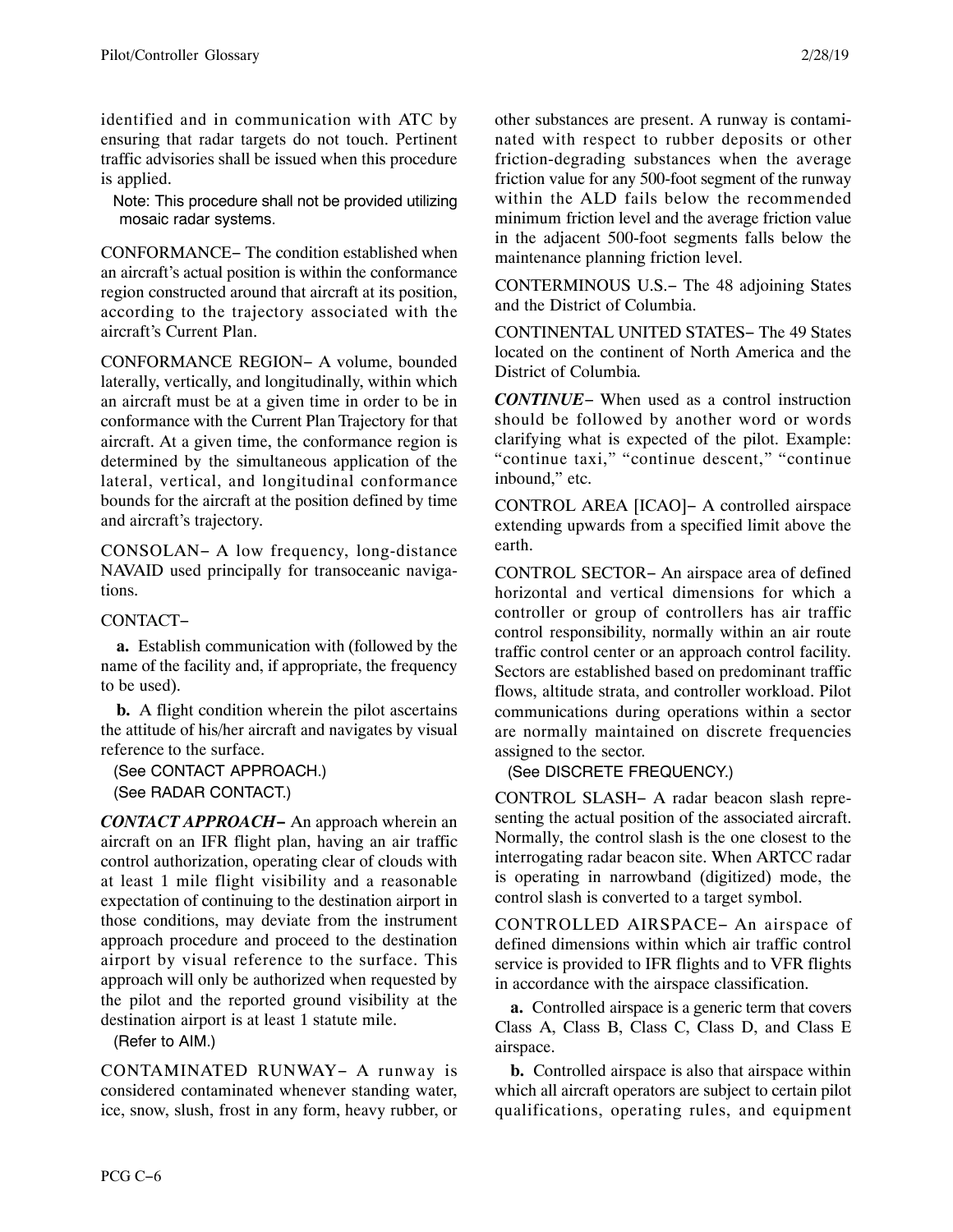requirements in 14 CFR Part 91 (for specific operating requirements, please refer to 14 CFR which the airspace is designated (for specific Part 91). For IFR operations in any class of controlled airspace, a pilot must file an IFR flight plan and receive an appropriate ATC clearance. Each Class B, Class C, and Class D airspace area designated for an airport contains at least one primary airport around designations and descriptions of the airspace classes, please refer to 14 CFR Part 71).

 **c.** Controlled airspace in the United States is designated as follows:

 18,000 feet MSL up to and including FL 600, **1.** CLASS A− Generally, that airspace from including the airspace overlying the waters within 12 nautical miles of the coast of the 48 contiguous States and Alaska. Unless otherwise authorized, all persons must operate their aircraft under IFR.

 wedding cakes), and is designed to contain all **2.** CLASS B− Generally, that airspace from the surface to 10,000 feet MSL surrounding the nation's busiest airports in terms of airport operations or passenger enplanements. The configuration of each Class B airspace area is individually tailored and consists of a surface area and two or more layers (some Class B airspace areas resemble upside-down published instrument procedures once an aircraft enters the airspace. An ATC clearance is required for all aircraft to operate in the area, and all aircraft that are so cleared receive separation services within the airspace. The cloud clearance requirement for VFR operations is "clear of clouds."

 surface to 4,000 feet above the airport elevation radar approach control, and that have a certain **3.** CLASS C− Generally, that airspace from the (charted in MSL) surrounding those airports that have an operational control tower, are serviced by a number of IFR operations or passenger enplanements. Although the configuration of each Class C area is individually tailored, the airspace usually consists of a surface area with a 5 nautical mile (NM) radius, a circle with a 10NM radius that extends no lower than 1,200 feet up to 4,000 feet above the airport elevation, and an outer area that is not charted. Each person must establish two-way radio communications with the ATC facility providing air traffic services prior to entering the airspace and thereafter maintain those communications while within the

airspace. VFR aircraft are only separated from IFR aircraft within the airspace.

(See OUTER AREA.)

 surface to 2,500 feet above the airport elevation **4.** CLASS D− Generally, that airspace from the (charted in MSL) surrounding those airports that have an operational control tower. The configuration of each Class D airspace area is individually tailored and when instrument procedures are published, the airspace will normally be designed to contain the procedures. Arrival extensions for instrument approach procedures may be Class D or Class E airspace. Unless otherwise authorized, each person must establish two-way radio communications with the ATC facility providing air traffic services prior to entering the airspace and thereafter maintain those communications while in the airspace. No separation services are provided to VFR aircraft.

 designated altitude to the overlying or adjacent Unless designated at a lower altitude, Class E airspace begins at 14,500 MSL over the United within 12 nautical miles of the coast of the 48 contiguous States and Alaska, up to, but not **5.** CLASS E− Generally, if the airspace is not Class A, Class B, Class C, or Class D, and it is controlled airspace, it is Class E airspace. Class E airspace extends upward from either the surface or a controlled airspace. When designated as a surface area, the airspace will be configured to contain all instrument procedures. Also in this class are Federal airways, airspace beginning at either 700 or 1,200 feet AGL used to transition to/from the terminal or en route environment, en route domestic, and offshore airspace areas designated below 18,000 feet MSL. States, including that airspace overlying the waters including 18,000 feet MSL, and the airspace above FL 600.

CONTROLLED AIRSPACE [ICAO]− An airspace of defined dimensions within which air traffic control service is provided to IFR flights and to VFR flights in accordance with the airspace classification.

Note: Controlled airspace is a generic term which covers ATS airspace Classes A, B, C, D, and E.

CONTROLLED TIME OF ARRIVAL− Arrival time assigned during a Traffic Management Program. This time may be modified due to adjustments or user options.

#### CONTROLLER−

(See AIR TRAFFIC CONTROL SPECIALIST.)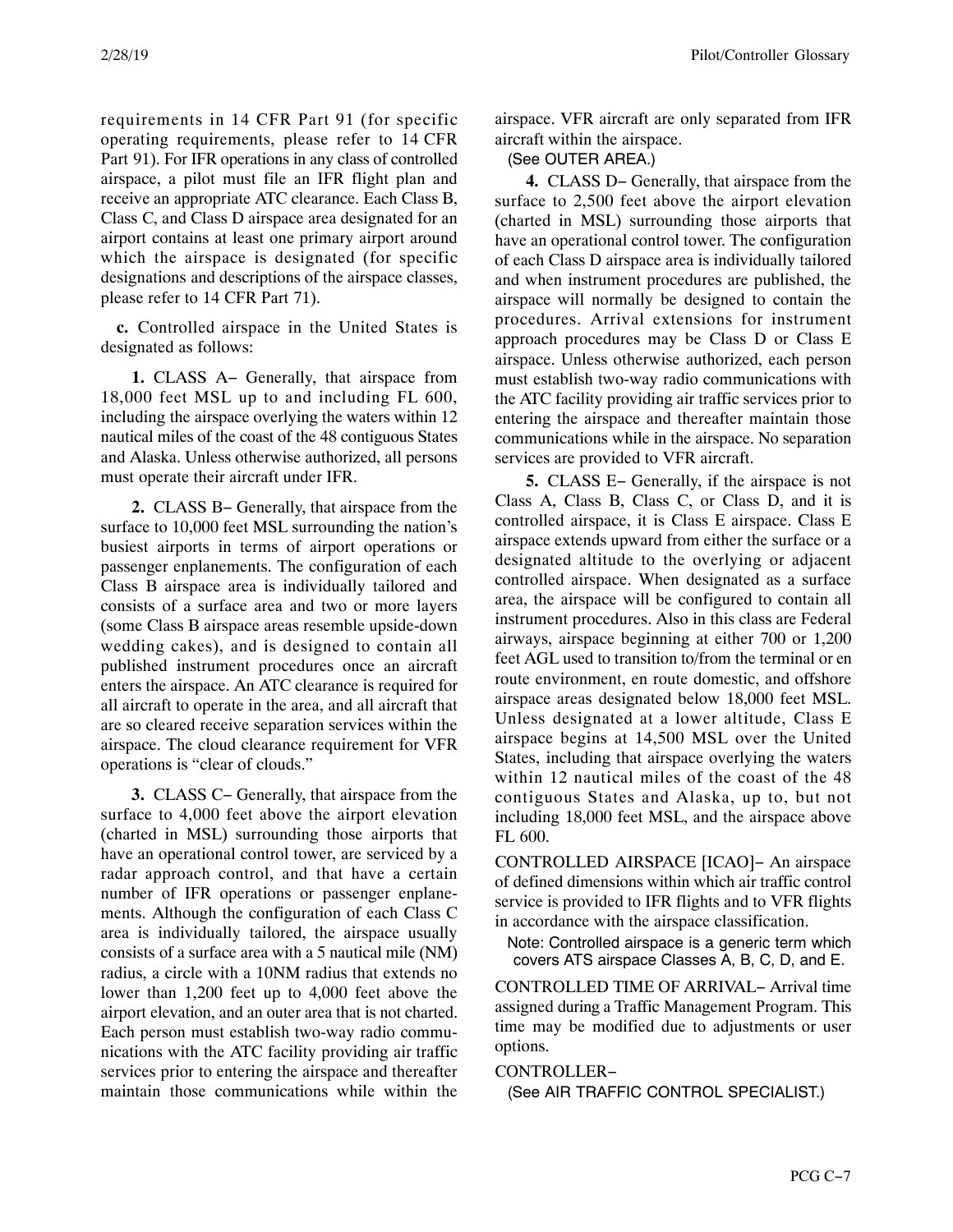CONTROLLER [ICAO]− A person authorized to provide air traffic control services.

CONTROLLER PILOT DATA LINK COMMUNICATIONS (CPDLC)− A two−way digital communications system that conveys textual air traffic control messages between controllers and pilots using ground or satellite-based radio relay stations.

 thunderstorms of any intensity level, areas of *CONVECTIVE SIGMET−* A weather advisory concerning convective weather significant to the safety of all aircraft. Convective SIGMETs are issued for tornadoes, lines of thunderstorms, embedded thunderstorms greater than or equal to VIP level 4 with an area coverage of  $\frac{4}{10}$  (40%) or more, and hail  $3/4$  inch or greater.

(See AIRMET.) (See AWW.) (See CWA.) (See SIGMET.) (Refer to AIM.)

CONVECTIVE SIGNIFICANT METEOROLOG-ICAL INFORMATION−

(See CONVECTIVE SIGMET.)

 reference, usually expressed in degrees/minutes/ COORDINATES− The intersection of lines of seconds of latitude and longitude, used to determine position or location.

 or coordinate flight progress data. For terminal COORDINATION FIX− The fix in relation to which facilities will handoff, transfer control of an aircraft, facilities, it may also serve as a clearance for arriving aircraft.

# COPTER−

(See HELICOPTER.)

 CORRECTION− An error has been made in the transmission and the correct version follows.

 coupled precision approaches must be flown COUPLED APPROACH− An instrument approach performed by the aircraft autopilot, and/or visually depicted on the flight director, which is receiving position information and/or steering commands from onboard navigational equipment. In general, coupled non-precision approaches must be flown manually (autopilot disengaged) at altitudes lower than 50 feet AGL below the minimum descent altitude, and manually (autopilot disengaged) below 50 feet AGL

unless authorized to conduct autoland operations. Coupled instrument approaches are commonly flown to the allowable IFR weather minima established by the operator or PIC, or flown VFR for training and safety.

COURSE−

**a.** The intended direction of flight in the horizontal plane measured in degrees from north.

 **b.** The ILS localizer signal pattern usually specified as the front course or the back course.

```
(See BEARING.) 
(See INSTRUMENT LANDING SYSTEM.) 
(See RADIAL.)
```
CPDLC−

(See CONTROLLER PILOT DATA LINK COMMUNICATIONS.)

CPL [ICAO]−

(See ICAO term CURRENT FLIGHT PLAN.)

 CRITICAL ENGINE− The engine which, upon failure, would most adversely affect the performance or handling qualities of an aircraft.

*CROSS (FIX) AT (ALTITUDE)−* Used by ATC when a specific altitude restriction at a specified fix is required.

*CROSS (FIX) AT OR ABOVE (ALTITUDE)−* Used by ATC when an altitude restriction at a specified fix is required. It does not prohibit the aircraft from crossing the fix at a higher altitude than specified; however, the higher altitude may not be one that will violate a succeeding altitude restriction or altitude assignment.

(See ALTITUDE RESTRICTION.) (Refer to AIM.)

 *CROSS (FIX) AT OR BELOW (ALTITUDE)−* Used by ATC when a maximum crossing altitude at a specific fix is required. It does not prohibit the aircraft from crossing the fix at a lower altitude; however, it must be at or above the minimum IFR altitude.

(See ALTITUDE RESTRICTION.) (See MINIMUM IFR ALTITUDES.) (Refer to 14 CFR Part 91.)

CROSSWIND−

**a.** When used concerning the traffic pattern, the word means "crosswind leg."

(See TRAFFIC PATTERN.)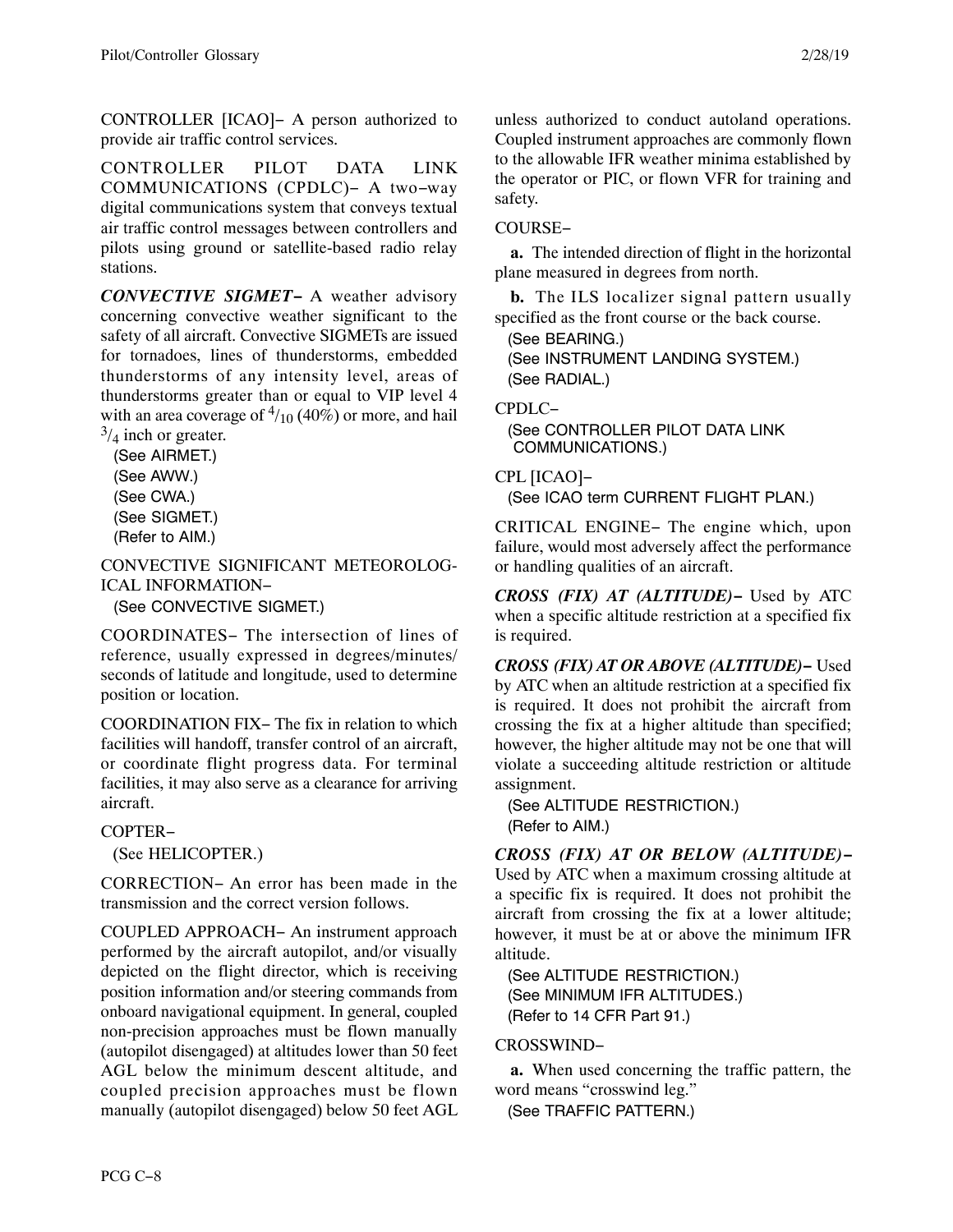**b.** When used concerning wind conditions, the word means a wind not parallel to the runway or the path of an aircraft.

(See CROSSWIND COMPONENT.)

CROSSWIND COMPONENT− The wind component measured in knots at 90 degrees to the longitudinal axis of the runway.

 pilot to conduct flight at any altitude from the minimum IFR altitude up to and including the level off at any intermediate altitude within this block *CRUISE−* Used in an ATC clearance to authorize a altitude specified in the clearance. The pilot may of airspace. Climb/descent within the block is to be made at the discretion of the pilot. However, once the pilot starts descent and verbally reports leaving an altitude in the block, he/she may not return to that altitude without additional ATC clearance. Further, it is approval for the pilot to proceed to and make an approach at destination airport and can be used in conjunction with:

**a.** An airport clearance limit at locations with a standard/special instrument approach procedure. The CFRs require that if an instrument letdown to an airport is necessary, the pilot shall make the letdown in accordance with a standard/special instrument approach procedure for that airport, or

 out a standard/special instrument approach and land in accordance with applicable CFRs **b.** An airport clearance limit at locations that are within/below/outside controlled airspace and withprocedure. Such a clearance is NOT AUTHORIZA-TION for the pilot to descend under IFR conditions below the applicable minimum IFR altitude nor does it imply that ATC is exercising control over aircraft in Class G airspace; however, it provides a means for the aircraft to proceed to destination airport, descend, governing VFR flight operations. Also, this provides search and rescue protection until such time as the IFR flight plan is closed.

(See INSTRUMENT APPROACH PROCEDURE.)

 in an increase of altitude as the aircraft weight CRUISE CLIMB− A climb technique employed by aircraft, usually at a constant power setting, resulting decreases.

CRUISING ALTITUDE− An altitude or flight level maintained during en route level flight. This is a constant altitude and should not be confused with a cruise clearance.

(See ALTITUDE.) (See ICAO term CRUISING LEVEL.)

CRUISING LEVEL− (See CRUISING ALTITUDE.)

CRUISING LEVEL [ICAO]− A level maintained during a significant portion of a flight.

 ATCSCC to regulate traffic at arrival airports. CT MESSAGE− An EDCT time generated by the Normally, a CT message is automatically transferred from the traffic management system computer to the NAS en route computer and appears as an EDCT. In the event of a communication failure between the traffic management system computer and the NAS, the CT message can be manually entered by the TMC at the en route facility.

# CTA−

(See CONTROLLED TIME OF ARRIVAL.) (See ICAO term CONTROL AREA.)

# CTAF−

(See COMMON TRAFFIC ADVISORY FREQUENCY.)

# CTAS−

(See CENTER TRACON AUTOMATION SYSTEM.)

#### CTOP−

(See COLLABORATIVE TRAJECTORY OPTIONS PROGRAM)

# CTRD−

(See CERTIFIED TOWER RADAR DISPLAY.)

CURRENT FLIGHT PLAN [ICAO]− The flight plan, including changes, if any, brought about by subsequent clearances.

CURRENT PLAN− The ATC clearance the aircraft has received and is expected to fly.

CVFP APPROACH−

(See CHARTED VISUAL FLIGHT PROCEDURE APPROACH.)

# CWA−

(See CENTER WEATHER ADVISORY and WEATHER ADVISORY.)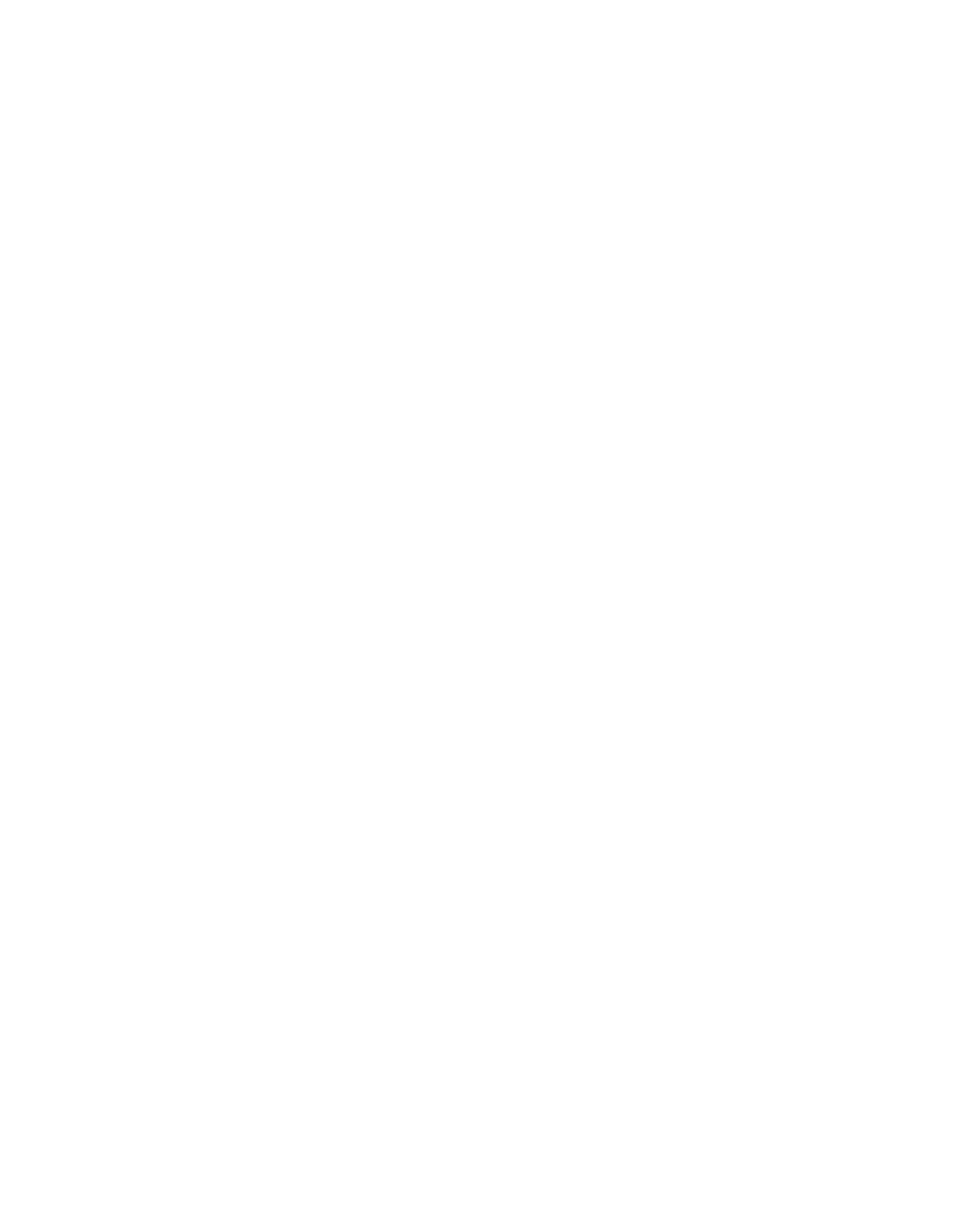# **D**

#### D−ATIS−

(See DIGITAL-AUTOMATIC TERMINAL INFORMATION SERVICE.)

# D−ATIS [ICAO]−

(See ICAO Term DATA LINK AUTOMATIC TERMINAL INFORMATION SERVICE.)

DA [ICAO]− (See ICAO Term DECISION ALTITUDE/DECISION HEIGHT.)

# DAIR−

(See DIRECT ALTITUDE AND IDENTITY READOUT.)

DANGER AREA [ICAO]– An airspace of defined dimensions within which activities dangerous to the flight of aircraft may exist at specified times.

Note: The term "Danger Area" is not used in reference to areas within the United States or any of its possessions or territories.

DAS−

(See DELAY ASSIGNMENT.)

DATA BLOCK−

(See ALPHANUMERIC DISPLAY.)

DATA LINK AUTOMATIC TERMINAL INFOR-MATION SERVICE (D−ATIS) [ICAO]− The provision of ATIS via data link.

DEAD RECKONING− Dead reckoning, as applied to flying, is the navigation of an airplane solely by means of computations based on airspeed, course, heading, wind direction, and speed, groundspeed, and elapsed time.

DECISION ALTITUDE/DECISION HEIGHT [ICAO Annex 6]- A specified altitude or height  $(A/H)$ ] in the precision approach at which a missed approach must be initiated if the required visual reference to continue the approach has not been established.

1. Decision altitude (DA) is referenced to mean sea level and decision height (DH) is referenced to the threshold elevation.

2. Category II and III minima are expressed as a DH and not a DA. Minima is assessed by reference to a radio altimeter and not a barometric altimeter, which makes the minima a DH.

3. The required visual reference means that section of the visual aids or of the approach area which should have been in view for sufficient time for the pilot to have made an assessment of the aircraft position and rate of change of position, in relation to the desired flight path.

DECISION ALTITUDE (DA)− A specified altitude (mean sea level (MSL)) on an instrument approach procedure (ILS, GLS, vertically guided RNAV) at which the pilot must decide whether to continue the approach or initiate an immediate missed approach if the pilot does not see the required visual references.

 DECISION HEIGHT (DH)− With respect to the decision must be made during an ILS or PAR operation of aircraft, means the height at which a instrument approach to either continue the approach or to execute a missed approach.

(See ICAO term DECISION ALTITUDE/DECISION HEIGHT.)

DECODER− The device used to decipher signals received from ATCRBS transponders to effect their display as select codes.

(See CODES.) (See RADAR.)

DEFENSE AREA– Any airspace of the contiguous United States that is not an ADIZ in which the control of aircraft is required for reasons of national security.

 DEFENSE VISUAL FLIGHT RULES− Rules applicable to flights within an ADIZ conducted under the visual flight rules in 14 CFR Part 91.

(See AIR DEFENSE IDENTIFICATION ZONE.) (Refer to 14 CFR Part 91.) (Refer to 14 CFR Part 99.)

DELAY ASSIGNMENT (DAS)− Delays are distributed to aircraft based on the traffic management program parameters. The delay assignment is calculated in 15−minute increments and appears as a table in Traffic Flow Management System (TFMS)*.* 

 *DELAY INDEFINITE (REASON IF KNOWN) EXPECT FURTHER CLEARANCE (TIME)*− Used by ATC to inform a pilot when an accurate estimate of the delay time and the reason for the delay cannot immediately be determined; e.g., a disabled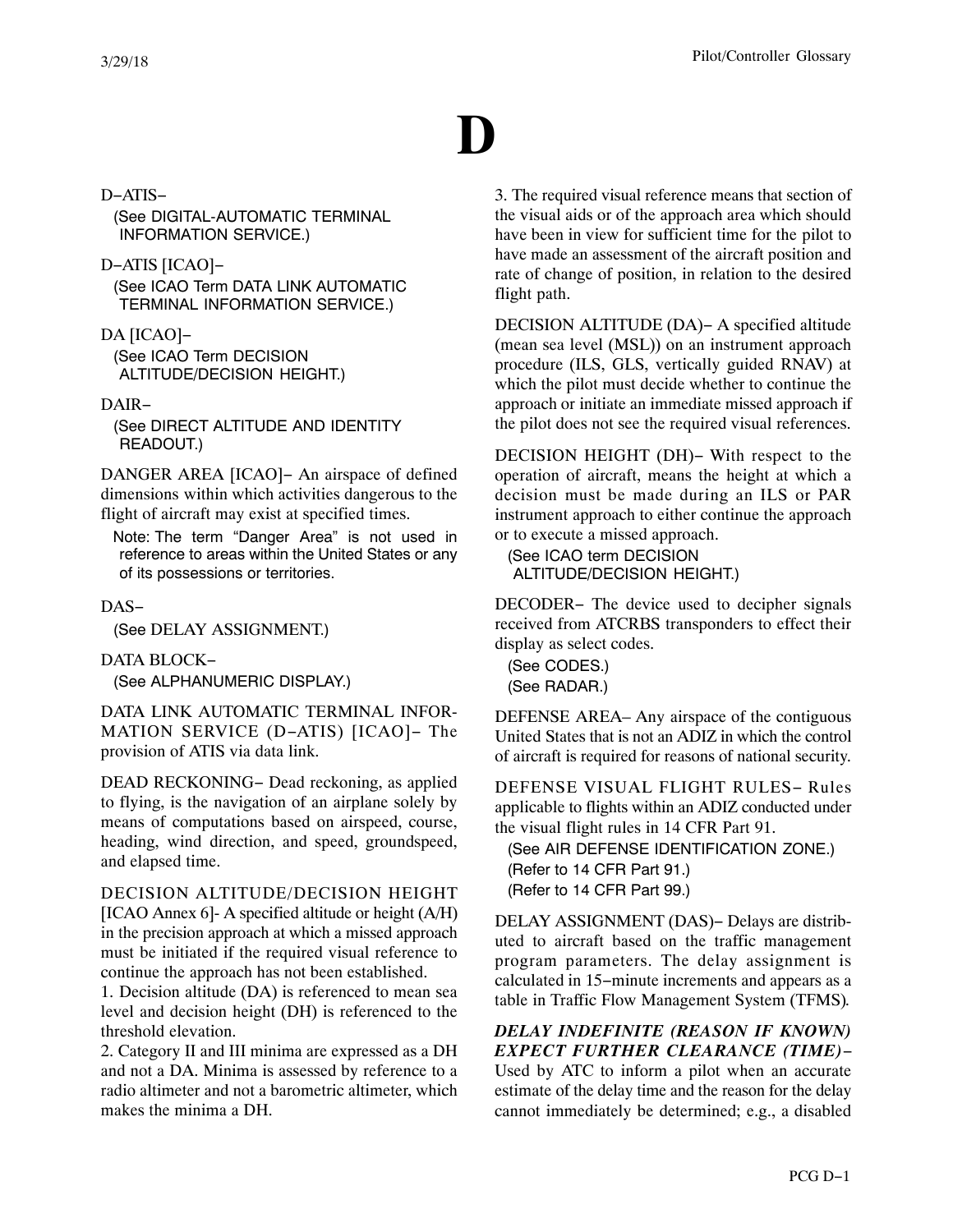aircraft on the runway, terminal or center area saturation, weather below landing minimums, etc.

(See EXPECT FURTHER CLEARANCE (TIME).)

DELAY TIME− The amount of time that the arrival must lose to cross the meter fix at the assigned meter fix time. This is the difference between ACLT and VTA.

 DEPARTURE CENTER− The ARTCC having jurisdiction for the airspace that generates a flight to the impacted airport.

 DEPARTURE CONTROL− A function of an service for departing IFR and, under certain approach control facility providing air traffic control conditions, VFR aircraft.

(See APPROACH CONTROL FACILITY.) (Refer to AIM.)

DEPARTURE SEQUENCING PROGRAM− A program designed to assist in achieving a specified interval over a common point for departures.

DEPARTURE TIME− The time an aircraft becomes airborne.

 requires compliance with a published procedure DESCEND VIA– An abbreviated ATC clearance that lateral path and associated speed restrictions and provides a pilot-discretion descent to comply with published altitude restrictions.

DESCENT SPEED ADJUSTMENTS− Speed deceleration calculations made to determine an accurate VTA. These calculations start at the transition point and use arrival speed segments to the vertex.

 FREQUENCY (CTAF) AREA− In Alaska, in addition to being designated for the purpose of carrying out airport advisory practices while DESIGNATED COMMON TRAFFIC ADVISORY operating to or from an airport without an operating airport traffic control tower, a CTAF may also be designated for the purpose of carrying out advisory practices for operations in and through areas with a high volume of VFR traffic.

# DESIRED COURSE−

**a.** True− A predetermined desired course direction to be followed (measured in degrees from true north).

**b.** Magnetic− A predetermined desired course direction to be followed (measured in degrees from local magnetic north).

DESIRED TRACK− The planned or intended track between two waypoints. It is measured in degrees from either magnetic or true north. The instantaneous angle may change from point to point along the great circle track between waypoints.

 and its occupants are threatened by grave and DETRESFA (DISTRESS PHASE) [ICAO]− The code word used to designate an emergency phase wherein there is reasonable certainty that an aircraft imminent danger or require immediate assistance.

#### DEVIATIONS−

**a.** A departure from a current clearance, such as an off course maneuver to avoid weather or turbulence.

**b.** Where specifically authorized in the CFRs and requested by the pilot, ATC may permit pilots to deviate from certain regulations.

DH−

(See DECISION HEIGHT.)

DH [ICAO]−

(See ICAO Term DECISION ALTITUDE/ DECISION HEIGHT.)

 Terminal Data Link System (TDLS) D-ATIS DIGITAL-AUTOMATIC TERMINAL INFORMA-TION SERVICE (D-ATIS)− The service provides text messages to aircraft, airlines, and other users outside the standard reception range of conventional ATIS via landline and data link communications to the cockpit. Also, the service provides a computer− synthesized voice message that can be transmitted to all aircraft within range of existing transmitters. The application uses weather inputs from local automated weather sources or manually entered meteorological data together with preprogrammed menus to provide standard information to users. Airports with D-ATIS capability are listed in the Chart Supplement U.S.

 return or radar beacon reply, shown on a digital DIGITAL TARGET− A computer−generated symbol representing an aircraft's position, based on a primary display.

 data is presented on digital displays and the DIGITAL TERMINAL AUTOMATION SYSTEM (DTAS)− A system where digital radar and beacon operational program monitors the system performance on a real−time basis.

DIGITIZED TARGET− A computer−generated indication shown on an analog radar display resulting from a primary radar return or a radar beacon reply.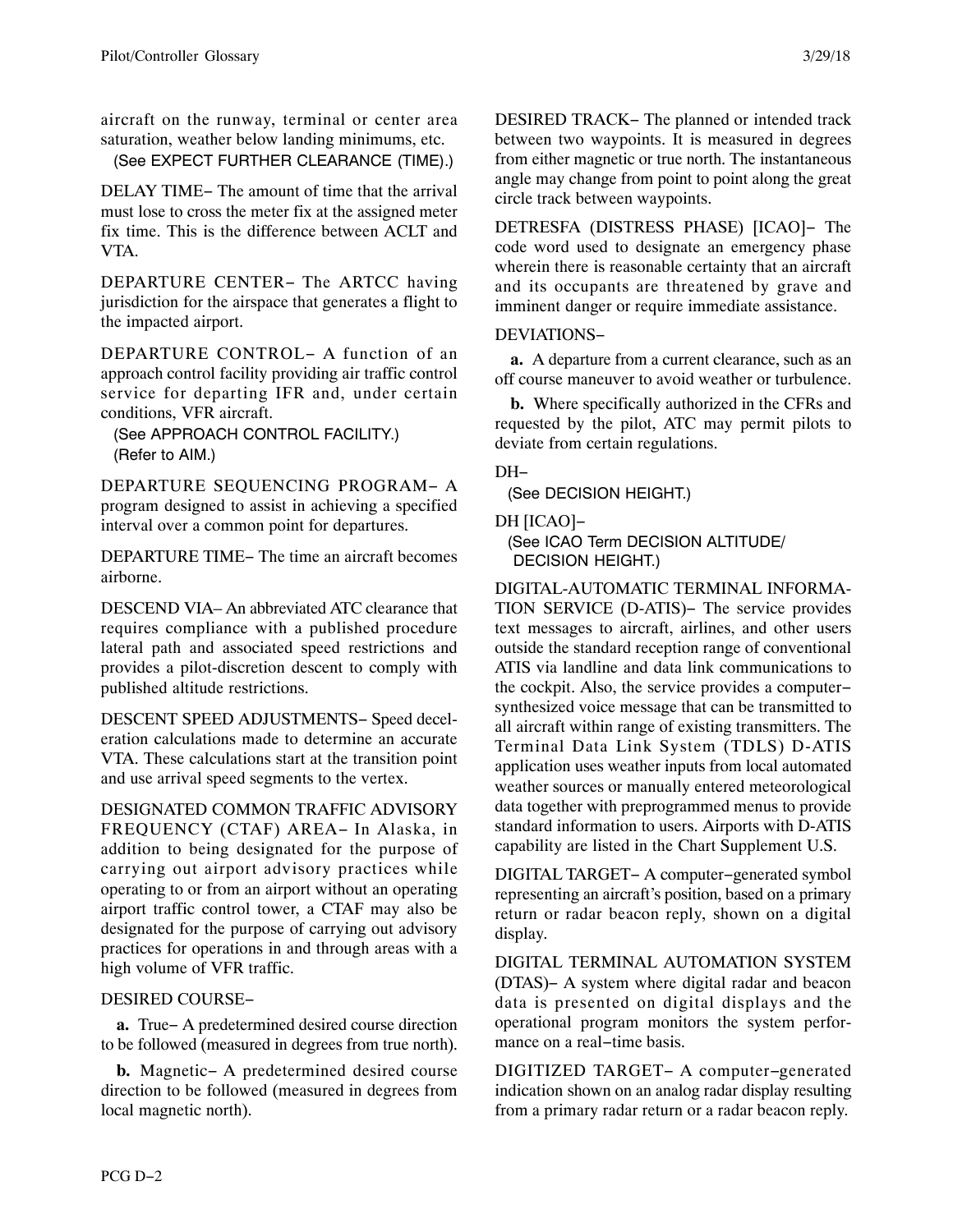3/29/18 Pilot/Controller Glossary

*DIRECT* − Straight line flight between two navigational aids, fixes, points, or any combination thereof. When used by pilots in describing off-airway routes, points defining direct route segments become compulsory reporting points unless the aircraft is under radar contact.

DIRECTLY BEHIND− An aircraft is considered to be operating directly behind when it is following the actual flight path of the lead aircraft over the surface of the earth except when applying wake turbulence separation criteria.

DISCRETE BEACON CODE− (See DISCRETE CODE.)

 DISCRETE CODE− As used in the Air Traffic Control Radar Beacon System (ATCRBS), any one of the 4096 selectable Mode 3/A aircraft transponder codes except those ending in zero zero; e.g., discrete codes: 0010, 1201, 2317, 7777; nondiscrete codes: 0100, 1200, 7700. Nondiscrete codes are normally reserved for radar facilities that are not equipped with discrete decoding capability and for other purposes such as emergencies (7700), VFR aircraft (1200), etc.

(See RADAR.) (Refer to AIM.)

 nications in air traffic control which reduces DISCRETE FREQUENCY− A separate radio frequency for use in direct pilot-controller commufrequency congestion by controlling the number of aircraft operating on a particular frequency at one time. Discrete frequencies are normally designated for each control sector in en route/terminal ATC facilities. Discrete frequencies are listed in the Chart Supplement U.S. and the DOD FLIP IFR En Route Supplement.

(See CONTROL SECTOR.)

 located at a point on the runway other than the DISPLACED THRESHOLD− A threshold that is designated beginning of the runway.

(See THRESHOLD.) (Refer to AIM.)

DISTANCE MEASURING EQUIPMENT (DME)− Equipment (airborne and ground) used to measure, in nautical miles, the slant range distance of an aircraft from the DME navigational aid.

(See TACAN.) (See VORTAC.)

DISTRESS− A condition of being threatened by serious and/or imminent danger and of requiring immediate assistance.

DIVE BRAKES− (See SPEED BRAKES.)

DIVERSE VECTOR AREA− In a radar environment, that area in which a prescribed departure route is not required as the only suitable route to avoid obstacles. The area in which random radar vectors below the MVA/MIA, established in accordance with the TERPS criteria for diverse departures, obstacles and terrain avoidance, may be issued to departing aircraft.

 land at other than their original destination for DIVERSION (DVRSN)− Flights that are required to reasons beyond the control of the pilot/company, e.g. periods of significant weather.

#### DME−

(See DISTANCE MEASURING EQUIPMENT.)

 reference to a navigational aid which provides specific distance in nautical miles and a radial, azimuth, or course (i.e., localizer) in degrees DME FIX– A geographical position determined by distance and azimuth information. It is defined by a magnetic from that aid.

(See DISTANCE MEASURING EQUIPMENT.) (See FIX.)

DME SEPARATION− Spacing of aircraft in terms of distances (nautical miles) determined by reference to distance measuring equipment (DME).

(See DISTANCE MEASURING EQUIPMENT.)

 Information Publications (en route charts and DOD FLIP− Department of Defense Flight Information Publications used for flight planning, en route, and terminal operations. FLIP is produced by the National Geospatial−Intelligence Agency (NGA) for world-wide use. United States Government Flight instrument approach procedure charts) are incorporated in DOD FLIP for use in the National Airspace System (NAS).

DOMESTIC AIRSPACE− Airspace which overlies the continental land mass of the United States plus Hawaii and U.S. possessions. Domestic airspace extends to 12 miles offshore.

DOWNBURST− A strong downdraft which induces an outburst of damaging winds on or near the ground. Damaging winds, either straight or curved, are highly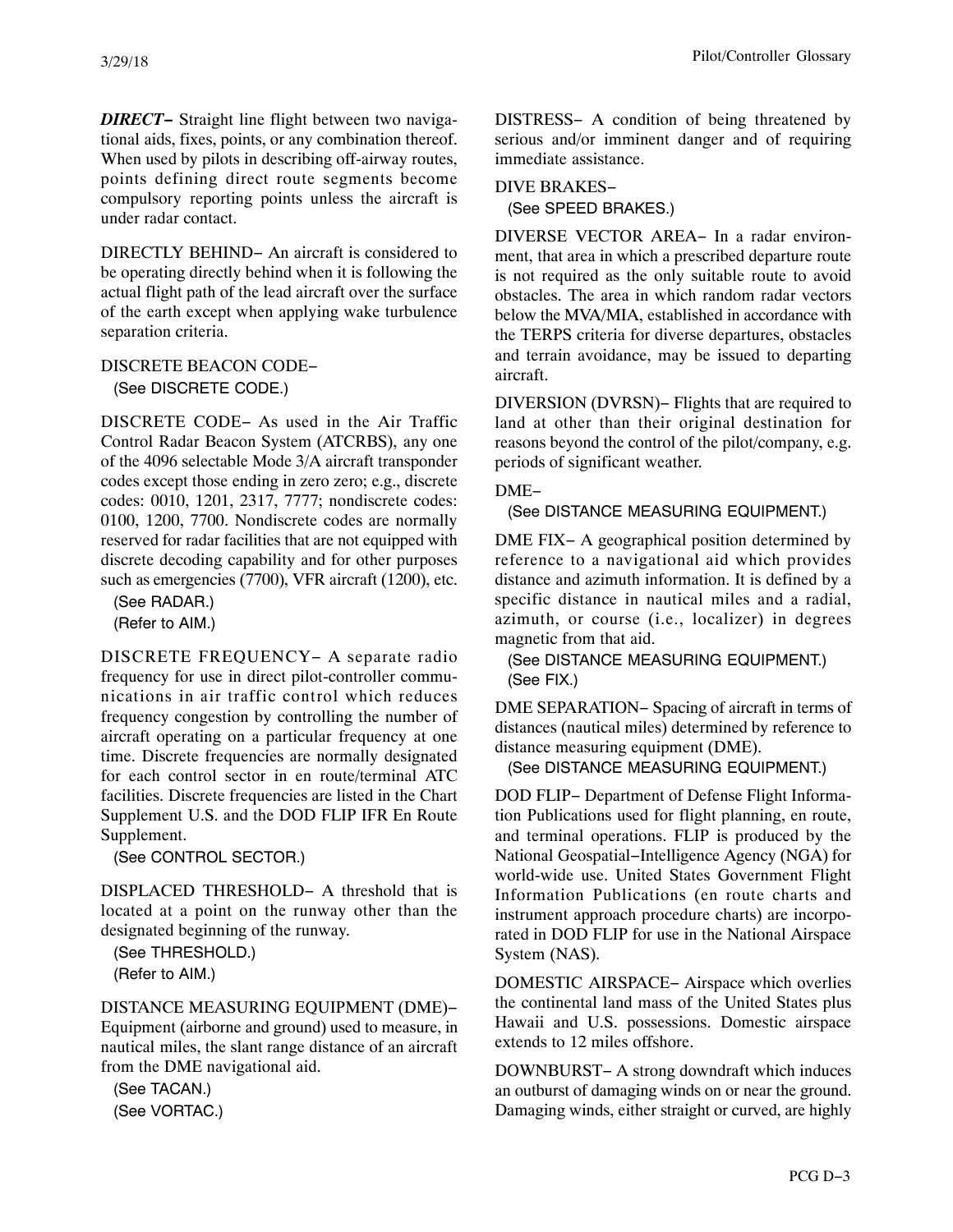mile or less to more than 10 miles. An intense divergent. The sizes of downbursts vary from 1/2 downburst often causes widespread damage. Damaging winds, lasting 5 to 30 minutes, could reach speeds as high as 120 knots.

# DOWNWIND LEG−

(See TRAFFIC PATTERN.)

DP−

(See INSTRUMENT DEPARTURE PROCEDURE.)

DRAG CHUTE− A parachute device installed on certain aircraft which is deployed on landing roll to assist in deceleration of the aircraft.

 parachutists or objects land after making an DROP ZONE− Any pre-determined area upon which intentional parachute jump or drop.

(Refer to 14 CFR §105.3, Definitions)

DSP−

(See DEPARTURE SEQUENCING PROGRAM.)

DT–

(See DELAY TIME.)

DTAS−

(See DIGITAL TERMINAL AUTOMATION SYSTEM.)

 DUE REGARD− A phase of flight wherein an aircraft commander of a State-operated aircraft

assumes responsibility to separate his/her aircraft from all other aircraft.

(See also FAA Order JO 7110.65, Para 1−2−1, WORD MEANINGS.)

DUTY RUNWAY− (See RUNWAY IN USE/ACTIVE RUNWAY/DUTY RUNWAY.)

DVA−

(See DIVERSE VECTOR AREA.)

DVFR−

(See DEFENSE VISUAL FLIGHT RULES.)

DVFR FLIGHT PLAN− A flight plan filed for a VFR aircraft which intends to operate in airspace within which the ready identification, location, and control of aircraft are required in the interest of national security.

DVRSN−

(See DIVERSION.)

DYNAMIC− Continuous review, evaluation, and change to meet demands.

DYNAMIC RESTRICTIONS− Those restrictions imposed by the local facility on an "as needed" basis to manage unpredictable fluctuations in traffic demands.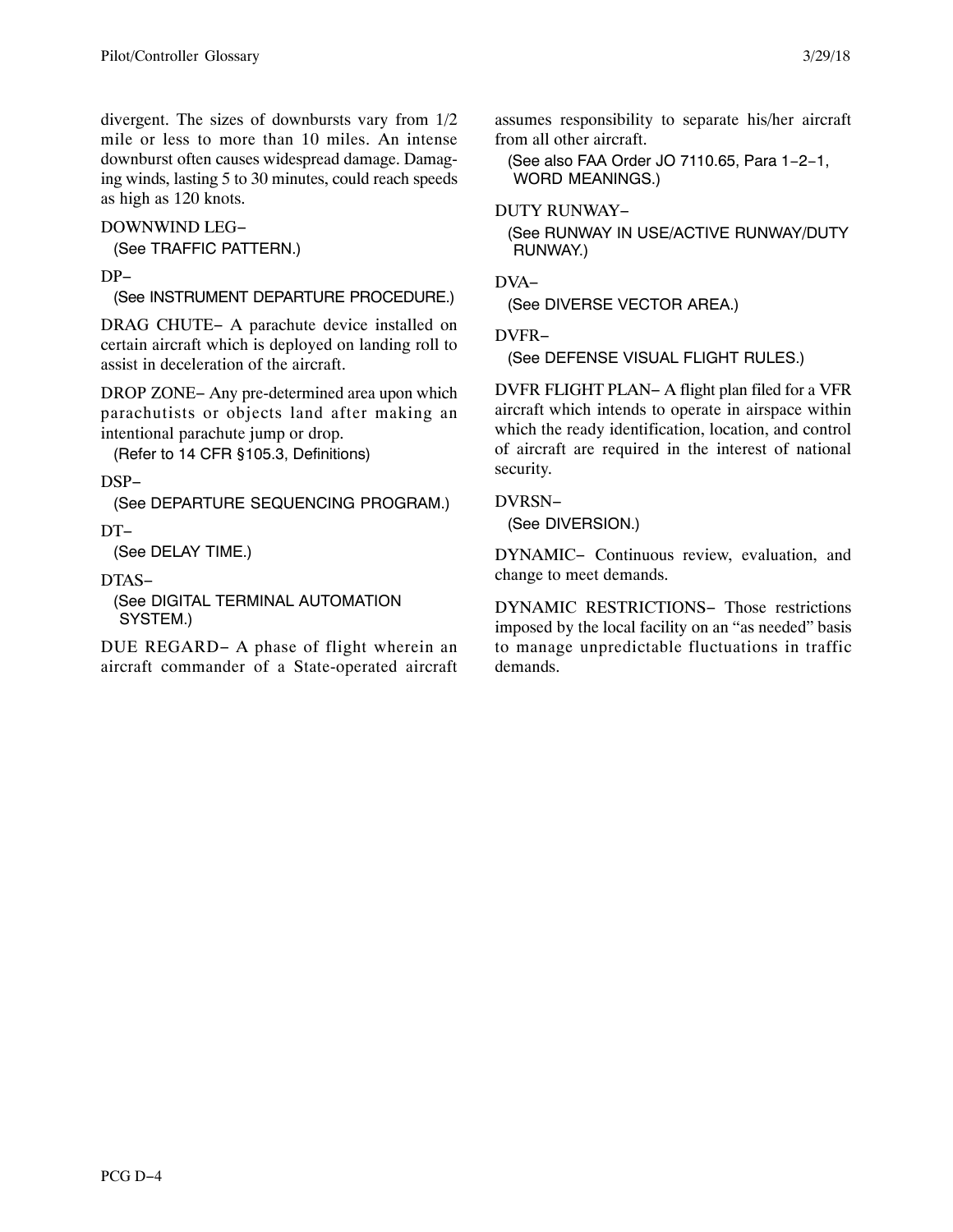# EAS−

(See EN ROUTE AUTOMATION SYSTEM.)

EDCT−

(See EXPECT DEPARTURE CLEARANCE TIME.)

EDST−

(See EN ROUTE DECISION SUPPORT TOOL)

EFC−

(See EXPECT FURTHER CLEARANCE (TIME).) ELT−

(See EMERGENCY LOCATOR TRANSMITTER.)

*EMERGENCY* − A distress or an urgency condition.

EMERGENCY LOCATOR TRANSMITTER (ELT)− A radio transmitter attached to the aircraft structure which operates from its own power source on 121.5 MHz and 243.0 MHz. It aids in locating downed aircraft by radiating a downward sweeping audio tone, 2-4 times per second. It is designed to function without human action after an accident.

(Refer to 14 CFR Part 91.)

(Refer to AIM.)

E-MSAW−

(See EN ROUTE MINIMUM SAFE ALTITUDE WARNING.)

 tion to conduct an EFVS operation may have ENHANCED FLIGHT VISION SYSTEM (EFVS)− An EFVS is an installed aircraft system which uses an electronic means to provide a display of the forward external scene topography (the natural or man−made features of a place or region especially in a way to show their relative positions and elevation) through the use of imaging sensors, including but not limited to forward−looking infrared, millimeter wave radiometry, millimeter wave radar, or low−light level image intensification. An EFVS includes the display element, sensors, computers and power supplies, indications, and controls. An operator's authorizaprovisions which allow pilots to conduct IAPs when the reported weather is below minimums prescribed on the IAP to be flown.

EN ROUTE AIR TRAFFIC CONTROL SER-VICES− Air traffic control service provided aircraft on IFR flight plans, generally by centers, when these

 aircraft are operating between departure and bilities, and controller workload permit, certain destination terminal areas. When equipment, capaadvisory/assistance services may be provided to VFR aircraft.

(See AIR ROUTE TRAFFIC CONTROL CENTER.) (Refer to AIM.)

 complex integrated environment consisting of EN ROUTE AUTOMATION SYSTEM (EAS)− The situation display systems, surveillance systems and flight data processing, remote devices, decision support tools, and the related communications equipment that form the heart of the automated IFR air traffic control system. It interfaces with automated terminal systems and is used in the control of en route IFR aircraft.

(Refer to AIM.)

EN ROUTE CHARTS−

(See AERONAUTICAL CHART.)

 and provides enhanced automated flight data EN ROUTE DECISION SUPPORT TOOL (EDST)− An automated tool provided at each Radar Associate position in selected En Route facilities. This tool utilizes flight and radar data to determine present and future trajectories for all active and proposal aircraft management.

EN ROUTE DESCENT− Descent from the en route cruising altitude which takes place along the route of flight.

EN ROUTE HIGH ALTITUDE CHARTS− (See AERONAUTICAL CHART.)

# EN ROUTE LOW ALTITUDE CHARTS− (See AERONAUTICAL CHART.)

 controller by providing an alert when a tracked below a predetermined minimum IFR altitude EN ROUTE MINIMUM SAFE ALTITUDE WARN-ING (E−MSAW)− A function of the EAS that aids the aircraft is below or predicted by the computer to go (MIA).

 program designed to assist the exit sector in EN ROUTE SPACING PROGRAM (ESP)− A achieving the required in-trail spacing.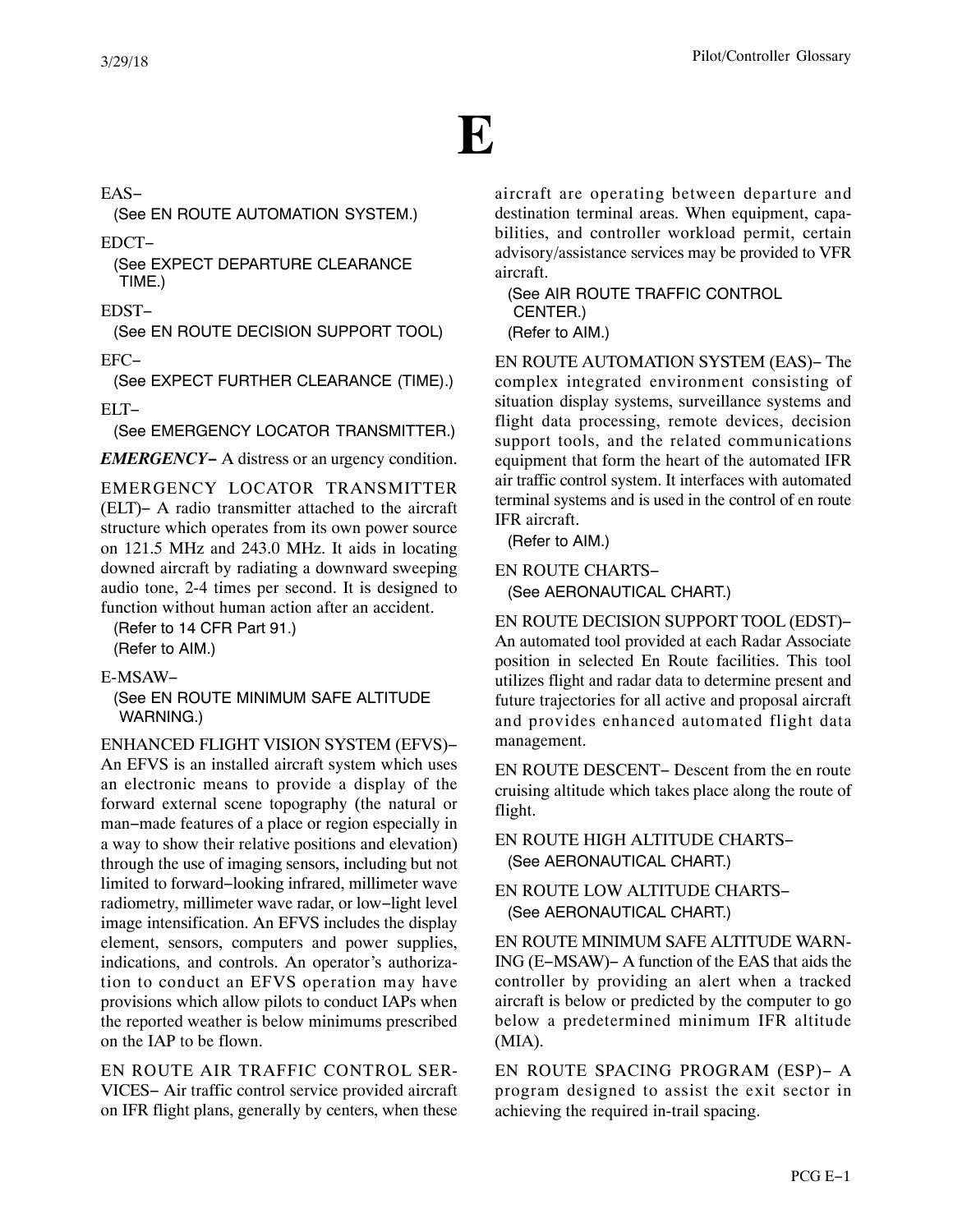**a.** Conventional STARs/SIDs. The portion of a SID/STAR that connects to one or more en route airway/jet route.

**b.** RNAV STARs/SIDs. The portion of a STAR preceding the common route or point, or for a SID the portion following, that is coded for a specific en route fix, airway or jet route.

ESP−

(See EN ROUTE SPACING PROGRAM.) EST− (See ESTIMATED.)

 or on a course, route, route segment, heading, ESTABLISHED− To be stable or fixed at an altitude instrument approach or departure procedure, etc.

 ESTABLISHED ON RNP (EoR) CONCEPT– A system of authorized instrument approaches, ATC procedures, surveillance, and communication requirements that allow aircraft operations to be safely conducted with approved reduced separation criteria once aircraft are established on a PBN segment of a published instrument flight procedure.

 "EST" will be auto−expired at the designated ESTIMATED (EST)−When used in NOTAMs "EST" is a contraction that is used by the issuing authority only when the condition is expected to return to service prior to the expiration time. Using "EST" lets the user know that this NOTAM has the possibility of returning to service earlier than the expiration time. Any NOTAM which includes an expiration time.

ESTIMATED ELAPSED TIME [ICAO]− The estimated time required to proceed from one significant point to another.

(See ICAO Term TOTAL ESTIMATED ELAPSED TIME.)

ESTIMATED OFF-BLOCK TIME [ICAO]− The estimated time at which the aircraft will commence movement associated with departure.

ESTIMATED POSITION ERROR (EPE)− (See Required Navigation Performance)

 operators) or the actual runway on times for ESTIMATED TIME OF ARRIVAL− The time the flight is estimated to arrive at the gate (scheduled nonscheduled operators.

 flying time from departure point to destination ESTIMATED TIME EN ROUTE− The estimated (lift-off to touchdown).

ETA−

(See ESTIMATED TIME OF ARRIVAL.)

ETE−

(See ESTIMATED TIME EN ROUTE.)

 which means continue inbound to the missed making a missed approach. No turns should be *EXECUTE MISSED APPROACH−* Instructions issued to a pilot making an instrument approach approach point and execute the missed approach procedure as described on the Instrument Approach Procedure Chart or as previously assigned by ATC. The pilot may climb immediately to the altitude specified in the missed approach procedure upon initiated prior to reaching the missed approach point. When conducting an ASR or PAR approach, execute the assigned missed approach procedure immediately upon receiving instructions to "execute missed approach."

(Refer to AIM.)

 altitude to be used in the event of two-way *EXPECT (ALTITUDE) AT (TIME) or (FIX)−* Used under certain conditions to provide a pilot with an communications failure. It also provides altitude information to assist the pilot in planning.

(Refer to AIM.)

EXPECT DEPARTURE CLEARANCE TIME (EDCT)− The runway release time assigned to an aircraft in a traffic management program and shown on the flight progress strip as an EDCT.

(See GROUND DELAY PROGRAM.)

*EXPECT FURTHER CLEARANCE (TIME)−* The time a pilot can expect to receive clearance beyond a clearance limit.

*EXPECT FURTHER CLEARANCE VIA (AIR-WAYS, ROUTES OR FIXES)−* Used to inform a pilot of the routing he/she can expect if any part of the route beyond a short range clearance limit differs from that filed.

*EXPEDITE* − Used by ATC when prompt compliance is required to avoid the development of an imminent situation. Expedite climb/descent normally indicates to a pilot that the approximate best rate of climb/descent should be used without requiring an exceptional change in aircraft handling characteristics.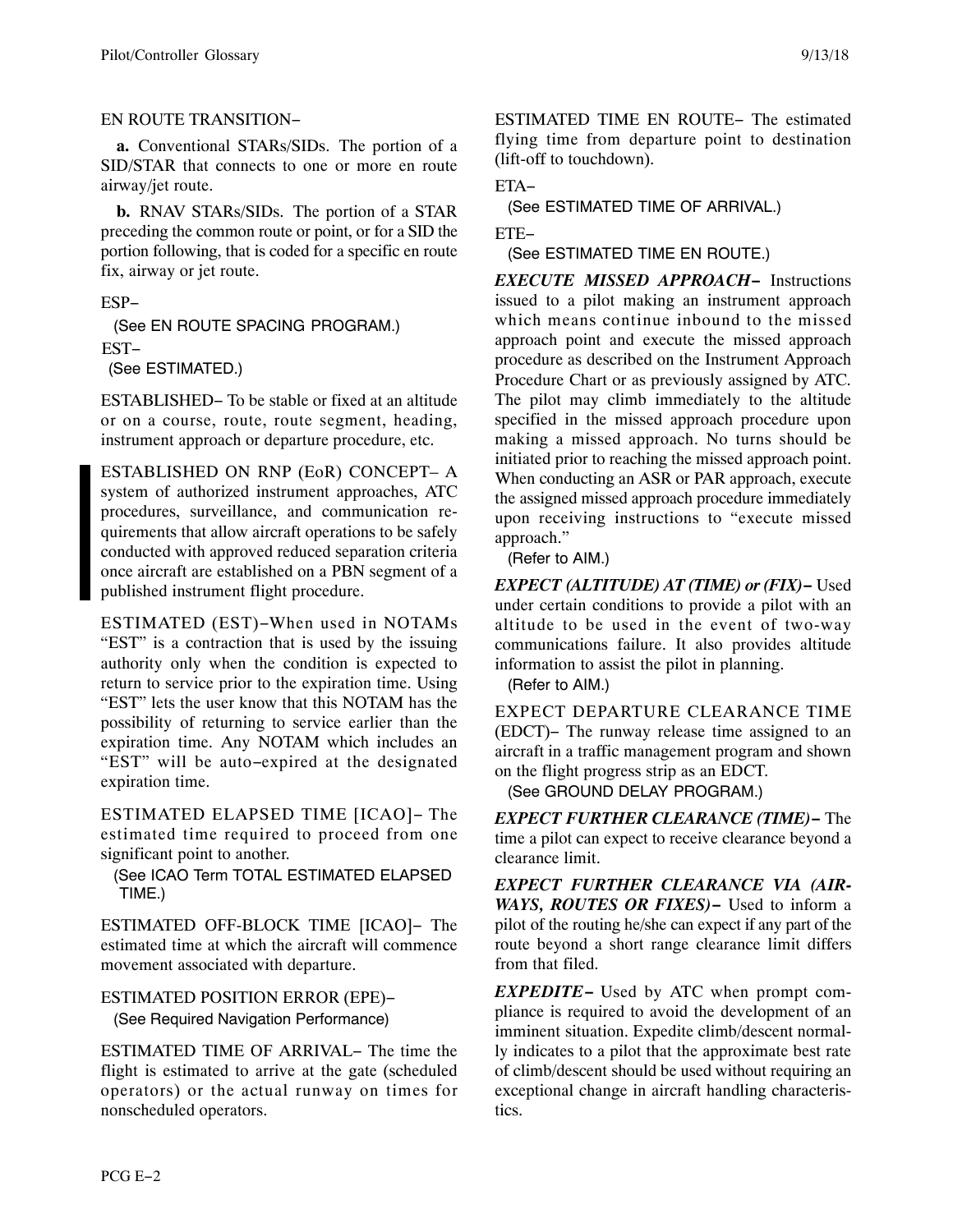## **F**

## FAF−

## (See FINAL APPROACH FIX.)

 phrase "FALLEN HERO" added to the remarks FALLEN HERO– Remains of fallen members of the United States military are often returned home by aircraft. These flights may be identified with the section of the flight plan, or they may be transmitted via air/ground communications. If able, these flights will receive priority handling.

FAST FILE− An FSS system whereby a pilot files a flight plan via telephone that is recorded and later transcribed for transmission to the appropriate air traffic facility. (Alaska only.)

FAWP− Final Approach Waypoint

FCLT−

(See FREEZE CALCULATED LANDING TIME.)

 flight path to stop or minimize drag and engine FEATHERED PROPELLER− A propeller whose blades have been rotated so that the leading and trailing edges are nearly parallel with the aircraft rotation. Normally used to indicate shutdown of a reciprocating or turboprop engine due to malfunction.

## FEDERAL AIRWAYS−

## (See LOW ALTITUDE AIRWAY STRUCTURE.)

 FEEDER FIX− The fix depicted on Instrument Approach Procedure Charts which establishes the starting point of the feeder route.

FEEDER ROUTE− A route depicted on instrument approach procedure charts to designate routes for aircraft to proceed from the en route structure to the initial approach fix (IAF).

(See INSTRUMENT APPROACH PROCEDURE.)

FERRY FLIGHT− A flight for the purpose of:

**a.** Returning an aircraft to base.

 **b.** Delivering an aircraft from one location to another.

**c.** Moving an aircraft to and from a maintenance base. Ferry flights, under certain conditions, may be conducted under terms of a special flight permit.

## FIELD ELEVATION− (See AIRPORT ELEVATION.)

FILED− Normally used in conjunction with flight plans, meaning a flight plan has been submitted to ATC.

FILED EN ROUTE DELAY− Any of the following preplanned delays at points/areas along the route of flight which require special flight plan filing and handling techniques.

**a.** Terminal Area Delay. A delay within a terminal area for touch-and-go, low approach, or other terminal area activity.

**b.** Special Use Airspace Delay. A delay within a Military Operations Area, Restricted Area, Warning Area, or ATC Assigned Airspace.

 **c.** Aerial Refueling Delay. A delay within an Aerial Refueling Track or Anchor.

 an ATS unit by the pilot or his/her designated FILED FLIGHT PLAN− The flight plan as filed with representative without any subsequent changes or clearances.

*FINAL−* Commonly used to mean that an aircraft is on the final approach course or is aligned with a landing area.

(See FINAL APPROACH COURSE.) (See FINAL APPROACH-IFR.) (See SEGMENTS OF AN INSTRUMENT APPROACH PROCEDURE.)

 FINAL APPROACH [ICAO]− That part of an instrument approach procedure which commences at the specified final approach fix or point, or where such a fix or point is not specified.

**a.** At the end of the last procedure turn, base turn or inbound turn of a racetrack procedure, if specified; or

**b.** At the point of interception of the last track specified in the approach procedure; and ends at a point in the vicinity of an aerodrome from which:

**1.** A landing can be made; or

**2.** A missed approach procedure is initiated.

FINAL APPROACH COURSE− A bearing/radial/ track of an instrument approach leading to a runway or an extended runway centerline all without regard to distance.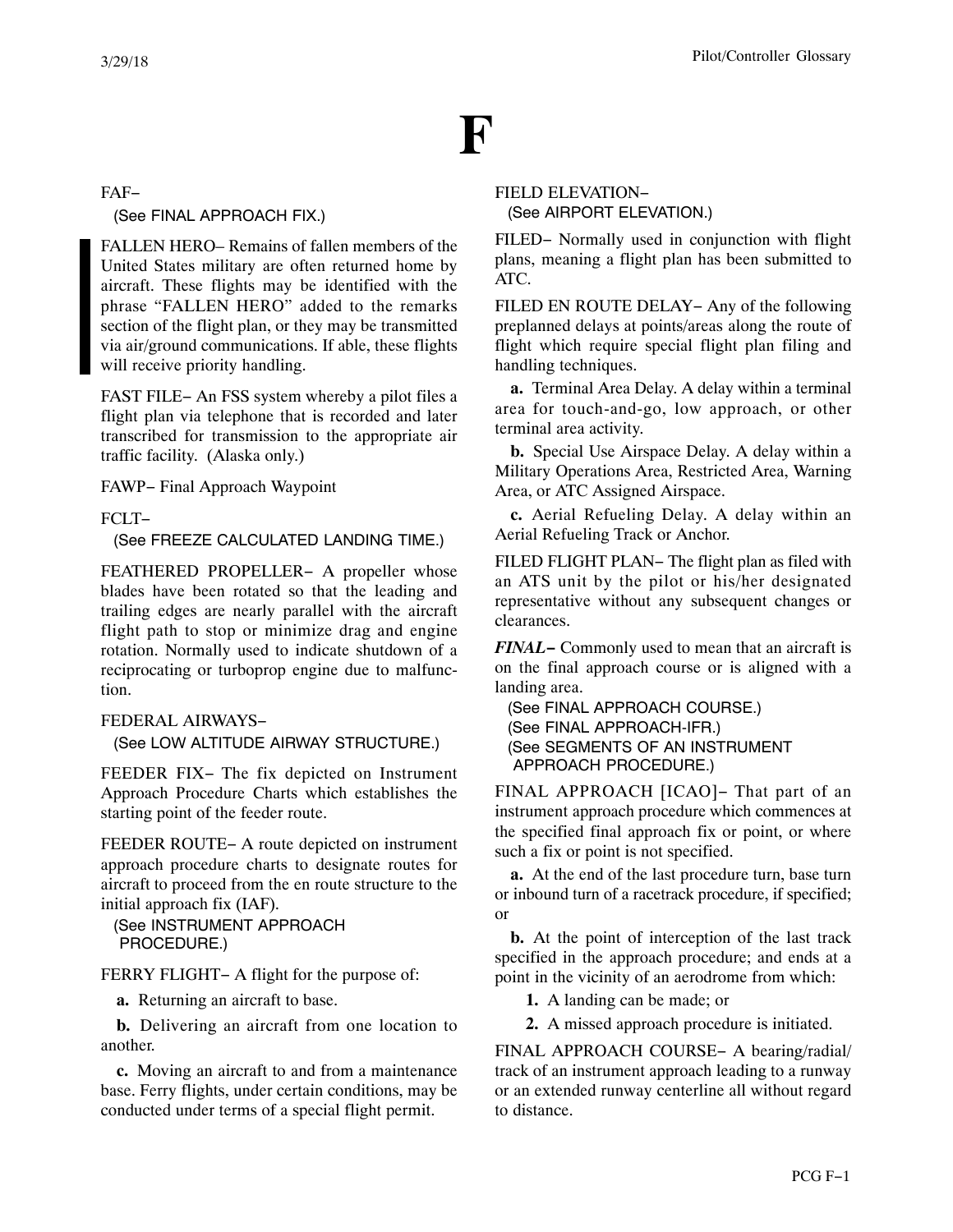the Maltese Cross symbol for nonprecision approaches and the lightning bolt symbol, when ATC directs a lower-than-published FINAL APPROACH FIX− The fix from which the final approach (IFR) to an airport is executed and which identifies the beginning of the final approach segment. It is designated on Government charts by designating the PFAF, for precision approaches; or glideslope/path or vertical path intercept altitude, it is the resultant actual point of the glideslope/path or vertical path intercept.

(See FINAL APPROACH POINT.) (See GLIDESLOPE INTERCEPT ALTITUDE.) (See SEGMENTS OF AN INSTRUMENT APPROACH PROCEDURE.)

FINAL APPROACH-IFR− The flight path of an aircraft which is inbound to an airport on a final instrument approach course, beginning at the final approach fix or point and extending to the airport or the point where a circle-to-land maneuver or a missed approach is executed.

(See FINAL APPROACH COURSE.) (See FINAL APPROACH FIX.) (See FINAL APPROACH POINT.) (See SEGMENTS OF AN INSTRUMENT APPROACH PROCEDURE.) (See ICAO term FINAL APPROACH.)

 FAF and identifies the beginning of the final FINAL APPROACH POINT− The point, applicable only to a nonprecision approach with no depicted FAF (such as an on airport VOR), where the aircraft is established inbound on the final approach course from the procedure turn and where the final approach descent may be commenced. The FAP serves as the approach segment.

(See FINAL APPROACH FIX.) (See SEGMENTS OF AN INSTRUMENT APPROACH PROCEDURE.)

FINAL APPROACH SEGMENT− (See SEGMENTS OF AN INSTRUMENT APPROACH PROCEDURE.)

FINAL APPROACH SEGMENT [ICAO]− That segment of an instrument approach procedure in which alignment and descent for landing are accomplished.

FINAL CONTROLLER− The controller providing information and final approach guidance during PAR and ASR approaches utilizing radar equipment.

(See RADAR APPROACH.)

 periods of significant and fast changing weather FINAL GUARD SERVICE− A value added service provided in conjunction with LAA/RAA only during conditions that may affect landing and takeoff operations.

 predicted to penetrate the no transgression zone FINAL MONITOR AID− A high resolution color display that is equipped with the controller alert system hardware/software used to monitor the no transgression zone (NTZ) during simultaneous parallel approach operations. The display includes alert algorithms providing the target predictors, a color change alert when a target penetrates or is (NTZ), synthesized voice alerts, and digital mapping. (See RADAR APPROACH.)

 Control Specialist assigned to radar monitor the FINAL MONITOR CONTROLLER− Air Traffic flight path of aircraft during simultaneous parallel (approach courses spaced less than 9000 feet/9200 feet above 5000 feet) and simultaneous close parallel approach operations. Each runway is assigned a final monitor controller during simultaneous parallel and simultaneous close parallel ILS approaches.

## FIR−

(See FLIGHT INFORMATION REGION.)

FIRST TIER CENTER− An ARTCC immediately adjacent to the impacted center.

## FIS−B−

(See FLIGHT INFORMATION SERVICE−BROADCAST.)

FIX− A geographical position determined by visual reference to the surface, by reference to one or more radio NAVAIDs, by celestial plotting, or by another navigational device.

FIX BALANCING− A process whereby aircraft are evenly distributed over several available arrival fixes reducing delays and controller workload.

FLAG− A warning device incorporated in certain airborne navigation and flight instruments indicating that:

**a.** Instruments are inoperative or otherwise not operating satisfactorily, or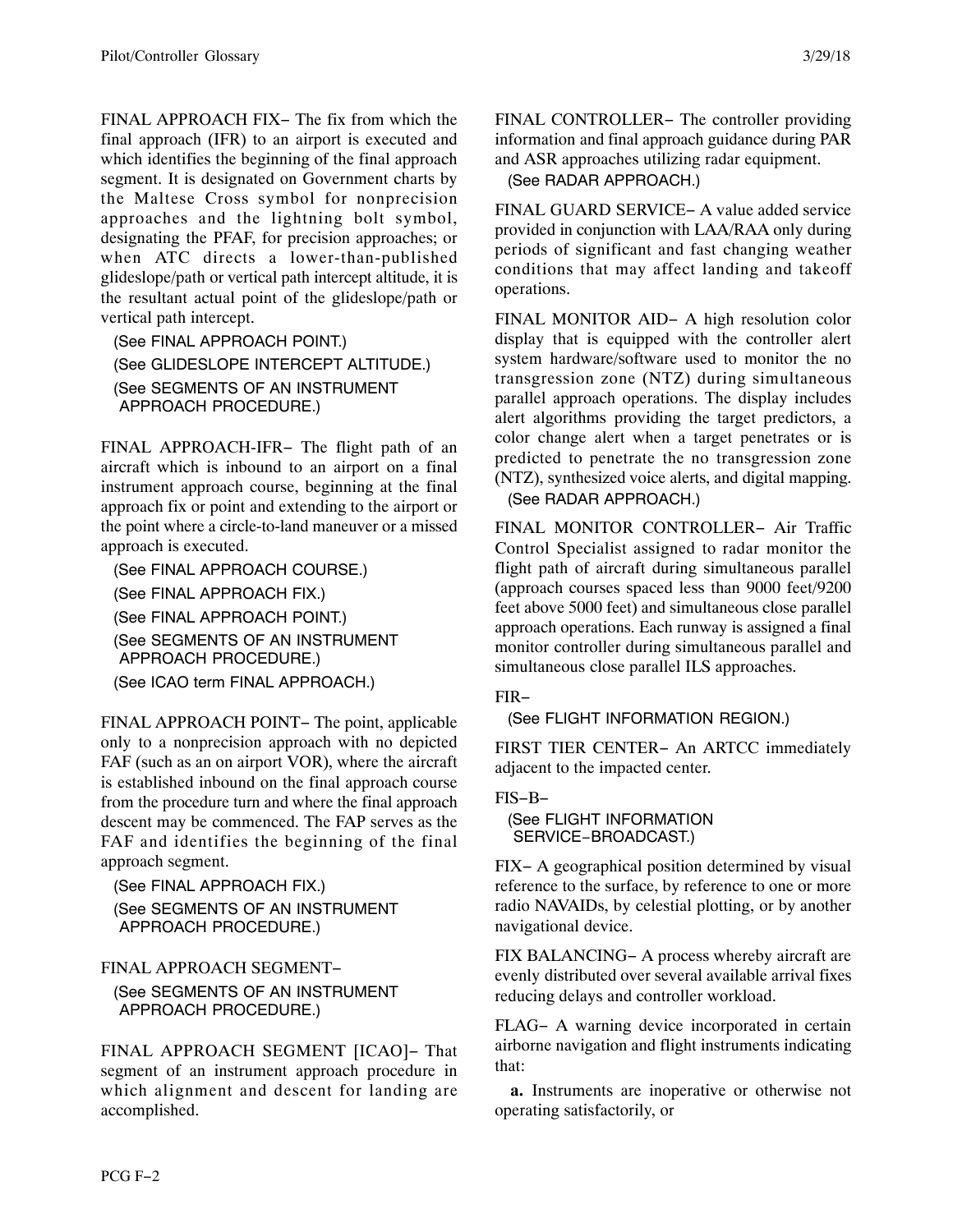**b.** Signal strength or quality of the received signal falls below acceptable values.

FLAG ALARM− (See FLAG.)

FLAMEOUT− An emergency condition caused by a loss of engine power.

 conducted by a single-engine military aircraft FLAMEOUT PATTERN− An approach normally experiencing loss or anticipating loss of engine power or control. The standard overhead approach starts at a relatively high altitude over a runway ("high key") followed by a continuous 180 degree turn to a high, wide position ("low key") followed by a continuous 180 degree turn final. The standard straight-in pattern starts at a point that results in a straight-in approach with a high rate of descent to the runway. Flameout approaches terminate in the type approach requested by the pilot (normally fullstop).

FLIGHT CHECK− A call sign prefix used by FAA aircraft engaged in flight inspection/certification of navigational aids and flight procedures. The word "recorded" may be added as a suffix; e.g., "Flight Check 320 recorded" to indicate that an automated flight inspection is in progress in terminal areas.

(See FLIGHT INSPECTION.) (Refer to AIM.)

FLIGHT FOLLOWING− (See TRAFFIC ADVISORIES.)

FLIGHT INFORMATION REGION− An airspace of defined dimensions within which Flight Information Service and Alerting Service are provided.

**a.** Flight Information Service. A service provided for the purpose of giving advice and information useful for the safe and efficient conduct of flights.

 of search and rescue aid and to assist such **b.** Alerting Service. A service provided to notify appropriate organizations regarding aircraft in need organizations as required.

 provided for the purpose of giving advice and FLIGHT INFORMATION SERVICE− A service information useful for the safe and efficient conduct of flights.

FLIGHT INFORMATION SERVICE− BROADCAST (FIS−B)− A ground broadcast service provided through the ADS−B Broadcast Services network over the UAT data link that operates on 978 MHz. The FIS−B system provides pilots and flight crews of properly equipped aircraft with a cockpit display of certain aviation weather and aeronautical information.

FLIGHT INSPECTION− Inflight investigation and evaluation of a navigational aid to determine whether it meets established tolerances.

(See FLIGHT CHECK.) (See NAVIGATIONAL AID.)

*FLIGHT LEVEL−* A level of constant atmospheric pressure related to a reference datum of 29.92 inches of mercury. Each is stated in three digits that represent hundreds of feet. For example, flight level (FL) 250 represents a barometric altimeter indication of 25,000 feet; FL 255, an indication of 25,500 feet.

(See ICAO term FLIGHT LEVEL.)

 separated from other such surfaces by specific FLIGHT LEVEL [ICAO]− A surface of constant atmospheric pressure which is related to a specific pressure datum, 1013.2 hPa (1013.2 mb), and is pressure intervals.

Note 1: A pressure type altimeter calibrated in accordance with the standard atmosphere:

**a.** When set to a QNH altimeter setting, will indicate altitude;

**b.** When set to a QFE altimeter setting, will indicate height above the QFE reference datum; and

**c.** When set to a pressure of 1013.2 hPa

(1013.2 mb), may be used to indicate flight levels.

Note 2: The terms 'height' and 'altitude,' used in Note 1 above, indicate altimetric rather than geometric heights and altitudes.

FLIGHT LINE− A term used to describe the precise movement of a civil photogrammetric aircraft along a predetermined course(s) at a predetermined altitude during the actual photographic run.

 updated with respect to position accuracy by FLIGHT MANAGEMENT SYSTEMS− A computer system that uses a large data base to allow routes to be preprogrammed and fed into the system by means of a data loader. The system is constantly reference to conventional navigation aids. The sophisticated program and its associated data base ensures that the most appropriate aids are automatically selected during the information update cycle.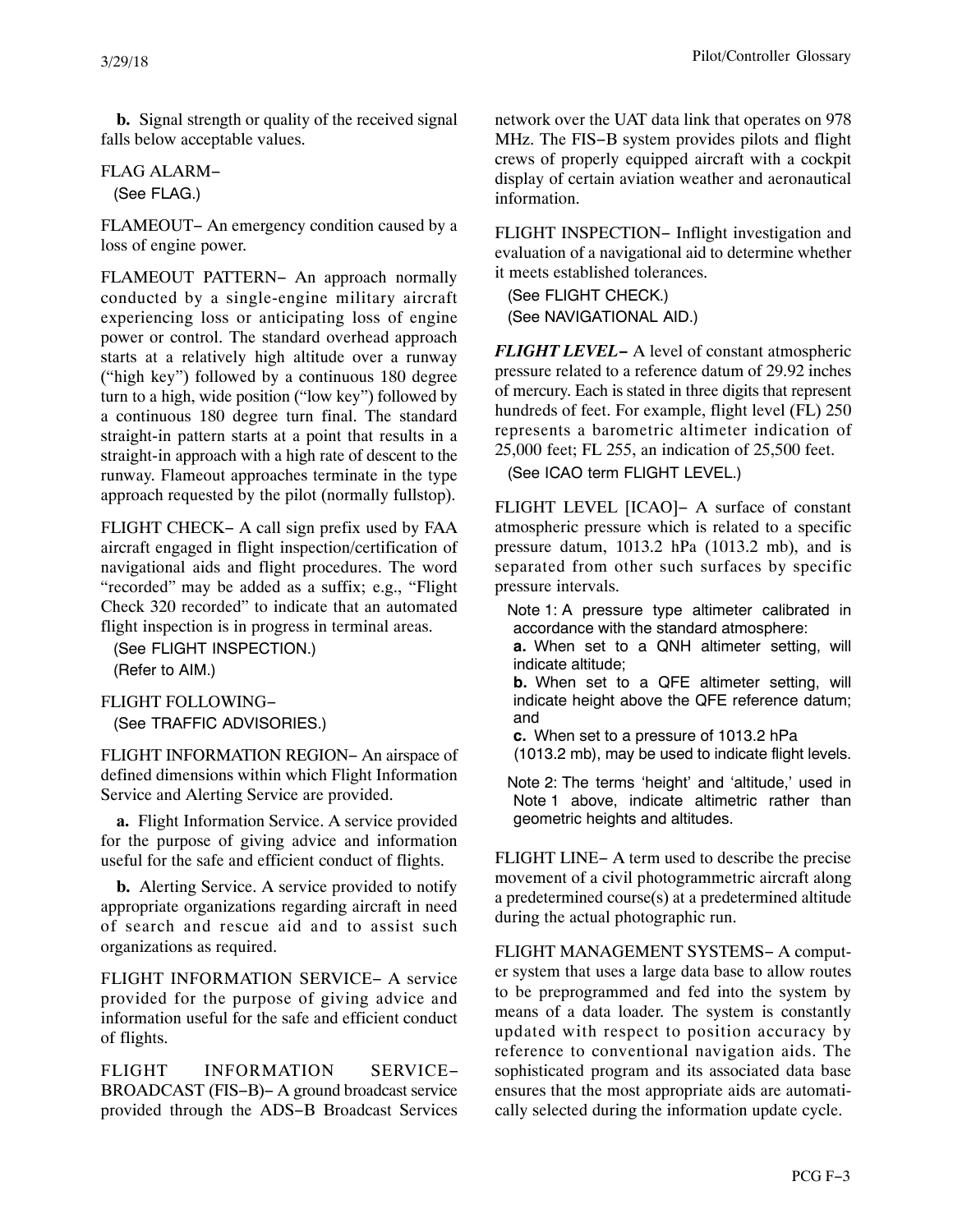FLIGHT PATH− A line, course, or track along which an aircraft is flying or intended to be flown.

```
(See COURSE.) 
(See TRACK.)
```
FLIGHT PLAN− Specified information relating to the intended flight of an aircraft that is filed orally or in writing with an FSS or an ATC facility.

```
(See FAST FILE.) 
(See FILED.) 
(Refer to AIM.)
```
 aircraft, issuance of NOTAMs, pilot briefings, inflight services, broadcast services, emergency FLIGHT PLAN AREA (FPA)− The geographical area assigned to a flight service station (FSS) for the purpose of establishing primary responsibility for services that may include search and rescue for VFR services, flight data processing, international operations, and aviation weather services. Large consolidated FSS facilities may combine FPAs into larger areas of responsibility (AOR).

(See FLIGHT SERVICE STATION.) (See TIE-IN FACILITY.)

FLIGHT RECORDER− A general term applied to any instrument or device that records information about the performance of an aircraft in flight or about conditions encountered in flight. Flight recorders may make records of airspeed, outside air temperature, vertical acceleration, engine RPM, manifold pressure, and other pertinent variables for a given flight.

(See ICAO term FLIGHT RECORDER.)

FLIGHT RECORDER [ICAO]− Any type of recorder installed in the aircraft for the purpose of complementing accident/incident investigation.

Note: See Annex 6 Part I, for specifications relating to flight recorders.

FLIGHT SERVICE STATION (FSS)− An air traffic facility which provides pilot briefings, flight plan processing, en route flight advisories, search and rescue services, and assistance to lost aircraft and aircraft in emergency situations. FSS also relay ATC clearances, process Notices to Airmen, broadcast aviation weather and aeronautical information, and advise Customs and Immigration of transborder flights. In Alaska, FSS provide Airport Advisory Services.

(See FLIGHT PLAN AREA.) (See TIE-IN FACILITY.)

 certification of airmen and aircraft, accident FLIGHT STANDARDS DISTRICT OFFICE− An FAA field office serving an assigned geographical area and staffed with Flight Standards personnel who serve the aviation industry and the general public on matters relating to the certification and operation of air carrier and general aviation aircraft. Activities include general surveillance of operational safety, prevention, investigation, enforcement, etc.

 the event of an unrecoverable lost link, loss of FLIGHT TERMINATION− The intentional and deliberate process of terminating the flight of a UA in control, or other failure that compromises the safety of flight.

FLIGHT TEST− A flight for the purpose of:

**a.** Investigating the operation/flight characteristics of an aircraft or aircraft component.

**b.** Evaluating an applicant for a pilot certificate or rating.

FLIGHT VISIBILITY−

(See VISIBILITY.)

FLIP−

(See DOD FLIP.)

FLY HEADING (DEGREES)− Informs the pilot of the heading he/she should fly. The pilot may have to turn to, or continue on, a specific compass direction in order to comply with the instructions. The pilot is expected to turn in the shorter direction to the heading unless otherwise instructed by ATC.

FLY-BY WAYPOINT− A fly-by waypoint requires the use of turn anticipation to avoid overshoot of the next flight segment.

FLY-OVER WAYPOINT− A fly-over waypoint precludes any turn until the waypoint is overflown and is followed by an intercept maneuver of the next flight segment.

FLY VISUAL TO AIRPORT− (See PUBLISHED INSTRUMENT APPROACH PROCEDURE VISUAL SEGMENT.)

## FMA−

(See FINAL MONITOR AID.)

FMS−

(See FLIGHT MANAGEMENT SYSTEM.)

 FORMATION FLIGHT− More than one aircraft which, by prior arrangement between the pilots, operate as a single aircraft with regard to navigation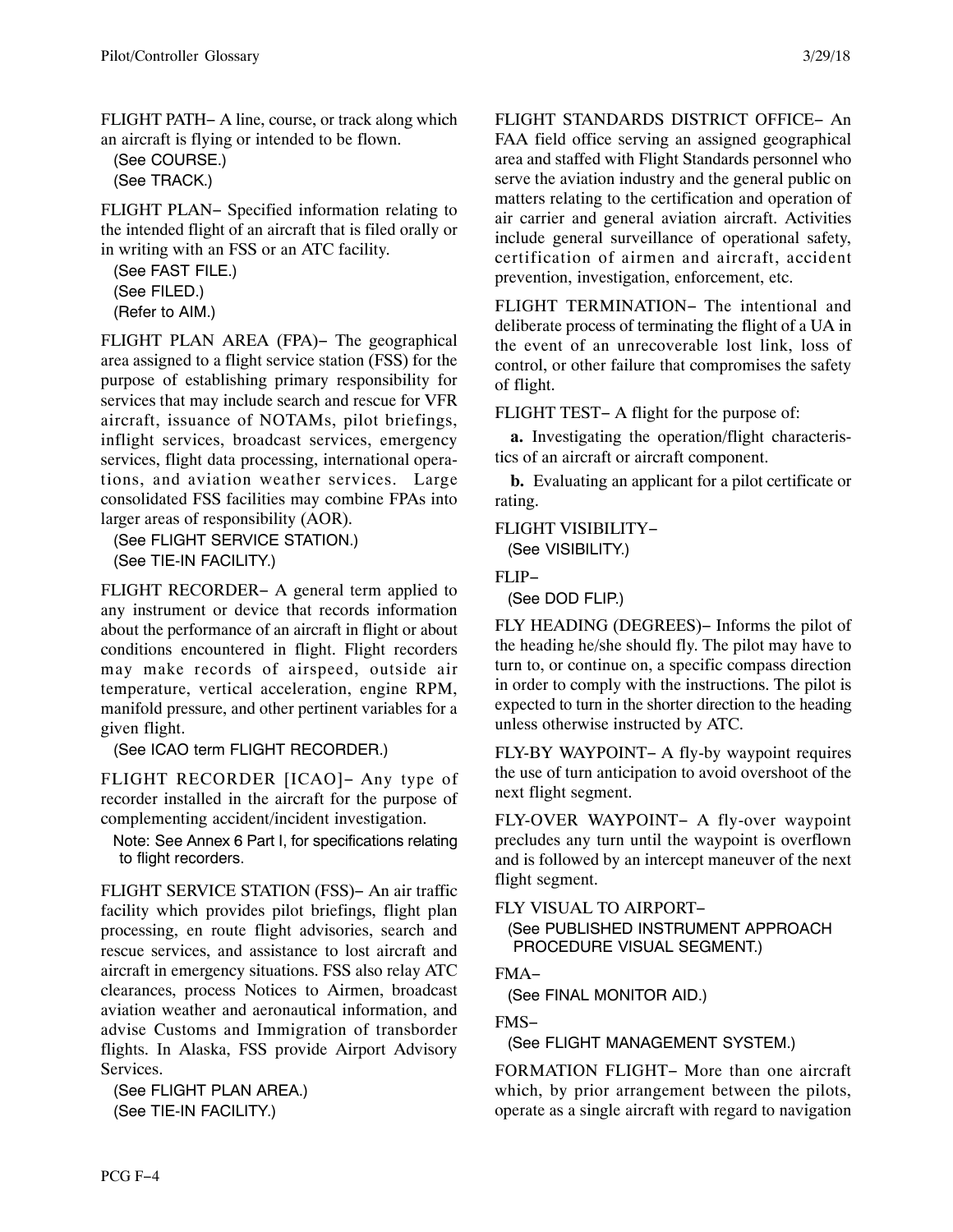from each other to effect individual control and and position reporting. Separation between aircraft within the formation is the responsibility of the flight leader and the pilots of the other aircraft in the flight. This includes transition periods when aircraft within the formation are maneuvering to attain separation during join-up and breakaway.

 **a.** A standard formation is one in which a proximity of no more than 1 mile laterally or longitudinally and within 100 feet vertically from the flight leader is maintained by each wingman.

**b.** Nonstandard formations are those operating under any of the following conditions:

 has approved other than standard formation **1.** When the flight leader has requested and ATC dimensions.

**2.** When operating within an authorized altitude reservation (ALTRV) or under the provisions of a letter of agreement.

 **3.** When the operations are conducted in airspace specifically designed for a special activity.

```
(See ALTITUDE RESERVATION.) 
(Refer to 14 CFR Part 91.)
```
## *FRC−*

(See REQUEST FULL ROUTE CLEARANCE.)

 FREEZE/FROZEN− Terms used in referring to arrivals which have been assigned ACLTs and to the lists in which they are displayed.

 FREEZE CALCULATED LANDING TIME− A dynamic parameter number of minutes prior to the meter fix calculated time of arrival for each aircraft when the TCLT is frozen and becomes an ACLT (i.e., the VTA is updated and consequently the TCLT is modified as appropriate until FCLT minutes prior to meter fix calculated time of arrival, at which time updating is suspended and an ACLT and a frozen meter fix crossing time (MFT) is assigned).

 with each radar update. This setting ensures a FREEZE HORIZON− The time or point at which an aircraft's STA becomes fixed and no longer fluctuates constant time for each aircraft, necessary for the metering controller to plan his/her delay technique. This setting can be either in distance from the meter fix or a prescribed flying time to the meter fix.

FREEZE SPEED PARAMETER− A speed adapted for each aircraft to determine fast and slow aircraft.

Fast aircraft freeze on parameter FCLT and slow aircraft freeze on parameter MLDI.

 surface using continuous self-watering friction measurement equipment in accordance with the FRICTION MEASUREMENT− A measurement of the friction characteristics of the runway pavement specifications, procedures and schedules contained in AC 150/5320−12, Measurement, Construction, and Maintenance of Skid Resistant Airport Pavement Surfaces.

FSDO−

(See FLIGHT STANDARDS DISTRICT OFFICE.)

FSPD−

(See FREEZE SPEED PARAMETER.)

FSS−

(See FLIGHT SERVICE STATION.)

FUEL DUMPING− Airborne release of usable fuel. This does not include the dropping of fuel tanks.

(See JETTISONING OF EXTERNAL STORES.)

FUEL REMAINING− A phrase used by either pilots or controllers when relating to the fuel remaining on board until actual fuel exhaustion. When transmitting such information in response to either a controller question or pilot initiated cautionary advisory to air traffic control, pilots will state the APPROXIMATE NUMBER OF MINUTES the flight can continue with the fuel remaining. All reserve fuel SHOULD BE INCLUDED in the time stated, as should an allowance for established fuel gauge system error.

FUEL SIPHONING− Unintentional release of fuel caused by overflow, puncture, loose cap, etc.

FUEL VENTING− (See FUEL SIPHONING.)

## FUSED TARGET- (See DIGITAL TARGET)

 FUSION is the equivalent of the current FUSION [STARS/CARTS]- the combination of all available surveillance sources (airport surveillance radar [ASR], air route surveillance radar [ARSR], ADS-B, etc.) into the display of a single tracked target for air traffic control separation services. single-sensor radar display. FUSION performance is characteristic of a single-sensor radar display system. Terminal areas use mono-pulse secondary surveillance radar (ASR 9, Mode S or ASR 11, MSSR).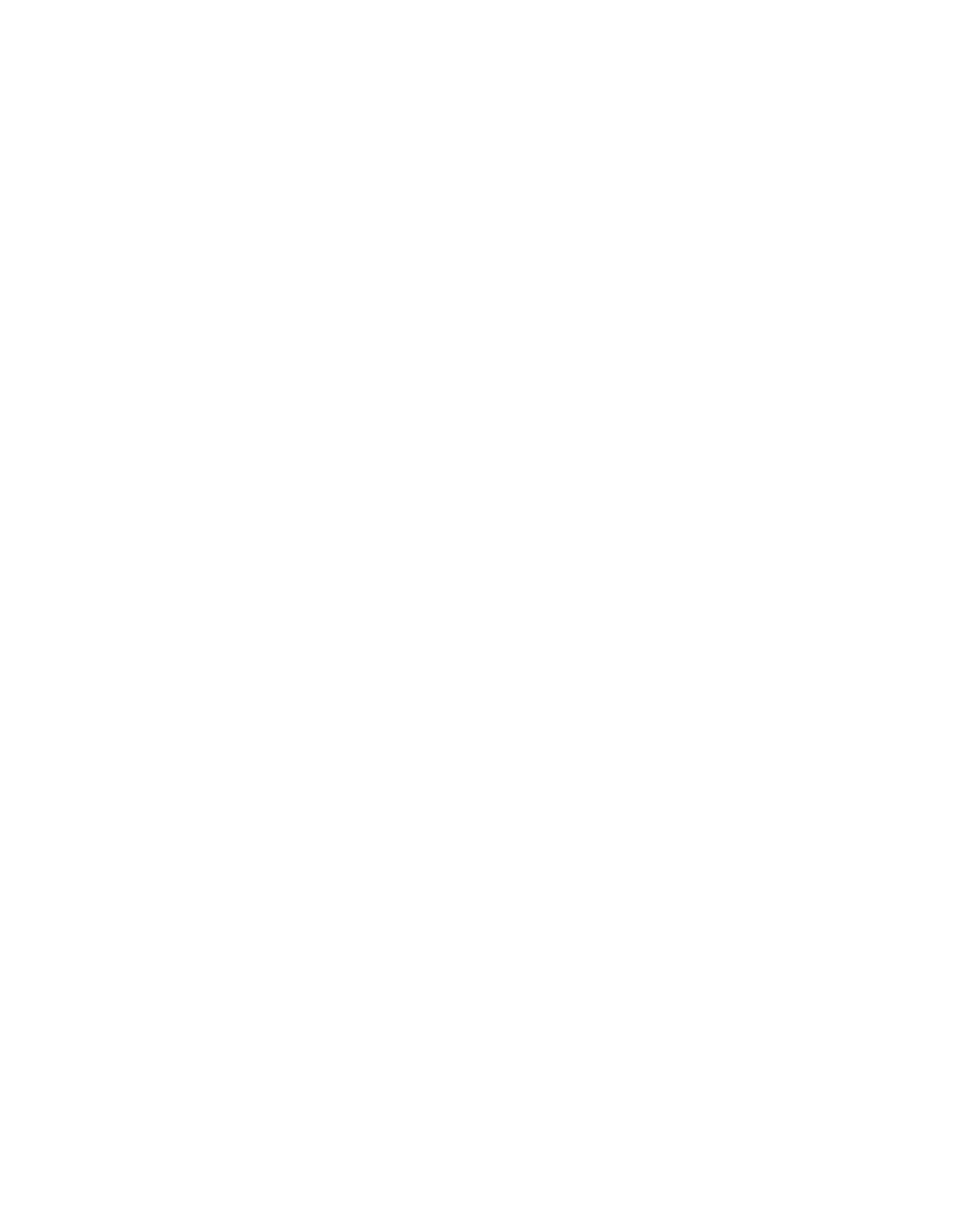## **G**

 initial call−up unless modified by flow control restrictions. Pilots should monitor the ground GATE HOLD PROCEDURES− Procedures at selected airports to hold aircraft at the gate or other ground location whenever departure delays exceed or are anticipated to exceed 15 minutes. The sequence for departure will be maintained in accordance with control/clearance delivery frequency for engine start/taxi advisories or new proposed start/taxi time if the delay changes.

## GBT−

(See GROUND−BASED TRANSCEIVER.)

GCA−

(See GROUND CONTROLLED APPROACH.)

GDP−

(See GROUND DELAY PROGRAM.)

 GENERAL AVIATION− That portion of civil aviation that does not include scheduled or unscheduled air carriers or commercial space operations.

(See ICAO term GENERAL AVIATION.)

GENERAL AVIATION [ICAO]− All civil aviation operations other than scheduled air services and nonscheduled air transport operations for remuneration or hire.

GEO MAP− The digitized map markings associated with the ASR-9 Radar System.

## GLIDEPATH−

(See GLIDESLOPE.)

GLIDEPATH [ICAO]− A descent profile determined for vertical guidance during a final approach.

## GLIDEPATH INTERCEPT ALTITUDE− (See GLIDESLOPE INTERCEPT ALTITUDE.)

GLIDESLOPE− Provides vertical guidance for aircraft during approach and landing. The glideslope/ glidepath is based on the following:

**a.** Electronic components emitting signals which provide vertical guidance by reference to airborne instruments during instrument approaches such as ILS; or,

 **b.** Visual ground aids, such as VASI, which provide vertical guidance for a VFR approach or for the visual portion of an instrument approach and landing.

**c.** PAR. Used by ATC to inform an aircraft making a PAR approach of its vertical position (elevation) relative to the descent profile.

(See ICAO term GLIDEPATH.)

 published minimum altitude to intercept the fix (PFAF). ATC directs a higher altitude, the GLIDESLOPE INTERCEPT ALTITUDE− The glideslope in the intermediate segment of an instrument approach. Government charts use the lightning bolt symbol to identify this intercept point. This intersection is called the Precise Final Approach resultant intercept becomes the PFAF.

(See FINAL APPROACH FIX.) (See SEGMENTS OF AN INSTRUMENT APPROACH PROCEDURE.)

 worldwide positioning, navigation, and timing GLOBAL NAVIGATION SATELLITE SYSTEM (GNSS) [ICAO]− GNSS refers collectively to the determination capability available from one or more satellite constellation in conjunction with a network of ground stations.

 acceptable Global Navigation Satellite System GLOBAL NAVIGATION SATELLITE SYSTEM MINIMUM EN ROUTE IFR ALTITUDE (GNSS MEA)− The minimum en route IFR altitude on a published ATS route or route segment which assures reception and meets obstacle clearance requirements. (Refer to 14 CFR Part 91.) (Refer to 14 CFR Part 95.)

GLOBAL POSITIONING SYSTEM (GPS)− GPS refers to the worldwide positioning, navigation and timing determination capability available from the U.S. satellite constellation. The service provided by GPS for civil use is defined in the GPS Standard Positioning System Performance Standard. GPS is composed of space, control, and user elements.

GNSS [ICAO]−

(See GLOBAL NAVIGATION SATELLITE SYSTEM.)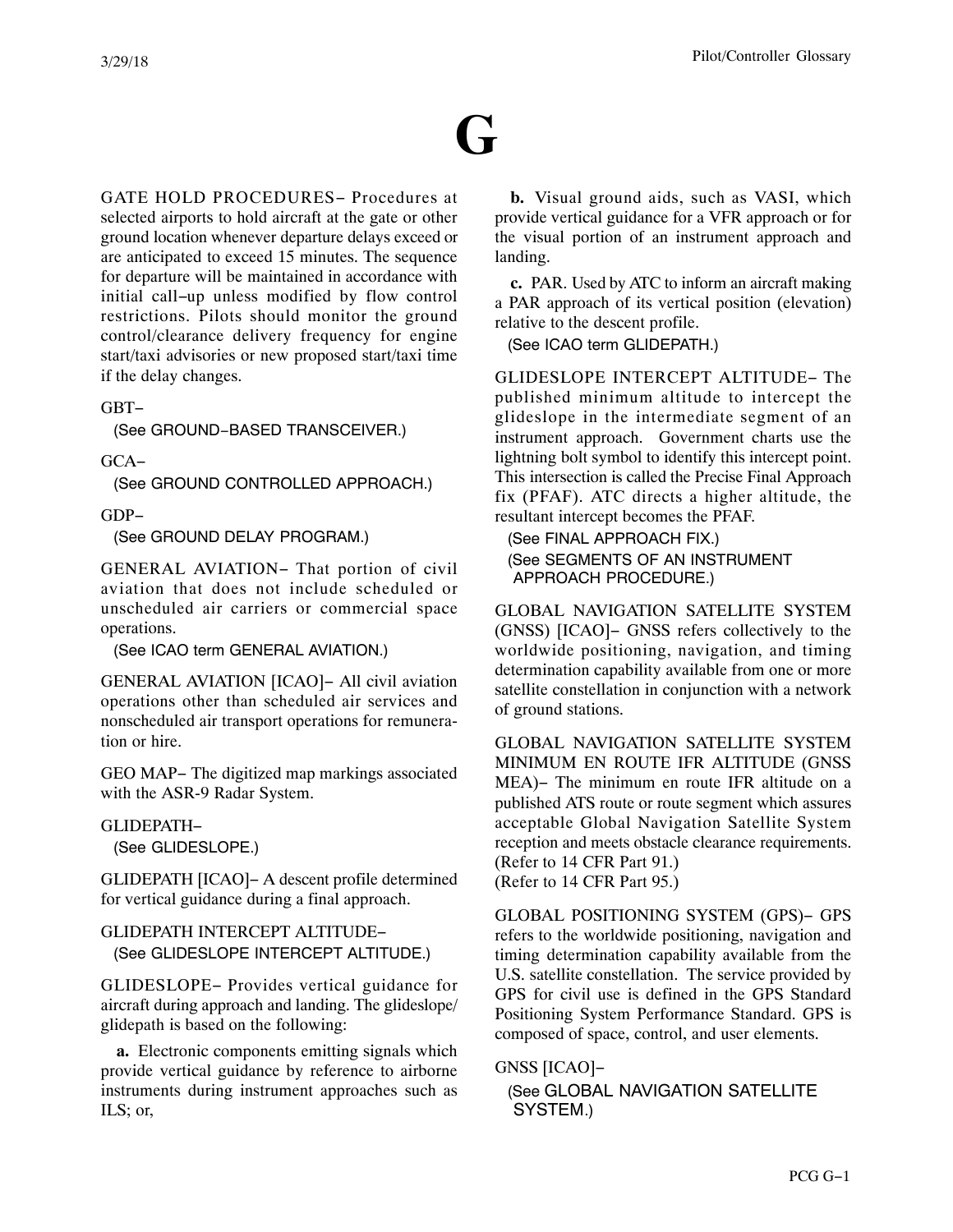GNSS MEA−

(See GLOBAL NAVIGATION SATELLITE SYSTEM MINIMUM EN ROUTE IFR ALTITUDE.)

*GO AHEAD−* Proceed with your message. Not to be used for any other purpose.

 VFR aircraft or an aircraft conducting visual *GO AROUND−* Instructions for a pilot to abandon his/her approach to landing. Additional instructions may follow. Unless otherwise advised by ATC, a approach should overfly the runway while climbing to traffic pattern altitude and enter the traffic pattern via the crosswind leg. A pilot on an IFR flight plan making an instrument approach should execute the published missed approach procedure or proceed as instructed by ATC; e.g., "Go around" (additional instructions if required).

(See LOW APPROACH.) (See MISSED APPROACH.)

GPD−

(See GRAPHIC PLAN DISPLAY.)

GPS−

(See GLOBAL POSITIONING SYSTEM.)

 GRAPHIC PLAN DISPLAY (GPD)− A view of aircraft, traffic, and notification of predicted available with EDST that provides a graphic display conflicts. Graphic routes for Current Plans and Trial Plans are displayed upon controller request.

(See EN ROUTE DECISION SUPPORT TOOL.)

 (for example, 10NM in some parts of the North GROSS NAVIGATION ERROR (GNE) − A lateral deviation from a cleared track, normally in excess of 25 Nautical Miles (NM). More stringent standards Atlantic region) may be used in certain regions to support reductions in lateral separation.

 (GBAS)– A ground based GNSS station which provides local differential corrections, integrity to GNSS users to meet real-time performance accuracy and integrity of its GNSS signals and GROUND BASED AUGMENTATION SYSTEM parameters and approach data via VHF data broadcast requirements for CAT I precision approaches. The aircraft applies the broadcast data to improve the computes the deviations to the selected approach. A single ground station can serve multiple runway ends up to an approximate radius of 23 NM.

 corrected GNSS data, integrity parameters and GROUND BASED AUGMENTATION SYSTEM (GBAS) LANDING SYSTEM (GLS)- A type of precision IAP based on local augmentation of GNSS data using a single GBAS station to transmit locally approach information. This improves the accuracy of aircraft GNSS receivers' signal in space, enabling the

 flexibility, reliability and complexity. The GLS pilot to fly a precision approach with much greater procedure is published on standard IAP charts, features the title GLS with the designated runway and minima as low as 200 feet DA. Future plans are expected to support Cat II and CAT III operations.

 messages, which are forwarded to an air traffic GROUND−BASED TRANSCEIVER (GBT)− The ground−based transmitter/receiver (transceiver) receives automatic dependent surveillance−broadcast control facility for processing and display with other radar targets on the plan position indicator (radar display).

(See AUTOMATIC DEPENDENT SURVEILLANCE-BROADCAST.)

GROUND CLUTTER− A pattern produced on the radar scope by ground returns which may degrade other radar returns in the affected area. The effect of ground clutter is minimized by the use of moving target indicator (MTI) circuits in the radar equipment resulting in a radar presentation which displays only targets which are in motion.

(See CLUTTER.)

 communications facility. Pilots at uncontrolled telephone connection to obtain an instrument contact the appropriate ATC facility or six "key clicks" to contact the FSS. The GCO system is GROUND COMMUNICATION OUTLET (GCO)− An unstaffed, remotely controlled, ground/ground airports may contact ATC and FSS via VHF to a clearance or close a VFR or IFR flight plan. They may also get an updated weather briefing prior to takeoff. Pilots will use four "key clicks" on the VHF radio to intended to be used only on the ground.

GROUND CONTROLLED APPROACH− A radar approach system operated from the ground by air traffic control personnel transmitting instructions to the pilot by radio. The approach may be conducted with surveillance radar (ASR) only or with both surveillance and precision approach radar (PAR). Usage of the term "GCA" by pilots is discouraged except when referring to a GCA facility. Pilots should specifically request a "PAR" approach when a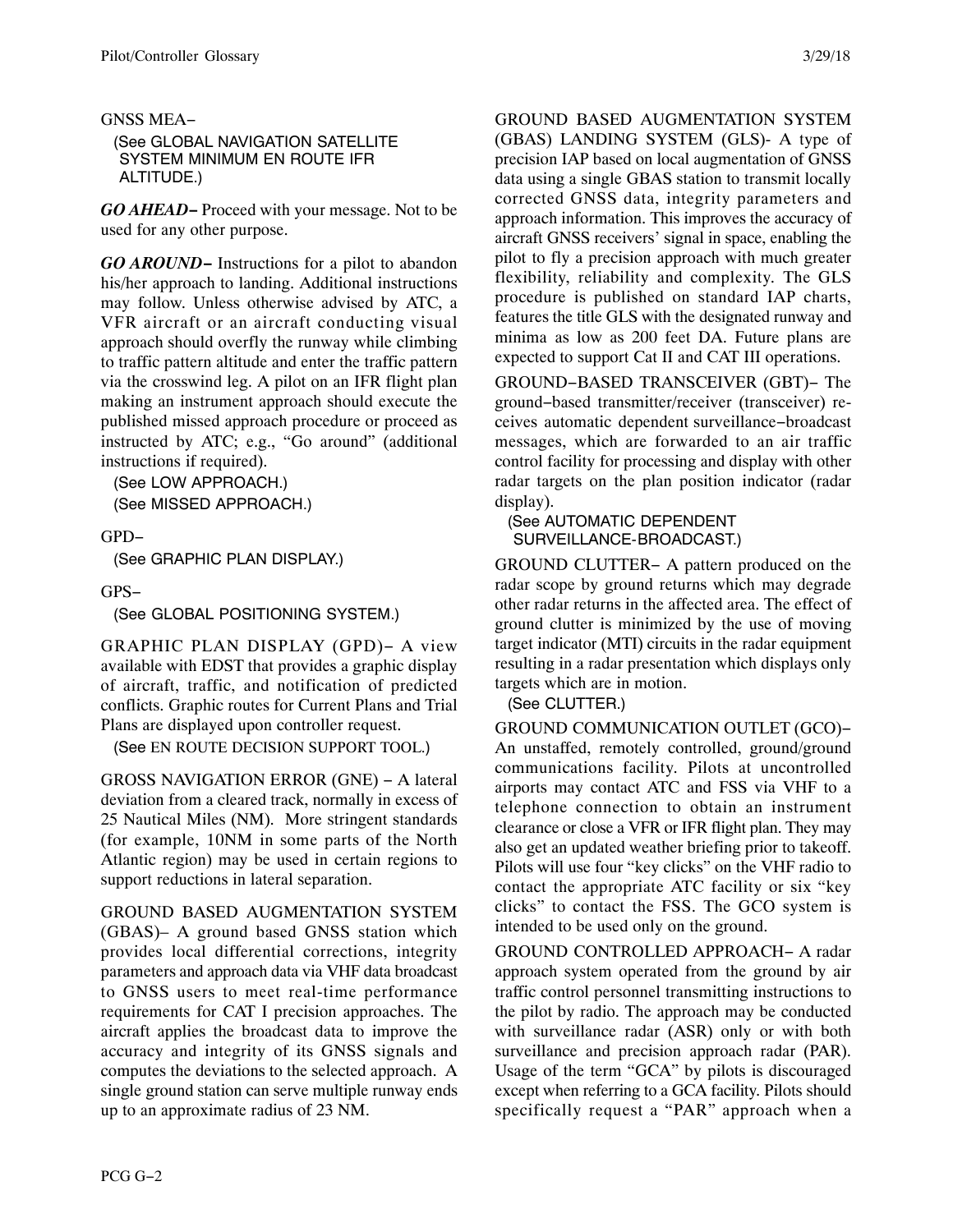precision radar approach is desired or request an "ASR" or "surveillance" approach when a nonprecision radar approach is desired.

(See RADAR APPROACH.)

GROUND DELAY PROGRAM (GDP)− A traffic management process administered by the ATCSCC, when aircraft are held on the ground. The purpose of the program is to support the TM mission and limit airborne holding. It is a flexible program and may be implemented in various forms depending upon the needs of the AT system. Ground delay programs provide for equitable assignment of delays to all system users.

GROUND SPEED− The speed of an aircraft relative

to the surface of the earth.

GROUND STOP (GS)− The GS is a process that requires aircraft that meet a specific criteria to remain on the ground. The criteria may be airport specific, airspace specific, or equipment specific; for example, all departures to San Francisco, or all departures entering Yorktown sector, or all Category I and II aircraft going to Charlotte. GSs normally occur with little or no warning.

GROUND VISIBILITY− (See VISIBILITY.)

GS−

(See GROUND STOP.)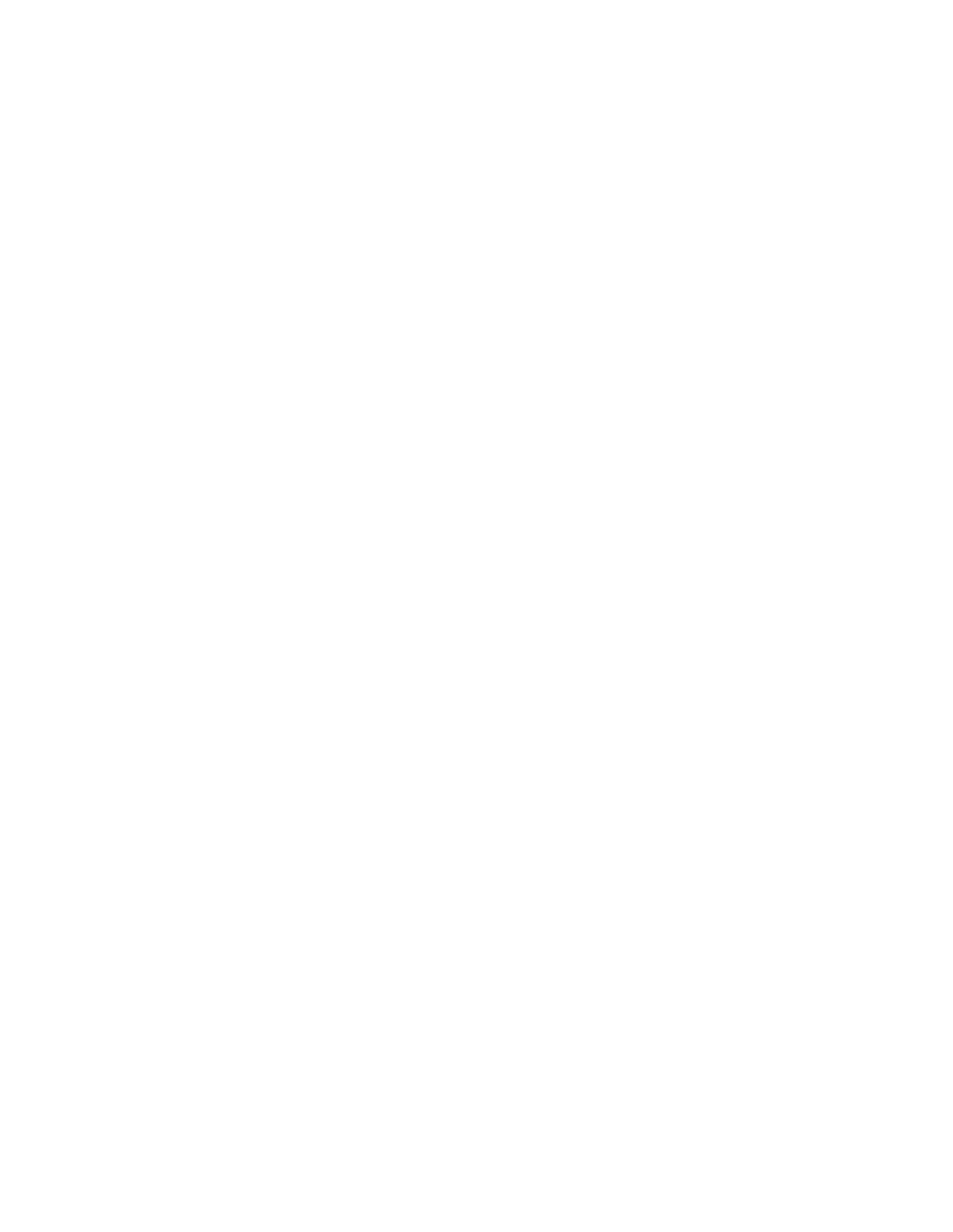## **H**

## HAA−

(See HEIGHT ABOVE AIRPORT.)

## HAL−

(See HEIGHT ABOVE LANDING.)

 another if the aircraft will enter the receiving HANDOFF− An action taken to transfer the radar identification of an aircraft from one controller to controller's airspace and radio communications with the aircraft will be transferred.

HAR−

(See HIGH ALTITUDE REDESIGN.)

HAT−

(See HEIGHT ABOVE TOUCHDOWN.)

*HAVE NUMBERS*− Used by pilots to inform ATC that they have received runway, wind, and altimeter information only.

HAZARDOUS INFLIGHT WEATHER ADVISO-RY SERVICE (HIWAS)− Continuous recorded hazardous inflight weather forecasts broadcasted to airborne pilots over selected VOR outlets defined as an HIWAS BROADCAST AREA.

 such as isolated thunderstorms that are rapidly developing and increasing in intensity, or low ceilings and visibilities that are becoming wide-HAZARDOUS WEATHER INFORMATION− Summary of significant meteorological information (SIGMET/WS), convective significant meteorological information (convective SIGMET/WST), urgent pilot weather reports (urgent PIREP/UUA), center weather advisories (CWA), airmen's meteorological information (AIRMET/WA) and any other weather spread which is considered significant and are not included in a current hazardous weather advisory.

## *HEAVY (AIRCRAFT)−*

(See AIRCRAFT CLASSES.)

HEIGHT ABOVE AIRPORT (HAA)− The height of the Minimum Descent Altitude above the published airport elevation. This is published in conjunction with circling minimums.

(See MINIMUM DESCENT ALTITUDE.)

HEIGHT ABOVE LANDING (HAL)− The height above a designated helicopter landing area used for helicopter instrument approach procedures.

(Refer to 14 CFR Part 97.)

 is published on instrument approach charts in HEIGHT ABOVE TOUCHDOWN (HAT)− The height of the Decision Height or Minimum Descent Altitude above the highest runway elevation in the touchdown zone (first 3,000 feet of the runway). HAT conjunction with all straight-in minimums.

(See DECISION HEIGHT.) (See MINIMUM DESCENT ALTITUDE.)

 HELICOPTER− A heavier-than-air aircraft supported in flight chiefly by the reactions of the air on one or more power-driven rotors on substantially vertical axes.

HELIPAD− A small, designated area, usually with a prepared surface, on a heliport, airport, landing/takeoff area, apron/ramp, or movement area used for takeoff, landing, or parking of helicopters.

HELIPORT− An area of land, water, or structure used or intended to be used for the landing and takeoff of helicopters and includes its buildings and facilities if any.

HELIPORT REFERENCE POINT (HRP)− The geographic center of a heliport.

HERTZ– The standard radio equivalent of frequency in cycles per second of an electromagnetic wave. Kilohertz (kHz) is a frequency of one thousand cycles per second. Megahertz (MHz) is a frequency of one million cycles per second.

HF−

(See HIGH FREQUENCY.)

HF COMMUNICATIONS−

(See HIGH FREQUENCY COMMUNICATIONS.)

 program in their flight management systems or HIGH ALTITUDE REDESIGN (HAR)− A level of non−restrictive routing (NRR) service for aircraft that have all waypoints associated with the HAR RNAV equipage.

HIGH FREQUENCY- The frequency band between 3 and 30 MHz.

(See HIGH FREQUENCY COMMUNICATIONS.)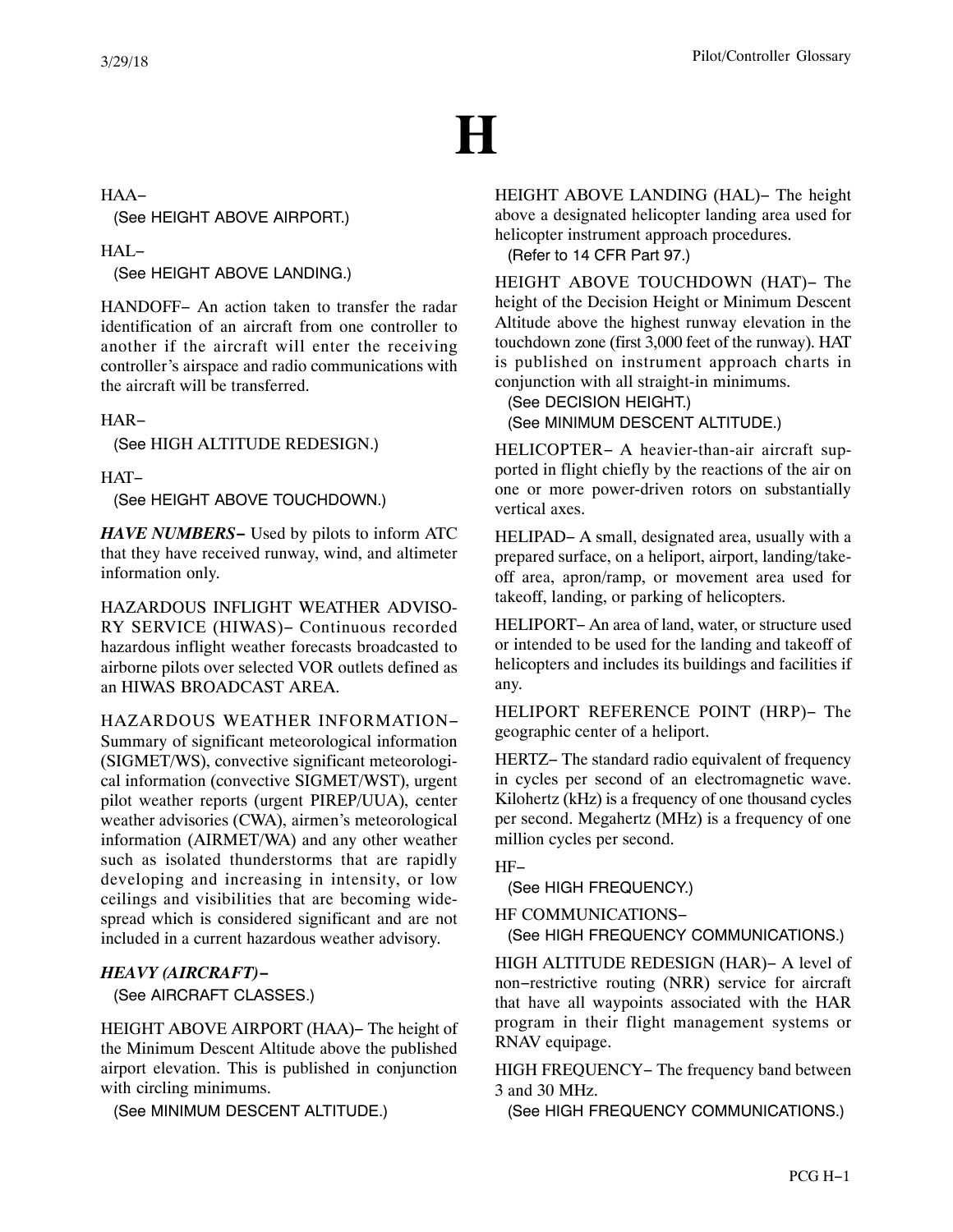HIGH FREQUENCY COMMUNICATIONS− High radio frequencies (HF) between 3 and 30 MHz used for air-to-ground voice communication in overseas operations.

## HIGH SPEED EXIT− (See HIGH SPEED TAXIWAY.)

HIGH SPEED TAXIWAY− A long radius taxiway designed and provided with lighting or marking to define the path of aircraft, traveling at high speed (up to 60 knots), from the runway center to a point on the center of a taxiway. Also referred to as long radius exit or turn-off taxiway. The high speed taxiway is designed to expedite aircraft turning off the runway after landing, thus reducing runway occupancy time.

HIGH SPEED TURNOFF−

(See HIGH SPEED TAXIWAY.)

HIWAS−

(See HAZARDOUS INFLIGHT WEATHER ADVISORY SERVICE.)

HIWAS AREA−

(See HAZARDOUS INFLIGHT WEATHER ADVISORY SERVICE.)

 of responsibility including one or more HIWAS HIWAS BROADCAST AREA− A geographical area outlet areas assigned to a FSS for hazardous weather advisory broadcasting.

HIWAS OUTLET AREA− An area defined as a 150 NM radius of a HIWAS outlet, expanded as necessary to provide coverage.

 inform a pilot or a controller (either directly or HOLD FOR RELEASE− Used by ATC to delay an aircraft for traffic management reasons; i.e., weather, traffic volume, etc. Hold for release instructions (including departure delay information) are used to through an authorized relay) that an IFR departure clearance is not valid until a release time or additional instructions have been received.

(See ICAO term HOLDING POINT.)

HOLD−IN−LIEU OF PROCEDURE TURN− A hold−in−lieu of procedure turn shall be established over a final or intermediate fix when an approach can be made from a properly aligned holding pattern. The hold−in−lieu of procedure turn permits the pilot to align with the final or intermediate segment of the approach and/or descend in the holding pattern to an

altitude that will permit a normal descent to the final approach fix altitude. The hold−in−lieu of procedure turn is a required maneuver (the same as a procedure turn) unless the aircraft is being radar vectored to the final approach course, when "NoPT" is shown on the approach chart, or when the pilot requests or the controller advises the pilot to make a "straight−in" approach.

HOLD PROCEDURE− A predetermined maneuver which keeps aircraft within a specified airspace while awaiting further clearance from air traffic control. Also used during ground operations to keep aircraft within a specified area or at a specified point while awaiting further clearance from air traffic control.

(See HOLDING FIX.) (Refer to AIM.)

HOLDING FIX− A specified fix identifiable to a pilot by NAVAIDs or visual reference to the ground used as a reference point in establishing and maintaining the position of an aircraft while holding.

(See FIX.) (See VISUAL HOLDING.) (Refer to AIM.)

 which the position of an aircraft in flight is HOLDING POINT [ICAO]− A specified location, identified by visual or other means, in the vicinity of maintained in accordance with air traffic control clearances.

HOLDING PROCEDURE− (See HOLD PROCEDURE.)

HOLD-SHORT POINT− A point on the runway beyond which a landing aircraft with a LAHSO may be located prior to an intersecting runway, clearance is not authorized to proceed. This point taxiway, predetermined point, or approach/departure flight path.

 in-pavement white lights located at specified HOLD-SHORT POSITION LIGHTS− Flashing hold-short points.

HOLD-SHORT POSITION MARKING− The painted runway marking located at the hold-short point on all LAHSO runways.

 holding position signs located alongside the HOLD-SHORT POSITION SIGNS− Red and white hold-short point.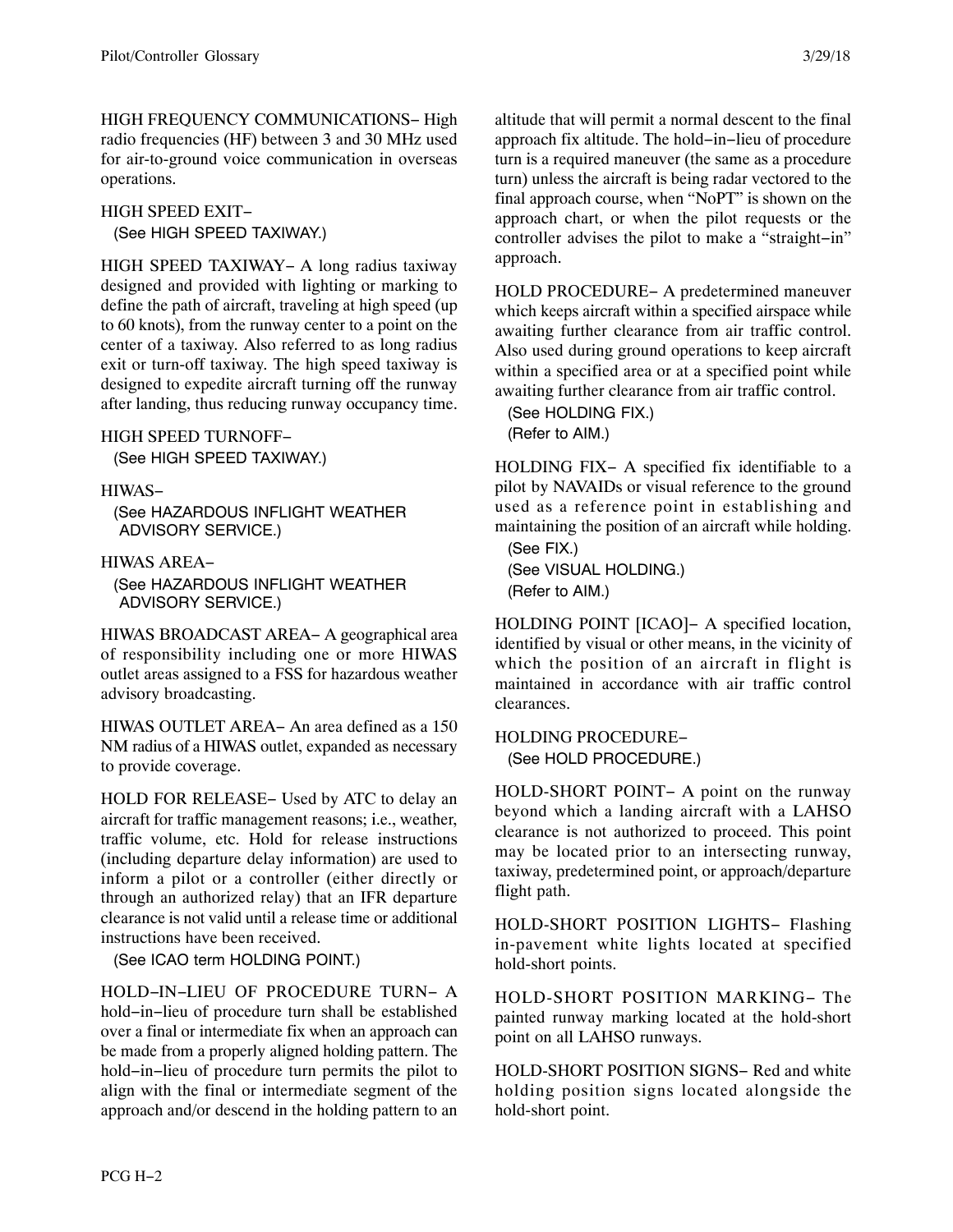*HOMING−* Flight toward a NAVAID, without correcting for wind, by adjusting the aircraft heading to maintain a relative bearing of zero degrees.

(See BEARING.) (See ICAO term HOMING.)

HOMING [ICAO]– The procedure of using the station proceeds continuously towards the other direction-finding equipment of one radio station with the emission of another radio station, where at least one of the stations is mobile, and whereby the mobile station.

 HOVER CHECK− Used to describe when a helicopter/VTOL aircraft requires a stabilized hover to conduct a performance/power check prior to hover taxi, air taxi, or takeoff. Altitude of the hover will vary based on the purpose of the check.

HOVER TAXI− Used to describe a helicopter/VTOL aircraft movement conducted above the surface and in ground effect at airspeeds less than approximately 20 knots. The actual height may vary, and some helicopters may require hover taxi above 25 feet AGL to reduce ground effect turbulence or provide clearance for cargo slingloads.

(See AIR TAXI.) (See HOVER CHECK.) (Refer to AIM.)

*HOW DO YOU HEAR ME?*− A question relating to the quality of the transmission or to determine how well the transmission is being received.

HZ−

(See HERTZ.)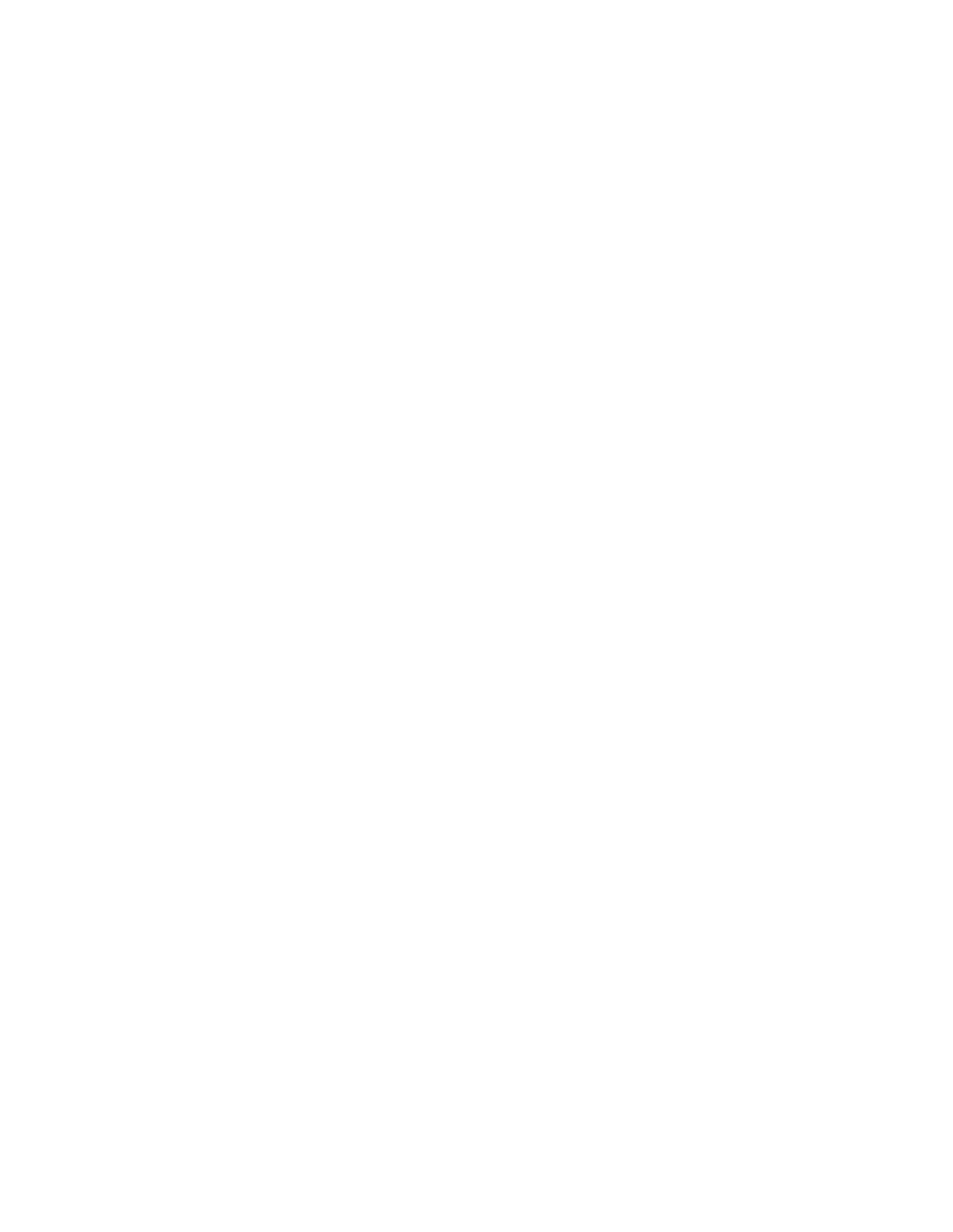# **I**

*I SAY AGAIN* − The message will be repeated.

IAF−

(See INITIAL APPROACH FIX.)

IAP−

(See INSTRUMENT APPROACH PROCEDURE.)

IAWP− Initial Approach Waypoint

## ICAO−

(See ICAO Term INTERNATIONAL CIVIL AVIATION ORGANIZATION.)

## ICAO 3LD−

(See ICAO Term ICAO Three−Letter Designator)

 3LD is an exclusive designator that, when used enhance the safety and security of the air traffic system. An ICAO 3LD may be assigned to a company, agency, or organization and is used instead of the aircraft registration number for ATC and associated messages and can be used for domestic and international flights. A telephony associated with an ICAO 3LD is used for radio ICAO Three−Letter Designator (3LD)− An ICAO together with a flight number, becomes the aircraft call sign and provides distinct aircraft identification to air traffic control (ATC). ICAO approves 3LDs to operational and security purposes. An ICAO 3LD is also used for aircraft identification in the flight plan communication.

ICING− The accumulation of airframe ice.

Types of icing are:

 the instantaneous freezing of small supercooled **a.** Rime Ice− Rough, milky, opaque ice formed by water droplets.

 formed by the relatively slow freezing or large **b.** Clear Ice− A glossy, clear, or translucent ice supercooled water droplets.

**c.** Mixed− A mixture of clear ice and rime ice.

Intensity of icing:

 **a.** Trace− Ice becomes perceptible. Rate of accumulation is slightly greater than the rate of sublimation. Deicing/anti-icing equipment is not utilized unless encountered for an extended period of time (over 1 hour).

 not present a problem if the deicing/anti-icing **b.** Light− The rate of accumulation may create a problem if flight is prolonged in this environment (over 1 hour). Occasional use of deicing/anti-icing equipment removes/prevents accumulation. It does equipment is used.

**c.** Moderate− The rate of accumulation is such that even short encounters become potentially hazardous and use of deicing/anti-icing equipment or flight diversion is necessary.

 that ice protection systems fail to remove the the manufacturer. Immediate exit from the condition **d.** Severe− The rate of ice accumulation is such accumulation of ice, or ice accumulates in locations not normally prone to icing, such as areas aft of protected surfaces and any other areas identified by is necessary.

Note:

Severe icing is aircraft dependent, as are the other categories of icing intensity. Severe icing may occur at any ice accumulation rate.

*IDENT* − A request for a pilot to activate the aircraft transponder identification feature. This will help the controller to confirm an aircraft identity or to identify an aircraft.

(Refer to AIM.)

IDENT FEATURE− The special feature in the Air Traffic Control Radar Beacon System (ATCRBS) equipment. It is used to immediately distinguish one displayed beacon target from other beacon targets.

(See IDENT.)

IDENTIFICATION [ICAO]− The situation which exists when the position indication of a particular aircraft is seen on a situation display and positively identified.

IF−

(See INTERMEDIATE FIX.)

*IF NO TRANSMISSION RECEIVED FOR (TIME)−* Used by ATC in radar approaches to prefix procedures which should be followed by the pilot in event of lost communications.

(See LOST COMMUNICATIONS.)

IFR−

(See INSTRUMENT FLIGHT RULES.)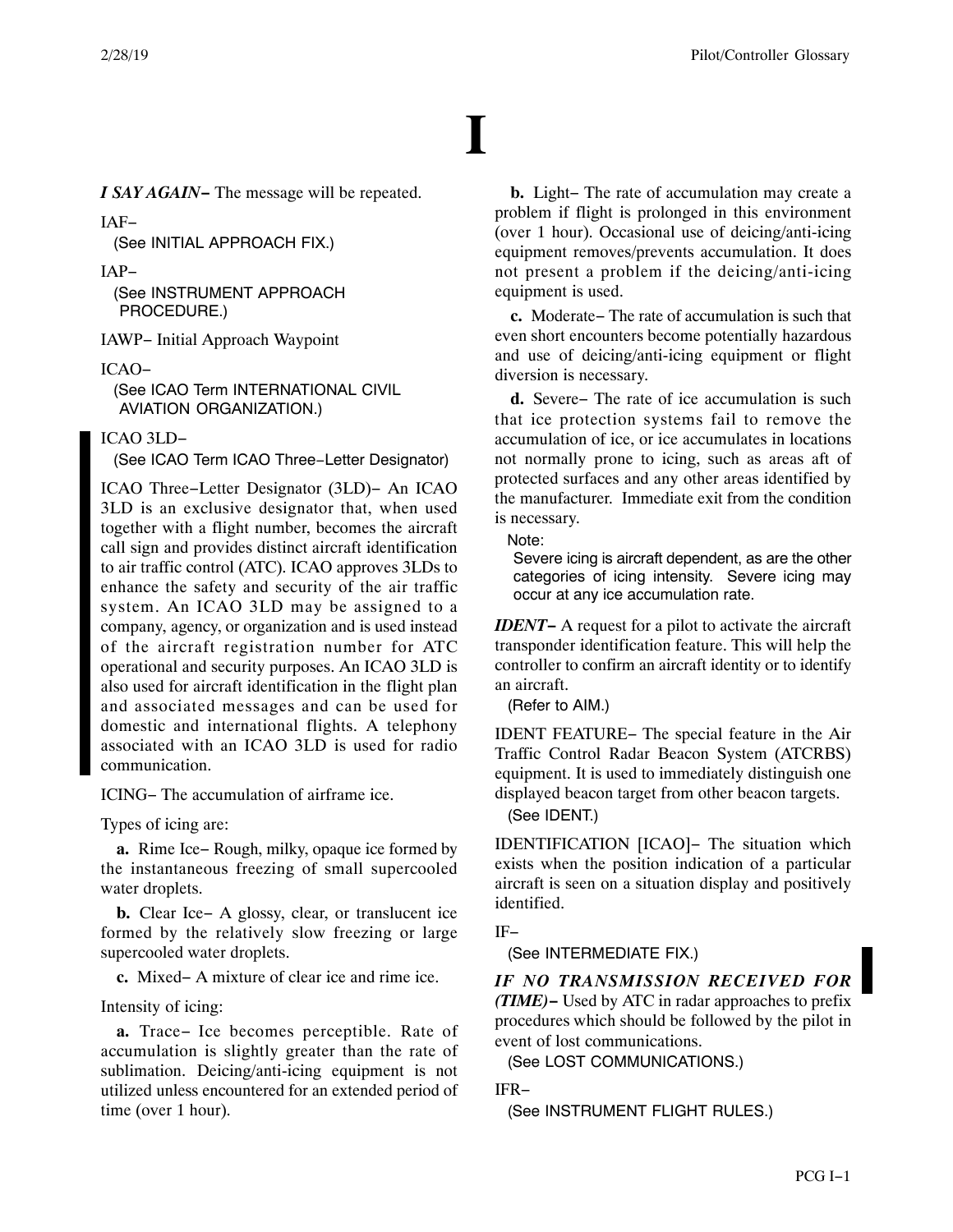IFR AIRCRAFT− An aircraft conducting flight in accordance with instrument flight rules.

IFR CONDITIONS− Weather conditions below the minimum for flight under visual flight rules.

(See INSTRUMENT METEOROLOGICAL CONDITIONS.)

IFR DEPARTURE PROCEDURE− (See IFR TAKEOFF MINIMUMS AND DEPARTURE PROCEDURES.) (Refer to AIM.)

IFR FLIGHT− (See IFR AIRCRAFT.)

IFR LANDING MINIMUMS− (See LANDING MINIMUMS.)

 Reserve and Air Guard units for the purpose of IFR MILITARY TRAINING ROUTES (IR)− Routes used by the Department of Defense and associated conducting low-altitude navigation and tactical training in both IFR and VFR weather conditions below 10,000 feet MSL at airspeeds in excess of 250 knots IAS.

 PROCEDURES− Title 14 Code of Federal The FAA/DOD IAP chart legend illustrates the there are no departure procedures, DPs, or ATC IFR TAKEOFF MINIMUMS AND DEPARTURE Regulations Part 91, prescribes standard takeoff rules for certain civil users. At some airports, obstructions or other factors require the establishment of nonstandard takeoff minimums, departure procedures, or both to assist pilots in avoiding obstacles during climb to the minimum en route altitude. Those airports are listed in FAA/DOD Instrument Approach Procedures (IAPs) Charts under a section entitled "IFR Takeoff Minimums and Departure Procedures." symbol used to alert the pilot to nonstandard takeoff minimums and departure procedures. When departing IFR from such airports or from any airports where facilities available, pilots should advise ATC of any departure limitations. Controllers may query a pilot to determine acceptable departure directions, turns, or headings after takeoff. Pilots should be familiar with the departure procedures and must assure that their aircraft can meet or exceed any specified climb gradients.

IF/IAWP− Intermediate Fix/Initial Approach Waypoint. The waypoint where the final approach course of a T approach meets the crossbar of the T. When

 designated (in conjunction with a TAA) this waypoint will be used as an IAWP when approaching the airport from certain directions, and as an IFWP when beginning the approach from another IAWP.

IFWP− Intermediate Fix Waypoint

## ILS−

(See INSTRUMENT LANDING SYSTEM.)

 autoland or HUD to touchdown and noted on authorization, RVR 1,000 feet).− 4. Special An ILS approach procedure which provides for ILS CATEGORIES− 1. Category I. An ILS approach procedure which provides for approach to a height above touchdown of not less than 200 feet and with runway visual range of not less than 1,800 feet.− 2. Special Authorization Category I. An ILS approach procedure which provides for approach to a height above touchdown of not less than 150 feet and with runway visual range of not less than 1,400 feet, HUD to DH. 3. Category II. An ILS approach procedure which provides for approach to a height above touchdown of not less than 100 feet and with runway visual range of not less than 1,200 feet (with Authorization Category II with Reduced Lighting. approach to a height above touchdown of not less than 100 feet and with runway visual range of not less than 1,200 feet with autoland or HUD to touchdown and noted on authorization (no touchdown zone and centerline lighting are required).− 5. Category III:

 provides for approach without a decision height **a.** IIIA.−An ILS approach procedure which minimum and with runway visual range of not less than 700 feet.

 provides for approach without a decision height **b.** IIIB.−An ILS approach procedure which minimum and with runway visual range of not less than 150 feet.

 **c.** IIIC.−An ILS approach procedure which provides for approach without a decision height minimum and without runway visual range minimum.

 ILS PRM APPROACH− An instrument landing system (ILS) approach conducted to parallel runways whose extended centerlines are separated by less than 4,300 feet and at least 3,000 feet where independent closely spaced approaches are permitted. Also used in conjunction with an LDA PRM, RNAV PRM or GLS PRM approach to conduct Simultaneous Offset Instrument Approach (SOIA) operations. No Transgression Zone (NTZ) monitoring is required to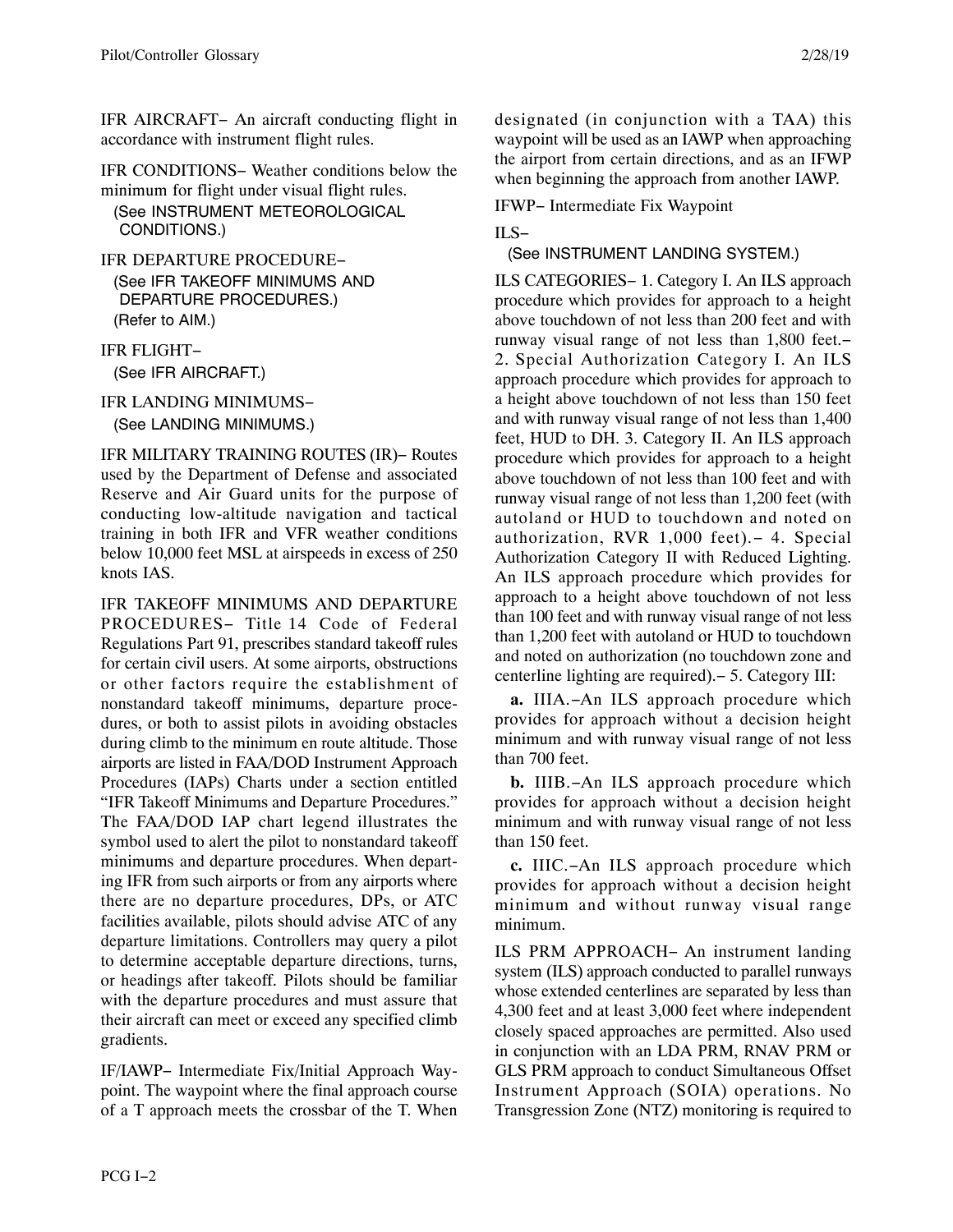conduct these approaches. ATC utilizes an enhanced display with alerting and, with certain runway spacing, a high update rate PRM surveillance sensor. Use of a secondary monitor frequency, pilot PRM training, and publication of an Attention All Users Page are also required for all PRM approaches.

(Refer to AIM)

## IM−

(See INNER MARKER.)

IMC−

(See INSTRUMENT METEOROLOGICAL CONDITIONS.)

*IMMEDIATELY*<sup>−</sup>Used by ATC or pilots when such action compliance is required to avoid an imminent situation.

 wherein uncertainty exists as to the safety of an INCERFA (Uncertainty Phase) [ICAO]− A situation aircraft and its occupants.

INCREASED SEPARATION REQUIRED (ISR)– Indicates the confidence level of the track requires 5NM separation. 3NM separation, 1 1/2NM separation, and target resolution cannot be used.

## *INCREASE SPEED TO (SPEED)−* (See SPEED ADJUSTMENT.)

 INERTIAL NAVIGATION SYSTEM (INS)− An RNAV system which is a form of self-contained navigation.

(See Area Navigation/RNAV.)

```
INFLIGHT REFUELING−
 (See AERIAL REFUELING.)
```
INFLIGHT WEATHER ADVISORY− (See WEATHER ADVISORY.)

INFORMATION REQUEST (INREQ)− A request originated by an FSS for information concerning an

 INITIAL APPROACH FIX (IAF)− The fixes overdue VFR aircraft. depicted on instrument approach procedure charts

that identify the beginning of the initial approach segment(s).

(See FIX.) (See SEGMENTS OF AN INSTRUMENT APPROACH PROCEDURE.)

INITIAL APPROACH SEGMENT− (See SEGMENTS OF AN INSTRUMENT APPROACH PROCEDURE.)

 segment of an instrument approach procedure INITIAL APPROACH SEGMENT [ICAO]− That between the initial approach fix and the intermediate approach fix or, where applicable, the final approach fix or point.

INLAND NAVIGATION FACILITY− A navigation aid on a North American Route at which the common route and/or the noncommon route begins or ends.

 middle marker and the end of the ILS runway, INNER MARKER− A marker beacon used with an ILS (CAT II) precision approach located between the transmitting a radiation pattern keyed at six dots per second and indicating to the pilot, both aurally and visually, that he/she is at the designated decision height (DH), normally 100 feet above the touchdown zone elevation, on the ILS CAT II approach. It also marks progress during a CAT III approach.

(See INSTRUMENT LANDING SYSTEM.) (Refer to AIM.)

INNER MARKER BEACON− (See INNER MARKER.)

INREQ−

(See INFORMATION REQUEST.)

INS−

(See INERTIAL NAVIGATION SYSTEM.)

INSTRUMENT APPROACH− (See INSTRUMENT APPROACH

PROCEDURE.)

 for navigation guidance based on an instrument approach procedure. There are two methods for INSTRUMENT APPROACH OPERATIONS [ICAO]− An approach and landing using instruments executing instrument approach operations:

**a.** A two−dimensional (2D) instrument approach operation, using lateral navigation guidance only; and

**b.** A three−dimensional (3D) instrument approach operation, using both lateral and vertical navigation guidance.

Note: Lateral and vertical navigation guidance refers to the guidance provided either by:

a) a ground−based radio navigation aid; or

b) computer−generated navigation data from ground−based, space−based, self−contained navigation aids or a combination of these.

(See ICAO term INSTRUMENT APPROACH PROCEDURE.)

INSTRUMENT APPROACH PROCEDURE− A series of predetermined maneuvers for the orderly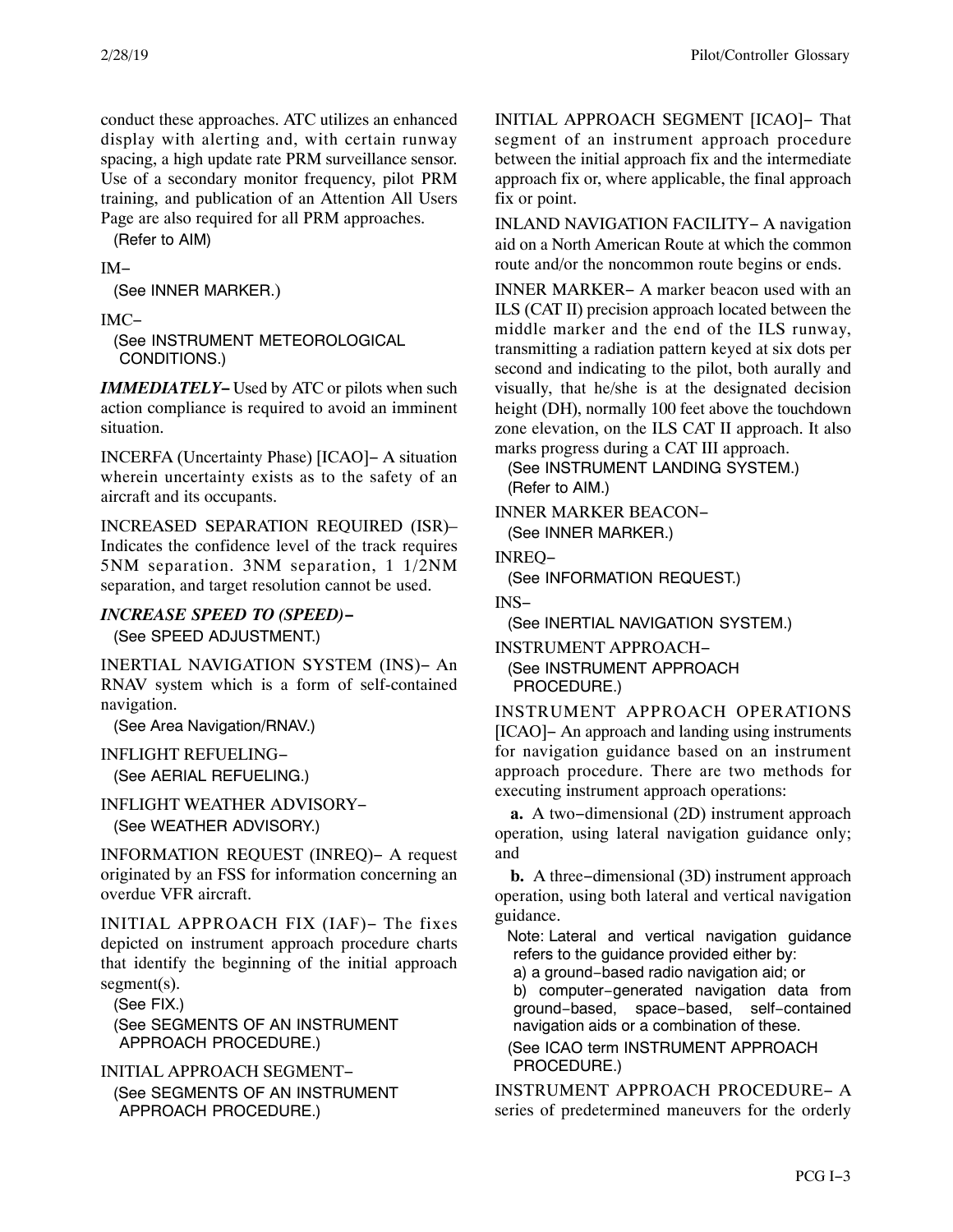transfer of an aircraft under instrument flight conditions from the beginning of the initial approach to a landing or to a point from which a landing may be made visually. It is prescribed and approved for a specific airport by competent authority.

(See SEGMENTS OF AN INSTRUMENT APPROACH PROCEDURE.) (Refer to 14 CFR Part 91.) (Refer to AIM.)

 **a.** U.S. civil standard instrument approach procedures are approved by the FAA as prescribed under 14 CFR Part 97 and are available for public use.

 procedures are approved and published by the **b.** U.S. military standard instrument approach Department of Defense.

**c.** Special instrument approach procedures are approved by the FAA for individual operators but are not published in 14 CFR Part 97 for public use.

(See ICAO term INSTRUMENT APPROACH PROCEDURE.)

 reference to flight instruments with specified INSTRUMENT APPROACH PROCEDURE [ICAO]− A series of predetermined maneuvers by protection from obstacles from the initial approach fix, or where applicable, from the beginning of a defined arrival route to a point from which a landing can be completed and thereafter, if a landing is not completed, to a position at which holding or en route obstacle clearance criteria apply.

(See ICAO term INSTRUMENT APPROACH OPERATIONS)

INSTRUMENT APPROACH PROCEDURE CHARTS−

(See AERONAUTICAL CHART.)

 departure procedure published for pilot use, in INSTRUMENT DEPARTURE PROCEDURE (DP)− A preplanned instrument flight rule (IFR) graphic or textual format, that provides obstruction clearance from the terminal area to the appropriate en route structure. There are two types of DP, Obstacle Departure Procedure (ODP), printed either textually or graphically, and, Standard Instrument Departure (SID), which is always printed graphically.

(See IFR TAKEOFF MINIMUMS AND DEPARTURE PROCEDURES.) (See OBSTACLE DEPARTURE PROCEDURES.) (See STANDARD INSTRUMENT DEPARTURES.) (Refer to AIM.)

INSTRUMENT DEPARTURE PROCEDURE (DP) CHARTS−

(See AERONAUTICAL CHART.)

INSTRUMENT FLIGHT RULES (IFR)− Rules governing the procedures for conducting instrument flight. Also a term used by pilots and controllers to indicate type of flight plan.

(See INSTRUMENT METEOROLOGICAL CONDITIONS.) (See VISUAL FLIGHT RULES.) (See VISUAL METEOROLOGICAL CONDITIONS.) (See ICAO term INSTRUMENT FLIGHT RULES.) (Refer to AIM.)

INSTRUMENT FLIGHT RULES [ICAO]− A set of rules governing the conduct of flight under instrument meteorological conditions.

 INSTRUMENT LANDING SYSTEM (ILS)− A precision instrument approach system which normally consists of the following electronic components and visual aids:

**a.** Localizer. (See LOCALIZER.) **b.** Glideslope. (See GLIDESLOPE.) **c.** Outer Marker. (See OUTER MARKER.) **d.** Middle Marker. (See MIDDLE MARKER.) **e.** Approach Lights. (See AIRPORT LIGHTING.) (Refer to 14 CFR Part 91.)

(Refer to AIM.)

INSTRUMENT METEOROLOGICAL CONDI-TIONS (IMC)− Meteorological conditions expressed in terms of visibility, distance from cloud, and ceiling less than the minima specified for visual meteorological conditions.

(See INSTRUMENT FLIGHT RULES.) (See VISUAL FLIGHT RULES.) (See VISUAL METEOROLOGICAL CONDITIONS.)

 a precision or nonprecision approach procedure INSTRUMENT RUNWAY− A runway equipped with electronic and visual navigation aids for which having straight-in landing minimums has been approved.

(See ICAO term INSTRUMENT RUNWAY.)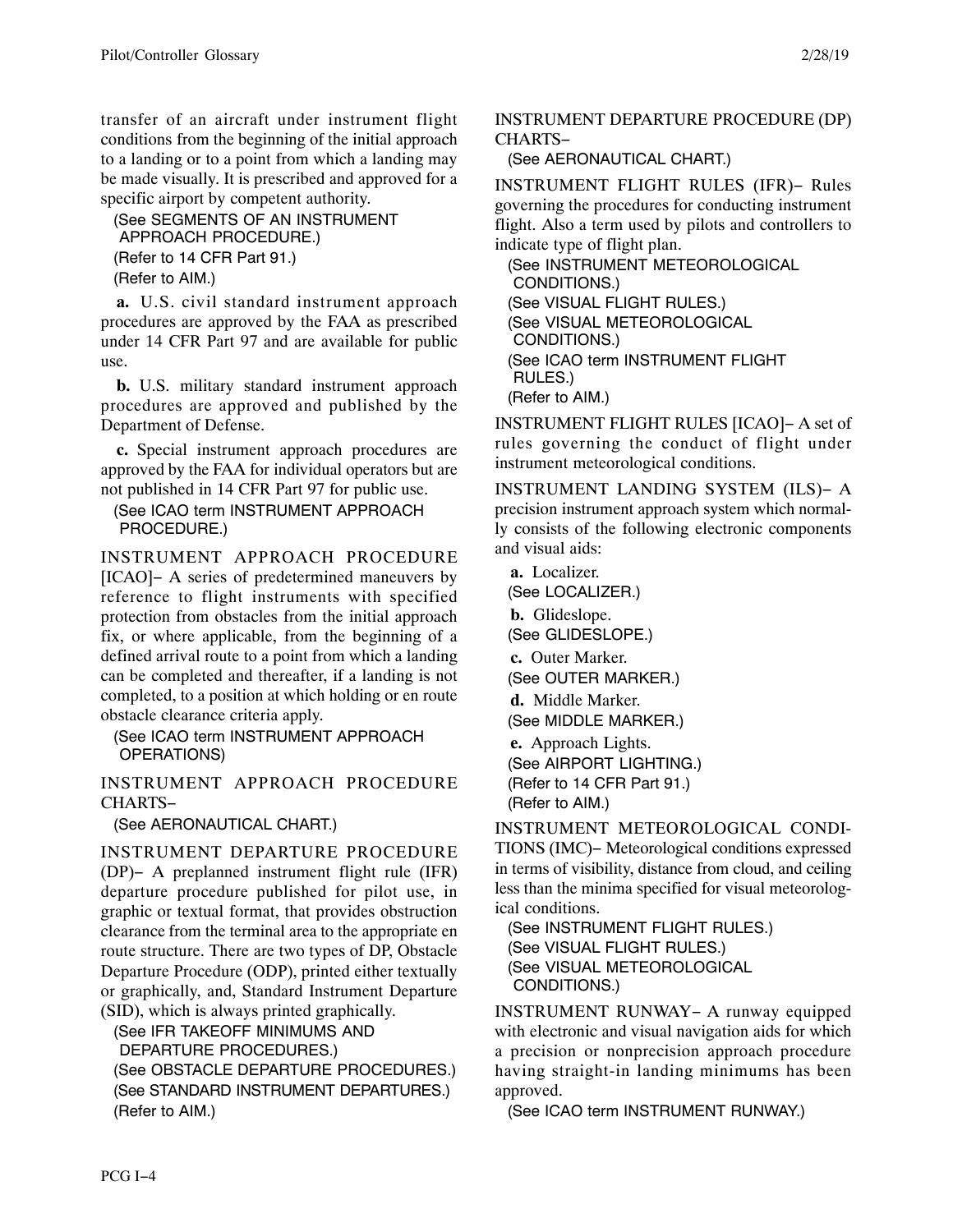INSTRUMENT RUNWAY [ICAO]− One of the following types of runways intended for the operation of aircraft using instrument approach procedures:

**a.** Nonprecision Approach Runway− An instrument runway served by visual aids and a nonvisual aid providing at least directional guidance adequate for a straight-in approach.

**b.** Precision Approach Runway, Category I− An instrument runway served by ILS and visual aids intended for operations down to 60 m (200 feet) decision height and down to an RVR of the order of 800 m.

**c.** Precision Approach Runway, Category II− An instrument runway served by ILS and visual aids intended for operations down to 30 m (100 feet) decision height and down to an RVR of the order of 400 m.

**d.** Precision Approach Runway, Category III− An instrument runway served by ILS to and along the surface of the runway and:

 the order of 200 m (no decision height being **1.** Intended for operations down to an RVR of applicable) using visual aids during the final phase of landing;

 the order of 50 m (no decision height being **2.** Intended for operations down to an RVR of applicable) using visual aids for taxiing;

**3.** Intended for operations without reliance on visual reference for landing or taxiing.

Note 1: See Annex 10 Volume I, Part I, Chapter 3, for related ILS specifications.

Note 2: Visual aids need not necessarily be matched to the scale of nonvisual aids provided. The criterion for the selection of visual aids is the conditions in which operations are intended to be conducted.

INTEGRITY− The ability of a system to provide timely warnings to users when the system should not be used for navigation.

## INTERMEDIATE APPROACH SEGMENT− (See SEGMENTS OF AN INSTRUMENT APPROACH PROCEDURE.)

INTERMEDIATE APPROACH SEGMENT [ICAO]− That segment of an instrument approach procedure between either the intermediate approach fix and the final approach fix or point, or between the end of a reversal, race track or dead reckoning track procedure and the final approach fix or point, as appropriate.

 instrument approach procedure. The fix is not INTERMEDIATE FIX− The fix that identifies the beginning of the intermediate approach segment of an normally identified on the instrument approach chart as an intermediate fix (IF).

(See SEGMENTS OF AN INSTRUMENT APPROACH PROCEDURE.)

 The departure center, however, must advise the and assigned at the intermediate airport. An INTERMEDIATE LANDING− On the rare occasion that this option is requested, it should be approved. ATCSCC so that the appropriate delay is carried over intermediate landing airport within the arrival center will not be accepted without coordination with and the approval of the ATCSCC.

INTERNATIONAL AIRPORT− Relating to international flight, it means:

**a.** An airport of entry which has been designated by the Secretary of Treasury or Commissioner of Customs as an international airport for customs service.

 **b.** A landing rights airport at which specific permission to land must be obtained from customs authorities in advance of contemplated use.

**c.** Airports designated under the Convention on International Civil Aviation as an airport for use by international commercial air transport and/or international general aviation.

(See ICAO term INTERNATIONAL AIRPORT.) (Refer to Chart Supplement U.S.)

 designated by the Contracting State in whose territory it is situated as an airport of entry and departure for international air traffic, where the health, animal and plant quarantine and similar INTERNATIONAL AIRPORT [ICAO]− Any airport formalities incident to customs, immigration, public procedures are carried out.

 INTERNATIONAL CIVIL AVIATION ORGA- principles and techniques of international air NIZATION [ICAO]− A specialized agency of the United Nations whose objective is to develop the navigation and to foster planning and development of international civil air transport.

 scans in synchronism with a primary radar, INTERROGATOR− The ground-based surveillance radar beacon transmitter-receiver, which normally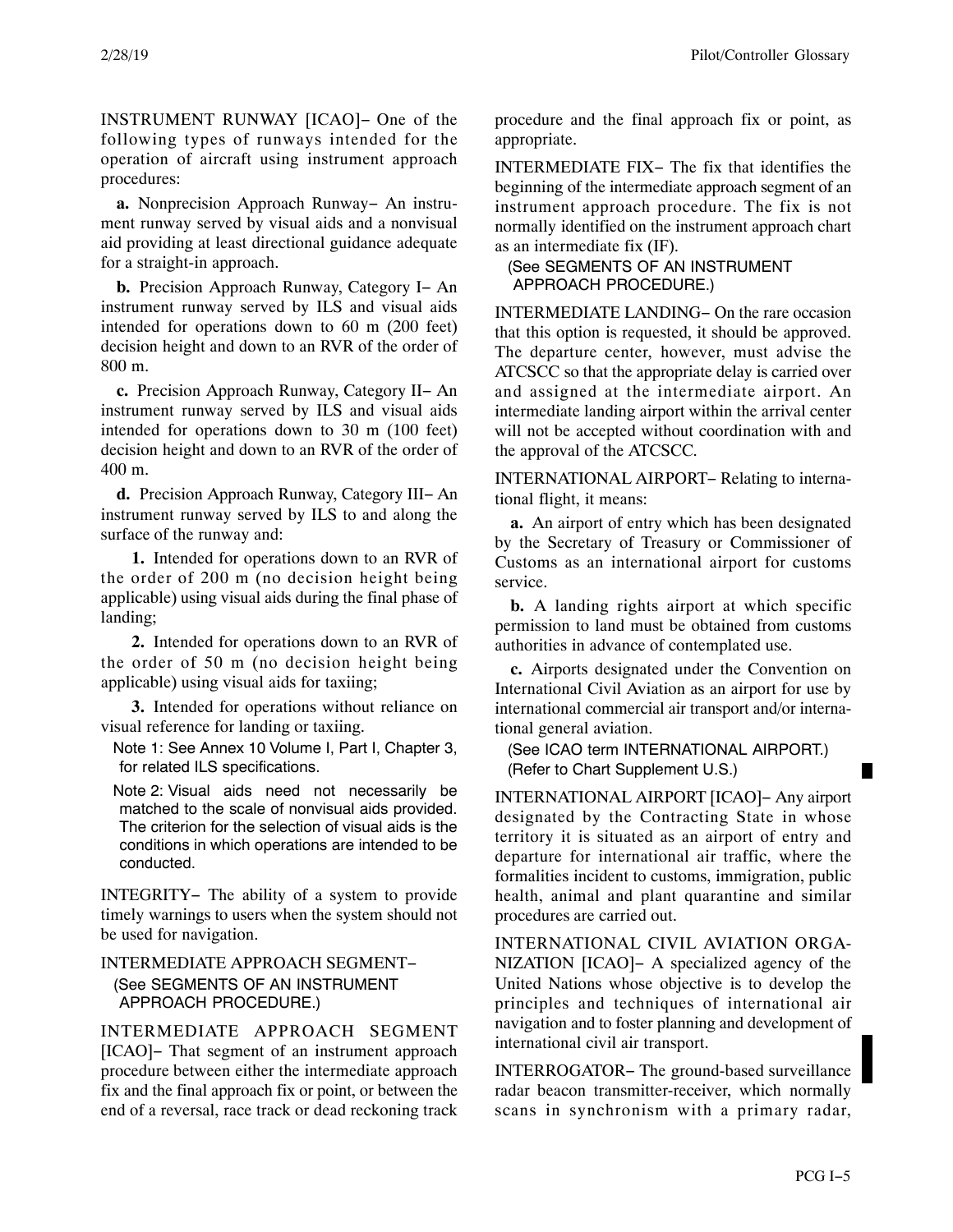reply. The replies received are mixed with the transmitting discrete radio signals which repetitiously request all transponders on the mode being used to primary radar returns and displayed on the same plan position indicator (radar scope). Also, applied to the airborne element of the TACAN/DME system.

(See TRANSPONDER.)

(Refer to AIM.)

INTERSECTING RUNWAYS− Two or more runways which cross or meet within their lengths.

(See INTERSECTION.)

INTERSECTION−

**a.** A point defined by any combination of courses, radials, or bearings of two or more navigational aids.

**b.** Used to describe the point where two runways, a runway and a taxiway, or two taxiways cross or meet.

INTERSECTION DEPARTURE− A departure from any runway intersection except the end of the runway. (See INTERSECTION.)

INTERSECTION TAKEOFF− (See INTERSECTION DEPARTURE.)

IR−

(See IFR MILITARY TRAINING ROUTES.)

IRREGULAR SURFACE− A surface that is open for use but not per regulations.

ISR−

(See INCREASED SEPARATION REQUIRED.)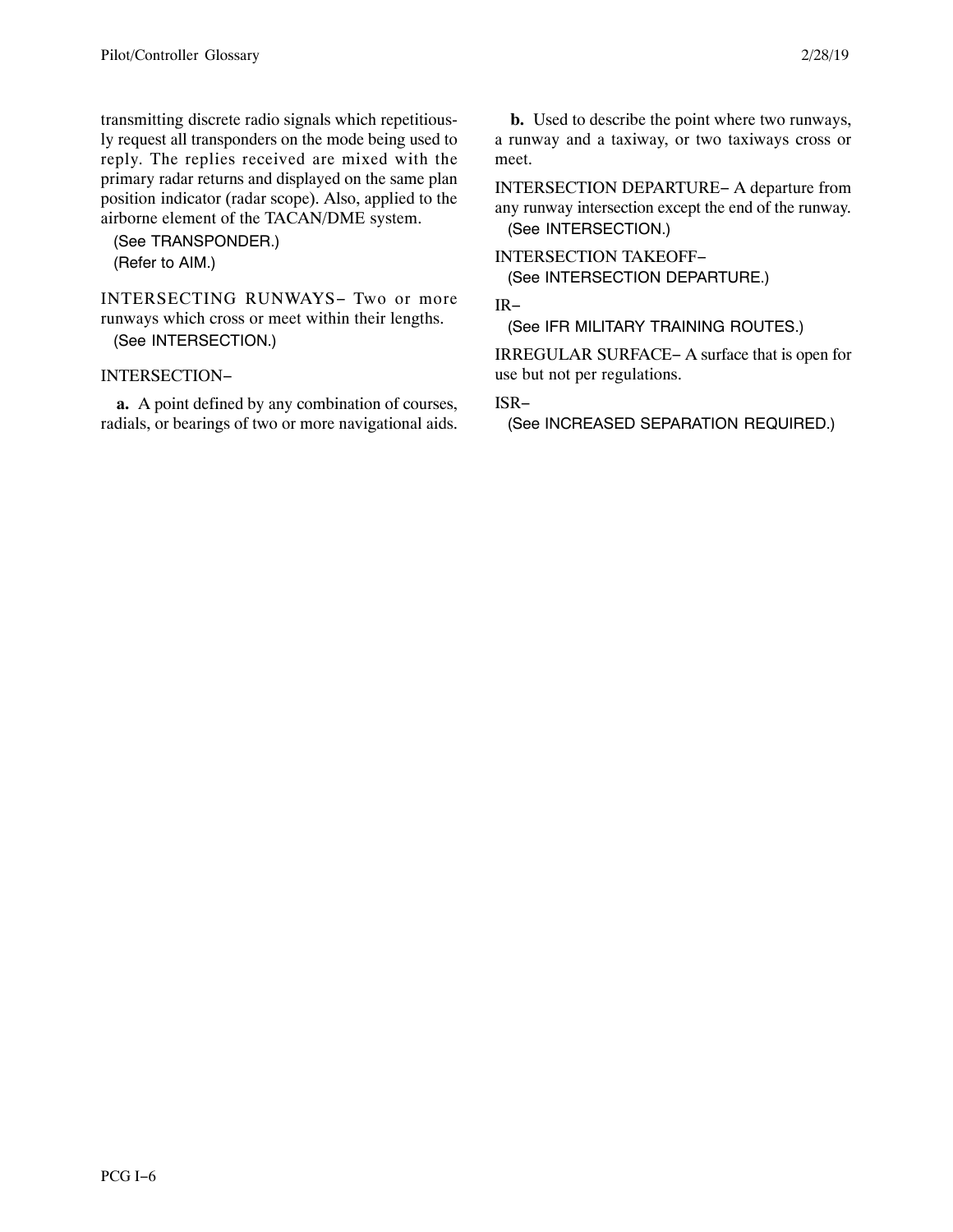## **J**

JAMMING− Electronic or mechanical interference which may disrupt the display of aircraft on radar or the transmission/reception of radio communications/ navigation.

 JET BLAST− Jet engine exhaust (thrust stream turbulence).

(See WAKE TURBULENCE.)

JET ROUTE− A route designed to serve aircraft operations from 18,000 feet MSL up to and including flight level 450. The routes are referred to as "J" routes with numbering to identify the designated route; e.g., J105.

(See Class A AIRSPACE.) (Refer to 14 CFR Part 71.) JET STREAM− A migrating stream of high-speed winds present at high altitudes.

JETTISONING OF EXTERNAL STORES− Airborne release of external stores; e.g., tiptanks, ordnance.

(See FUEL DUMPING.) (Refer to 14 CFR Part 91.)

JOINT USE RESTRICTED AREA− (See RESTRICTED AREA.)

JUMP ZONE− The airspace directly associated with a Drop Zone. Vertical and horizontal limits may be locally defined.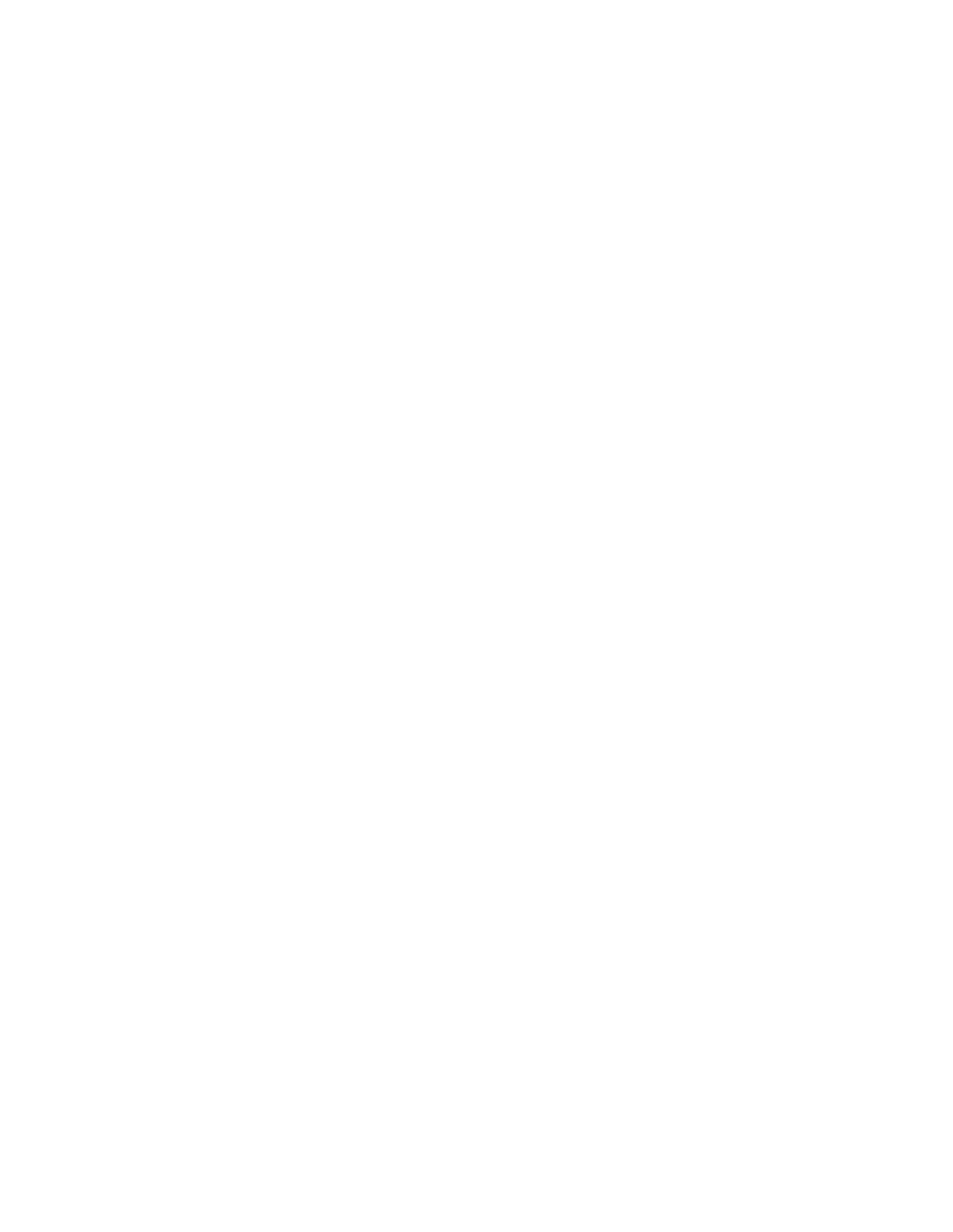KNOWN TRAFFIC− With respect to ATC clearances, means aircraft whose altitude, position, and intentions are known to ATC.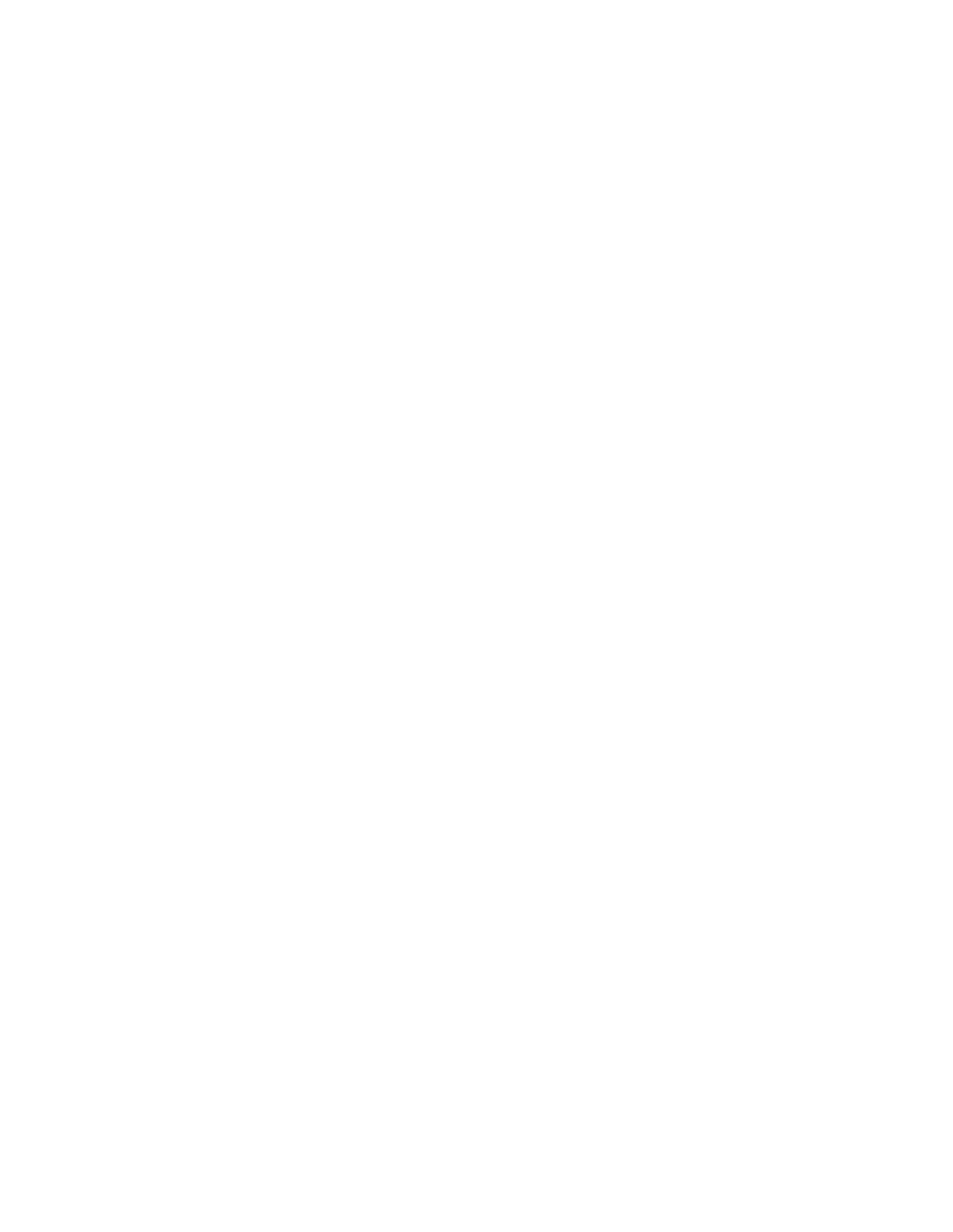## **L**

#### LAA− (See LOCAL AIRPORT ADVISORY.)

## LAAS−

(See LOW ALTITUDE ALERT SYSTEM.)

 predetermined point, or an approach/departure LAHSO− An acronym for "Land and Hold Short Operation." These operations include landing and holding short of an intersecting runway, a taxiway, a flightpath.

LAHSO-DRY− Land and hold short operations on runways that are dry.

LAHSO-WET− Land and hold short operations on runways that are wet (but not contaminated).

 LAND AND HOLD SHORT OPERATIONS− landings and/or simultaneous landings when a landing aircraft is able and is instructed by the Operations which include simultaneous takeoffs and controller to hold-short of the intersecting runway/ taxiway or designated hold-short point. Pilots are expected to promptly inform the controller if the hold short clearance cannot be accepted.

(See PARALLEL RUNWAYS.) (Refer to AIM.)

 TION ZONE (ADIZ)− An ADIZ over U.S. LAND−BASED AIR DEFENSE IDENTIFICAmetropolitan areas, which is activated and deactivated as needed, with dimensions, activation dates, and other relevant information disseminated via NO-TAM.

(See AIR DEFENSE IDENTIFICATION ZONE.)

 LANDING AREA− Any locality either on land, water, or structures, including airports/heliports and intermediate landing fields, which is used, or intended to be used, for the landing and takeoff of aircraft whether or not facilities are provided for the shelter, servicing, or for receiving or discharging passengers or cargo.

(See ICAO term LANDING AREA.)

LANDING AREA [ICAO]− That part of a movement area intended for the landing or take-off of aircraft.

 which visually indicates the direction in which LANDING DIRECTION INDICATOR− A device landings and takeoffs should be made.

(See TETRAHEDRON.) (Refer to AIM.)

LANDING DISTANCE AVAILABLE (LDA)− The runway length declared available and suitable for a landing airplane.

(See ICAO term LANDING DISTANCE AVAILABLE.)

LANDING DISTANCE AVAILABLE [ICAO]− The length of runway which is declared available and suitable for the ground run of an aeroplane landing.

 instrument approach procedure. The minimum Part 91 with respect to the Minimum Descent LANDING MINIMUMS− The minimum visibility prescribed for landing a civil aircraft while using an applies with other limitations set forth in 14 CFR Altitude (MDA) or Decision Height (DH) prescribed in the instrument approach procedures as follows:

**a.** Straight-in landing minimums. A statement of MDA and visibility, or DH and visibility, required for a straight-in landing on a specified runway, or

**b.** Circling minimums. A statement of MDA and visibility required for the circle-to-land maneuver. Note: Descent below the MDA or DH must meet the conditions stated in 14 CFR Section 91.175. (See CIRCLE-TO-LAND MANEUVER.) (See DECISION HEIGHT.) (See INSTRUMENT APPROACH PROCEDURE.) (See MINIMUM DESCENT ALTITUDE.) (See STRAIGHT-IN LANDING.) (See VISIBILITY.) (Refer to 14 CFR Part 91.)

LANDING ROLL− The distance from the point of touchdown to the point where the aircraft can be brought to a stop or exit the runway.

 LANDING SEQUENCE− The order in which aircraft are positioned for landing.

(See APPROACH SEQUENCE.)

LAST ASSIGNED ALTITUDE− The last altitude/ flight level assigned by ATC and acknowledged by the pilot.

(See MAINTAIN.) (Refer to 14 CFR Part 91.)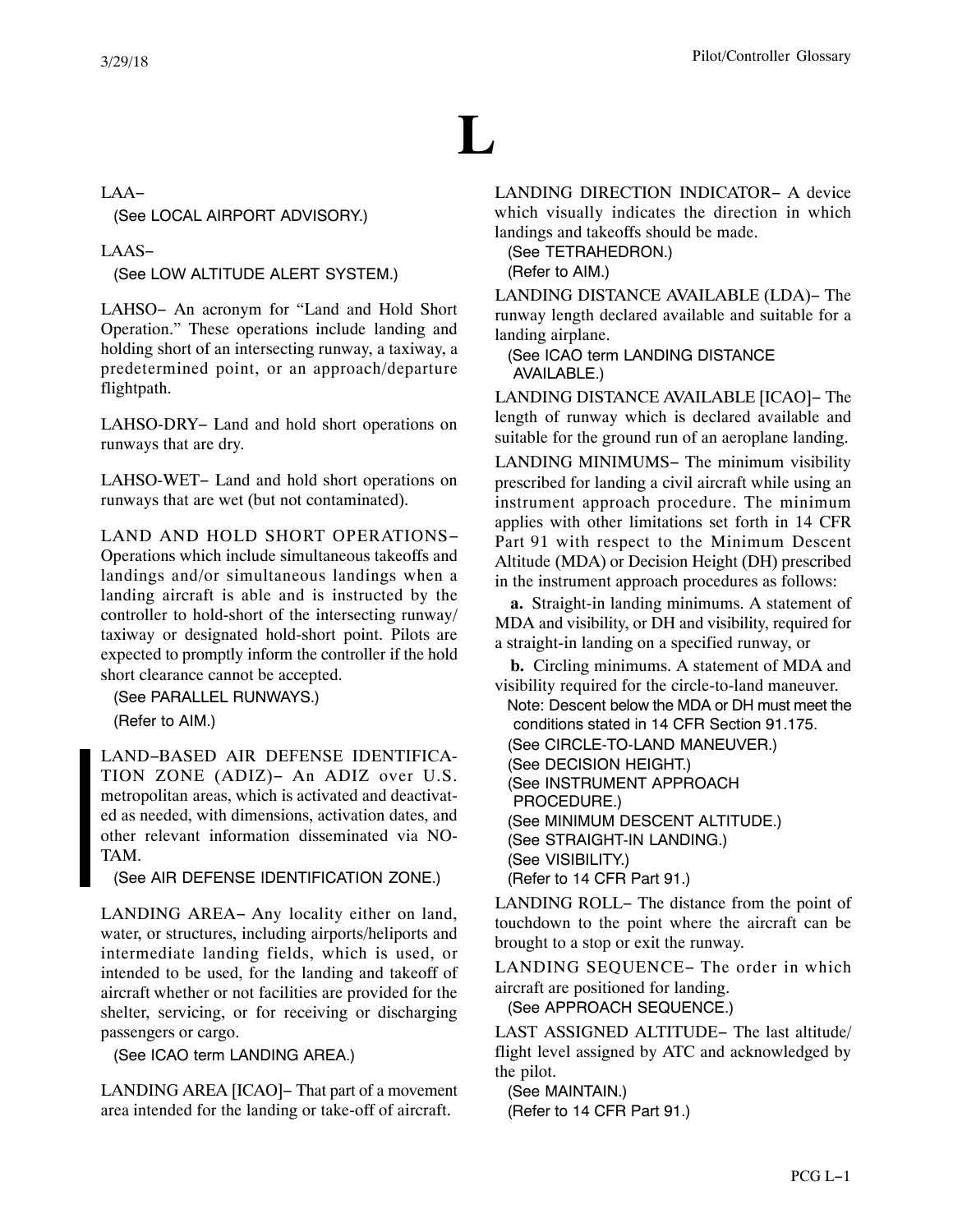LATERAL NAVIGATION (LNAV)– A function of area navigation (RNAV) equipment which calculates, displays, and provides lateral guidance to a profile or path.

LATERAL SEPARATION− The lateral spacing of aircraft at the same altitude by requiring operation on different routes or in different geographical locations.

(See SEPARATION.)

## LDA−

(See LOCALIZER TYPE DIRECTIONAL AID.) (See LANDING DISTANCE AVAILABLE.) (See ICAO Term LANDING DISTANCE AVAILABLE.)

## LF−

(See LOW FREQUENCY.)

LIGHTED AIRPORT− An airport where runway and obstruction lighting is available.

(See AIRPORT LIGHTING.) (Refer to AIM.)

LIGHT GUN− A handheld directional light signaling device which emits a brilliant narrow beam of white, green, or red light as selected by the tower controller. The color and type of light transmitted can be used to approve or disapprove anticipated pilot actions where radio communication is not available. The light gun is used for controlling traffic operating in the vicinity of the airport and on the airport movement area.

(Refer to AIM.)

 powered-lift, that meets certain weight and on water or a glider), piston powered, calibrated airspeed (CAS), have a maximum LIGHT-SPORT AIRCRAFT (LSA)− An FAA-registered aircraft, other than a helicopter or performance. Principally it is a single−engine aircraft with a maximum of two seats and weighing no more than 1,430 pounds if intended for operation on water, or 1,320 pounds if not. It must be of simple design (fixed landing gear (except if intended for operations nonpressurized, with a fixed or ground adjustable propeller). Performance is also limited to a maximum airspeed in level flight of not more than 120 knots never-exceed speed of not more than 120 knots CAS for a glider, and have a maximum stalling speed, without the use of lift-enhancing devices of not more than 45 knots CAS. It may be certificated as either Experimental LSA or as a Special LSA aircraft. A

PCG L−2

minimum of a sport pilot certificate is required to operate light-sport aircraft.

(Refer to 14 CFR Part 1, §1.1.)

LINE UP AND WAIT (LUAW)− Used by ATC to inform a pilot to taxi onto the departure runway to line up and wait. It is not authorization for takeoff. It is used when takeoff clearance cannot immediately be issued because of traffic or other reasons.

(See CLEARED FOR TAKEOFF.)

 ground−to−air communication frequency or the LOCAL AIRPORT ADVISORY (LAA)− A service available only in Alaska and provided by facilities that are located on the landing airport, have a discrete tower frequency when the tower is closed, automated weather reporting with voice broadcasting, and a continuous ASOS/AWSS/AWOS data display, other continuous direct reading instruments, or manual observations available to the specialist.

(See AIRPORT ADVISORY AREA.)

LOCAL TRAFFIC− Aircraft operating in the traffic pattern or within sight of the tower, or aircraft known to be departing or arriving from flight in local practice areas, or aircraft executing practice instrument approaches at the airport.

(See TRAFFIC PATTERN.)

 LOCALIZER− The component of an ILS which provides course guidance to the runway.

(See INSTRUMENT LANDING SYSTEM.) (See ICAO term LOCALIZER COURSE.) (Refer to AIM.)

 LOCALIZER COURSE [ICAO]− The locus of points, in any given horizontal plane, at which the DDM (difference in depth of modulation) is zero.

LOCALIZER OFFSET– An angular offset of the localizer aligned within 3° of the runway alignment. localizer aligned within  $3^{\circ}$  of the runway alignment.

 the runway alignment, used for nonprecision instrument approaches with utility and accuracy LOCALIZER TYPE DIRECTIONAL AID (LDA)–<br>A localizer with an angular offset that exceeds 3° of A localizer with an angular offset that exceeds  $3^{\circ}$  of comparable to a localizer, but which are not part of a complete ILS.

(Refer to AIM.)

 APPROACH− An approach, which includes a LOCALIZER TYPE DIRECTIONAL AID (LDA) PRECISION RUNWAY MONITOR (PRM) glideslope, used in conjunction with an ILS PRM, RNAV PRM or GLS PRM approach to an adjacent runway to conduct Simultaneous Offset Instrument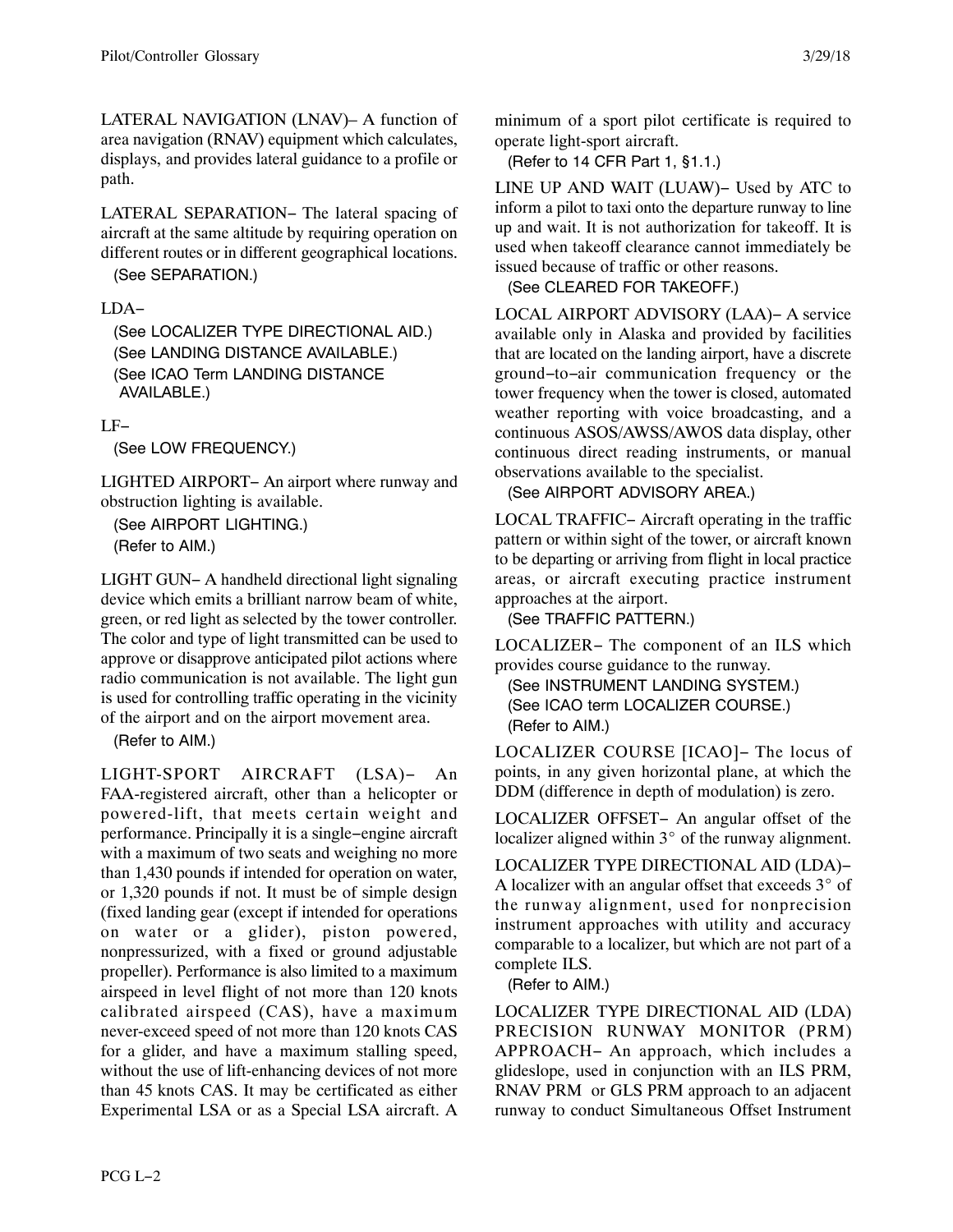Approaches (SOIA) to parallel runways whose centerlines are separated by less than 3,000 feet and at least 750 feet. NTZ monitoring is required to conduct these approaches.

(See SIMULTANEOUS OFFSET INSTRUMENT APPROACH (SOIA).)

(Refer to AIM)

LOCALIZER USABLE DISTANCE− The maximum distance from the localizer transmitter at a specified altitude, as verified by flight inspection, at which reliable course information is continuously received.

(Refer to AIM.)

LOCATOR [ICAO]− An LM/MF NDB used as an aid to final approach.

Note: A locator usually has an average radius of rated coverage of between 18.5 and 46.3 km (10 and 25 NM).

LONG RANGE NAVIGATION−

(See LORAN.)

 nal spacing of aircraft at the same altitude by a minimum distance expressed in units of time or LONGITUDINAL SEPARATION− The longitudimiles.

(See SEPARATION.) (Refer to AIM.)

 LORAN− An electronic navigational system by ters. Loran A operates in the 1750-1950 kHz which hyperbolic lines of position are determined by measuring the difference in the time of reception of synchronized pulse signals from two fixed transmitfrequency band. Loran C and D operate in the 100-110 kHz frequency band. In 2010, the U.S. Coast Guard terminated all U.S. LORAN-C transmissions.

(Refer to AIM.)

 communicate by radio. Aircraft are sometimes LOST COMMUNICATIONS− Loss of the ability to referred to as NORDO (No Radio). Standard pilot procedures are specified in 14 CFR Part 91. Radar controllers issue procedures for pilots to follow in the event of lost communications during a radar approach when weather reports indicate that an aircraft will likely encounter IFR weather conditions during the approach.

(Refer to 14 CFR Part 91.) (Refer to AIM.)

 command and control link between the Control LOST LINK (LL)− An interruption or loss of the control link, or when the pilot is unable to effect control of the aircraft and, as a result, the UA will perform a predictable or planned maneuver. Loss of Station and the aircraft. There are two types of links:

**a.** An uplink which transmits command instructions to the aircraft, and

**b.** A downlink which transmits the status of the aircraft and provides situational awareness to the pilot.

LOST LINK PROCEDURE− Preprogrammed or predetermined mitigations to ensure the continued safe operation of the UA in the event of a lost link (LL). In the event positive link cannot be established, flight termination must be implemented.

LOW ALTITUDE AIRWAY STRUCTURE− The network of airways serving aircraft operations up to but not including 18,000 feet MSL.

(See AIRWAY.) (Refer to AIM.)

## *LOW ALTITUDE ALERT, CHECK YOUR ALTI-TUDE IMMEDIATELY−*

(See SAFETY ALERT.)

LOW APPROACH− An approach over an airport or runway following an instrument approach or a VFR approach including the go-around maneuver where the pilot intentionally does not make contact with the runway.

(Refer to AIM.)

 LOW FREQUENCY (LF)− The frequency band between 30 and 300 kHz.

(Refer to AIM.)

 LOCALIZER PERFOMRNACE WITH VERTI- takes advantage of the precise lateral guidance CAL GUIDANCE (LPV)− A type of approach with vertical guidance (APV) based on WAAS, published on RNAV (GPS) approach charts. This procedure available from WAAS. The minima is published as a decision altitude (DA).

LUAW−

(See LINE UP AND WAIT.)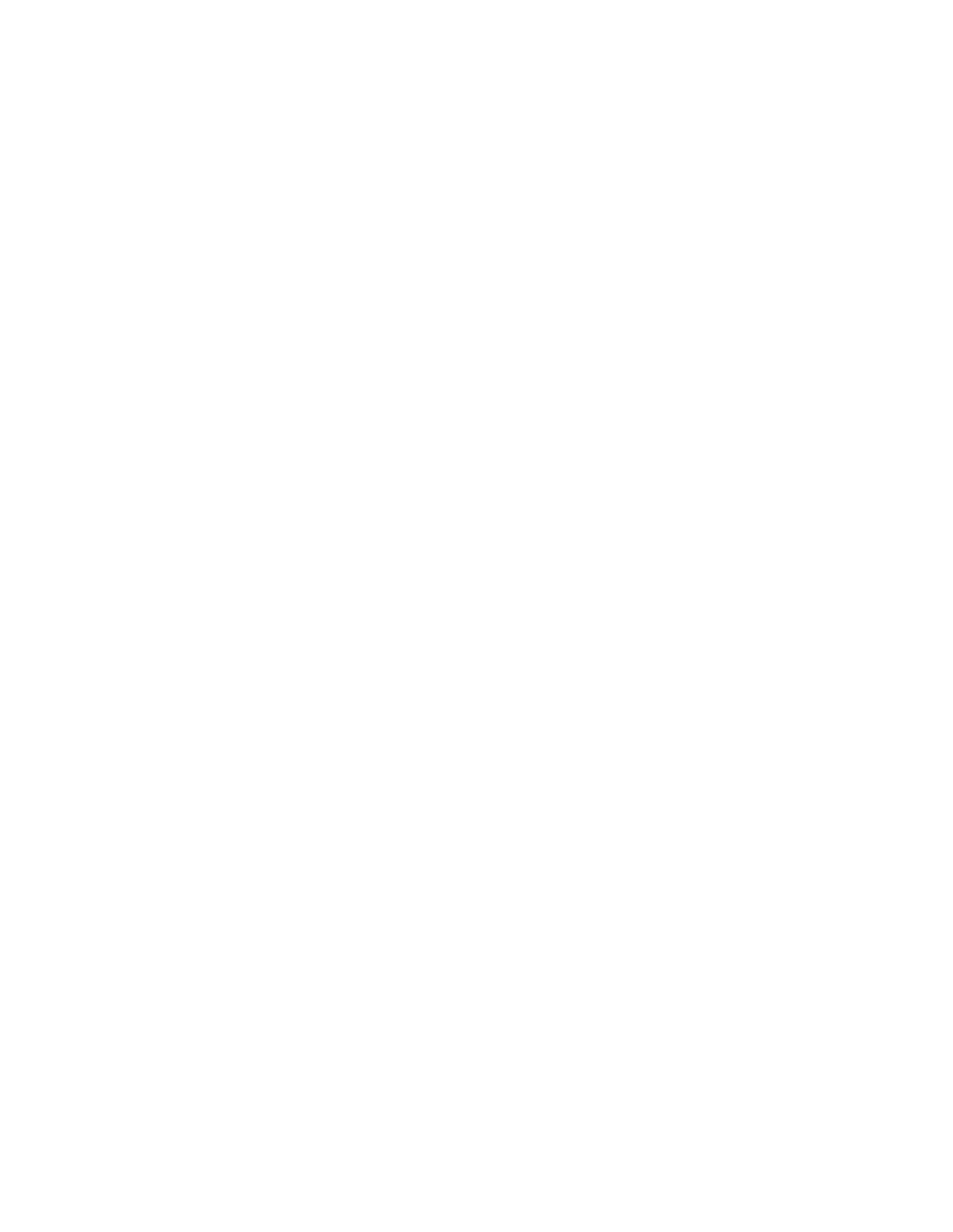## **M**

## MAA−

(See MAXIMUM AUTHORIZED ALTITUDE.)

MACH NUMBER− The ratio of true airspeed to the speed of sound; e.g., MACH .82, MACH 1.6.

(See AIRSPEED.)

 utilization of the airspace and to ensure that separation between successive aircraft does not MACH TECHNIQUE [ICAO]− Describes a control technique used by air traffic control whereby turbojet aircraft operating successively along suitable routes are cleared to maintain appropriate MACH numbers for a relevant portion of the en route phase of flight. The principle objective is to achieve improved decrease below the established minima.

MAHWP− Missed Approach Holding Waypoint

## *MAINTAIN−*

 **a.** Concerning altitude/flight level, the term means to remain at the altitude/flight level specified. The phrase "climb and" or "descend and" normally precedes "maintain" and the altitude assignment; e.g., "descend and maintain 5,000."

**b.** Concerning other ATC instructions, the term is used in its literal sense; e.g., maintain VFR.

 LEVEL− The friction level specified in which the runway pavement surface remains acceptable for any category or class of aircraft MAINTENANCE PLANNING FRICTION AC 150/5320-12, Measurement, Construction, and Maintenance of Skid Resistant Airport Pavement Surfaces, which represents the friction value below operations but which is beginning to show signs of deterioration. This value will vary depending on the particular friction measurement equipment used.

 *MAKE SHORT APPROACH−* Used by ATC to inform a pilot to alter his/her traffic pattern so as to make a short final approach.

(See TRAFFIC PATTERN.)

 down aircraft and create mass casualties. The MAN PORTABLE AIR DEFENSE SYSTEMS (MANPADS)− MANPADS are lightweight, shoulder−launched, missile systems used to bring potential for MANPADS use against airborne aircraft

is real and requires familiarity with the subject. Terrorists choose MANPADS because the weapons are low cost, highly mobile, require minimal set−up time, and are easy to use and maintain. Although the weapons have limited range, and their accuracy is affected by poor visibility and adverse weather, they can be fired from anywhere on land or from boats where there is unrestricted visibility to the target.

 on an instrument Approach Procedure Chart requiring the aircraft to maintain altitude at the MANDATORY ALTITUDE− An altitude depicted depicted value.

MANPADS−

(See MAN PORTABLE AIR DEFENSE SYSTEMS.)

MAP−

(See MISSED APPROACH POINT.)

MARKER BEACON− An electronic navigation facility transmitting a 75 MHz vertical fan or boneshaped radiation pattern. Marker beacons are identified by their modulation frequency and keying code, and when received by compatible airborne equipment, indicate to the pilot, both aurally and visually, that he/she is passing over the facility.

(See INNER MARKER.) (See MIDDLE MARKER.) (See OUTER MARKER.) (Refer to AIM.)

MARSA−

(See MILITARY AUTHORITY ASSUMES RESPONSIBILITY FOR SEPARATION OF AIRCRAFT.)

MAWP− Missed Approach Waypoint

MAXIMUM AUTHORIZED ALTITUDE− A published altitude representing the maximum usable altitude or flight level for an airspace structure or route segment. It is the highest altitude on a Federal airway, jet route, area navigation low or high route, or other direct route for which an MEA is designated in 14 CFR Part 95 at which adequate reception of navigation aid signals is assured.

 signal. When repeated three times, it indicates *MAYDAY* − The international radiotelephony distress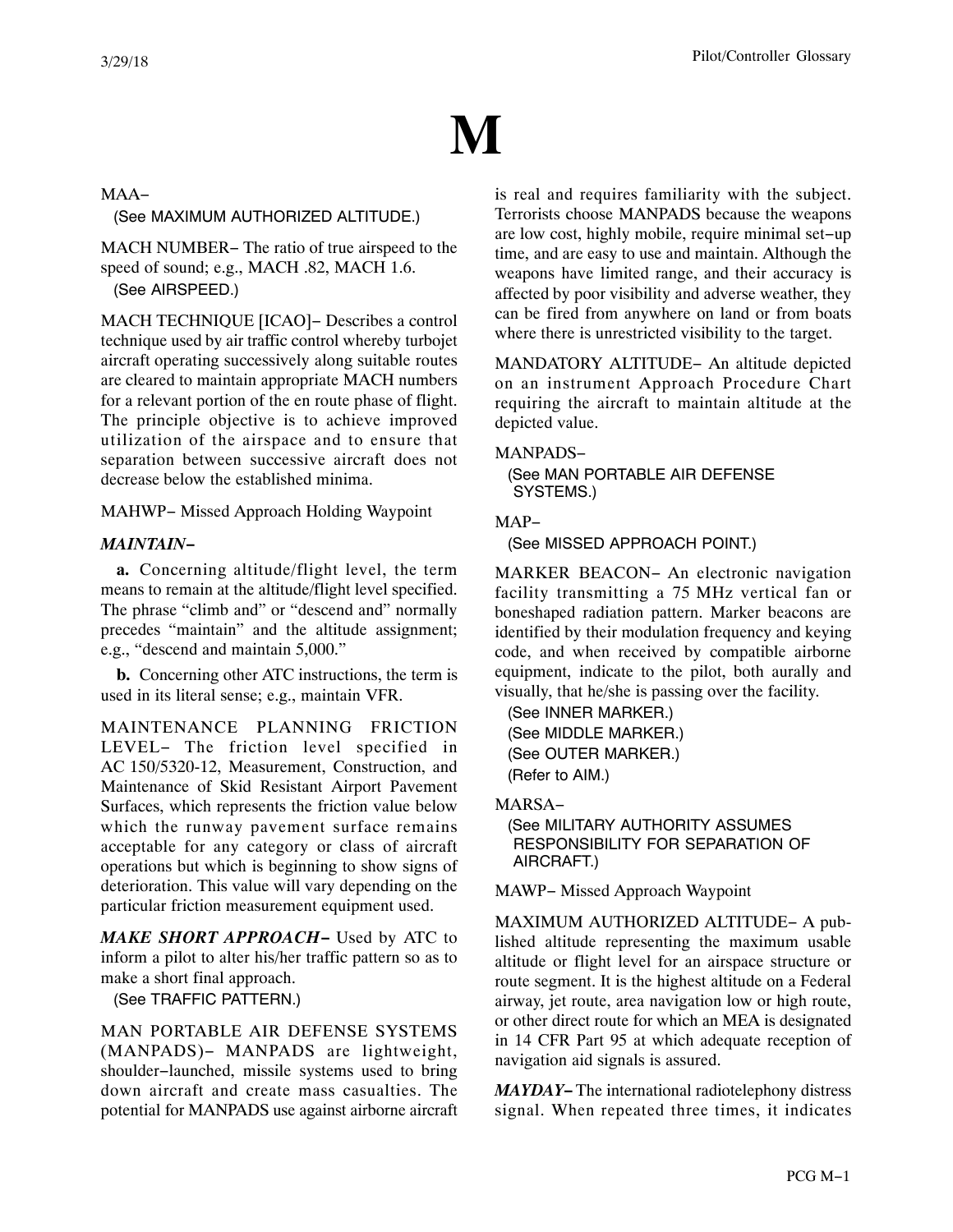imminent and grave danger and that immediate assistance is requested.

(See PAN-PAN.)

(Refer to AIM.)

## MCA−

(See MINIMUM CROSSING ALTITUDE.)

## MDA−

(See MINIMUM DESCENT ALTITUDE.)

```
MEA−
```
(See MINIMUM EN ROUTE IFR ALTITUDE.)

## MEARTS−

(See MICRO-EN ROUTE AUTOMATED RADAR TRACKING SYSTEM.)

 An unscheduled planning forecast describing METEOROLOGICAL IMPACT STATEMENT− conditions expected to begin within 4 to 12 hours which may impact the flow of air traffic in a specific center's (ARTCC) area.

METER FIX ARC− A semicircle, equidistant from a meter fix, usually in low altitude relatively close to the meter fix, used to help CTAS/ERAM calculate a meter time, and determine appropriate sector meter list assignments for aircraft not on an established arrival route or assigned a meter fix.

 cross the vertex at the ACLT. This time reflects METER FIX TIME/SLOT TIME (MFT)− A calculated time to depart the meter fix in order to descent speed adjustment and any applicable time that must be absorbed prior to crossing the meter fix.

## METER LIST−

(See ARRIVAL SECTOR ADVISORY LIST.)

 frozen and becomes an ACLT; i.e., the VTA is meter list for display on the sector PVD/MDM. METER LIST DISPLAY INTERVAL− A dynamic parameter which controls the number of minutes prior to the flight plan calculated time of arrival at the meter fix for each aircraft, at which time the TCLT is updated and consequently the TCLT modified as appropriate until frozen at which time updating is suspended and an ACLT is assigned. When frozen, the flight entry is inserted into the arrival sector's MLDI is used if filed true airspeed is less than or equal to freeze speed parameters (FSPD).

METERING− A method of time-regulating arrival traffic flow into a terminal area so as not to exceed a predetermined terminal acceptance rate.

 METERING AIRPORTS− Airports adapted for metering and for which optimum flight paths are defined. A maximum of 15 airports may be adapted.

METERING FIX− A fix along an established route from over which aircraft will be metered prior to entering terminal airspace. Normally, this fix should be established at a distance from the airport which will facilitate a profile descent 10,000 feet above airport elevation (AAE) or above.

METERING POSITION(S)− Adapted PVDs/ MDMs and associated "D" positions eligible for display of a metering position list. A maximum of four PVDs/MDMs may be adapted.

 data on arrivals for a selected metering airport METERING POSITION LIST− An ordered list of displayed on a metering position PVD/MDM.

## MFT−

(See METER FIX TIME/SLOT TIME.)

MHA−

(See MINIMUM HOLDING ALTITUDE.)

MIA−

(See MINIMUM IFR ALTITUDES.)

 spite of its small horizontal scale, an intense MICROBURST− A small downburst with outbursts of damaging winds extending 2.5 miles or less. In microburst could induce wind speeds as high as 150 knots

(Refer to AIM.)

MICRO-EN ROUTE AUTOMATED RADAR TRACKING SYSTEM (MEARTS)− An automated radar and radar beacon tracking system capable of employing both short-range (ASR) and long-range (ARSR) radars. This microcomputer driven system provides improved tracking, continuous data recording, and use of full digital radar displays.

## MID RVR−

(See VISIBILITY.)

## MIDDLE COMPASS LOCATOR− (See COMPASS LOCATOR.)

 a point along the glideslope of an ILS normally MIDDLE MARKER− A marker beacon that defines located at or near the point of decision height (ILS Category I). It is keyed to transmit alternate dots and dashes, with the alternate dots and dashes keyed at the rate of 95 dot/dash combinations per minute on a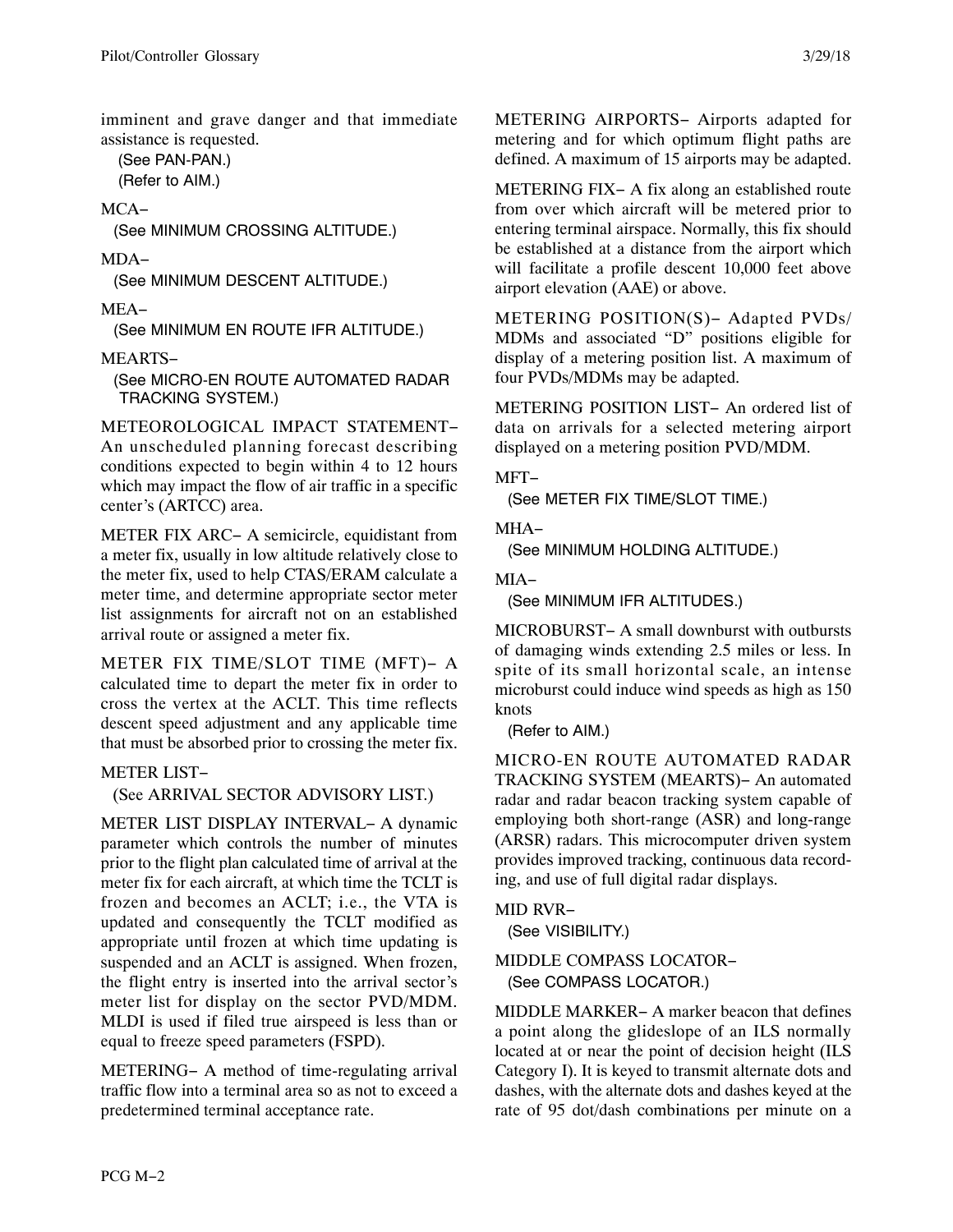1300 Hz tone, which is received aurally and visually by compatible airborne equipment.

(See INSTRUMENT LANDING SYSTEM.) (See MARKER BEACON.) (Refer to AIM.)

MILES-IN-TRAIL− A specified distance between aircraft, normally, in the same stratum associated with the same destination or route of flight.

 BILITY FOR SEPARATION OF AIRCRAFT (MARSA)− A condition whereby the military ATC system. It is used only for required IFR MILITARY AUTHORITY ASSUMES RESPONSIservices involved assume responsibility for separation between participating military aircraft in the operations which are specified in letters of agreement or other appropriate FAA or military documents.

MILITARY LANDING ZONE− A landing strip used exclusively by the military for training. A military landing zone does not carry a runway designation.

MILITARY OPERATIONS AREA− (See SPECIAL USE AIRSPACE.)

MILITARY TRAINING ROUTES− Airspace of defined vertical and lateral dimensions established for the conduct of military flight training at airspeeds in excess of 250 knots IAS.

(See IFR MILITARY TRAINING ROUTES.) (See VFR MILITARY TRAINING ROUTES.)

## MINIMA−

(See MINIMUMS.)

MINIMUM CROSSING ALTITUDE (MCA)− The lowest altitude at certain fixes at which an aircraft must cross when proceeding in the direction of a higher minimum en route IFR altitude (MEA).

(See MINIMUM EN ROUTE IFR ALTITUDE.)

 level, to which descent is authorized on final execution of a standard instrument approach MINIMUM DESCENT ALTITUDE (MDA)− The lowest altitude, expressed in feet above mean sea approach or during circle-to-land maneuvering in procedure where no electronic glideslope is provided.

(See NONPRECISION APPROACH PROCEDURE.)

MINIMUM EN ROUTE IFR ALTITUDE (MEA)− The lowest published altitude between radio fixes

 age and meets obstacle clearance requirements between those fixes. The MEA prescribed for a which assures acceptable navigational signal cover-Federal airway or segment thereof, area navigation low or high route, or other direct route applies to the entire width of the airway, segment, or route between the radio fixes defining the airway, segment, or route.

(Refer to 14 CFR Part 91.) (Refer to 14 CFR Part 95.) (Refer to AIM.)

 value will vary with the particular friction MINIMUM FRICTION LEVEL– The friction level specified in AC 150/5320-12, Measurement, Construction, and Maintenance of Skid Resistant Airport Pavement Surfaces, that represents the minimum recommended wet pavement surface friction value for any turbojet aircraft engaged in LAHSO. This measurement equipment used.

 an emergency situation but merely indicates an MINIMUM FUEL− Indicates that an aircraft's fuel supply has reached a state where, upon reaching the destination, it can accept little or no delay. This is not emergency situation is possible should any undue delay occur.

(Refer to AIM.)

 altitude prescribed for a holding pattern which MINIMUM HOLDING ALTITUDE− The lowest assures navigational signal coverage, communications, and meets obstacle clearance requirements.

 and routes, and in 14 CFR Part 97 for standard 14 CFR Part 97, the following minimum IFR MINIMUM IFR ALTITUDES (MIA)− Minimum altitudes for IFR operations as prescribed in 14 CFR Part 91. These altitudes are published on aeronautical charts and prescribed in 14 CFR Part 95 for airways instrument approach procedures. If no applicable minimum altitude is prescribed in 14 CFR Part 95 or altitude applies:

 above the highest obstacle within a horizontal **a.** In designated mountainous areas, 2,000 feet distance of 4 nautical miles from the course to be flown; or

**b.** Other than mountainous areas, 1,000 feet above the highest obstacle within a horizontal distance of 4 nautical miles from the course to be flown; or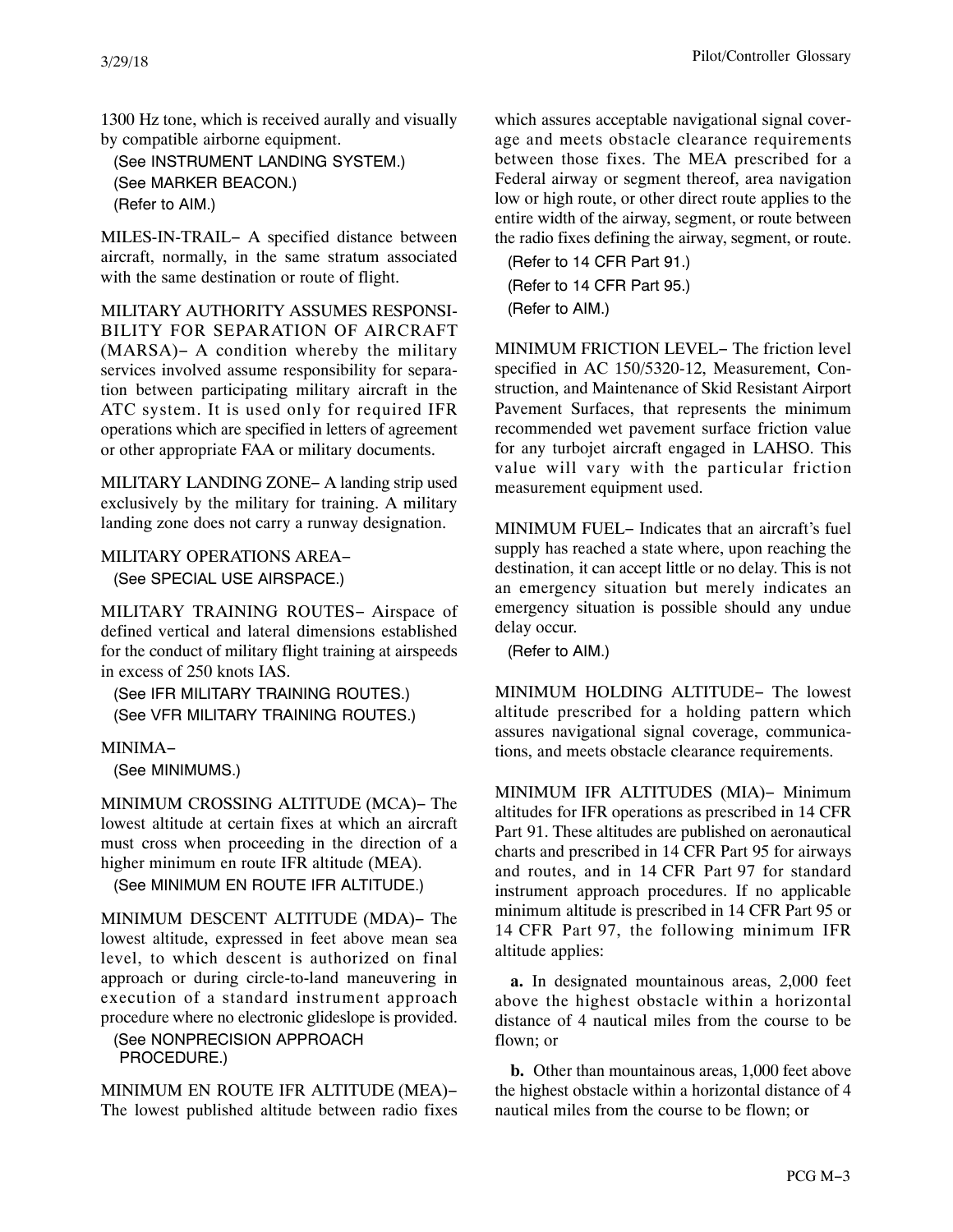**c.** As otherwise authorized by the Administrator or assigned by ATC.

(See MINIMUM CROSSING ALTITUDE.) (See MINIMUM EN ROUTE IFR ALTITUDE.) (See MINIMUM OBSTRUCTION CLEARANCE ALTITUDE.) (See MINIMUM SAFE ALTITUDE.) (See MINIMUM VECTORING ALTITUDE.) (Refer to 14 CFR Part 91.)

 effect between radio fixes on VOR airways, MINIMUM OBSTRUCTION CLEARANCE ALTI-TUDE (MOCA)− The lowest published altitude in off-airway routes, or route segments which meets obstacle clearance requirements for the entire route segment and which assures acceptable navigational signal coverage only within 25 statute (22 nautical) miles of a VOR.

(Refer to 14 CFR Part 91.) (Refer to 14 CFR Part 95.)

 lowest altitude at which an intersection can be MINIMUM RECEPTION ALTITUDE (MRA)− The determined.

(Refer to 14 CFR Part 95.)

## MINIMUM SAFE ALTITUDE (MSA)−

**a.** The minimum altitude specified in 14 CFR Part 91 for various aircraft operations.

**b.** Altitudes depicted on approach charts which provide at least 1,000 feet of obstacle clearance for emergency use. These altitudes will be identified as Minimum Safe Altitudes or Emergency Safe Altitudes and are established as follows:

 MSAs are for emergency use only and do not **1.** Minimum Safe Altitude (MSA). Altitudes depicted on approach charts which provide at least 1,000 feet of obstacle clearance within a 25-mile radius of the navigation facility, waypoint, or airport reference point upon which the MSA is predicated. necessarily assure acceptable navigational signal coverage.

(See ICAO term Minimum Sector Altitude.)

 areas and 2,000 feet of obstacle clearance in **2.** Emergency Safe Altitude (ESA). Altitudes depicted on approach charts which provide at least 1,000 feet of obstacle clearance in nonmountainous designated mountainous areas within a 100-mile radius of the navigation facility or waypoint used as the ESA center. These altitudes are normally used only in military procedures and are identified on

published procedures as "Emergency Safe Altitudes."

MINIMUM SAFE ALTITUDE WARNING (MSAW)− A function of the ARTS III computer that aids the controller by alerting him/her when a tracked Mode C equipped aircraft is below or is predicted by the computer to go below a predetermined minimum safe altitude.

(Refer to AIM.)

MINIMUM SECTOR ALTITUDE [ICAO]− The lowest altitude which may be used under emergency conditions which will provide a minimum clearance of 300 m (1,000 feet) above all obstacles located in an area contained within a sector of a circle of 46 km (25 NM) radius centered on a radio aid to navigation.

 established for a particular operation or type of MINIMUMS− Weather condition requirements operation; e.g., IFR takeoff or landing, alternate airport for IFR flight plans, VFR flight, etc.

(See IFR CONDITIONS.) (See IFR TAKEOFF MINIMUMS AND DEPARTURE PROCEDURES.) (See LANDING MINIMUMS.) (See VFR CONDITIONS.) (Refer to 14 CFR Part 91.) (Refer to AIM.)

 authorized for radar approaches, departures, and MINIMUM VECTORING ALTITUDE (MVA)− The lowest MSL altitude at which an IFR aircraft will be vectored by a radar controller, except as otherwise missed approaches. The altitude meets IFR obstacle clearance criteria. It may be lower than the published MEA along an airway or J-route segment. It may be utilized for radar vectoring only upon the controller's determination that an adequate radar return is being received from the aircraft being controlled. Charts depicting minimum vectoring altitudes are normally available only to the controllers and not to pilots.

(Refer to AIM.)

 MINUTES-IN-TRAIL− A specified interval between aircraft expressed in time. This method would more likely be utilized regardless of altitude.

## MIS−

(See METEOROLOGICAL IMPACT STATEMENT.)

## *MISSED APPROACH−*

 **a.** A maneuver conducted by a pilot when an instrument approach cannot be completed to a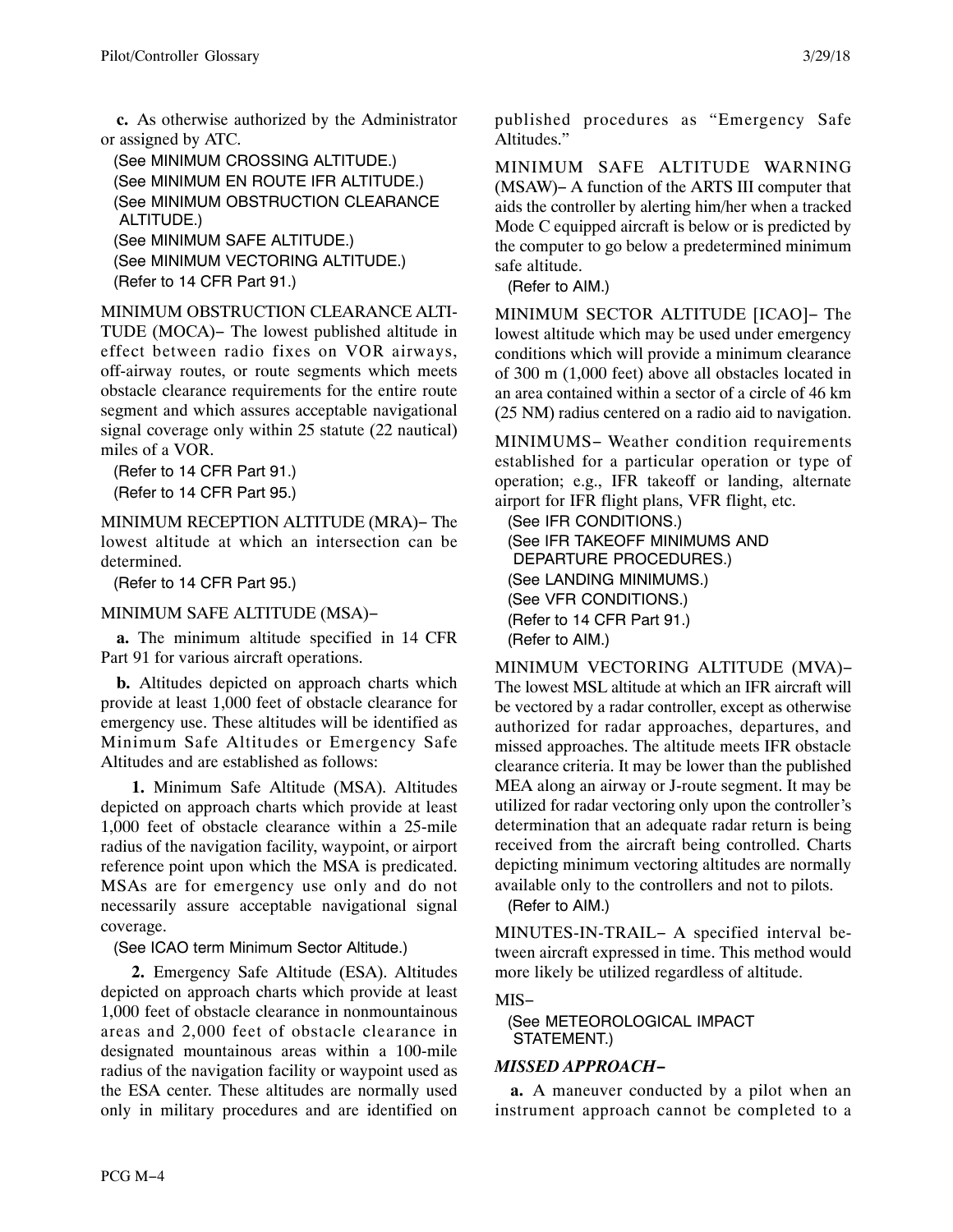3/29/18 Pilot/Controller Glossary

 instrument approach procedure charts. A pilot landing. The route of flight and altitude are shown on executing a missed approach prior to the Missed Approach Point (MAP) must continue along the final approach to the MAP.

**b.** A term used by the pilot to inform ATC that he/she is executing the missed approach.

 **c.** At locations where ATC radar service is when provided by ATC in lieu of the published provided, the pilot should conform to radar vectors missed approach procedure.

(See MISSED APPROACH POINT.) (Refer to AIM.)

MISSED APPROACH POINT (MAP)− A point prescribed in each instrument approach procedure at which a missed approach procedure shall be executed if the required visual reference does not exist.

(See MISSED APPROACH.) (See SEGMENTS OF AN INSTRUMENT APPROACH PROCEDURE.)

MISSED APPROACH PROCEDURE [ICAO]− The procedure to be followed if the approach cannot be continued.

MISSED APPROACH SEGMENT−

(See SEGMENTS OF AN INSTRUMENT APPROACH PROCEDURE.)

## MLDI−

(See METER LIST DISPLAY INTERVAL.)

## MM−

(See MIDDLE MARKER.)

## MOA−

(See MILITARY OPERATIONS AREA.)

## MOCA−

(See MINIMUM OBSTRUCTION CLEARANCE ALTITUDE.)

 by ground interrogator or airborne transponder MODE− The letter or number assigned to a specific pulse spacing of radio signals transmitted or received components of the Air Traffic Control Radar Beacon System (ATCRBS). Mode A (military Mode 3) and

Mode C (altitude reporting) are used in air traffic control.

(See INTERROGATOR.) (See RADAR.) (See TRANSPONDER.) (See ICAO term MODE.) (Refer to AIM.)

 10, corresponding to four different interrogation MODE (SSR MODE) [ICAO]− The letter or number assigned to a specific pulse spacing of the interrogation signals transmitted by an interrogator. There are 4 modes, A, B, C and D specified in Annex pulse spacings.

 to alert radar controllers to existing or pending MODE C INTRUDER ALERT− A function of certain air traffic control automated systems designed situations between a tracked target (known IFR or VFR aircraft) and an untracked target (unknown IFR or VFR aircraft) that requires immediate attention/action.

(See CONFLICT ALERT.)

 flown within visual line of sight of the person MODEL AIRCRAFT– An unmanned aircraft that is: (1) capable of sustained flight in the atmosphere; (2) operating the aircraft; and (3) flown for hobby or recreational purposes*.* 

 *MONITOR−* (When used with communication transfer) listen on a specific frequency and stand by for instructions. Under normal circumstances do not establish communications.

 individual operational sectors. The MA is an MONITOR ALERT (MA)− A function of the TFMS that provides traffic management personnel with a tool for predicting potential capacity problems in indication that traffic management personnel need to analyze a particular sector for actual activity and to determine the required action(s), if any, needed to control the demand.

 number designated for use in monitor alert MONITOR ALERT PARAMETER (MAP)− The processing by the TFMS. The MAP is designated for each operational sector for increments of 15 minutes.

 tional data from multiple radar or ADS−B sites. radar sort box according to the hierarchy of the MOSAIC/MULTI−SENSOR MODE− Accepts posi-Targets are displayed from a single source within a sources assigned.

MOUNTAIN WAVE– Mountain waves occur when air is being blown over a mountain range or even the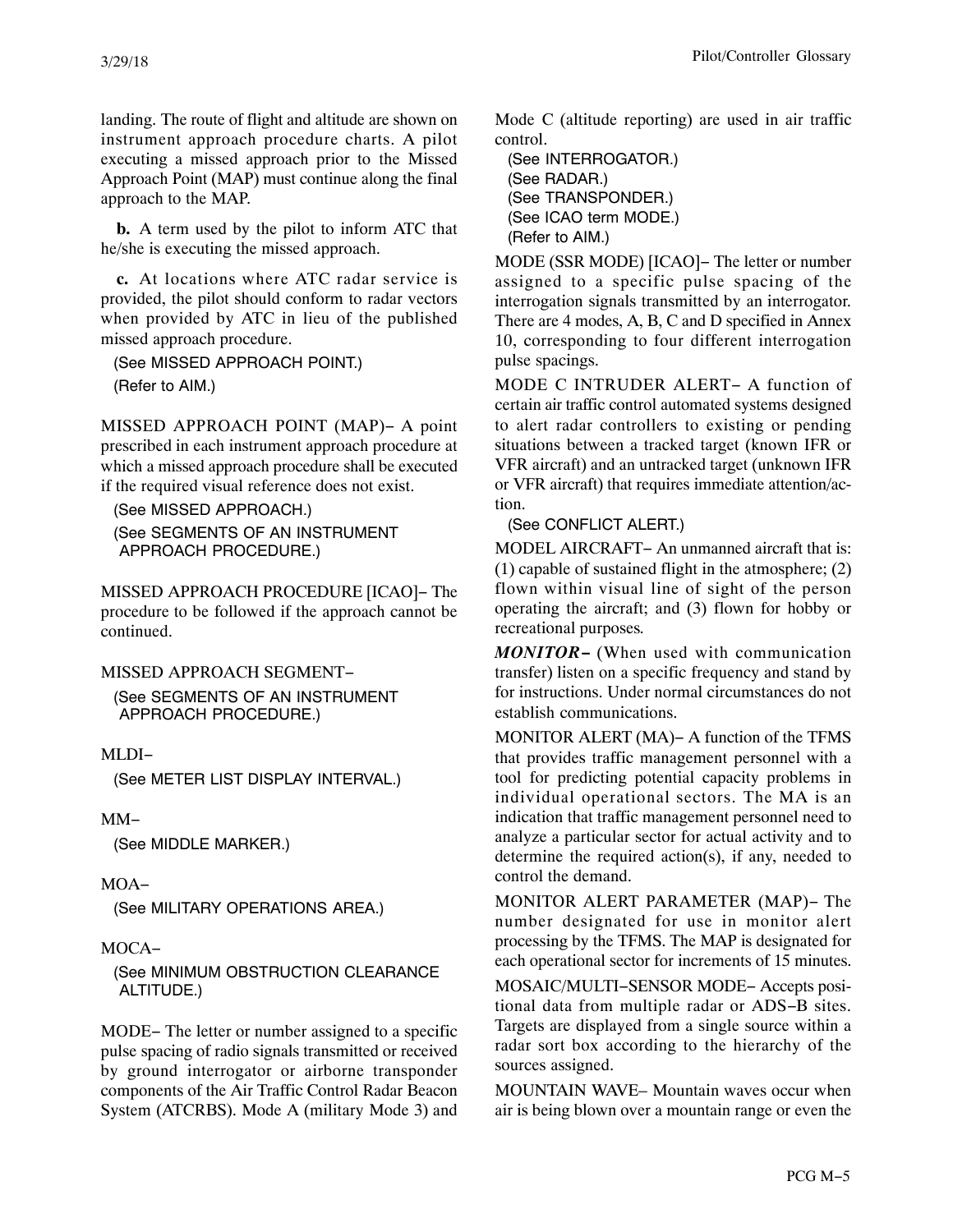ridge. Mountain waves can cause significant ridge of a sharp bluff area. As the air hits the upwind side of the range, it starts to climb, thus creating what is generally a smooth updraft which turns into a turbulent downdraft as the air passes the crest of the fluctuations in airspeed and altitude with or without associated turbulence.

(Refer to AIM.)

 parking areas. At those airports/heliports with a MOVEMENT AREA− The runways, taxiways, and other areas of an airport/heliport which are utilized for taxiing/hover taxiing, air taxiing, takeoff, and landing of aircraft, exclusive of loading ramps and tower, specific approval for entry onto the movement area must be obtained from ATC.

(See ICAO term MOVEMENT AREA.)

 MOVEMENT AREA [ICAO]− That part of an aerodrome to be used for the takeoff, landing and taxiing of aircraft, consisting of the maneuvering area and the apron(s).

MOVING TARGET INDICATOR− An electronic device which will permit radar scope presentation only from targets which are in motion. A partial remedy for ground clutter.

(See MINIMUM RECEPTION ALTITUDE.)

## MSA−

MRA−

(See MINIMUM SAFE ALTITUDE.)

## MSAW−

(See MINIMUM SAFE ALTITUDE WARNING.)

### MTI−

(See MOVING TARGET INDICATOR.)

### MTR−

(See MILITARY TRAINING ROUTES.)

MULTICOM− A mobile service not open to public correspondence used to provide communications essential to conduct the activities being performed by or directed from private aircraft.

 MULTIPLE RUNWAYS− The utilization of a dedicated departure runway(s) for arrivals when dedicated arrival runway(s) for departures and a feasible to reduce delays and enhance capacity.

## MVA−

(See MINIMUM VECTORING ALTITUDE.)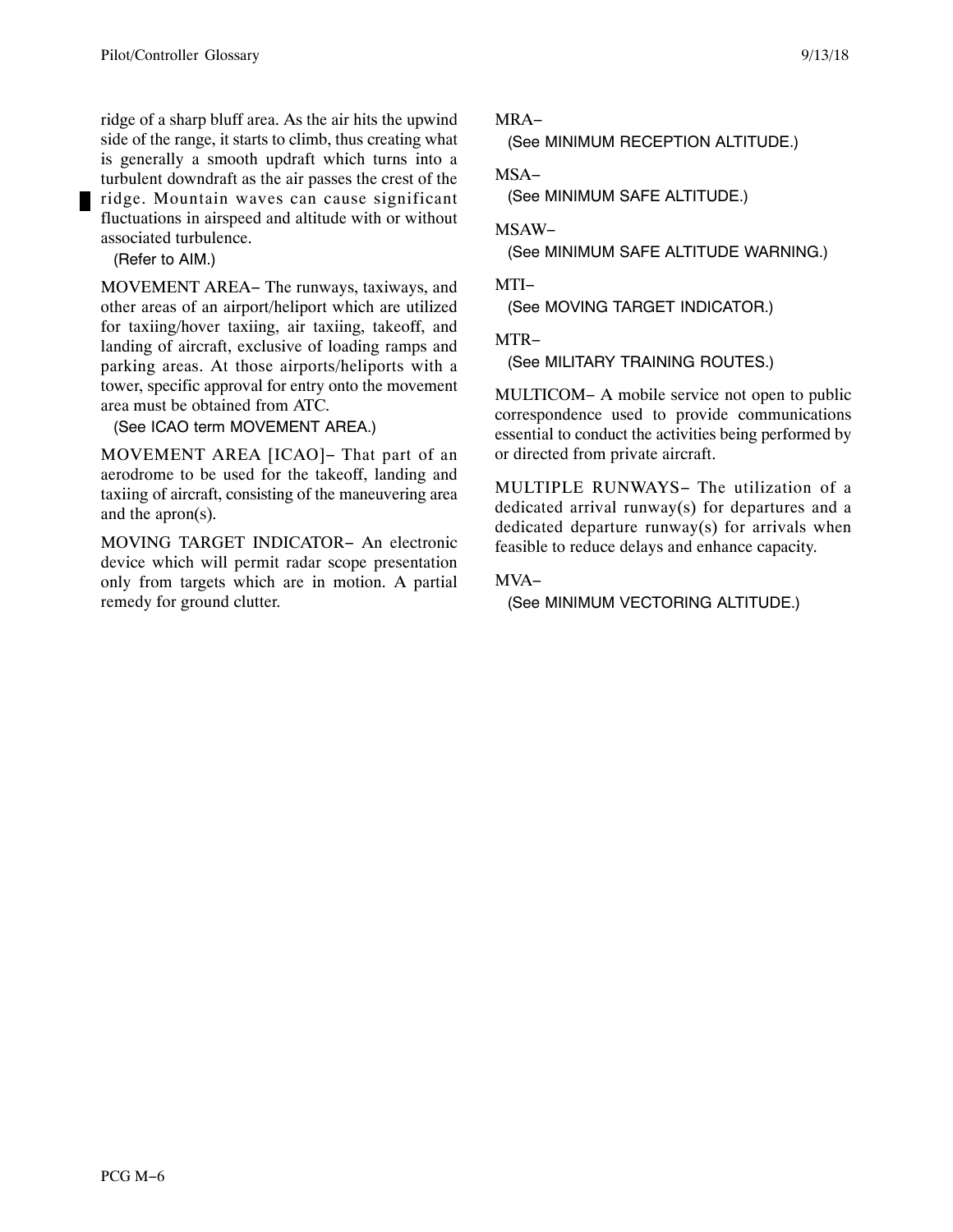## **N**

## NAS−

(See NATIONAL AIRSPACE SYSTEM.)

NAT HLA–

(See NORTH ATLANTIC HIGH LEVEL AIRSPACE.)

NATIONAL AIRSPACE SYSTEM− The common network of U.S. airspace; air navigation facilities, equipment and services, airports or landing areas; aeronautical charts, information and services; rules, regulations and procedures, technical information, and manpower and material. Included are system components shared jointly with the military.

 aries of oceanic control areas (CTA)/Flight NATIONAL BEACON CODE ALLOCATION PLAN AIRSPACE (NBCAP)− Airspace over United States territory located within the North American continent between Canada and Mexico, including adjacent territorial waters outward to about bound-Information Regions (FIR).

(See FLIGHT INFORMATION REGION.)

 the collection, validation, and dissemination of aeronautical data in support of the activities of NATIONAL FLIGHT DATA CENTER (NFDC)− A facility in Washington D.C., established by FAA to operate a central aeronautical information service for government, industry, and the aviation community. The information is published in the National Flight Data Digest.

(See NATIONAL FLIGHT DATA DIGEST.)

 daily (except weekends and Federal holidays) publication of flight information appropriate to NATIONAL FLIGHT DATA DIGEST (NFDD)− A aeronautical charts, aeronautical publications, Notices to Airmen, or other media serving the purpose of providing operational flight data essential to safe and efficient aircraft operations.

 interagency agreement which provides for the NATIONAL SEARCH AND RESCUE PLAN− An effective utilization of all available facilities in all types of search and rescue missions.

## NAVAID−

(See NAVIGATIONAL AID.)

NAVAID CLASSES− VOR, VORTAC, and TACAN aids are classed according to their operational use. The three classes of NAVAIDs are:

- **a.** T− Terminal.
- **b.** L− Low altitude.
- **c.** H− High altitude.

 Note: The normal service range for T, L, and H class aids is found in the AIM. Certain operational requirements make it necessary to use some of these aids at greater service ranges than specified. Extended range is made possible through flight inspection determinations. Some aids also have lesser service range due to location, terrain, frequency protection, etc. Restrictions to service range are listed in Chart Supplement U.S.

 including airspace needed for safe takeoff and NAVIGABLE AIRSPACE− Airspace at and above the minimum flight altitudes prescribed in the CFRs landing.

(Refer to 14 CFR Part 91.)

 NAVIGATION REFERENCE SYSTEM (NRS)− within the United States for flight planning and navigation without reference to ground based The NRS is a system of waypoints developed for use navigational aids. The NRS waypoints are located in a grid pattern along defined latitude and longitude lines. The initial use of the NRS will be in the high altitude environment in conjunction with the High Altitude Redesign initiative. The NRS waypoints are intended for use by aircraft capable of point−to−point navigation.

 aircraft and flight crew requirements needed to NAVIGATION SPECIFICATION [ICAO]− A set of support performance−based navigation operations within a defined airspace. There are two kinds of navigation specifications:

 based on area navigation that includes the **a.** RNP specification. A navigation specification requirement for performance monitoring and alerting, designated by the prefix RNP; e.g., RNP 4, RNP APCH.

**b.** RNAV specification. A navigation specification based on area navigation that does not include the requirement for performance monitoring and alert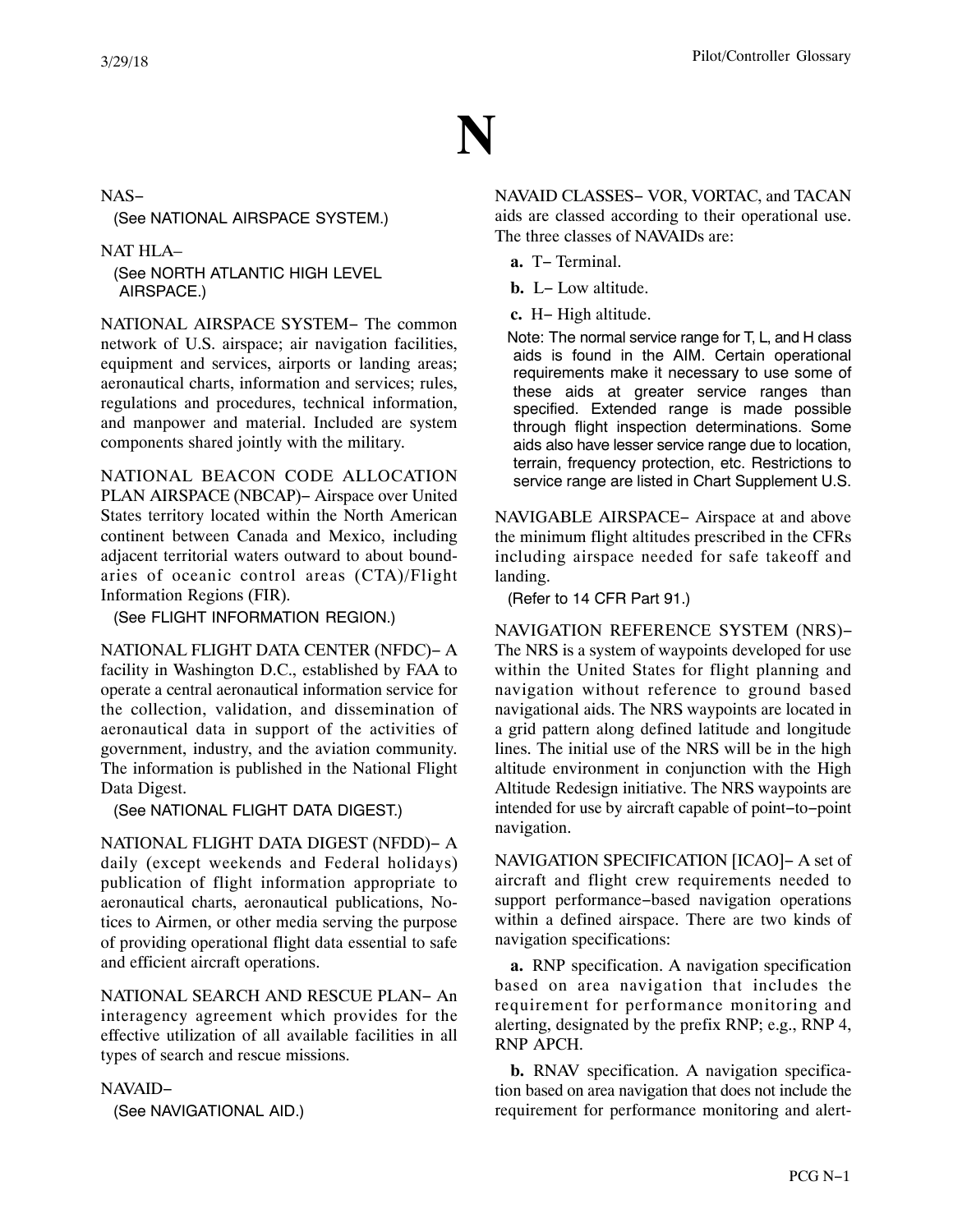ing, designated by the prefix RNAV; e.g., RNAV 5, RNAV 1.

Note: The Performance−based Navigation Manual (Doc 9613), Volume II contains detailed guidance on navigation specifications.

NAVIGATIONAL AID− Any visual or electronic device airborne or on the surface which provides point-to-point guidance information or position data to aircraft in flight.

(See AIR NAVIGATION FACILITY.)

```
NBCAP AIRSPACE−
```
(See NATIONAL BEACON CODE ALLOCATION PLAN AIRSPACE.)

NDB−

(See NONDIRECTIONAL BEACON.)

*NEGATIVE* − "No," or "permission not granted," or "that is not correct."

*NEGATIVE CONTACT* − Used by pilots to inform ATC that:

**a.** Previously issued traffic is not in sight. It may be followed by the pilot's request for the controller to provide assistance in avoiding the traffic.

 **b.** They were unable to contact ATC on a particular frequency.

NFDC−

(See NATIONAL FLIGHT DATA CENTER.)

NFDD−

(See NATIONAL FLIGHT DATA DIGEST.)

NIGHT− The time between the end of evening civil twilight and the beginning of morning civil twilight, as published in the Air Almanac, converted to local time.

(See ICAO term NIGHT.)

 NIGHT [ICAO]− The hours between the end of sunrise as may be specified by the appropriate evening civil twilight and the beginning of morning civil twilight or such other period between sunset and authority.

Note: Civil twilight ends in the evening when the center of the sun's disk is 6 degrees below the horizon and begins in the morning when the center of the sun's disk is 6 degrees below the horizon.

*NO GYRO APPROACH−* A radar approach/vector provided in case of a malfunctioning gyro-compass or directional gyro. Instead of providing the pilot

 radar track and issues control instructions "turn with headings to be flown, the controller observes the right/left" or "stop turn" as appropriate.

(Refer to AIM.)

## *NO GYRO VECTOR−* (See NO GYRO APPROACH.)

*NO TRANSGRESSION ZONE (NTZ)−* The NTZ is a 2,000 foot wide zone, located equidistant between parallel runway or SOIA final approach courses, in which flight is normally not allowed.

NONAPPROACH CONTROL TOWER− Authorizes aircraft to land or takeoff at the airport controlled by the tower or to transit the Class D airspace. The primary function of a nonapproach control tower is the sequencing of aircraft in the traffic pattern and on the landing area. Nonapproach control towers also separate aircraft operating under instrument flight rules clearances from approach controls and centers. They provide ground control services to aircraft, vehicles, personnel, and equipment on the airport movement area.

NONCOMMON ROUTE/PORTION− That segment of a North American Route between the inland navigation facility and a designated North American terminal.

 whereby the pilot of an aircraft equipped with System marker, it is normally called a Compass NONDIRECTIONAL BEACON− An L/MF or UHF radio beacon transmitting nondirectional signals direction finding equipment can determine his/her bearing to or from the radio beacon and "home" on or track to or from the station. When the radio beacon is installed in conjunction with the Instrument Landing Locator.

(See AUTOMATIC DIRECTION FINDER.) (See COMPASS LOCATOR.)

NONMOVEMENT AREAS− Taxiways and apron (ramp) areas not under the control of air traffic.

NONPRECISION APPROACH− (See NONPRECISION APPROACH PROCEDURE.)

NONPRECISION APPROACH PROCEDURE− A standard instrument approach procedure in which no electronic glideslope is provided; e.g., VOR, TACAN, NDB, LOC, ASR, LDA, or SDF approaches.

NONRADAR− Precedes other terms and generally means without the use of radar, such as: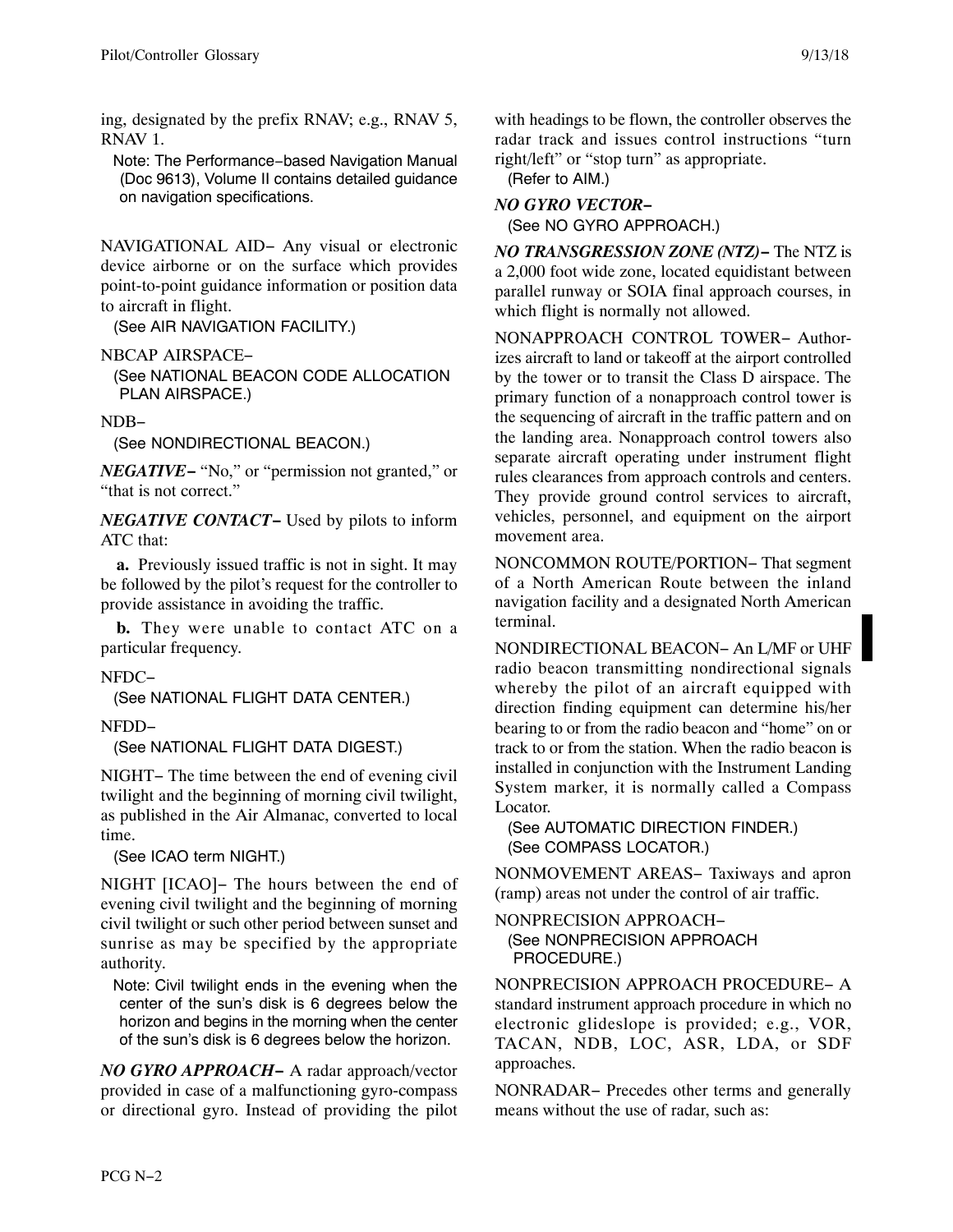**a.** Nonradar Approach. Used to describe final approach is not provided by ground-based instrument approaches for which course guidance on precision or surveillance radar. Radar vectors to the final approach course may or may not be provided by ATC. Examples of nonradar approaches are VOR, NDB, TACAN, ILS, RNAV, and GLS approaches.

(See FINAL APPROACH COURSE.) (See FINAL APPROACH-IFR.) (See INSTRUMENT APPROACH PROCEDURE.) (See RADAR APPROACH.)

**b.** Nonradar Approach Control. An ATC facility providing approach control service without the use of radar.

(See APPROACH CONTROL FACILITY.) (See APPROACH CONTROL SERVICE.)

 a radar facility and radar contact has not been **c.** Nonradar Arrival. An aircraft arriving at an airport without radar service or at an airport served by established or has been terminated due to a lack of radar service to the airport.

(See RADAR ARRIVAL.) (See RADAR SERVICE.)

 monitoring, or other ATC services while on a **d.** Nonradar Route. A flight path or route over which the pilot is performing his/her own navigation. The pilot may be receiving radar separation, radar nonradar route.

#### (See RADAR ROUTE.)

 of radar; e.g., vertical, lateral, or longitudinal **e.** Nonradar Separation. The spacing of aircraft in accordance with established minima without the use separation.

#### (See RADAR SEPARATION.)

 plan the most advantageous flight path with no requirement to make reference to ground−based NON−RESTRICTIVE ROUTING (NRR)− Portions of a proposed route of flight where a user can flight NAVAIDs.

# NOPAC−

(See NORTH PACIFIC.)

*NORDO* (No Radio)– Aircraft that cannot or do not communicate by radio when radio communication is required are referred to as "NORDO."

(See LOST COMMUNICATIONS.)

NORMAL OPERATING ZONE (NOZ)− The NOZ is the operating zone within which aircraft flight remains during normal independent simultaneous parallel ILS approaches.

 route systems to and from specific coastal fixes NORTH AMERICAN ROUTE− A numerically coded route preplanned over existing airway and serving the North Atlantic. North American Routes consist of the following:

**a.** Common Route/Portion. That segment of a North American Route between the inland navigation facility and the coastal fix.

**b.** Noncommon Route/Portion. That segment of a North American Route between the inland navigation facility and a designated North American terminal.

**c.** Inland Navigation Facility. A navigation aid on a North American Route at which the common route and/or the noncommon route begins or ends.

**d.** Coastal Fix. A navigation aid or intersection where an aircraft transitions between the domestic route structure and the oceanic route structure.

NORTH AMERICAN ROUTE PROGRAM (NRP)− The NRP is a set of rules and procedures which are designed to increase the flexibility of user flight planning within published guidelines.

 NORTH ATLANTIC HIGH LEVEL AIRSPACE (NAT HLA)− That volume of airspace (as defined in ICAO Document 7030) between FL 285 and FL 420 within the Oceanic Control Areas of Bodo Oceanic, Gander Oceanic, New York Oceanic East, Reykjavik, Santa Maria, and Shanwick, excluding the Shannon and Brest Ocean Transition Areas. ICAO Doc 007 *North Atlantic Operations and Airspace Manual*  provides detailed information on related aircraft and operational requirements.

 host computer to be displayed by the ARTS on a 360 NORTH MARK− A beacon data block sent by the degree bearing at a locally selected radar azimuth and distance. The North Mark is used to ensure correct range/azimuth orientation during periods of CENRAP.

 NORTH PACIFIC− An organized route system between the Alaskan west coast and Japan.

NOT STANDARD– Varying from what is expected or published. For use in NOTAMs only.

NOT STD- (See NOT STANDARD.)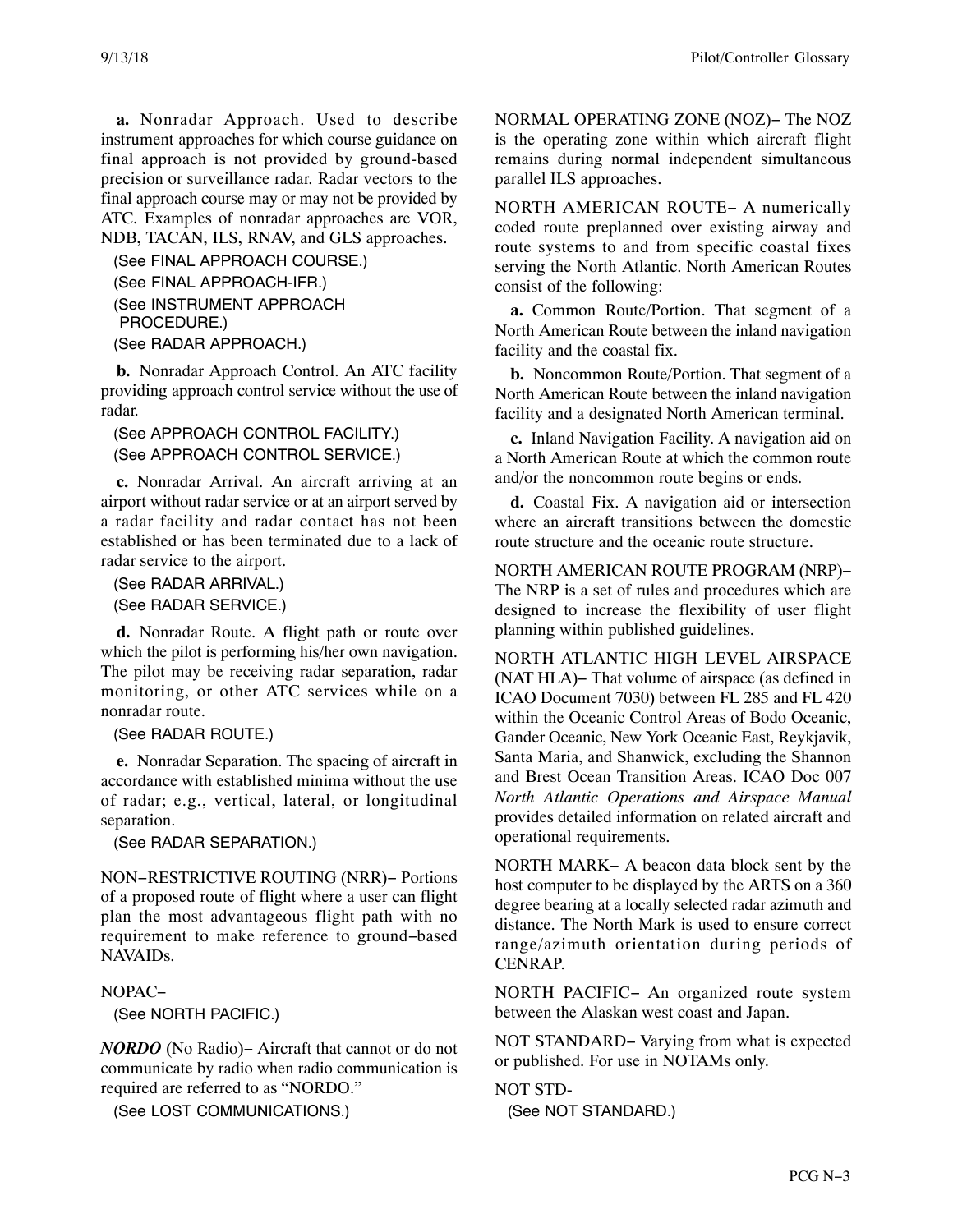# NOTAM−

#### (See NOTICE TO AIRMEN.)

 any aeronautical facility, service, procedure or NOTAM [ICAO]− A notice containing information concerning the establishment, condition or change in hazard, the timely knowledge of which is essential to personnel concerned with flight operations.

 **a.** I Distribution− Distribution by means of telecommunication.

**b.** II Distribution− Distribution by means other than telecommunications.

 establishment, condition, or change in any component (facility, service, or procedure of, or knowledge of which is essential to personnel NOTICE TO AIRMEN (NOTAM)− A notice containing information (not known sufficiently in advance to publicize by other means) concerning the hazard in the National Airspace System) the timely concerned with flight operations.

NOTAM(D)− A NOTAM given (in addition to local dissemination) distant dissemination beyond the area of responsibility of the Flight Service Station. These NOTAMs will be stored and available until canceled.

**c.** FDC NOTAM− A NOTAM regulatory in nature, transmitted by USNOF and given system wide dissemination.

(See ICAO term NOTAM.)

 NOTICES TO AIRMEN PUBLICATION− A for the pilot, which contains NOTAMs, graphic other aeronautical publications. The contraction publication issued every 28 days, designed primarily notices, and other information considered essential to the safety of flight as well as supplemental data to NTAP is used in NOTAM text.

(See NOTICE TO AIRMEN.)

NRR−

(See NON−RESTRICTIVE ROUTING.)

NRS−

(See NAVIGATION REFERENCE SYSTEM.)

NTAP−

(See NOTICES TO AIRMEN PUBLICATION.)

 *NUMEROUS TARGETS VICINITY (LOCA-TION*) − A traffic advisory issued by ATC to advise pilots that targets on the radar scope are too numerous to issue individually.

(See TRAFFIC ADVISORIES.)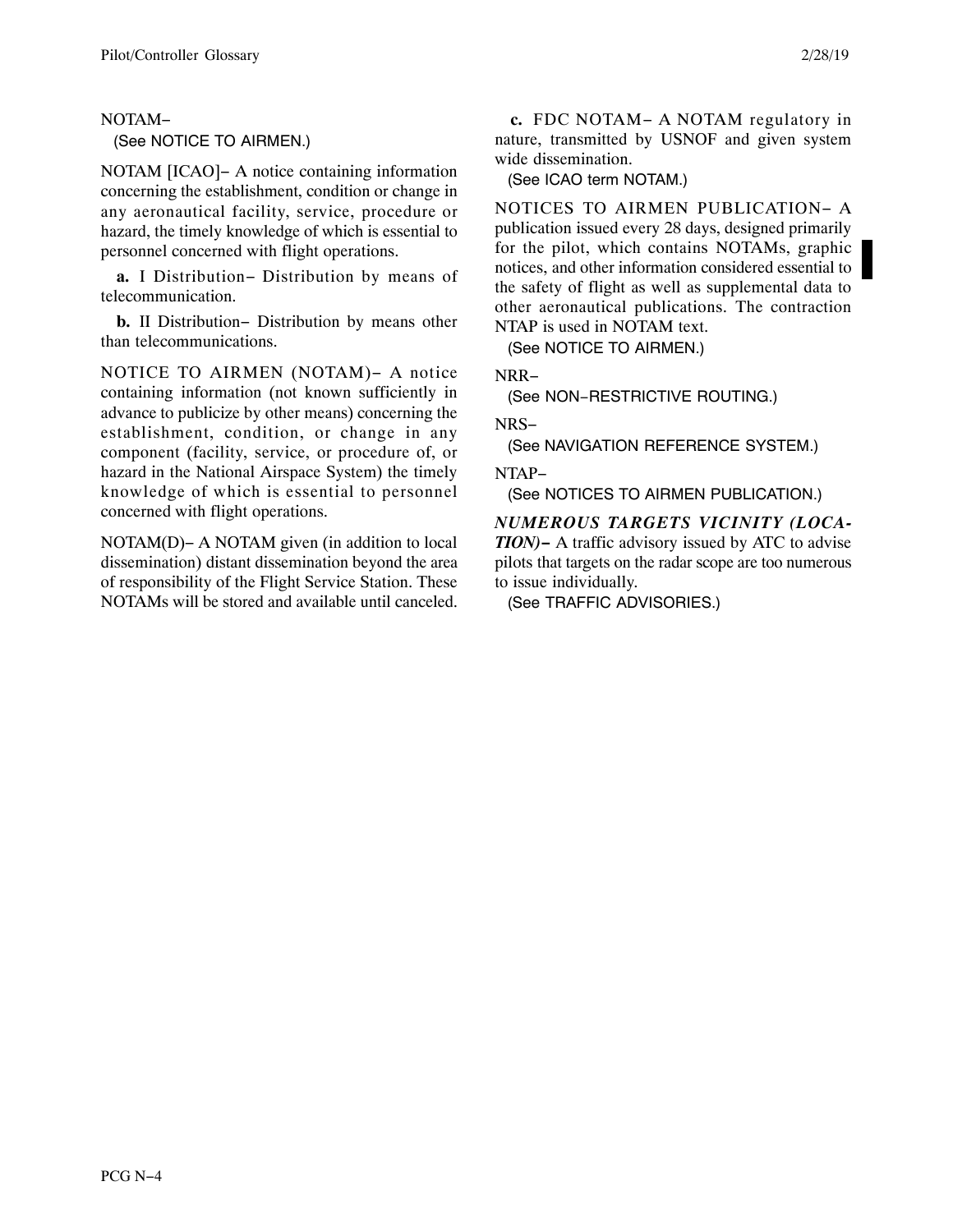# **O**

 prescribed area with reference to which vertical clearance is or must be provided during flight OBSTACLE− An existing object, object of natural growth, or terrain at a fixed geographical location or which may be expected at a fixed location within a operation.

OBSTACLE DEPARTURE PROCEDURE (ODP)−

 onerous route from the terminal area to the appropriate en route structure. ODPs are recom-A preplanned instrument flight rule (IFR) departure procedure printed for pilot use in textual or graphic form to provide obstruction clearance via the least mended for obstruction clearance and may be flown without ATC clearance unless an alternate departure procedure (SID or radar vector) has been specifically assigned by ATC.

(See IFR TAKEOFF MINIMUMS AND DEPARTURE PROCEDURES.) (See STANDARD INSTRUMENT DEPARTURES.) (Refer to AIM.)

 OBSTACLE FREE ZONE− The OFZ is a frangible NAVAID locations that are fixed by function. Additionally, vehicles, equipment, and three−dimensional volume of airspace which protects for the transition of aircraft to and from the runway. The OFZ clearing standard precludes taxiing and parked airplanes and object penetrations, except for personnel may be authorized by air traffic control to enter the area using the provisions of FAA Order JO 7110.65, Paragraph 3−1−5*,* Vehicles/Equipment/ Personnal Near/On Runways. The runway OFZ and when applicable, the inner-approach OFZ, and the inner-transitional OFZ, comprise the OFZ.

 the nearest point on the runway centerline. The **a.** Runway OFZ. The runway OFZ is a defined volume of airspace centered above the runway. The runway OFZ is the airspace above a surface whose elevation at any point is the same as the elevation of runway OFZ extends 200 feet beyond each end of the runway. The width is as follows:

 **1.** For runways serving large airplanes, the greater of:

**(a)** 400 feet, or

**(b)** 180 feet, plus the wingspan of the most demanding airplane, plus 20 feet per 1,000 feet of airport elevation.

**2.** For runways serving only small airplanes:

**(a)** 300 feet for precision instrument runways.

**(b)** 250 feet for other runways serving small airplanes with approach speeds of 50 knots, or more.

**(c)** 120 feet for other runways serving small airplanes with approach speeds of less than 50 knots.

 is a defined volume of airspace centered on the threshold at the same elevation as the runway **b.** Inner-approach OFZ. The inner-approach OFZ approach area. The inner-approach OFZ applies only to runways with an approach lighting system. The inner-approach OFZ begins 200 feet from the runway threshold and extends 200 feet beyond the last light unit in the approach lighting system. The width of the inner-approach OFZ is the same as the runway OFZ and rises at a slope of 50 (horizontal) to 1 (vertical) from the beginning.

**c.** Inner-transitional OFZ. The inner transitional surface OFZ is a defined volume of airspace along the sides of the runway and inner-approach OFZ and applies only to precision instrument runways. The inner-transitional surface OFZ slopes 3 (horizontal) to 1 (vertical) out from the edges of the runway OFZ and inner-approach OFZ to a height of 150 feet above the established airport elevation.

(Refer to AC 150/5300-13, Chapter 3.) (Refer to FAA Order JO 7110.65, Para 3−1−5, Vehicles/Equipment/Personnel Near/On Runways.)

OBSTRUCTION− Any object/obstacle exceeding the obstruction standards specified by 14 CFR Part 77, Subpart C.

OBSTRUCTION LIGHT− A light or one of a group of lights, usually red or white, frequently mounted on a surface structure or natural terrain to warn pilots of the presence of an obstruction.

 tional Civil Aviation Organization are applied. OCEANIC AIRSPACE− Airspace over the oceans of the world, considered international airspace, where oceanic separation and procedures per the Interna-Responsibility for the provisions of air traffic control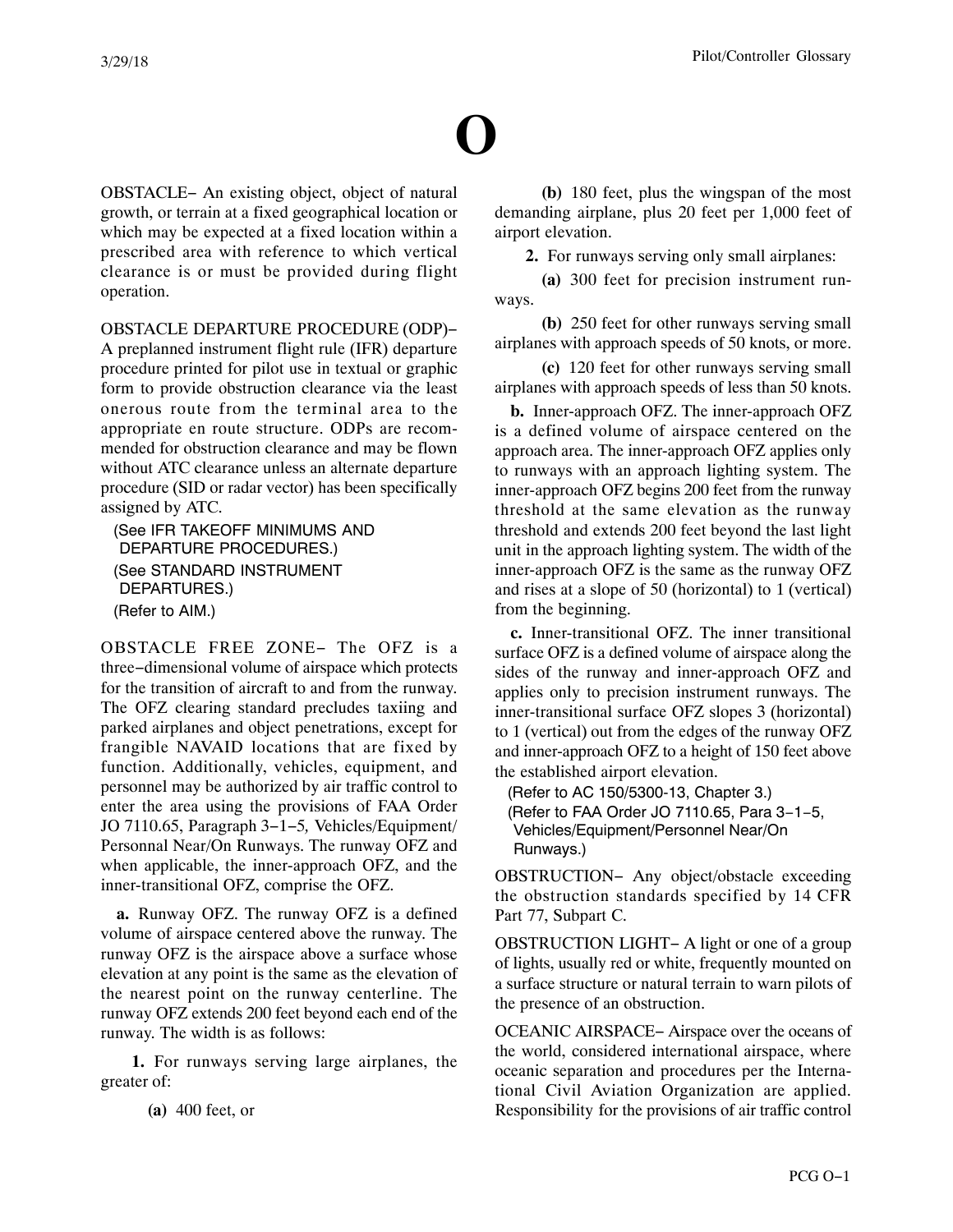service in this airspace is delegated to various countries, based generally upon geographic proximity and the availability of the required resources.

OCEANIC ERROR REPORT− A report filed when ATC observes an Oceanic Error as defined by FAA Order 7110.82, Reporting Oceanic Errors.

 lished in international airspace and charted or Route Charts, DOD En route Charts, Chart OCEANIC PUBLISHED ROUTE− A route estabdescribed in flight information publications, such as Supplements, NOTAMs, and Track Messages.

OCEANIC TRANSITION ROUTE− An ATS route established for the purpose of transitioning aircraft to/from an organized track system.

ODP−

(See OBSTACLE DEPARTURE PROCEDURE.*)*

*OFF COURSE* − A term used to describe a situation where an aircraft has reported a position fix or is observed on radar at a point not on the ATC-approved route of flight.

 Altitudes assigned by ATC during such vectors OFF-ROUTE VECTOR− A vector by ATC which takes an aircraft off a previously assigned route. provide required obstacle clearance.

OFFSET PARALLEL RUNWAYS− Staggered runways having centerlines which are parallel.

 traffic control is exercised. These areas are OFFSHORE/CONTROL AIRSPACE AREA− That portion of airspace between the U.S. 12 NM limit and the oceanic CTA/FIR boundary within which air established to provide air traffic control services. Offshore/Control Airspace Areas may be classified as either Class A airspace or Class E airspace.

OFT−

(See OUTER FIX TIME.)

# $OM-$

(See OUTER MARKER.)

# *ON COURSE−*

**a.** Used to indicate that an aircraft is established on the route centerline.

**b.** Used by ATC to advise a pilot making a radar approach that his/her aircraft is lined up on the final approach course.

(See ON-COURSE INDICATION.)

 centerline of a given navigational track, or an ON-COURSE INDICATION− An indication on an instrument, which provides the pilot a visual means of determining that the aircraft is located on the indication on a radar scope that an aircraft is on a given track.

ONE-MINUTE WEATHER− The most recent one minute updated weather broadcast received by a pilot from an uncontrolled airport ASOS/AWSS/AWOS.

ONER−

(See OCEANIC NAVIGATIONAL ERROR REPORT.)

OPERATIONAL− (See DUE REGARD.)

OPERATIONS SPECIFICATIONS [ICAO]− The authorizations, conditions and limitations associated with the air operator certificate and subject to the conditions in the operations manual.

OPPOSITE DIRECTION AIRCRAFT− Aircraft are operating in opposite directions when:

**a.** They are following the same track in reciprocal directions; or

**b.** Their tracks are parallel and the aircraft are flying in reciprocal directions; or

**c.** Their tracks intersect at an angle of more than c. T<br> $135^\circ$ .

OPTION APPROACH− An approach requested and conducted by a pilot which will result in either a touch-and-go, missed approach, low approach, stop-and-go, or full stop landing. Pilots should advise ATC if they decide to remain on the runway, of any delay in their stop and go, delay clearing the runway, or are unable to comply with the instruction(s).

(See CLEARED FOR THE OPTION.) (Refer to AIM.)

 routes which are fixed and charted; i.e., CEP, ORGANIZED TRACK SYSTEM− A series of ATS NOPAC, or flexible and described by NOTAM; i.e., NAT TRACK MESSAGE.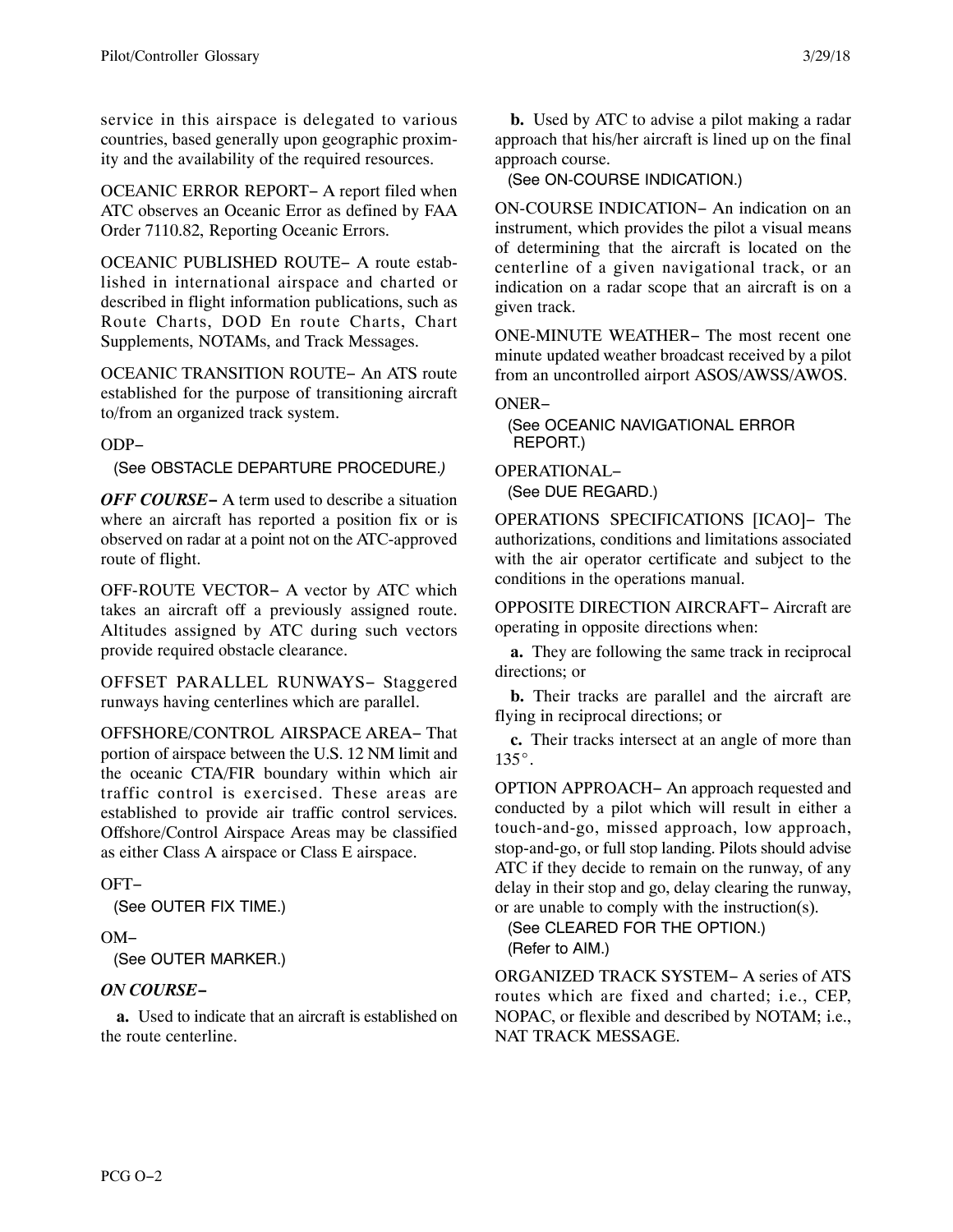signal coverage from ground-based navigational OFF−ROUTE OBSTRUCTION CLEARANCE AL-TITUDE (OROCA)− An off-route altitude which provides obstruction clearance with a 1,000 foot buffer in non−mountainous terrain areas and a 2,000 foot buffer in designated mountainous areas within the United States. This altitude may not provide aids, air traffic control radar, or communications coverage.

OTR−

(See OCEANIC TRANSITION ROUTE.)

OTS−

(See ORGANIZED TRACK SYSTEM.)

*OUT* − The conversation is ended and no response is expected.

OUT OF SERVICE− When a piece of equipment, a system, a facility or a service is not operational, certified (if required) and immediately "available" for Air Traffic or public use.

 IFR and participating VFR aircraft. The service OUTER AREA (associated with Class C airspace)− Non−regulatory airspace surrounding designated Class C airspace airports wherein ATC provides radar vectoring and sequencing on a full-time basis for all provided in the outer area is called Class C service which includes: IFR/IFR−IFR separation; IFR/ VFR−traffic advisories and conflict resolution; and VFR/VFR−traffic advisories and, as appropriate, safety alerts. The normal radius will be 20 nautical miles with some variations based on site-specific requirements. The outer area extends outward from the primary Class C airspace airport and extends from the lower limits of radar/radio coverage up to the ceiling of the approach control's delegated airspace excluding the Class C charted area and other airspace as appropriate.

(See CONFLICT RESOLUTION.) (See CONTROLLED AIRSPACE.)

OUTER COMPASS LOCATOR− (See COMPASS LOCATOR.)

OUTER FIX− A general term used within ATC to describe fixes in the terminal area, other than the final approach fix. Aircraft are normally cleared to these fixes by an Air Route Traffic Control Center or an Approach Control Facility. Aircraft are normally cleared from these fixes to the final approach fix or final approach course.

**OR** 

 route of flight, prior to the meter fix, for which OUTER FIX− An adapted fix along the converted crossing times are calculated and displayed in the metering position list.

 outer fix times and determine appropriate sector OUTER FIX ARC− A semicircle, usually about a 50−70 mile radius from a meter fix, usually in high altitude, which is used by CTAS/ERAM to calculate meter list assignments for aircraft on an established arrival route that will traverse the arc.

 time reflects descent speed adjustments and any OUTER FIX TIME− A calculated time to depart the outer fix in order to cross the vertex at the ACLT. The applicable delay time that must be absorbed prior to crossing the meter fix.

 tone, which is received aurally and visually by OUTER MARKER− A marker beacon at or near the glideslope intercept altitude of an ILS approach. It is keyed to transmit two dashes per second on a 400 Hz compatible airborne equipment. The OM is normally located four to seven miles from the runway threshold on the extended centerline of the runway.

(See INSTRUMENT LANDING SYSTEM.) (See MARKER BEACON.) (Refer to AIM.)

*OVER−* My transmission is ended; I expect a response.

 traffic pattern and to proceed to a landing. An maneuver. The pattern usually specifies the OVERHEAD MANEUVER− A series of predetermined maneuvers prescribed for aircraft (often in formation) for entry into the visual flight rules (VFR) overhead maneuver is not an instrument flight rules (IFR) approach procedure. An aircraft executing an overhead maneuver is considered VFR and the IFR flight plan is cancelled when the aircraft reaches the "initial point" on the initial approach portion of the following:

**a.** The radio contact required of the pilot.

**b.** The speed to be maintained.

**c.** An initial approach 3 to 5 miles in length.

 **d.** An elliptical pattern consisting of two 180 degree turns.

**e.** A break point at which the first 180 degree turn is started.

**f.** The direction of turns.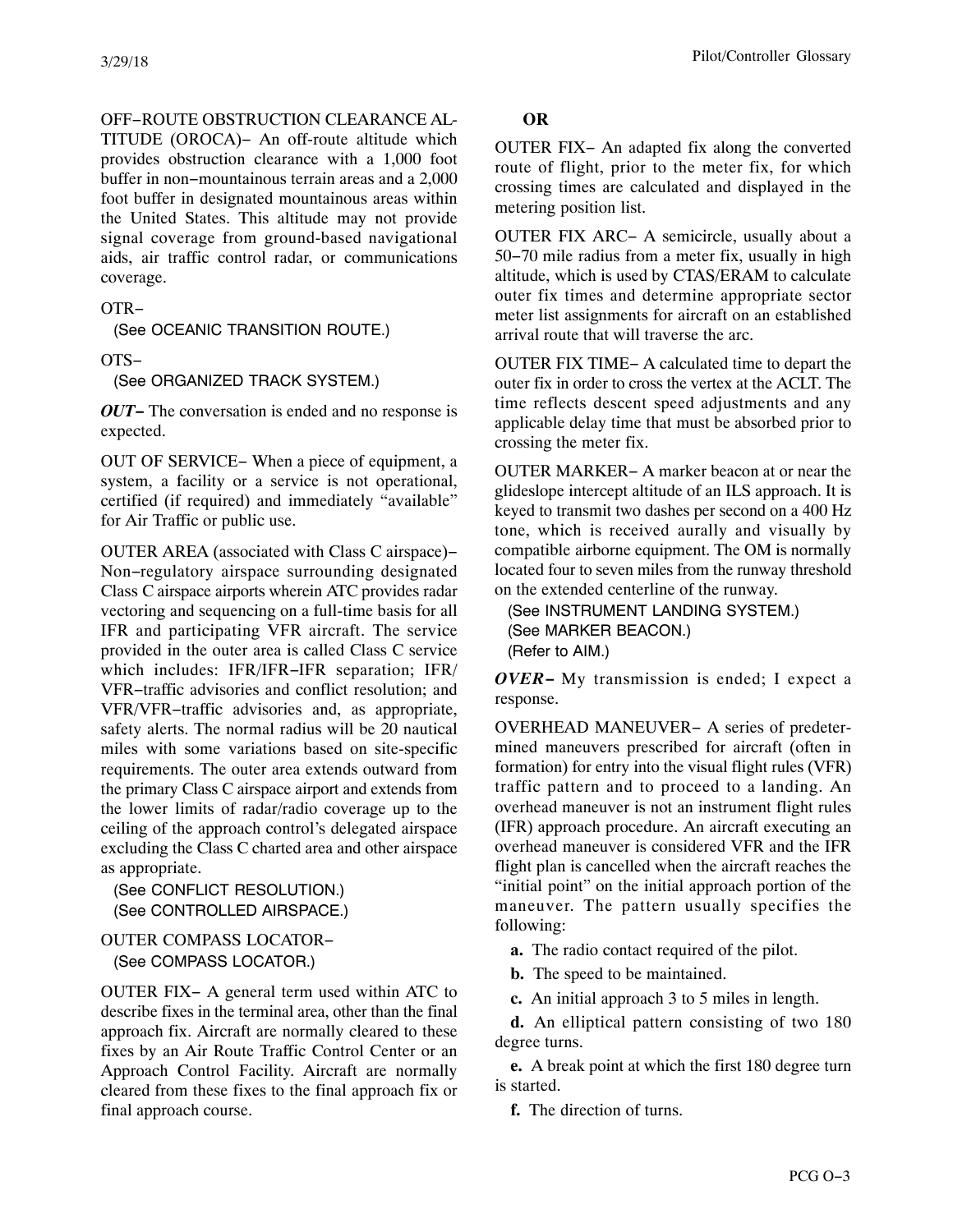al pattern). is responsible for arrival/departure operations at a

**h.** A "Roll-out" on final approach not less than  $1/4$  specific terminal. mile from the landing threshold and not less than 300 feet above the ground.

**g.** Altitude (at least 500 feet above the convention- OVERLYING CENTER− The ARTCC facility that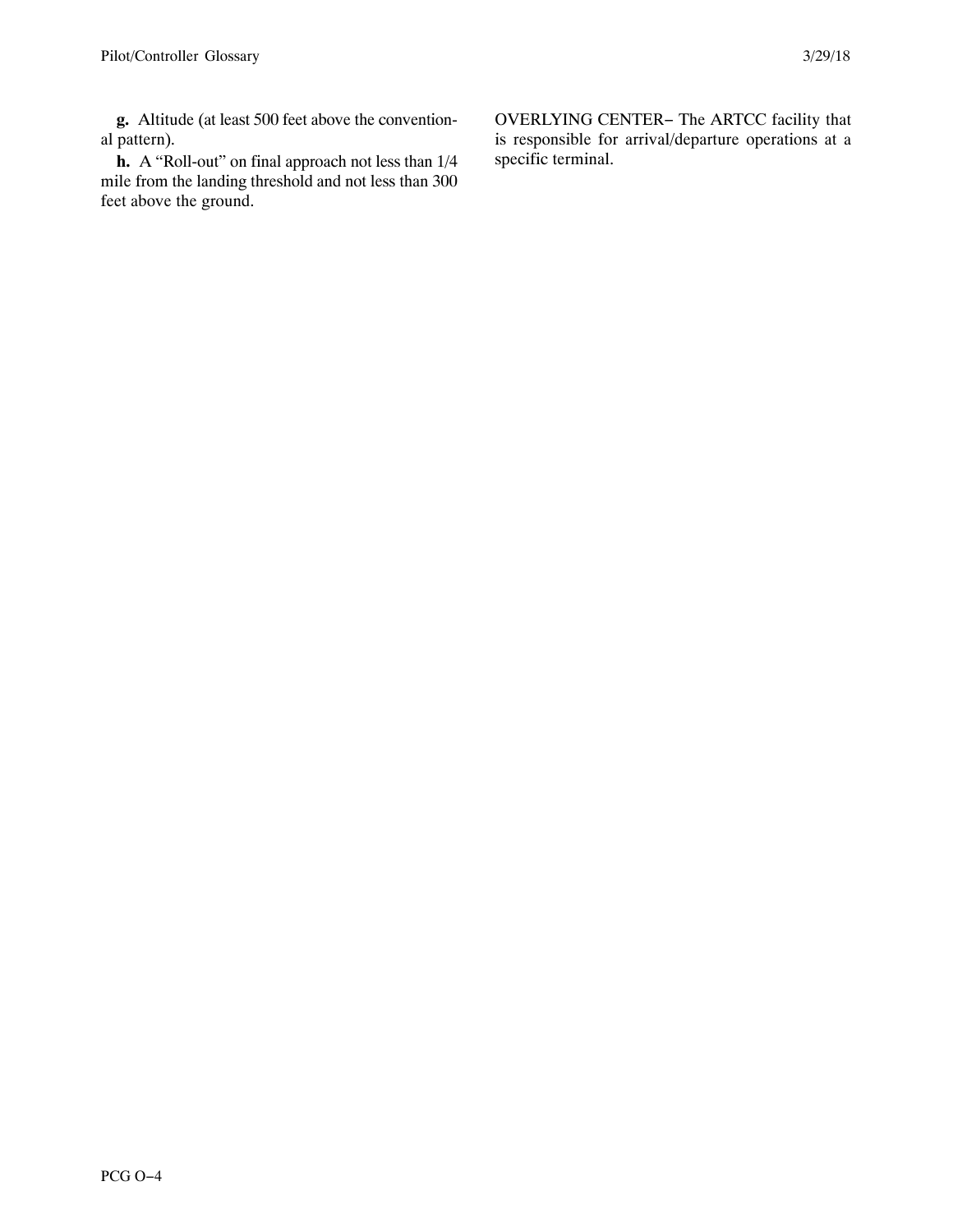# **P**

# P TIME−

(See PROPOSED DEPARTURE TIME.)

P-ACP−

(See PREARRANGED COORDINATION PROCEDURES.)

 cy signal. When repeated three times, indicates PAN-PAN– The international radio-telephony urgenuncertainty or alert followed by the nature of the urgency.

(See MAYDAY.)

(Refer to AIM.)

# PAR−

(See PRECISION APPROACH RADAR.)

PAR [ICAO]−

(See ICAO Term PRECISION APPROACH RADAR.)

 parallel runways by IFR aircraft which, when established inbound toward the airport on the PARALLEL ILS APPROACHES− Approaches to adjacent final approach courses, are radar-separated by at least 2 miles.

(See FINAL APPROACH COURSE.) (See SIMULTANEOUS ILS APPROACHES.)

 the left or right of the designated or established PARALLEL OFFSET ROUTE− A parallel track to airway/route. Normally associated with Area Navigation (RNAV) operations.

(See AREA NAVIGATION.)

PARALLEL RUNWAYS− Two or more runways at the same airport whose centerlines are parallel. In addition to runway number, parallel runways are designated as L (left) and R (right) or, if three parallel runways exist,  $L$  (left),  $C$  (center), and  $R$  (right).

# PBCT−

(See PROPOSED BOUNDARY CROSSING TIME.)

# PBN−

(See ICAO Term PERFORMANCE−BASED NAVIGATION.)

# PDC−

(See PRE−DEPARTURE CLEARANCE.)

 [ICAO]− Area navigation based on performance PERFORMANCE−BASED NAVIGATION (PBN) requirements for aircraft operating along an ATS route, on an instrument approach procedure or in a designated airspace.

Note: Performance requirements are expressed in navigation specifications (RNAV specification, RNP specification) in terms of accuracy, integrity, continuity, availability, and functionality needed for the proposed operation in the context of a particular airspace concept.

PERMANENT ECHO− Radar signals reflected from fixed objects on the earth's surface; e.g., buildings, towers, terrain. Permanent echoes are distinguished from "ground clutter" by being definable locations rather than large areas. Under certain conditions they may be used to check radar alignment.

PHOTO RECONNAISSANCE− Military activity that requires locating individual photo targets and navigating to the targets at a preplanned angle and altitude. The activity normally requires a lateral route width of 16 NM and altitude range of 1,500 feet to 10,000 feet AGL.

PILOT BRIEFING− A service provided by the FSS to assist pilots in flight planning. Briefing items may include weather information, NOTAMS, military activities, flow control information, and other items as requested.

(Refer to AIM.)

PILOT IN COMMAND− The pilot responsible for the operation and safety of an aircraft during flight time.

(Refer to 14 CFR Part 91.)

PILOT WEATHER REPORT− A report of meteorological phenomena encountered by aircraft in flight. (Refer to AIM.)

 offered the pilot the option of starting climb or may temporarily level off at any intermediate altitude. However, once he/she has vacated an *PILOT'S DISCRETION*− When used in conjunction with altitude assignments, means that ATC has descent whenever he/she wishes and conducting the climb or descent at any rate he/she wishes. He/she altitude, he/she may not return to that altitude.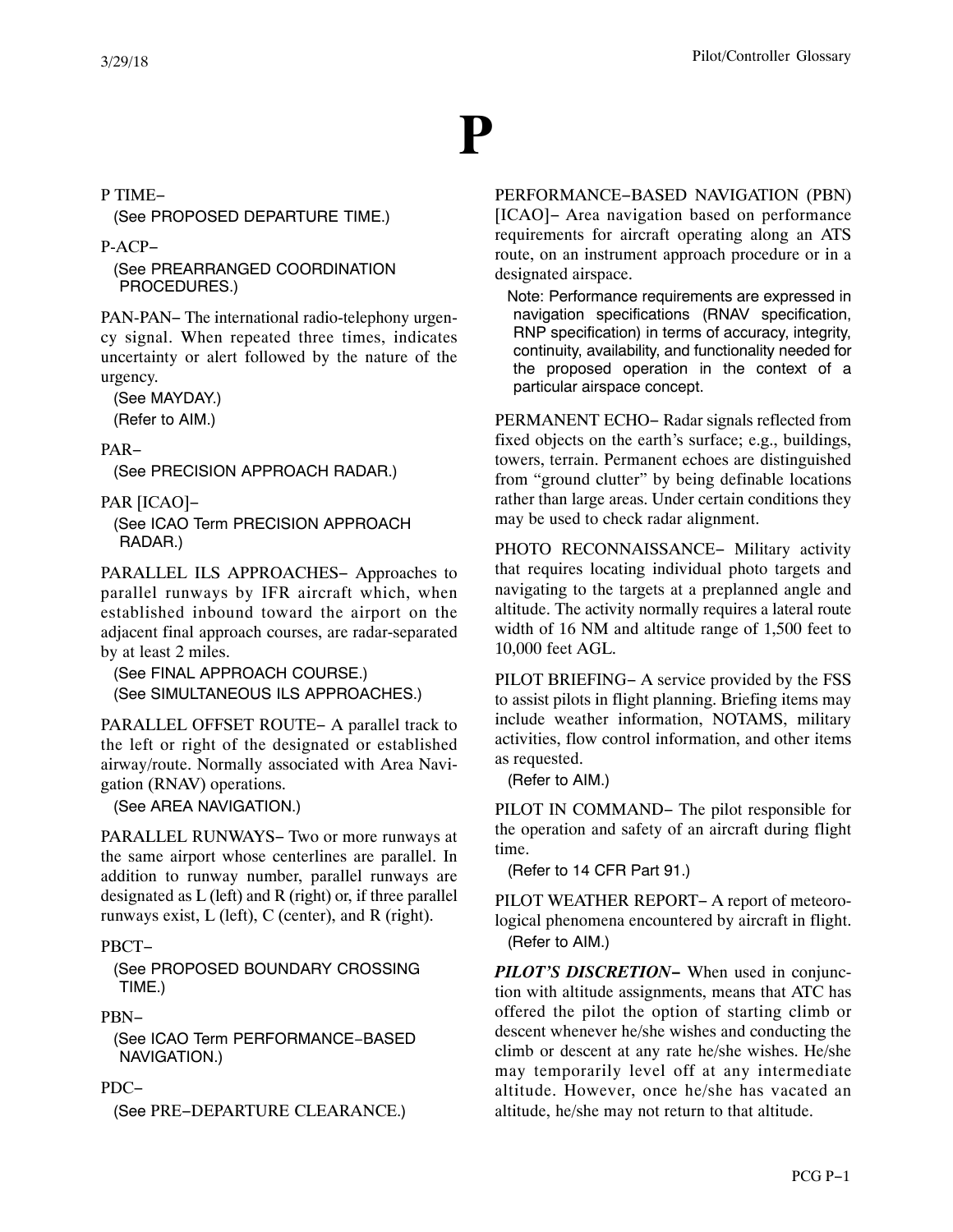# PIREP−

(See PILOT WEATHER REPORT.)

PITCH POINT− A fix/waypoint that serves as a transition point from a departure procedure or the low altitude ground−based navigation structure into the high altitude waypoint system.

 that provides detailed flight plan and predicted PLANS DISPLAY− A display available in EDST conflict information in textual format for requested Current Plans and all Trial Plans.

(See EN ROUTE DECISION SUPPORT TOOL)

POFZ−

(See PRECISION OBSTACLE FREE ZONE.)

POINT OUT−

(See RADAR POINT OUT.)

POINT−TO−POINT (PTP)− A level of NRR service for aircraft that is based on traditional waypoints in their FMSs or RNAV equipage.

POLAR TRACK STRUCTURE− A system of organized routes between Iceland and Alaska which overlie Canadian MNPS Airspace.

POSITION REPORT− A report over a known location as transmitted by an aircraft to ATC.

(Refer to AIM.)

POSITION SYMBOL− A computer-generated indication shown on a radar display to indicate the mode of tracking.

 traffic within designated airspace by air traffic POSITIVE CONTROL− The separation of all air control.

PRACTICE INSTRUMENT APPROACH− An instrument approach procedure conducted by a VFR or an IFR aircraft for the purpose of pilot training or proficiency demonstrations.

 provides clearance information to subscribers, PRE−DEPARTURE CLEARANCE− An application with the Terminal Data Link System (TDLS) that through a service provider, in text to the cockpit or gate printer.

PREARRANGED COORDINATION− A standardized procedure which permits an air traffic controller to enter the airspace assigned to another air traffic controller without verbal coordination. The procedures are defined in a facility directive which ensures approved separation between aircraft.

 allow an aircraft to penetrate or transit another controller's airspace in a manner that assures PREARRANGED COORDINATION PROCE-DURES− A facility's standardized procedure that describes the process by which one controller shall approved separation without individual coordination for each aircraft.

 PRECIPITATION− Any or all forms of water particles (rain, sleet, hail, or snow) that fall from the atmosphere and reach the surface.

 features associated with thunderstorms and the PRECIPITATION RADAR WEATHER DESCRIP-TIONS− Existing radar systems cannot detect turbulence. However, there is a direct correlation between the degree of turbulence and other weather weather radar precipitation intensity. Controllers will issue (where capable) precipitation intensity as observed by radar when using weather and radar processor (WARP) or NAS ground−based digital radars with weather capabilities. When precipitation intensity information is not available, the intensity will be described as UNKNOWN. When intensity levels can be determined, they shall be described as:

- **a.** LIGHT (< 26 dBZ)
- **b.** MODERATE (26 to 40 dBZ)
- **c.** HEAVY (> 40 to 50 dBZ)
- **d.** EXTREME (> 50 dBZ)

(Refer to AC 00−45, Aviation Weather Services.)

PRECISION APPROACH−

(See PRECISION APPROACH PROCEDURE.)

PRECISION APPROACH PROCEDURE− A standard instrument approach procedure in which an electronic glideslope or other type of glidepath is provided; e.g., ILS, PAR, and GLS.

(See INSTRUMENT LANDING SYSTEM.) (See PRECISION APPROACH RADAR.)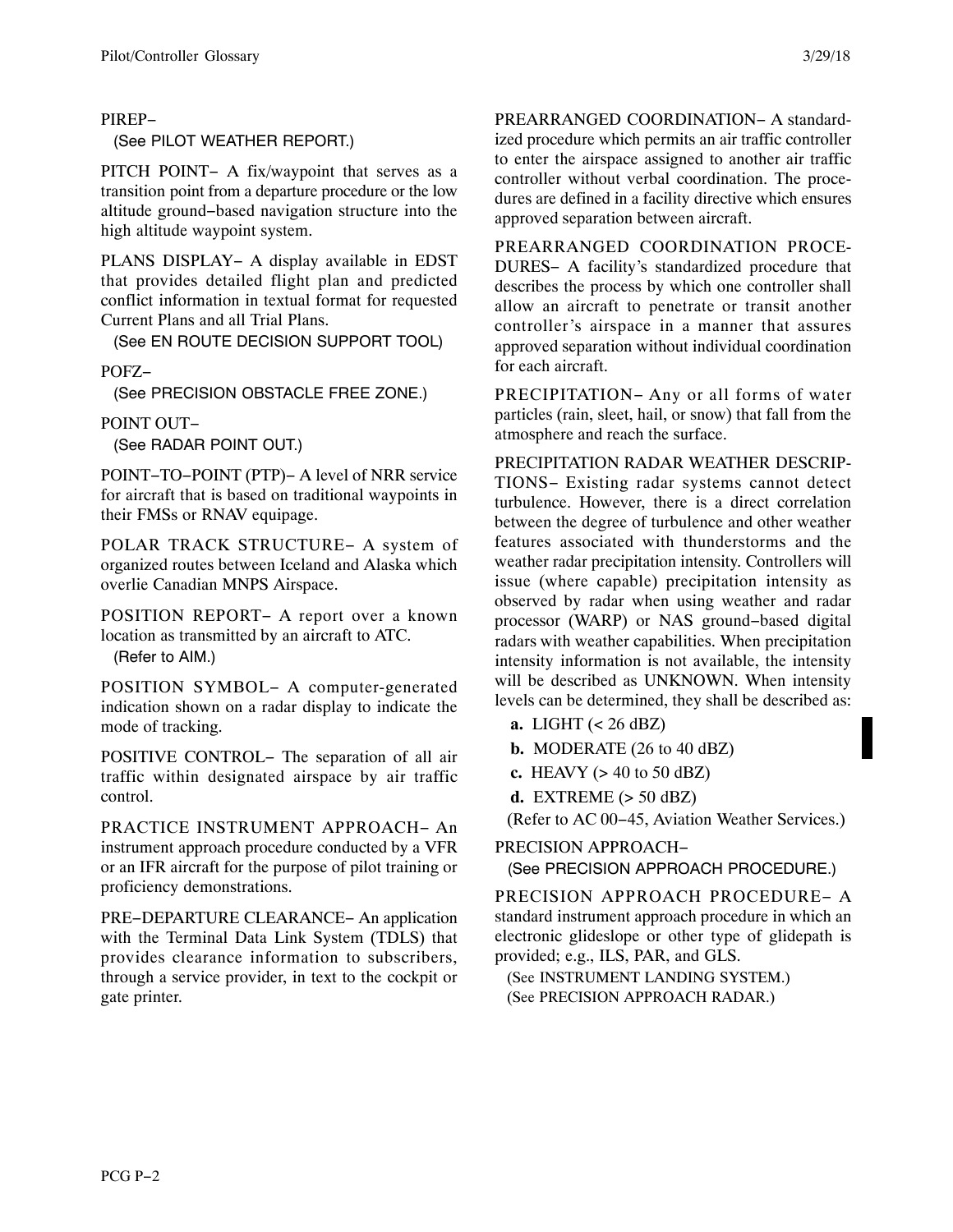on the final approach course to a runway. This approaches, but is primarily used to conduct a PRECISION APPROACH RADAR− Radar equipment in some ATC facilities operated by the FAA and/or the military services at joint-use civil/military locations and separate military installations to detect and display azimuth, elevation, and range of aircraft equipment may be used to monitor certain non−radar precision instrument approach (PAR) wherein the controller issues guidance instructions to the pilot based on the aircraft's position in relation to the final approach course (azimuth), the glidepath (elevation), and the distance (range) from the touchdown point on the runway as displayed on the radar scope.

Note: The abbreviation "PAR" is also used to denote preferential arrival routes in ARTCC computers.

(See GLIDEPATH.) (See PAR.) (See PREFERENTIAL ROUTES.) (See ICAO term PRECISION APPROACH RADAR.) (Refer to AIM.)

PRECISION APPROACH RADAR [ICAO]− Primary radar equipment used to determine the position of an aircraft during final approach, in terms of lateral and vertical deviations relative to a nominal approach path, and in range relative to touchdown.

Note: Precision approach radars are designed to enable pilots of aircraft to be given guidance by radio communication during the final stages of the approach to land.

 the runway centerline adjacent to the threshold PRECISION OBSTACLE FREE ZONE (POFZ)− An 800 foot wide by 200 foot long area centered on designed to protect aircraft flying precision approaches from ground vehicles and other aircraft when ceiling is less than 250 feet or visibility is less than 3/4 statute mile (or runway visual range below 4,000 feet.)

 SYSTEM− Provides air traffic controllers display, Final Monitor Aid (FMA) of the PRM PRECISION RUNWAY MONITOR (PRM) monitoring the NTZ during simultaneous close parallel PRM approaches with precision, high update rate secondary surveillance data. The high update rate surveillance sensor component of the PRM system is only required for specific runway or approach course separation. The high resolution color monitoring

 system, or other FMA with the same capability, no transgression zone and is required for all presents NTZ surveillance track data to controllers along with detailed maps depicting approaches and simultaneous close parallel PRM NTZ monitoring operations.

(Refer to AIM)

PREDICTIVE WIND SHEAR ALERT SYSTEM (PWS)− A self−contained system used on board some aircraft to alert the flight crew to the presence of a potential wind shear. PWS systems typically monitor 3 miles ahead and 25 degrees left and right of the aircraft's heading at or below 1200' AGL. Departing flights may receive a wind shear alert after they start the takeoff roll and may elect to abort the takeoff. Aircraft on approach receiving an alert may elect to go around or perform a wind shear escape maneuver.

 for these specific inbound and outbound routes normally publish such routes in local facility vectors or assign requested routes to minimize PREFERENTIAL ROUTES− Preferential routes (PDRs, PARs, and PDARs) are adapted in ARTCC computers to accomplish inter/intrafacility controller coordination and to assure that flight data is posted at the proper control positions. Locations having a need bulletins, and their use by pilots minimizes flight plan route amendments. When the workload or traffic situation permits, controllers normally provide radar circuitous routing. Preferential routes are usually confined to one ARTCC's area and are referred to by the following names or acronyms:

 control. It may be included in an Instrument **a.** Preferential Departure Route (PDR). A specific departure route from an airport or terminal area to an en route point where there is no further need for flow Departure Procedure (DP) or a Preferred IFR Route.

**b.** Preferential Arrival Route (PAR). A specific arrival route from an appropriate en route point to an airport or terminal area. It may be included in a Standard Terminal Arrival (STAR) or a Preferred IFR Route. The abbreviation "PAR" is used primarily within the ARTCC and should not be confused with the abbreviation for Precision Approach Radar.

 **c.** Preferential Departure and Arrival Route PDARs are not synonymous with Preferred IFR Routes but may be listed as such as they do (PDAR). A route between two terminals which are within or immediately adjacent to one ARTCC's area. accomplish essentially the same purpose.

(See PREFERRED IFR ROUTES.)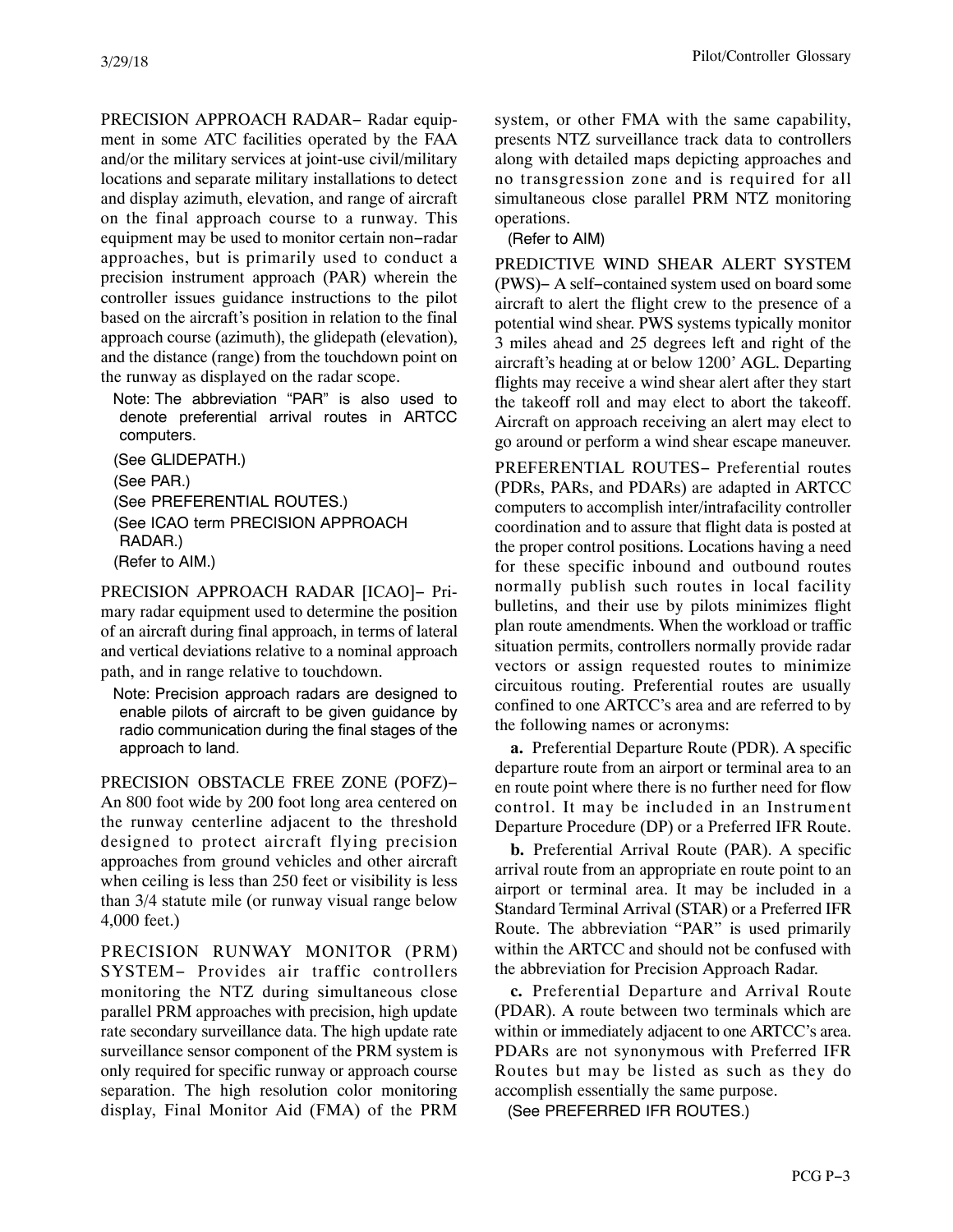more ARTCC areas and are designed to achieve Supplement U.S., pilots may use that part of a be defined by airways, jet routes, direct routes PREFERRED IFR ROUTES− Routes established between busier airports to increase system efficiency and capacity. They normally extend through one or balanced traffic flows among high density terminals. IFR clearances are issued on the basis of these routes except when severe weather avoidance procedures or other factors dictate otherwise. Preferred IFR Routes are listed in the Chart Supplement U.S. If a flight is planned to or from an area having such routes but the departure or arrival point is not listed in the Chart Preferred IFR Route which is appropriate for the departure or arrival point that is listed. Preferred IFR Routes are correlated with DPs and STARs and may between NAVAIDs, Waypoints, NAVAID radials/ DME, or any combinations thereof.

(See CENTER'S AREA.) (See INSTRUMENT DEPARTURE PROCEDURE.) (See PREFERENTIAL ROUTES.) (See STANDARD TERMINAL ARRIVAL.) (Refer to CHART SUPPLEMENT U.S.) (Refer to NOTICES TO AIRMEN PUBLICATION.)

PRE-FLIGHT PILOT BRIEFING− (See PILOT BRIEFING.)

PREVAILING VISIBILITY− (See VISIBILITY.)

 target, exclusive of a secondary radar target, PRIMARY RADAR TARGET− An analog or digital presented on a radar display.

# PRM−

(See ILS PRM APPROACH and PRECISION RUNWAY MONITOR SYSTEM.)

 indicate that information derived from an ATS PROCEDURAL CONTROL [ICAO]– Term used to surveillance system is not required for the provision of air traffic control service.

PROCEDURAL SEPARATION [ICAO]– The separation used when providing procedural control.

 final approach course. The outbound course, PROCEDURE TURN− The maneuver prescribed when it is necessary to reverse direction to establish an aircraft on the intermediate approach segment or direction of turn, distance within which the turn must be completed, and minimum altitude are specified in

the procedure. However, unless otherwise restricted, the point at which the turn may be commenced and the type and rate of turn are left to the discretion of the pilot.

(See ICAO term PROCEDURE TURN.)

PROCEDURE TURN [ICAO]− A maneuver in which a turn is made away from a designated track followed by a turn in the opposite direction to permit the aircraft to intercept and proceed along the reciprocal of the designated track.

Note 1: Procedure turns are designated "left" or "right" according to the direction of the initial turn.

Note 2: Procedure turns may be designated as being made either in level flight or while descending, according to the circumstances of each individual approach procedure.

 on the intermediate approach segment or final approach course. A report of "procedure turn PROCEDURE TURN INBOUND− That point of a procedure turn maneuver where course reversal has been completed and an aircraft is established inbound inbound" is normally used by ATC as a position report for separation purposes.

(See FINAL APPROACH COURSE.) (See PROCEDURE TURN.) (See SEGMENTS OF AN INSTRUMENT APPROACH PROCEDURE.)

 (except where level flight is required for speed terminates at the approach gate or where the PROFILE DESCENT− An uninterrupted descent adjustment; e.g., 250 knots at 10,000 feet MSL) from cruising altitude/level to interception of a glideslope or to a minimum altitude specified for the initial or intermediate approach segment of a nonprecision instrument approach. The profile descent normally glideslope or other appropriate minimum altitude is intercepted.

PROGRESS REPORT− (See POSITION REPORT.)

PROGRESSIVE TAXI− Precise taxi instructions given to a pilot unfamiliar with the airport or issued in stages as the aircraft proceeds along the taxi route.

PROHIBITED AREA−

(See SPECIAL USE AIRSPACE.) (See ICAO term PROHIBITED AREA.)

PROHIBITED AREA [ICAO]− An airspace of defined dimensions, above the land areas or territorial waters of a State, within which the flight of aircraft is prohibited.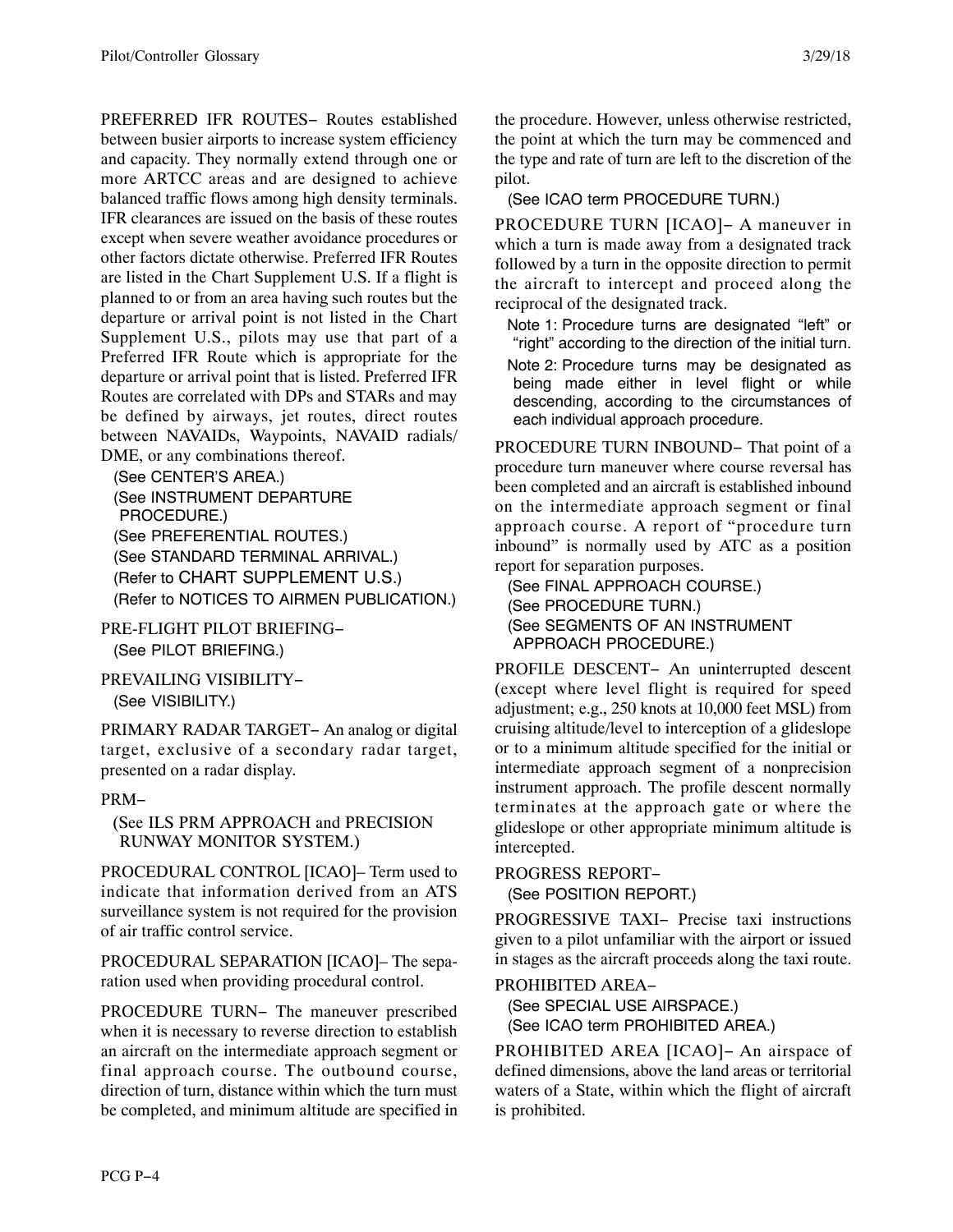PROMINENT OBSTACLE– An obstacle that meets one or more of the following conditions:

 **a.** An obstacle which stands out beyond the adjacent surface of surrounding terrain and immediately projects a noticeable hazard to aircraft in flight.

**b.** An obstacle, not characterized as low and close in, whose height is no less than 300 feet above the departure end of takeoff runway (DER) elevation, is within 10NM from the DER, and that penetrates that airport/heliport's diverse departure obstacle clearance surface (OCS).

**c.** An obstacle beyond 10NM from an airport/heliport that requires an obstacle departure procedure (ODP) to ensure obstacle avoidance.

(See OBSTACLE.) (See OBSTRUCTION.)

 proposed route from the departure airport to the PROPOSED BOUNDARY CROSSING TIME− Each center has a PBCT parameter for each internal airport. Proposed internal flight plans are transmitted to the adjacent center if the flight time along the center boundary is less than or equal to the value of PBCT or if airport adaptation specifies transmission regardless of PBCT.

PROPOSED DEPARTURE TIME− The time that the aircraft expects to become airborne.

PROTECTED AIRSPACE− The airspace on either side of an oceanic route/track that is equal to one-half the lateral separation minimum except where reduction of protected airspace has been authorized.

PROTECTED SEGMENT- The protected segment is a segment on the amended TFM route that is to be inhibited from automatic adapted route alteration by ERAM.

PT−

(See PROCEDURE TURN.)

PTP−

(See POINT−TO−POINT.)

PTS−

(See POLAR TRACK STRUCTURE.)

 flight path on the profile and plan view with an associated note on the approximate heading and PUBLISHED INSTRUMENT APPROACH PROCEDURE VISUAL SEGMENT− A segment on an IAP chart annotated as "Fly Visual to Airport" or "Fly Visual." A dashed arrow will indicate the visual distance. The visual segment should be flown as a dead reckoning course while maintaining visual conditions.

 Federal Airways, Jet Routes, Area Navigation PUBLISHED ROUTE− A route for which an IFR altitude has been established and published; e.g., Routes, Specified Direct Routes.

PWS−

(See PREDICTIVE WIND SHEAR ALERT SYSTEM.)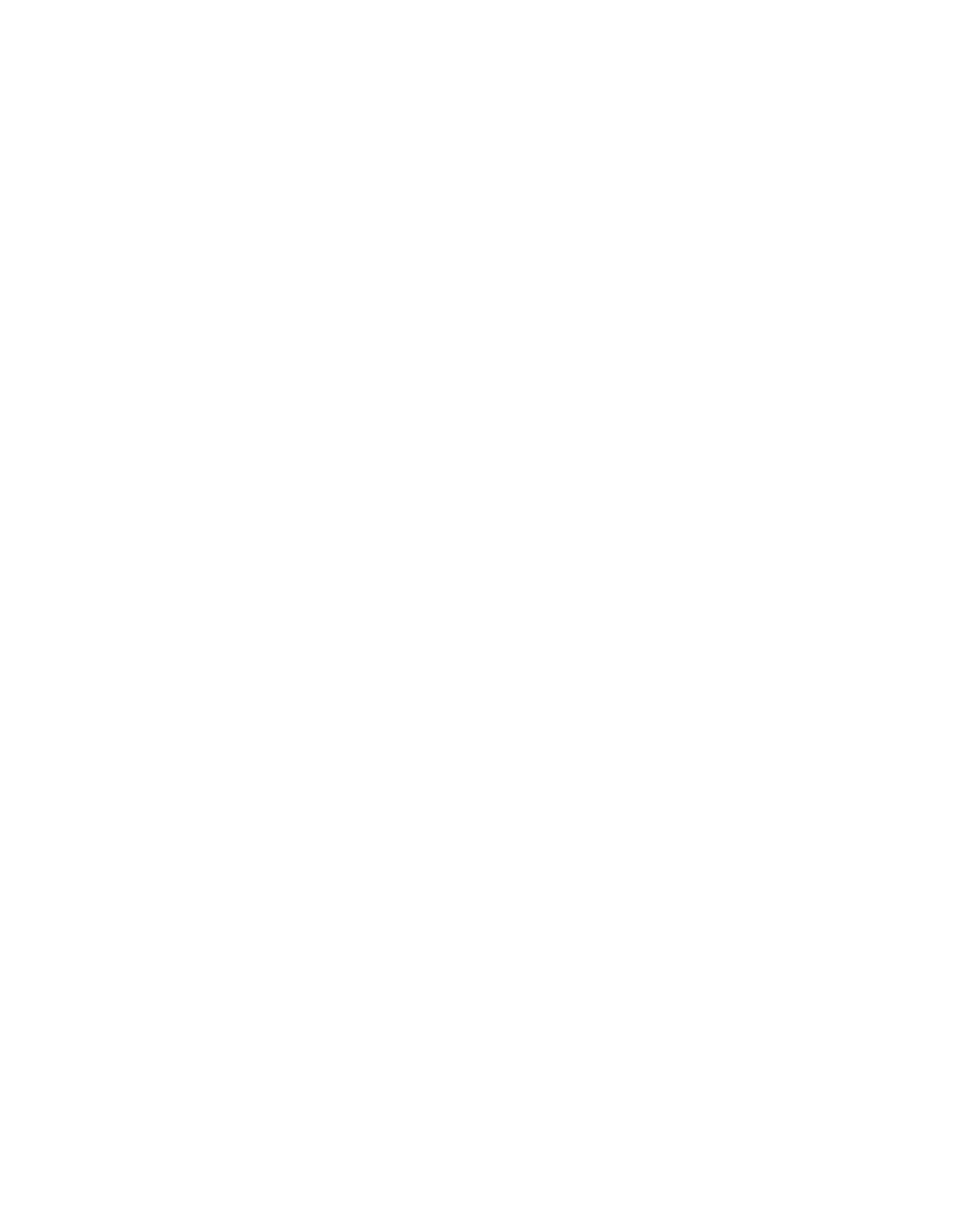# **Q**

 Q ROUTE− 'Q' is the designator assigned to published RNAV routes used by the United States.

QFE− The atmospheric pressure at aerodrome elevation (or at runway threshold).

QNE− The barometric pressure used for the standard altimeter setting (29.92 inches Hg.).

QNH− The barometric pressure as reported by a particular station.

QUADRANT− A quarter part of a circle, centered on a NAVAID, oriented clockwise from magnetic north

 090-179, SW quadrant 180-269, NW quadrant as follows: NE quadrant 000-089, SE quadrant 270-359.

#### QUEUING−

(See STAGING/QUEUING.)

 which provides the controller the capability to QUICK LOOK− A feature of the EAS and ARTS display full data blocks of tracked aircraft from other control positions.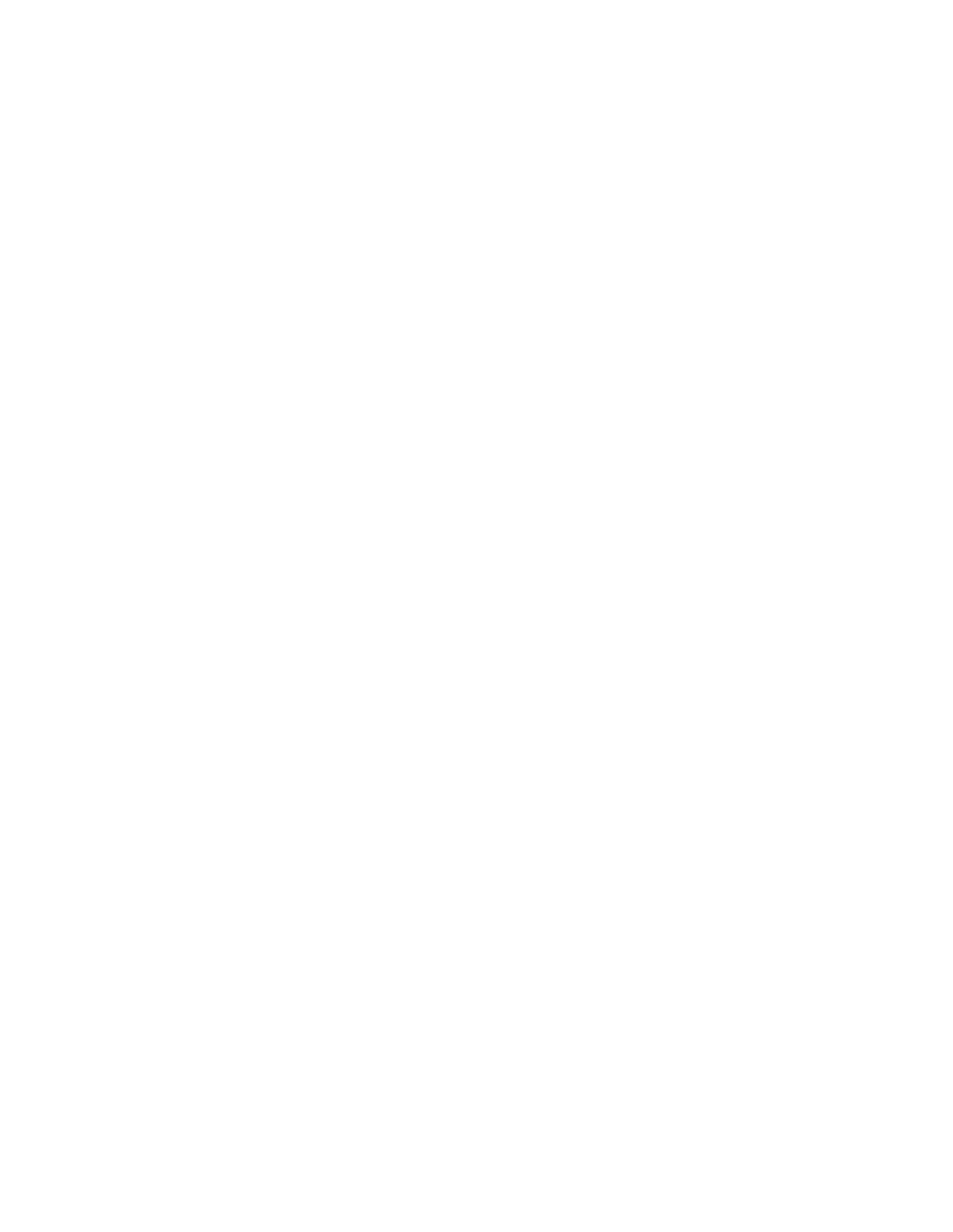# **R**

 and/or elevation of objects in the path of the RADAR− A device which, by measuring the time interval between transmission and reception of radio pulses and correlating the angular orientation of the radiated antenna beam or beams in azimuth and/or elevation, provides information on range, azimuth, transmitted pulses.

**a.** Primary Radar− A radar system in which a minute portion of a radio pulse transmitted from a site is reflected by an object and then received back at that site for processing and display at an air traffic control facility.

 ceiver (interrogator) site are received in the cooperative equipment and used to trigger a **b.** Secondary Radar/Radar Beacon (ATCRBS)− A radar system in which the object to be detected is fitted with cooperative equipment in the form of a radio receiver/transmitter (transponder). Radar pulses transmitted from the searching transmitter/redistinctive transmission from the transponder. This reply transmission, rather than a reflected signal, is then received back at the transmitter/receiver site for processing and display at an air traffic control facility.

(See INTERROGATOR.) (See TRANSPONDER.) (See ICAO term RADAR.) (Refer to AIM.)

 provides information on range, azimuth and/or RADAR [ICAO]− A radio detection device which elevation of objects.

 **a.** Primary Radar− Radar system which uses reflected radio signals.

 **b.** Secondary Radar− Radar system wherein a the transmission of a radio signal from another radio signal transmitted from a radar station initiates station.

RADAR ADVISORY− The provision of advice and information based on radar observations.

(See ADVISORY SERVICE.)

RADAR ALTIMETER− (See RADIO ALTIMETER.)  RADAR APPROACH− An instrument approach procedure which utilizes Precision Approach Radar (PAR) or Airport Surveillance Radar (ASR).

(See AIRPORT SURVEILLANCE RADAR.) (See INSTRUMENT APPROACH PROCEDURE.) (See PRECISION APPROACH RADAR.) (See SURVEILLANCE APPROACH.) (See ICAO term RADAR APPROACH.) (Refer to AIM.)

RADAR APPROACH [ICAO]− An approach, executed by an aircraft, under the direction of a radar controller.

RADAR APPROACH CONTROL FACILITY− A terminal ATC facility that uses radar and nonradar capabilities to provide approach control services to aircraft arriving, departing, or transiting airspace controlled by the facility.

(See APPROACH CONTROL SERVICE.)

 **a.** Provides radar ATC services to aircraft operating in the vicinity of one or more civil and/or military airports in a terminal area. The facility may provide services of a ground controlled approach (GCA); i.e., ASR and PAR approaches. A radar approach control facility may be operated by FAA, USAF, US Army, USN, USMC, or jointly by FAA and a military service. Specific facility nomenclatures are used for administrative purposes only and are related to the physical location of the facility and the operating service generally as follows:

**1.** Army Radar Approach Control (ARAC) (Army).

**2.** Radar Air Traffic Control Facility (RATCF) (Navy/FAA).

**3.** Radar Approach Control (RAPCON) (Air Force/FAA).

**4.** Terminal Radar Approach Control (TRACON) (FAA).

 (Only those towers delegated approach control **5.** Air Traffic Control Tower (ATCT) (FAA). authority.)

RADAR ARRIVAL− An aircraft arriving at an airport served by a radar facility and in radar contact with the facility.

(See NONRADAR.)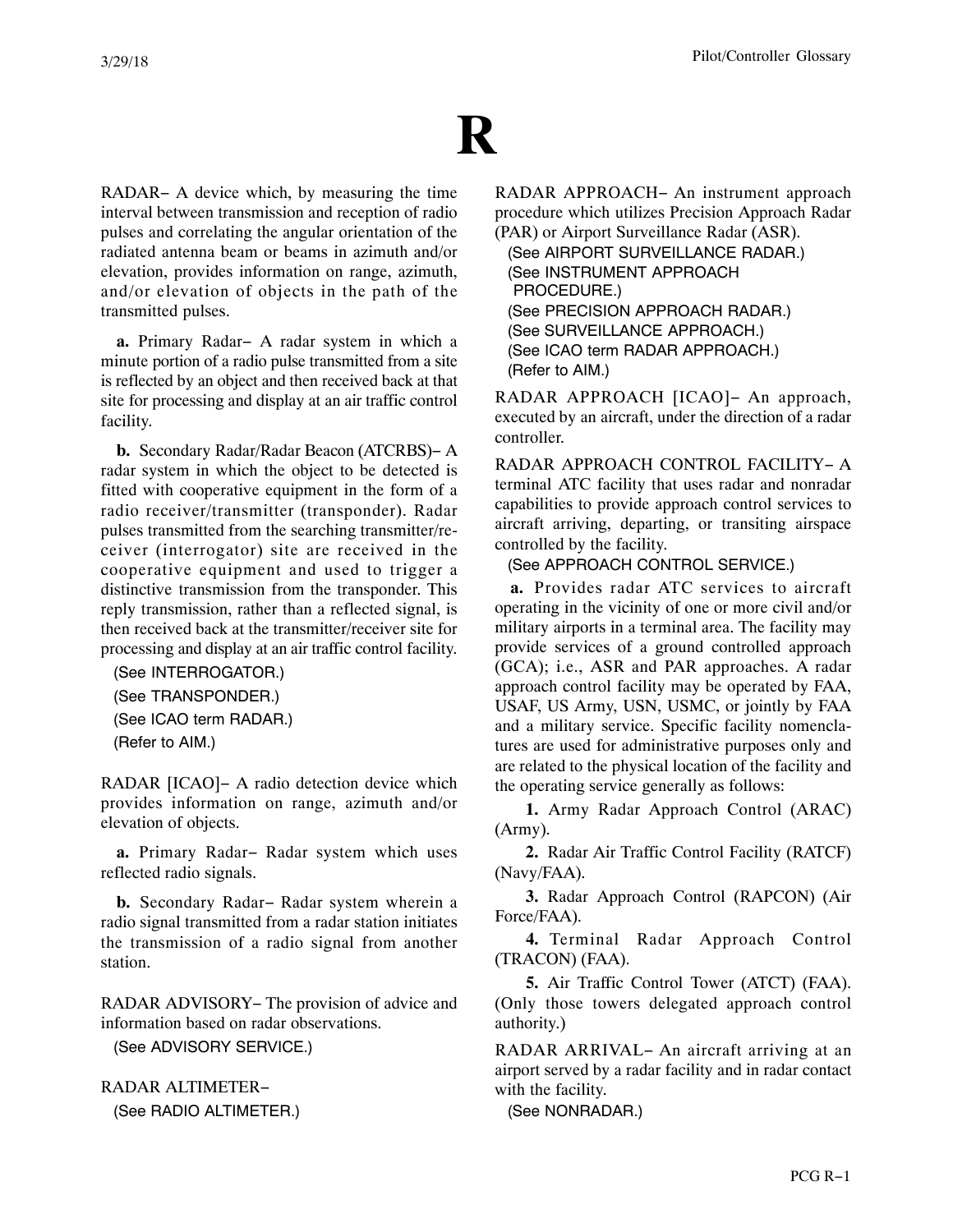RADAR BEACON−

(See RADAR.)

RADAR CLUTTER [ICAO]− The visual indication on a radar display of unwanted signals.

# *RADAR CONTACT−*

 identified using an approved ATC surveillance **a.** Used by ATC to inform an aircraft that it is source on an air traffic controller's display and that radar flight following will be provided until radar service is terminated. Radar service may also be provided within the limits of necessity and capability. When a pilot is informed of "radar contact," he/she automatically discontinues reporting over compulsory reporting points.

(See ATC SURVEILLANCE SOURCE.) (See RADAR CONTACT LOST.) (See RADAR FLIGHT FOLLOWING.) (See RADAR SERVICE.) (See RADAR SERVICE TERMINATED.) (Refer to AIM.)

**b.** The term used to inform the controller that the aircraft is identified and approval is granted for the aircraft to enter the receiving controllers airspace.

(See ICAO term RADAR CONTACT.)

RADAR CONTACT [ICAO]− The situation which exists when the radar blip or radar position symbol of a particular aircraft is seen and identified on a radar display.

 provided. The loss may be attributed to several *RADAR CONTACT LOST−* Used by ATC to inform a pilot that the surveillance data used to determine the aircraft's position is no longer being received, or is no longer reliable and radar service is no longer being factors including the aircraft merging with weather or ground clutter, the aircraft operating below radar line of sight coverage, the aircraft entering an area of poor radar return, failure of the aircraft's equipment, or failure of the surveillance equipment.

(See CLUTTER.) (See RADAR CONTACT.)

RADAR ENVIRONMENT− An area in which radar service may be provided.

(See ADDITIONAL SERVICES.) (See RADAR CONTACT.) (See RADAR SERVICE.) (See TRAFFIC ADVISORIES.)

 wherein the controller retains and correlates the RADAR FLIGHT FOLLOWING− The observation of the progress of radar−identified aircraft, whose primary navigation is being provided by the pilot, aircraft identity with the appropriate target or target symbol displayed on the radar scope.

(See RADAR CONTACT.) (See RADAR SERVICE.) (Refer to AIM.)

 RADAR IDENTIFICATION− The process of ascertaining that an observed radar target is the radar return from a particular aircraft.

(See RADAR CONTACT.) (See RADAR SERVICE.)

 position of which has been correlated with an RADAR IDENTIFIED AIRCRAFT− An aircraft, the observed target or symbol on the radar display.

(See RADAR CONTACT.) (See RADAR CONTACT LOST.)

RADAR MONITORING−

(See RADAR SERVICE.)

RADAR NAVIGATIONAL GUIDANCE− (See RADAR SERVICE.)

 RADAR POINT OUT− An action taken by a controller to transfer the radar identification of an aircraft to another controller if the aircraft will or may enter the airspace or protected airspace of another controller and radio communications will not be transferred.

 approach procedure or a route are not navigable RADAR REQUIRED− A term displayed on charts and approach plates and included in FDC NOTAMs to alert pilots that segments of either an instrument because of either the absence or unusability of a NAVAID. The pilot can expect to be provided radar navigational guidance while transiting segments labeled with this term.

(See RADAR ROUTE.) (See RADAR SERVICE.)

RADAR ROUTE− A flight path or route over which an aircraft is vectored. Navigational guidance and altitude assignments are provided by ATC.

(See FLIGHT PATH.) (See ROUTE.)

RADAR SEPARATION− (See RADAR SERVICE.)

RADAR SERVICE− A term which encompasses one or more of the following services based on the use of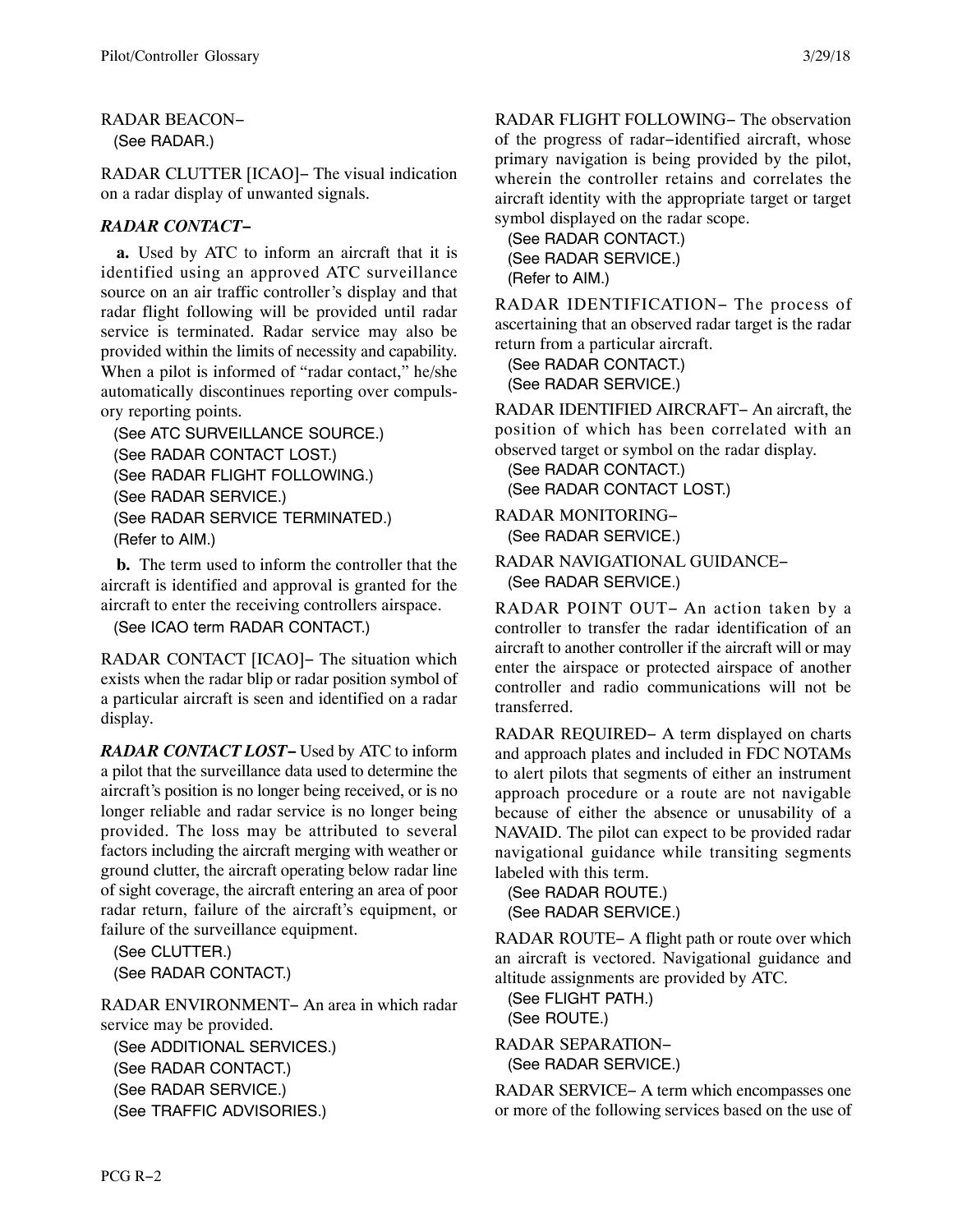radar which can be provided by a controller to a pilot of a radar identified aircraft.

 of aircraft, whose primary navigation is being of instrument approaches; i.e., with precision approach radar (PAR) or radar monitoring of **a.** Radar Monitoring− The radar flight-following performed by the pilot, to observe and note deviations from its authorized flight path, airway, or route. When being applied specifically to radar monitoring simultaneous ILS,RNAV and GLS approaches, it includes advice and instructions whenever an aircraft nears or exceeds the prescribed PAR safety limit or simultaneous ILS RNAV and GLS no transgression zone.

(See ADDITIONAL SERVICES.)

(See TRAFFIC ADVISORIES.)

**b.** Radar Navigational Guidance− Vectoring aircraft to provide course guidance.

**c.** Radar Separation− Radar spacing of aircraft in accordance with established minima.

(See ICAO term RADAR SERVICE.)

RADAR SERVICE [ICAO]− Term used to indicate a service provided directly by means of radar.

 providing aircraft with information and advice **a.** Monitoring− The use of radar for the purpose of relative to significant deviations from nominal flight path.

**b.** Separation− The separation used when aircraft position information is derived from radar sources.

 to inform a pilot that he/she will no longer be terminated, and the pilot is not advised in the *RADAR SERVICE TERMINATED−* Used by ATC provided any of the services that could be received while in radar contact. Radar service is automatically following cases:

**a.** An aircraft cancels its IFR flight plan, except within Class B airspace, Class C airspace, a TRSA, or where Basic Radar service is provided.

**b.** An aircraft conducting an instrument, visual, or contact approach has landed or has been instructed to change to advisory frequency.

 **c.** An arriving VFR aircraft, receiving radar airspace, Class C airspace, a TRSA, or where service to a tower-controlled airport within Class B sequencing service is provided, has landed; or to all other airports, is instructed to change to tower or advisory frequency.

**d.** An aircraft completes a radar approach.

 of a given geographical area for the purpose of RADAR SURVEILLANCE− The radar observation performing some radar function.

RADAR TRAFFIC ADVISORIES− Advisories issued to alert pilots to known or observed radar traffic which may affect the intended route of flight of their aircraft.

(See TRAFFIC ADVISORIES.)

RADAR TRAFFIC INFORMATION SERVICE− (See TRAFFIC ADVISORIES.)

 navigational guidance to aircraft in the form of RADAR VECTORING [ICAO]− Provision of specific headings, based on the use of radar.

RADIAL− A magnetic bearing extending from a VOR/VORTAC/TACAN navigation facility.

RADIO−

**a.** A device used for communication.

**b.** Used to refer to a flight service station; e.g., "Seattle Radio" is used to call Seattle FSS.

RADIO ALTIMETER− Aircraft equipment which makes use of the reflection of radio waves from the ground to determine the height of the aircraft above the surface.

RADIO BEACON−

(See NONDIRECTIONAL BEACON.)

RADIO DETECTION AND RANGING− (See RADAR.)

RADIO MAGNETIC INDICATOR− An aircraft navigational instrument coupled with a gyro compass or similar compass that indicates the direction of a selected NAVAID and indicates bearing with respect to the heading of the aircraft.

RAIS−

(See REMOTE AIRPORT INFORMATION SERVICE.)

RAMP−

(See APRON.)

RANDOM ALTITUDE− An altitude inappropriate for direction of flight and/or not in accordance with FAA Order JO 7110.65, Paragraph 4−5−1, VER-TICAL SEPARATION MINIMA.

RANDOM ROUTE− Any route not established or charted/published or not otherwise available to all users.

R<sub>C−</sub>

(See ROAD RECONNAISSANCE.)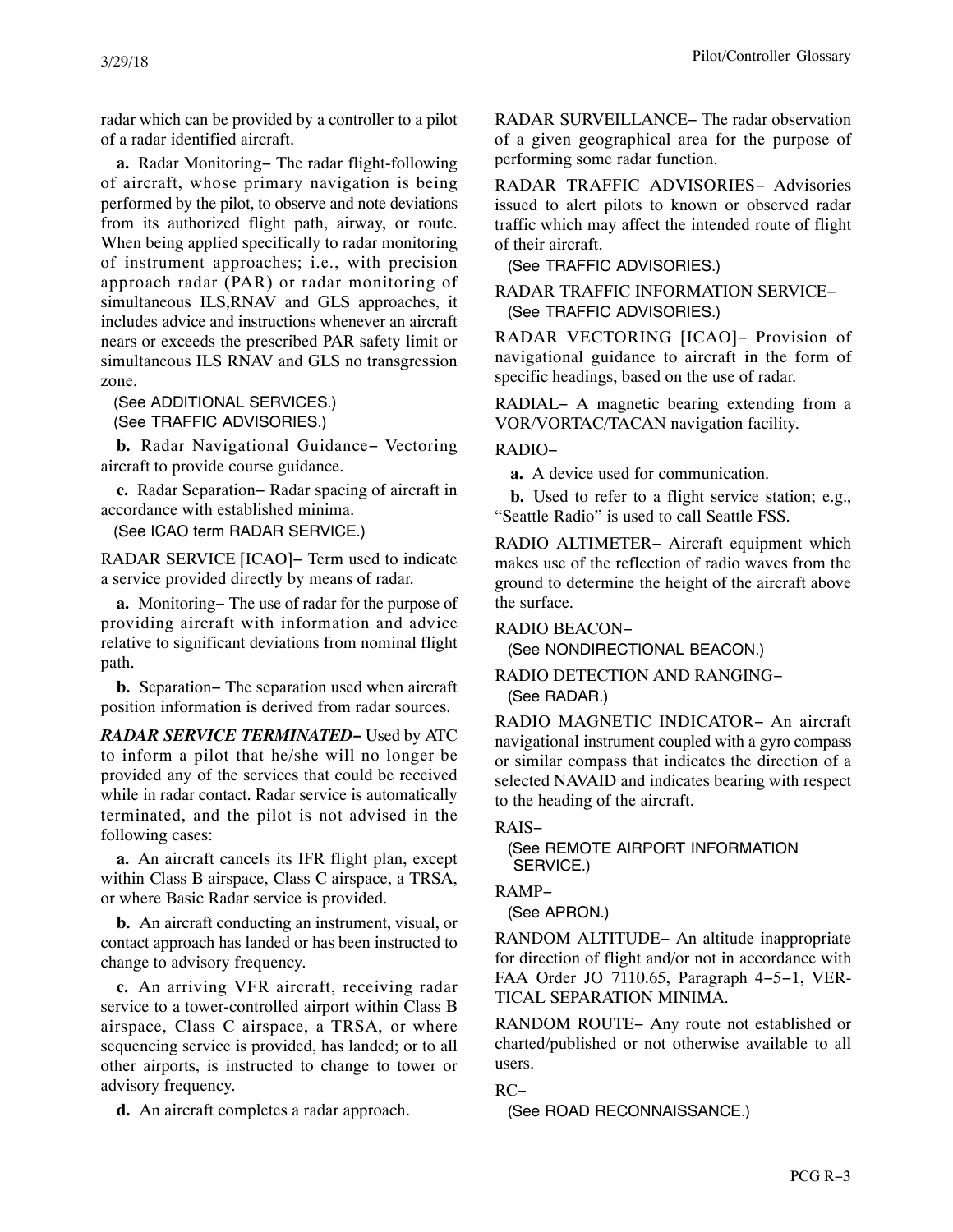# RCAG−

(See REMOTE COMMUNICATIONS AIR/GROUND FACILITY.)

RCC−

(See RESCUE COORDINATION CENTER.)

RCO−

(See REMOTE COMMUNICATIONS OUTLET.)

RCR−

(See RUNWAY CONDITION READING.)

*READ BACK−* Repeat my message back to me.

RECEIVER AUTONOMOUS INTEGRITY MON-ITORING (RAIM)− A technique whereby a civil GNSS receiver/processor determines the integrity of the GNSS navigation signals without reference to sensors or non-DoD integrity systems other than the receiver itself. This determination is achieved by a consistency check among redundant pseudorange measurements.

 receiving control of an aircraft from another RECEIVING CONTROLLER− A controller/facility controller/facility.

RECEIVING FACILITY− (See RECEIVING CONTROLLER.)

RECONFORMANCE− The automated process of bringing an aircraft's Current Plan Trajectory into conformance with its track.

*REDUCE SPEED TO (SPEED)−* (See SPEED ADJUSTMENT.)

REIL−

(See RUNWAY END IDENTIFIER LIGHTS.)

 authorized relay) when necessary to separate a RELEASE TIME− A departure time restriction issued to a pilot by ATC (either directly or through an departing aircraft from other traffic.

(See ICAO term RELEASE TIME.)

RELEASE TIME [ICAO]− Time prior to which an aircraft should be given further clearance or prior to which it should not proceed in case of radio failure.

REMOTE AIRPORT INFORMATION SERVICE (RAIS)− A temporary service provided by facilities, which are not located on the landing airport, but have communication capability and automated weather reporting available to the pilot at the landing airport.

REMOTE COMMUNICATIONS AIR/GROUND FACILITY− An unmanned VHF/UHF transmitter/ receiver facility which is used to expand ARTCC air/ground communications coverage and to facilitate direct contact between pilots and controllers. RCAG facilities are sometimes not equipped with emergency frequencies 121.5 MHz and 243.0 MHz.

(Refer to AIM.)

 (RCO)− An unmanned communications facility express purpose of providing ground-to-ground ists and pilots located at a satellite airport for REMOTE COMMUNICATIONS OUTLET remotely controlled by air traffic personnel. RCOs serve FSSs. Remote Transmitter/Receivers (RTR) serve terminal ATC facilities. An RCO or RTR may be UHF or VHF and will extend the communication range of the air traffic facility. There are several classes of RCOs and RTRs. The class is determined by the number of transmitters or receivers. Classes A through G are used primarily for air/ground purposes. RCO and RTR class O facilities are nonprotected outlets subject to undetected and prolonged outages. RCO (O's) and RTR (O's) were established for the communications between air traffic control specialdelivering en route clearances, issuing departure authorizations, and acknowledging instrument flight rules cancellations or departure/landing times. As a secondary function, they may be used for advisory purposes whenever the aircraft is below the coverage of the primary air/ground frequency.

REMOTE TRANSMITTER/RECEIVER (RTR)− (See REMOTE COMMUNICATIONS OUTLET.)

*REPORT* − Used to instruct pilots to advise ATC of specified information; e.g., "Report passing Hamilton VOR."

 relation to which the position of an aircraft is REPORTING POINT− A geographical location in reported.

(See COMPULSORY REPORTING POINTS.) (See ICAO term REPORTING POINT.) (Refer to AIM.)

REPORTING POINT [ICAO]− A specified geographical location in relation to which the position of an aircraft can be reported.

*REQUEST FULL ROUTE CLEARANCE−* Used by pilots to request that the entire route of flight be read verbatim in an ATC clearance. Such request should be made to preclude receiving an ATC clearance based on the original filed flight plan when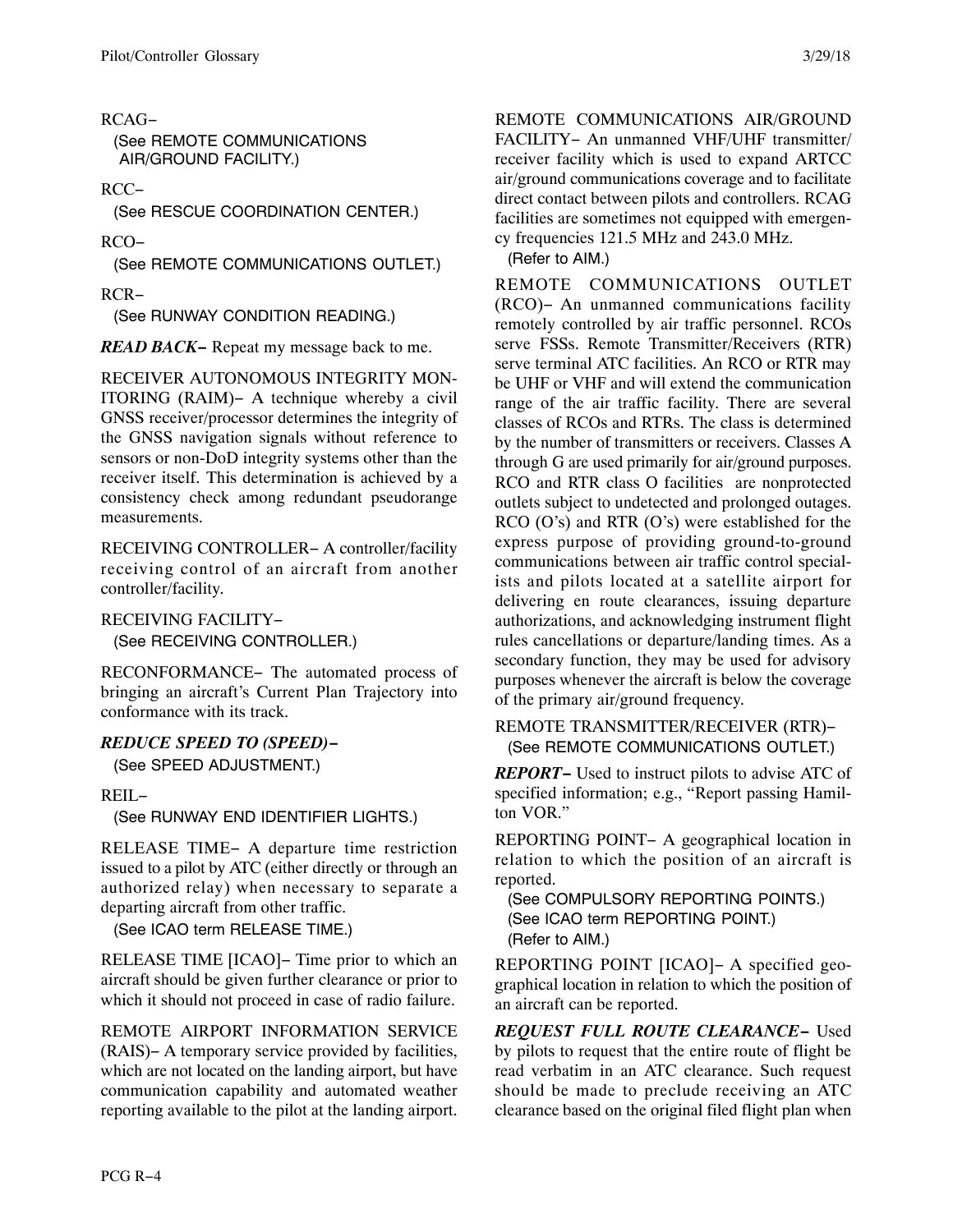a filed IFR flight plan has been revised by the pilot, company, or operations prior to departure.

REQUIRED NAVIGATION PERFORMANCE (RNP)– A statement of the navigational performance necessary for operation within a defined airspace. The following terms are commonly associated with RNP:

 **a.** Required Navigation Performance Level or Type (RNP-X). A value, in nautical miles (NM), from the intended horizontal position within which an aircraft would be at least 95-percent of the total flying time.

 Airspace. A generic term designating airspace, **b.** Required Navigation Performance (RNP) route(s),  $leg(s)$ , operation(s), or procedure(s) where minimum required navigational performance (RNP) have been established.

 **c.** Actual Navigation Performance (ANP). A measure of the current estimated navigational performance. Also referred to as Estimated Position Error (EPE).

**d.** Estimated Position Error (EPE). A measure of the current estimated navigational performance. Also referred to as Actual Navigation Performance (ANP).

 navigation (RNAV) equipment which calculates, **e.** Lateral Navigation (LNAV). A function of area displays, and provides lateral guidance to a profile or path.

 navigation (RNAV) equipment which calculates, **f.** Vertical Navigation (VNAV). A function of area displays, and provides vertical guidance to a profile or path.

 search and rescue (SAR) facility equipped and RESCUE COORDINATION CENTER (RCC)− A manned to coordinate and control SAR operations in an area designated by the SAR plan. The U.S. Coast Guard and the U.S. Air Force have responsibility for the operation of RCCs.

(See ICAO term RESCUE CO-ORDINATION CENTRE.)

RESCUE CO-ORDINATION CENTRE [ICAO]− A unit responsible for promoting efficient organization of search and rescue service and for coordinating the conduct of search and rescue operations within a search and rescue region.

RESOLUTION ADVISORY− A display indication given to the pilot by the Traffic alert and Collision

 Avoidance System (TCAS II) recommending a maneuver to increase vertical separation relative to an intruding aircraft. Positive, negative, and vertical speed limit (VSL) advisories constitute the resolution advisories. A resolution advisory is also classified as corrective or preventive.

#### RESTRICTED AREA−

(See SPECIAL USE AIRSPACE.) (See ICAO term RESTRICTED AREA.)

 RESTRICTED AREA [ICAO]− An airspace of defined dimensions, above the land areas or territorial waters of a State, within which the flight of aircraft is restricted in accordance with certain specified conditions.

*RESUME NORMAL SPEED−* Used by ATC to advise a pilot to resume an aircraft's normal operating speed. It is issued to terminate a speed adjustment where no published speed restrictions apply. It does not delete speed restrictions in published procedures of upcoming segments of flight. This does not relieve the pilot of those speed restrictions that are applicable to 14 CFR Section 91.117.

*RESUME OWN NAVIGATION−* Used by ATC to advise a pilot to resume his/her own navigational responsibility. It is issued after completion of a radar vector or when radar contact is lost while the aircraft is being radar vectored.

(See RADAR CONTACT LOST.) (See RADAR SERVICE TERMINATED.*)*

 that are applicable to a SID, STAR, or other *RESUME PUBLISHED SPEED−* Used by ATC to advise a pilot to resume published speed restrictions instrument procedure. It is issued to terminate a speed adjustment where speed restrictions are published on a charted procedure.

RMI−

(See RADIO MAGNETIC INDICATOR.)

RNAV−

(See AREA NAVIGATION (RNAV).)

RNAV APPROACH− An instrument approach procedure which relies on aircraft area navigation equipment for navigational guidance.

(See AREA NAVIGATION (RNAV).) (See INSTRUMENT APPROACH PROCEDURE.)

ROAD RECONNAISSANCE (RC)− Military activity requiring navigation along roads, railroads, and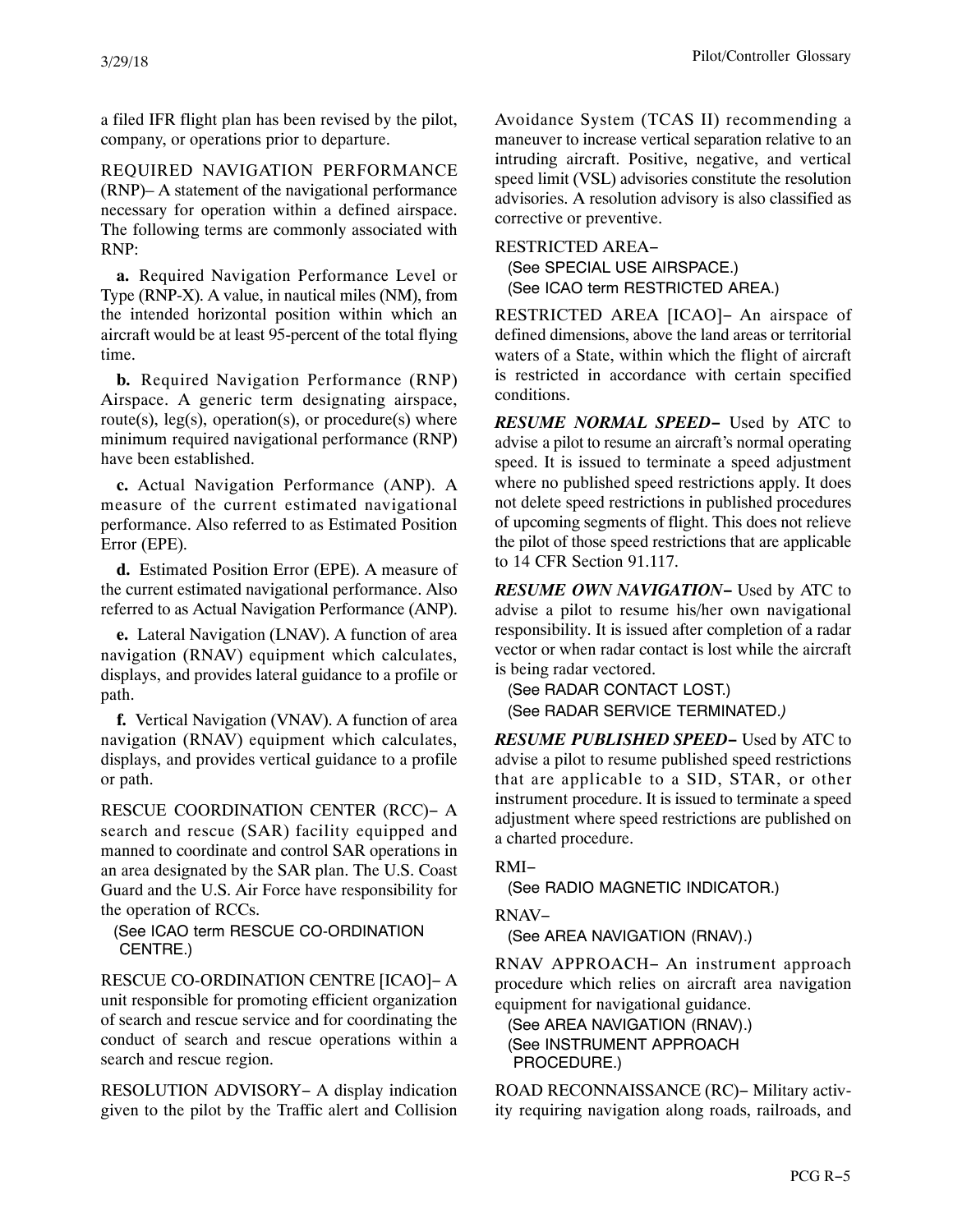rivers. Reconnaissance route/route segments are seldom along a straight line and normally require a lateral route width of 10 NM to 30 NM and an altitude range of 500 feet to 10,000 feet AGL.

 *ROGER−* I have received all of your last transmission. It should not be used to answer a question requiring a yes or a no answer.

(See AFFIRMATIVE.) (See NEGATIVE.)

ROLLOUT RVR− (See VISIBILITY.)

ROUTE− A defined path, consisting of one or more courses in a horizontal plane, which aircraft traverse over the surface of the earth.

(See AIRWAY.) (See JET ROUTE.) (See PUBLISHED ROUTE.) (See UNPUBLISHED ROUTE.)

ROUTE ACTION NOTIFICATION− EDST notification that a PAR/PDR/PDAR has been applied to the flight plan.

(See ATC PREFERRED ROUTE NOTIFICATION.) (See EN ROUTE DECISION SUPPORT TOOL.)

 a part of a route that can be defined by two ROUTE SEGMENT− As used in Air Traffic Control, navigational fixes, two NAVAIDs, or a fix and a NAVAID.

(See FIX.) (See ROUTE.) (See ICAO term ROUTE SEGMENT.)

ROUTE SEGMENT [ICAO]− A portion of a route to be flown, as defined by two consecutive significant points specified in a flight plan.

RSA−

(See RUNWAY SAFETY AREA.)

RTR−

(See REMOTE TRANSMITTER/RECEIVER.)

 aircraft along its length. Runways are normally numbered in relation to their magnetic direction RUNWAY− A defined rectangular area on a land airport prepared for the landing and takeoff run of rounded off to the nearest 10 degrees; e.g., Runway 1, Runway 25.

(See PARALLEL RUNWAYS.) (See ICAO term RUNWAY.)

RUNWAY [ICAO]− A defined rectangular area on a land aerodrome prepared for the landing and takeoff of aircraft.

RUNWAY CENTERLINE LIGHTING− (See AIRPORT LIGHTING.)

 or more of the three runway zones (touchdown, RUNWAY CONDITION CODES (RwyCC)− Numerical readings, provided by airport operators, that indicate runway surface contamination (for example, slush, ice, rain, etc.). These values range from "1" (poor) to "6" (dry) and must be included on the ATIS when the reportable condition is less than 6 in any one midpoint, rollout).

 decelerometer readings relayed by air traffic the pilot in determining runway braking action. RUNWAY CONDITION READING− Numerical controllers at USAF and certain civil bases for use by These readings are routinely relayed only to USAF and Air National Guard Aircraft.

(See BRAKING ACTION.)

RUNWAY CONDITION REPORT (RwyCR)− A data collection worksheet used by airport operators that correlates the runway percentage of coverage along with the depth and type of contaminant for the purpose of creating a FICON NOTAM.

(See RUNWAY CONDITION CODES.)

RUNWAY END IDENTIFIER LIGHTS (REIL)− (See AIRPORT LIGHTING.)

RUNWAY ENTRANCE LIGHTS (REL)−An array of red lights which include the first light at the hold line followed by a series of evenly spaced lights to the runway edge aligned with the taxiway centerline, and one additional light at the runway centerline in line with the last two lights before the runway edge.

RUNWAY GRADIENT− The average slope, measured in percent, between two ends or points on a runway. Runway gradient is depicted on Government aerodrome sketches when total runway gradient exceeds 0.3%.

*RUNWAY HEADING* − The magnetic direction that corresponds with the runway centerline extended, not the painted runway number. When cleared to "fly or maintain runway heading," pilots are expected to fly or maintain the heading that corresponds with the extended centerline of the departure runway. Drift correction shall not be applied; e.g., Runway 4, actual magnetic heading of the runway centerline 044, fly 044.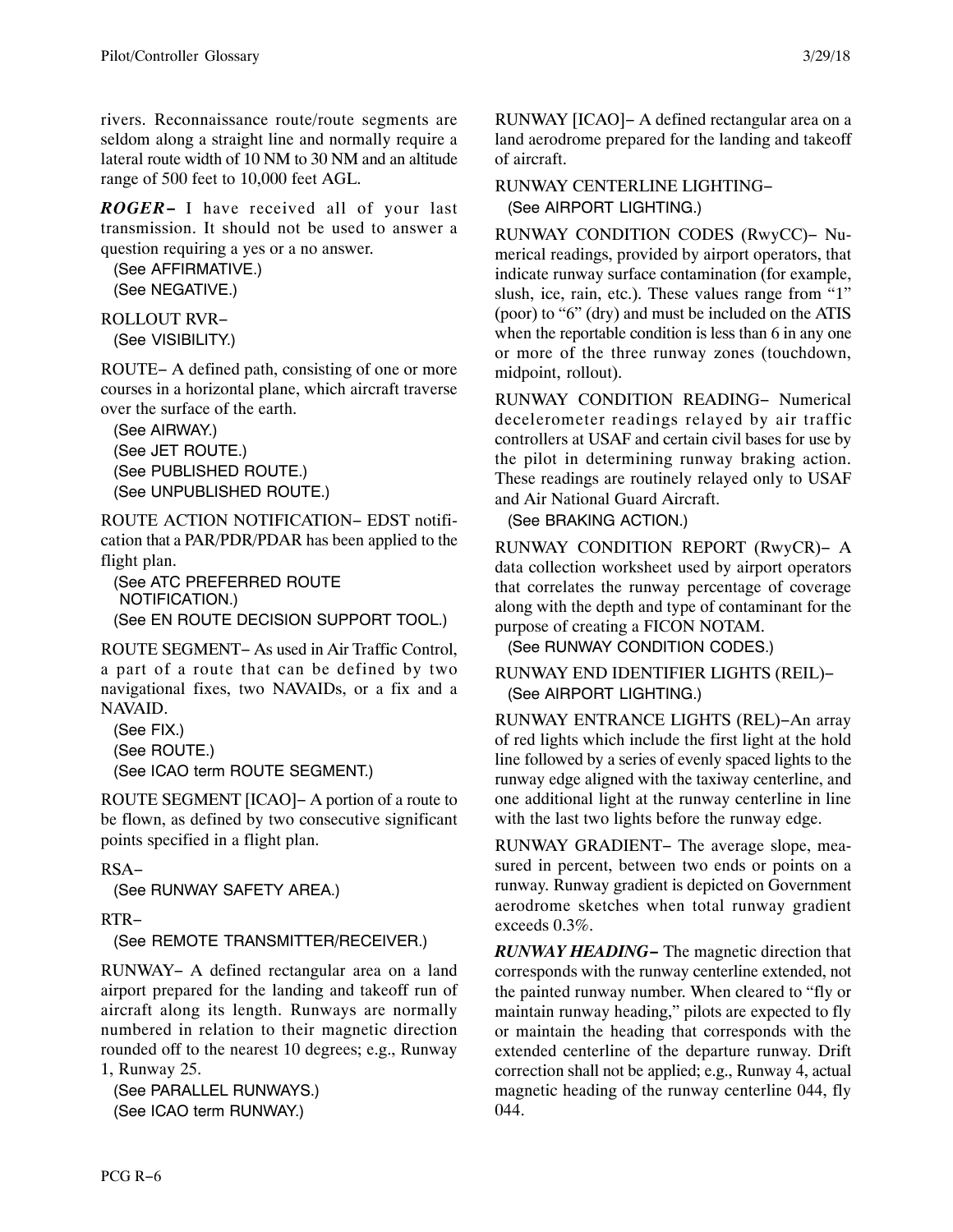specifies the landing runway configuration or plan from each transition fix to the vertex is RUNWAY IN USE/ACTIVE RUNWAY/DUTY RUNWAY− Any runway or runways currently being used for takeoff or landing. When multiple runways are used, they are all considered active runways. In the metering sense, a selectable adapted item which direction of traffic flow. The adapted optimum flight determined by the runway configuration for arrival metering processing purposes.

RUNWAY LIGHTS− (See AIRPORT LIGHTING.)

RUNWAY MARKINGS− (See AIRPORT MARKING AIDS.)

 runway, of the same width as the runway plus shoulders, centered on the extended runway RUNWAY OVERRUN− In military aviation exclusively, a stabilized or paved area beyond the end of a centerline.

 depict crossing altitudes, speed restrictions, and execute an instrument approach procedure. A RUNWAY PROFILE DESCENT− An instrument flight rules (IFR) air traffic control arrival procedure to a runway published for pilot use in graphic and/or textual form and may be associated with a STAR. Runway Profile Descents provide routing and may headings to be flown from the en route structure to the point where the pilot will receive clearance for and Runway Profile Descent may apply to more than one runway if so stated on the chart.

(Refer to AIM.)

 AC 150/5300-13, Airport Design, Chapter 3. RUNWAY SAFETY AREA− A defined surface surrounding the runway prepared, or suitable, for reducing the risk of damage to airplanes in the event of an undershoot, overshoot, or excursion from the runway. The dimensions of the RSA vary and can be determined by using the criteria contained within Figure 3−1 in AC 150/5300-13 depicts the RSA. The design standards dictate that the RSA shall be:

 **a.** Cleared, graded, and have no potentially hazardous ruts, humps, depressions, or other surface variations;

**b.** Drained by grading or storm sewers to prevent water accumulation;

 snow removal equipment, aircraft rescue and **c.** Capable, under dry conditions, of supporting firefighting equipment, and the occasional passage of

aircraft without causing structural damage to the aircraft; and,

**d.** Free of objects, except for objects that need to be located in the runway safety area because of their function. These objects shall be constructed on low impact resistant supports (frangible mounted structures) to the lowest practical height with the frangible point no higher than 3 inches above grade.

(Refer to AC 150/5300-13, Airport Design, Chapter 3.)

 The RWSL is a system of runway and taxiway RUNWAY STATUS LIGHTS (RWSL) SYSTEM− lighting to provide pilots increased situational awareness by illuminating runway entry lights (REL) when the runway is unsafe for entry or crossing, and take-off hold lights (THL) when the runway is unsafe for departure.

#### RUNWAY TRANSITION−

**a.** Conventional STARs/SIDs. The portion of a STAR/SID that serves a particular runway or runways at an airport.

**b.** RNAV STARs/SIDs. Defines a path(s) from the common route to the final point(s) on a STAR. For a SID, the common route that serves a particular runway or runways at an airport.

 Flight Operations. Runway use programs are RUNWAY USE PROGRAM− A noise abatement runway selection plan designed to enhance noise abatement efforts with regard to airport communities for arriving and departing aircraft. These plans are developed into runway use programs and apply to all turbojet aircraft 12,500 pounds or heavier; turbojet aircraft less than 12,500 pounds are included only if the airport proprietor determines that the aircraft creates a noise problem. Runway use programs are coordinated with FAA offices, and safety criteria used in these programs are developed by the Office of administered by the Air Traffic Service as "Formal" or "Informal" programs.

**a.** Formal Runway Use Program− An approved noise abatement program which is defined and acknowledged in a Letter of Understanding between Flight Operations, Air Traffic Service, the airport proprietor, and the users. Once established, participation in the program is mandatory for aircraft operators and pilots as provided for in 14 CFR Section 91.129.

**b.** Informal Runway Use Program− An approved noise abatement program which does not require a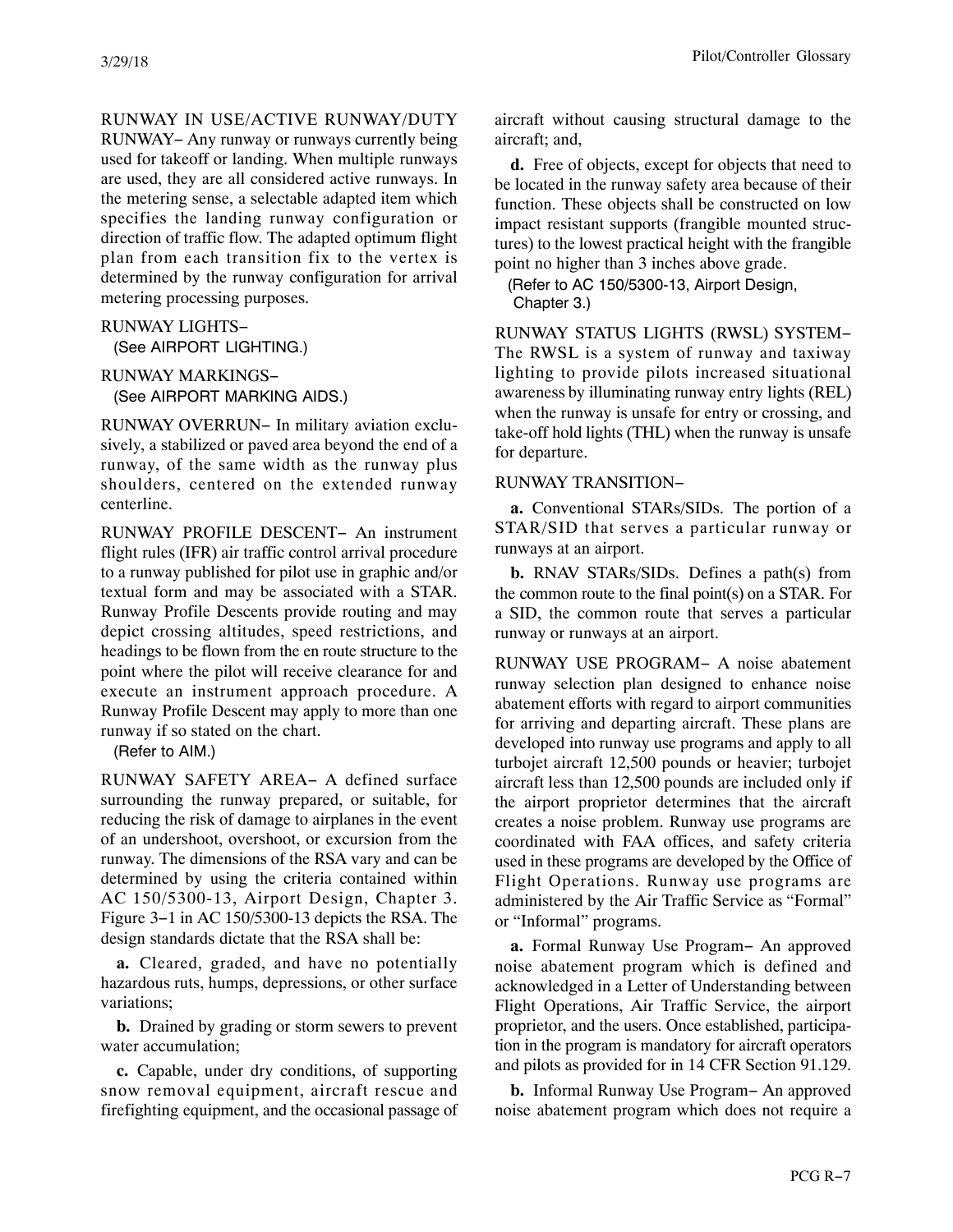Letter of Understanding, and participation in the RwyCC− program is voluntary for aircraft operators/pilots. (See RUNWAY CONDITION CODES.)

RUNWAY VISIBILITY VALUE (RVV)− RwyCR−<br>(See RUNWAY CONDITION REPORT.) RUNWAY VISUAL RANGE (RVR)− (See VISIBILITY.)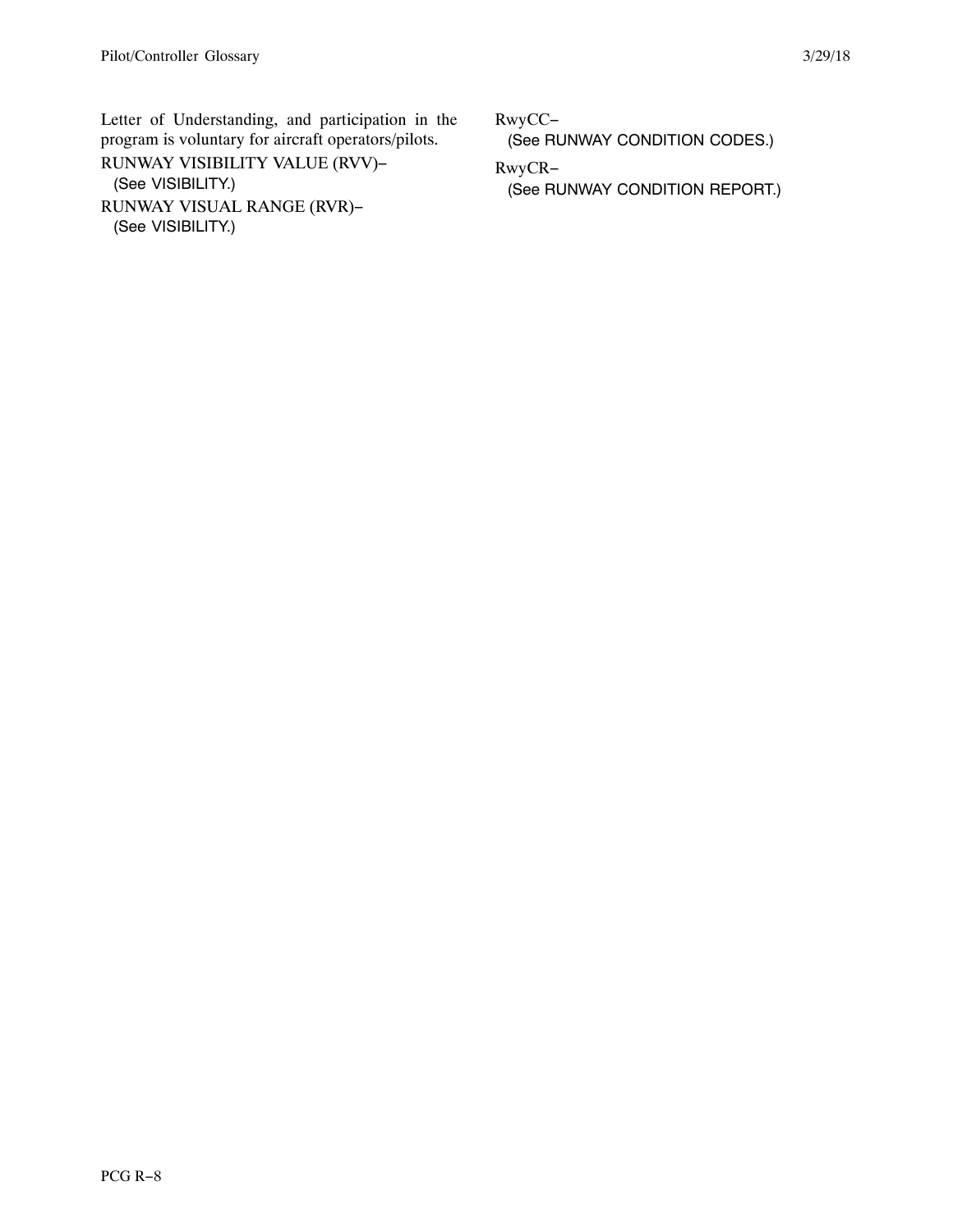# **S**

# SAA− (See SPECIAL ACTIVITY AIRSPACE.)

SAFETY ALERT− A safety alert issued by ATC to aircraft under their control if ATC is aware the aircraft is at an altitude which, in the controller's judgment, places the aircraft in unsafe proximity to terrain, obstructions, or other aircraft. The controller may discontinue the issuance of further alerts if the pilot advises he/she is taking action to correct the situation or has the other aircraft in sight.

**a.** Terrain/Obstruction Alert− A safety alert issued by ATC to aircraft under their control if ATC is aware the aircraft is at an altitude which, in the controller's judgment, places the aircraft in unsafe proximity to terrain/obstructions; e.g., "Low Altitude Alert, check your altitude immediately."

**b.** Aircraft Conflict Alert− A safety alert issued by ATC to aircraft under their control if ATC is aware of an aircraft that is not under their control at an altitude which, in the controller's judgment, places both aircraft in unsafe proximity to each other. With the alert, ATC will offer the pilot an alternate course of action when feasible; e.g., "Traffic Alert, advise you turn right heading zero niner zero or climb to eight thousand immediately."

Note: The issuance of a safety alert is contingent upon the capability of the controller to have an awareness of an unsafe condition. The course of action provided will be predicated on other traffic under ATC control. Once the alert is issued, it is solely the pilot's prerogative to determine what course of action, if any, he/she will take.

 potential collision. The Airport Movement Area enhancement to the ASDE−3. The Safety Logic SAFETY LOGIC SYSTEM− A software enhancement to ASDE−3, ASDE−X, and ASSC, that predicts the path of aircraft landing and/or departing, and/or vehicular movements on runways. Visual and aural alarms are activated when the safety logic projects a Safety System (AMASS) is a safety logic system System for ASDE−X and ASSC is an integral part of the software program.

# SAFETY LOGIC SYSTEM ALERTS−

**a.** ALERT− An actual situation involving two real safety logic tracks (aircraft/aircraft, aircraft/vehicle, or aircraft/other tangible object) that safety logic has predicted will result in an imminent collision, based upon the current set of Safety Logic parameters.

**b.** FALSE ALERT−

 **1.** Alerts generated by one or more false surface−radar targets that the system has interpreted as real tracks and placed into safety logic.

 not perform correctly, based upon the design **2.** Alerts in which the safety logic software did specifications and the current set of Safety Logic parameters.

**3.** The alert is generated by surface radar targets caused by moderate or greater precipitation.

**c.** NUISANCE ALERT− An alert in which one or more of the following is true:

**1.** The alert is generated by a known situation that is not considered an unsafe operation, such as LAHSO or other approved operations.

**2.** The alert is generated by inaccurate secondary radar data received by the Safety Logic System.

**3.** One or more of the aircraft involved in the alert is not intending to use a runway (for example, helicopter, pipeline patrol, non−Mode C overflight, etc.).

 alert is not required, based upon the design **d.** VALID NON−ALERT− A situation in which the safety logic software correctly determines that an specifications and the current set of Safety Logic parameters.

 an alert was required, based upon the design **e.** INVALID NON−ALERT− A situation in which the safety logic software did not issue an alert when specifications.

 SAIL BACK− A maneuver during high wind conditions (usually with power off) where float plane movement is controlled by water rudders/opening and closing cabin doors.

SAME DIRECTION AIRCRAFT− Aircraft are operating in the same direction when:

**a.** They are following the same track in the same direction; or

**b.** Their tracks are parallel and the aircraft are flying in the same direction; or

**c.** Their tracks intersect at an angle of less than 45 degrees.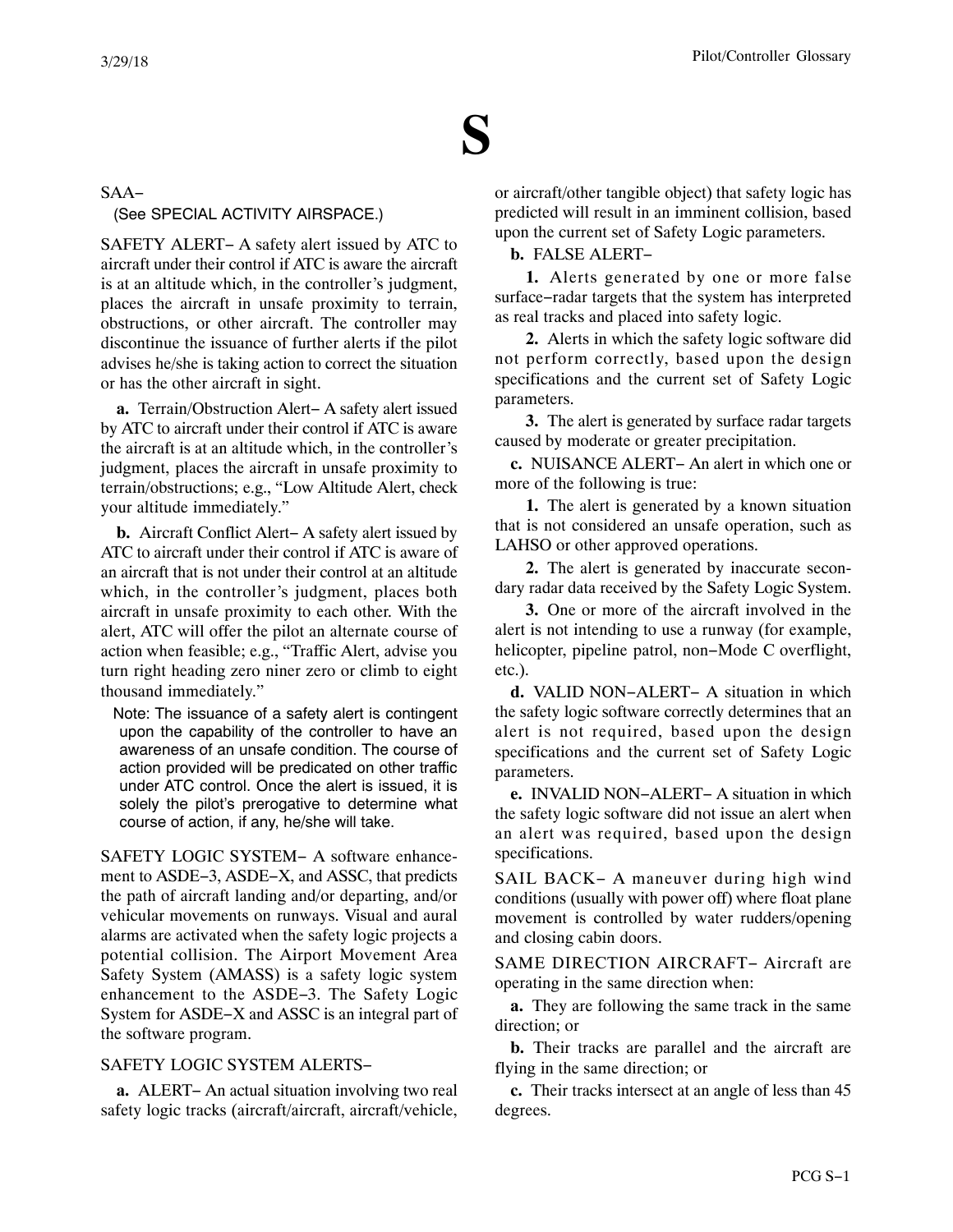# SAR−

(See SEARCH AND RESCUE.)

 transmission. Usually specifies transmission or *SAY AGAIN*− Used to request a repeat of the last portion thereof not understood or received; e.g., "Say again all after ABRAM VOR."

 *SAY ALTITUDE−* Used by ATC to ascertain an aircraft's specific altitude/flight level. When the aircraft is climbing or descending, the pilot should state the indicated altitude rounded to the nearest 100 feet.

*SAY HEADING* − Used by ATC to request an aircraft heading. The pilot should state the actual heading of the aircraft.

 that has calculated an arrival time according to SCHEDULED TIME OF ARRIVAL (STA)− A STA is the desired time that an aircraft should cross a certain point (landing or metering fix). It takes other traffic and airspace configuration into account. A STA time shows the results of the TBFM scheduler parameters such as optimized spacing, aircraft performance, and weather.

SDF−

#### (See SIMPLIFIED DIRECTIONAL FACILITY.)

SEA LANE− A designated portion of water outlined by visual surface markers for and intended to be used by aircraft designed to operate on water.

 pertinent to search and rescue should be passed through any air traffic facility or be transmitted directly to the Rescue Coordination Center by SEARCH AND RESCUE− A service which seeks missing aircraft and assists those found to be in need of assistance. It is a cooperative effort using the facilities and services of available Federal, state and local agencies. The U.S. Coast Guard is responsible for coordination of search and rescue for the Maritime Region, and the U.S. Air Force is responsible for search and rescue for the Inland Region. Information telephone.

(See FLIGHT SERVICE STATION.) (See RESCUE COORDINATION CENTER.) (Refer to AIM.)

SEARCH AND RESCUE FACILITY- A facility responsible for maintaining and operating a search and rescue (SAR) service to render aid to persons and property in distress. It is any SAR unit, station, NET, or other operational activity which can be usefully

employed during an SAR Mission; e.g., a Civil Air Patrol Wing, or a Coast Guard Station.

(See SEARCH AND RESCUE.)

#### SECNOT−

(See SECURITY NOTICE.)

 from a transponder return presented on a radar SECONDARY RADAR TARGET− A target derived display.

SECTIONAL AERONAUTICAL CHARTS− (See AERONAUTICAL CHART.)

SECTOR LIST DROP INTERVAL− A parameter number of minutes after the meter fix time when arrival aircraft will be deleted from the arrival sector list.

 being involved, in a security violation, or are SECURITY NOTICE (SECNOT) − A SECNOT is a request originated by the Air Traffic Security Coordinator (ATSC) for an extensive communications search for aircraft involved, or suspected of considered a security risk. A SECNOT will include the aircraft identification, search area, and expiration time. The search area, as defined by the ATSC, could be a single airport, multiple airports, a radius of an airport or fix, or a route of flight. Once the expiration time has been reached, the SECNOT is considered to be cancelled.

SECURITY SERVICES AIRSPACE − Areas established through the regulatory process or by NOTAM, issued by the Administrator under title 14, CFR, sections 99.7, 91.141, and 91.139, which specify that ATC security services are required; i.e., ADIZ or temporary flight rules areas.

 SEE AND AVOID− When weather conditions observe and maneuver to avoid other aircraft. permit, pilots operating IFR or VFR are required to Right-of-way rules are contained in 14 CFR Part 91.

 SEGMENTED CIRCLE− A system of visual indicators designed to provide traffic pattern information at airports without operating control towers.

(Refer to AIM.)

 may have as many as four separate segments depending on how the approach procedure is SEGMENTS OF AN INSTRUMENT APPROACH PROCEDURE− An instrument approach procedure structured.

**a.** Initial Approach− The segment between the initial approach fix and the intermediate fix or the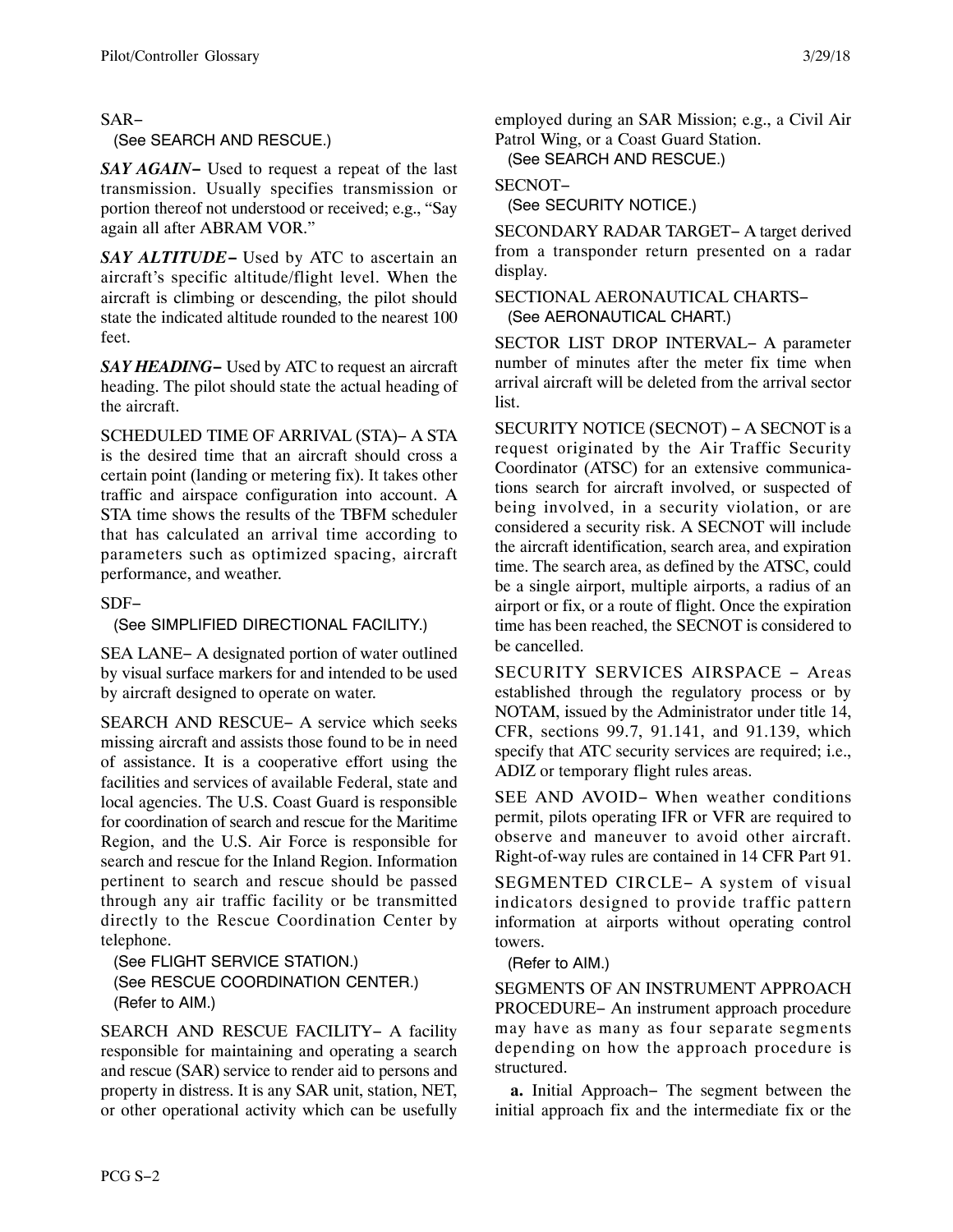point where the aircraft is established on the intermediate course or final approach course.

(See ICAO term INITIAL APPROACH SEGMENT.)

**b.** Intermediate Approach− The segment between the intermediate fix or point and the final approach fix.

(See ICAO term INTERMEDIATE APPROACH SEGMENT.)

**c.** Final Approach− The segment between the final approach fix or point and the runway, airport, or missed approach point.

(See ICAO term FINAL APPROACH SEGMENT.)

 missed approach point or the point of arrival at **d.** Missed Approach− The segment between the decision height and the missed approach fix at the prescribed altitude.

(Refer to 14 CFR Part 97.) (See ICAO term MISSED APPROACH PROCEDURE.)

SEPARATION− In air traffic control, the spacing of aircraft to achieve their safe and orderly movement in flight and while landing and taking off.

(See SEPARATION MINIMA.) (See ICAO term SEPARATION.)

SEPARATION [ICAO]− Spacing between aircraft, levels or tracks.

SEPARATION MINIMA– The minimum longitudinal, lateral, or vertical distances by which aircraft are spaced through the application of air traffic control procedures.

(See SEPARATION.)

SERVICE− A generic term that designates functions or assistance available from or rendered by air traffic control. For example, Class C service would denote the ATC services provided within a Class C airspace area.

 and/or ARTCC areas. A SWAP is normally SEVERE WEATHER AVOIDANCE PLAN (SWAP)− An approved plan to minimize the affect of severe weather on traffic flows in impacted terminal implemented to provide the least disruption to the ATC system when flight through portions of airspace is difficult or impossible due to severe weather.

 issued. These messages define areas of possible severe thunderstorms or tornado activity. The the Storm Prediction Center (SPC) at Norman, SEVERE WEATHER FORECAST ALERTS− Preliminary messages issued in order to alert users that a Severe Weather Watch Bulletin (WW) is being messages are unscheduled and issued as required by Oklahoma.

(See AIRMET.) (See CONVECTIVE SIGMET.) (See CWA.) (See SIGMET.)

SFA−

(See SINGLE FREQUENCY APPROACH.)

SFO−

(See SIMULATED FLAMEOUT.)

SHF−

(See SUPER HIGH FREQUENCY.)

 air traffic control facilities are coordinating and SHORT RANGE CLEARANCE− A clearance issued to a departing IFR flight which authorizes IFR flight to a specific fix short of the destination while obtaining the complete clearance.

SHORT TAKEOFF AND LANDING AIRCRAFT (STOL)− An aircraft which, at some weight within its approved operating weight, is capable of operating from a runway in compliance with the applicable STOL characteristics, airworthiness, operations, noise, and pollution standards.

(See VERTICAL TAKEOFF AND LANDING AIRCRAFT.)

SIAP−

(See STANDARD INSTRUMENT APPROACH PROCEDURE.)

SID−

(See STANDARD INSTRUMENT DEPARTURE.)

 accomplished by a pilot at the completion of an SIDESTEP MANEUVER− A visual maneuver instrument approach to permit a straight-in landing on a parallel runway not more than 1,200 feet to either side of the runway to which the instrument approach was conducted.

(Refer to AIM.)

 weather significant to the safety of all aircraft. *SIGMET−* A weather advisory issued concerning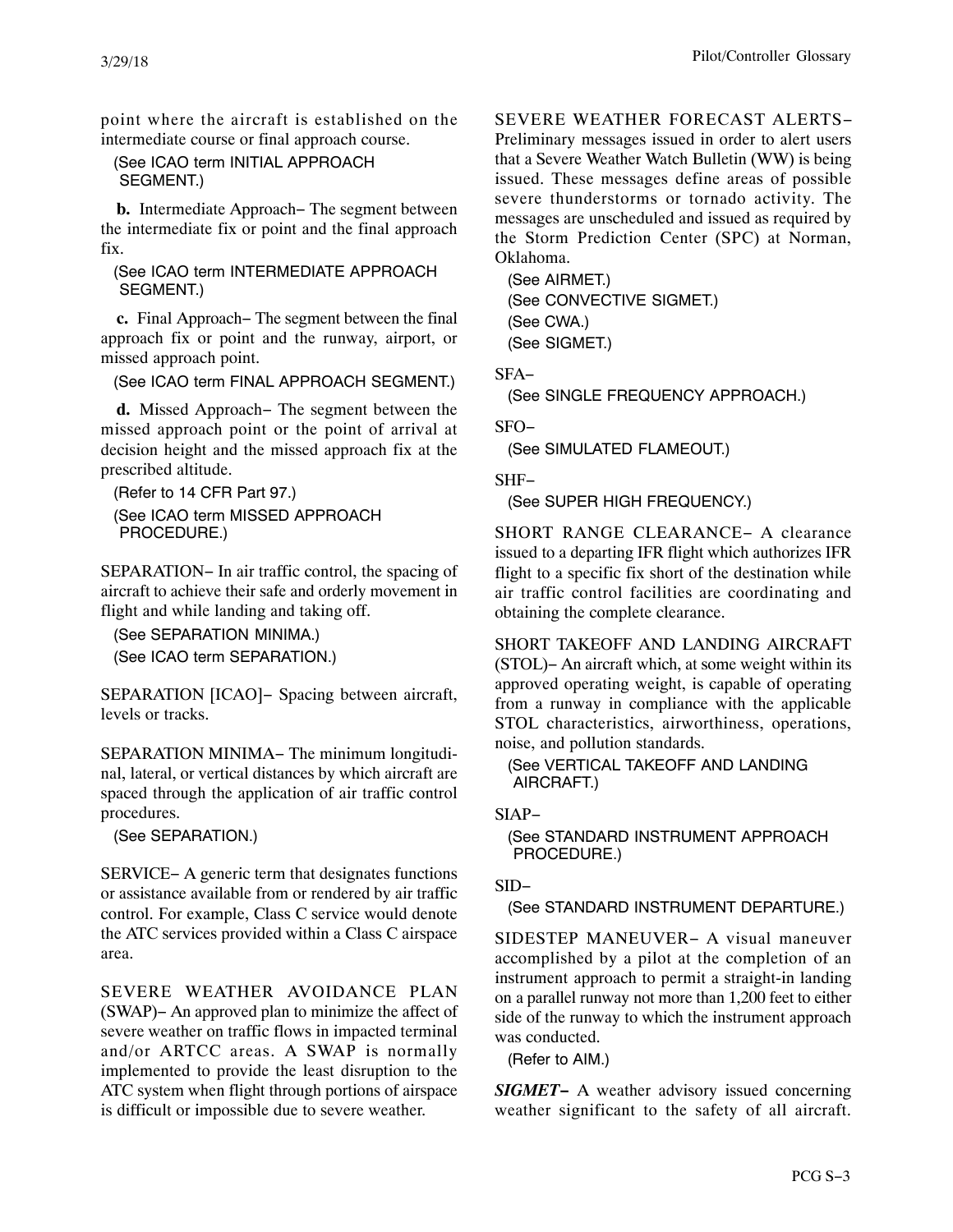SIGMET advisories cover severe and extreme turbulence, severe icing, and widespread dust or sandstorms that reduce visibility to less than 3 miles.

(See AIRMET.) (See AWW.) (See CONVECTIVE SIGMET.) (See CWA.) (See ICAO term SIGMET INFORMATION.) (Refer to AIM.)

SIGMET INFORMATION [ICAO]− Information issued by a meteorological watch office concerning the occurrence or expected occurrence of specified en-route weather phenomena which may affect the safety of aircraft operations.

# *SIGNIFICANT METEOROLOGICAL INFOR-MATION−*

(See SIGMET.)

 degrees of latitude and longitude, which is SIGNIFICANT POINT− A point, whether a named intersection, a NAVAID, a fix derived from a NAVAID(s), or geographical coordinate expressed in established for the purpose of providing separation, as a reporting point, or to delineate a route of flight.

SIMPLIFIED DIRECTIONAL FACILITY (SDF)− A NAVAID used for nonprecision instrument approaches. The final approach course is similar to that of an ILS localizer except that the SDF course may be offset from the runway, generally not more than 3 degrees, and the course may be wider than the localizer, resulting in a lower degree of accuracy.

(Refer to AIM.)

SIMULATED FLAMEOUT− A practice approach by a jet aircraft (normally military) at idle thrust to a runway. The approach may start at a runway (high key) and may continue on a relatively high and wide downwind leg with a continuous turn to final. It terminates in landing or low approach. The purpose of this approach is to simulate a flameout.

(See FLAMEOUT.)

 approach operation permitting ILS/RNAV/GLS approaches to airports having parallel runways separated by at least 3,000 feet and less than SIMULTANEOUS CLOSE PARALLEL AP-PROACHES− A simultaneous, independent 4,300−feet between centerlines. Aircraft are permitted to pass each other during these simultaneous operations. Integral parts of a total system are radar, NTZ monitoring with enhanced FMA color displays

 ATC procedures, an Attention All Users Page (AAUP), PRM in the approach name, and that include aural and visual alerts and predictive aircraft position software, communications override, appropriate ground based and airborne equipment. High update rate surveillance sensor required for certain runway or approach course separations.

 or missed approach courses that intersect where SIMULTANEOUS (CONVERGING) DEPEND-ENT APPROACHES- An approach operation permitting ILS/RNAV/GLS approaches to runways required minimum spacing between the aircraft on each final approach course is required.

 allel runways where approach procedure design SIMULTANEOUS (CONVERGING) INDEPEND-ENT APPROACHES- An approach operation permitting ILS/RNAV/GLS approaches to non-parmaintains the required aircraft spacing throughout the approach and missed approach and hence the operations may be conducted independently.

 approaches to airports having parallel runways Integral parts of a total system are ILS, radar, SIMULTANEOUS ILS APPROACHES− An approach system permitting simultaneous ILS separated by at least 4,300 feet between centerlines. communications, ATC procedures, and appropriate airborne equipment.

(See PARALLEL RUNWAYS.) (Refer to AIM.)

 APPROACH (SOIA)− An instrument landing SIMULTANEOUS OFFSET INSTRUMENT system comprised of an ILS PRM, RNAV PRM or GLS PRM approach to one runway and an offset LDA PRM with glideslope or an RNAV PRM or GLS PRM approach utilizing vertical guidance to another where parallel runway spaced less than 3,000 feet and at least 750 feet apart. The approach courses converge by 2.5 to 3 degrees. Simultaneous close parallel PRM approach procedures apply up to the point where the approach course separation becomes 3,000 feet, at the offset MAP. From the offset MAP to the runway threshold, visual separation by the aircraft conducting the offset approach is utilized.

(Refer to AIM)

 ILS/RNAV/GLS approaches to adjacent parallel SIMULTANEOUS (PARALLEL) DEPENDENT APPROACHES- An approach operation permitting runways where prescribed diagonal spacing must be maintained. Aircraft are not permitted to pass each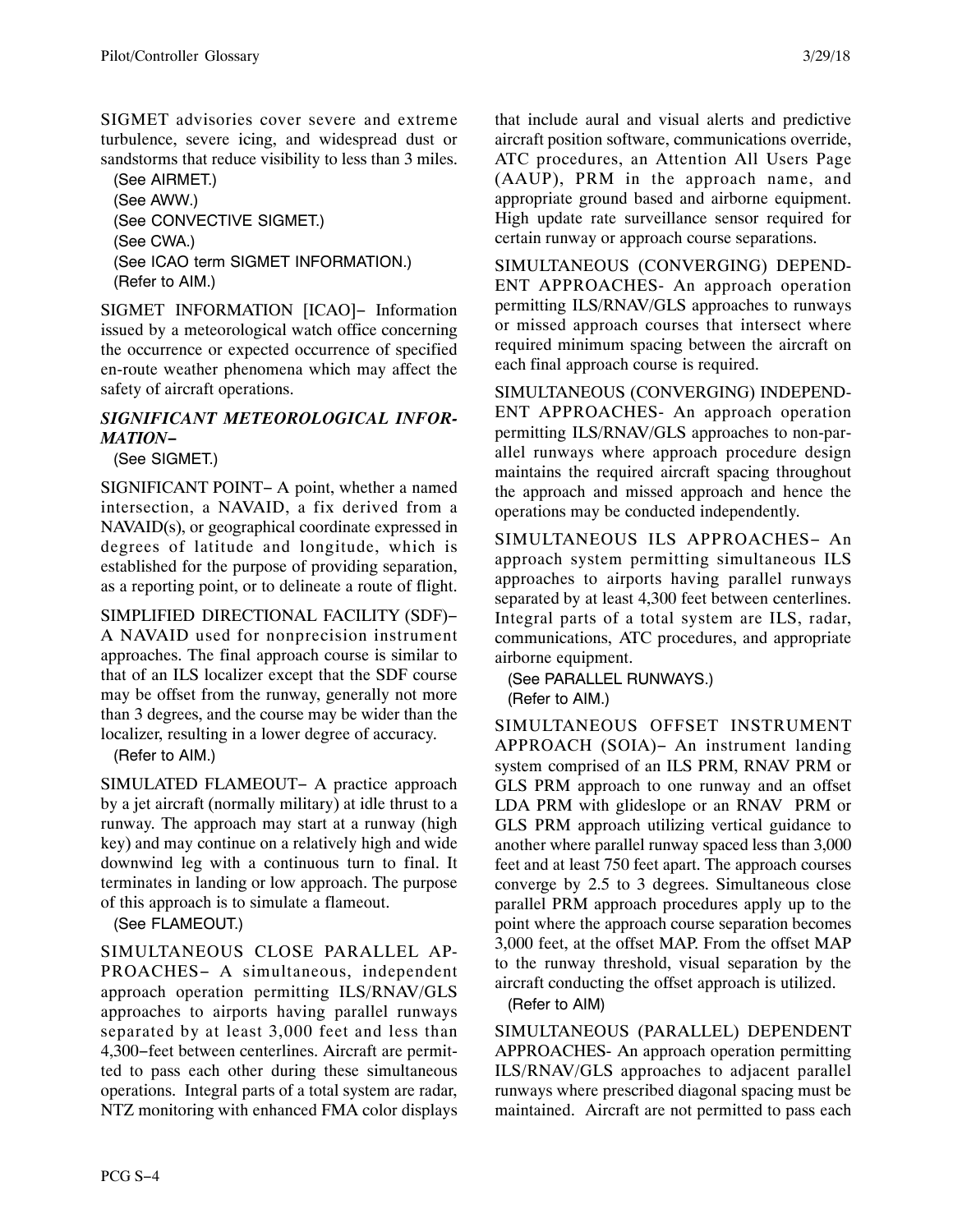3/29/18 Pilot/Controller Glossary

other during simultaneous dependent operations. Integral parts of a total system ATC procedures, and appropriate airborne and ground based equipment.

 Routes which are sometimes depicted on high SINGLE DIRECTION ROUTES− Preferred IFR altitude en route charts and which are normally flown in one direction only.

(See PREFERRED IFR ROUTES.) (Refer to CHART SUPPLEMENT U.S.)

 provided under a letter of agreement to military Pilots will not normally be required to change descent are required to change frequency when center to the terminal facility. The abbreviation SINGLE FREQUENCY APPROACH− A service single-piloted turbojet aircraft which permits use of a single UHF frequency during approach for landing. frequency from the beginning of the approach to touchdown except that pilots conducting an en route control is transferred from the air route traffic control "SFA" in the DOD FLIP IFR Supplement under "Communications" indicates this service is available at an aerodrome.

SINGLE-PILOTED AIRCRAFT− A military turbojet aircraft possessing one set of flight controls, tandem cockpits, or two sets of flight controls but operated by one pilot is considered single-piloted by ATC when determining the appropriate air traffic service to be applied.

(See SINGLE FREQUENCY APPROACH.)

 SKYSPOTTER− A pilot who has received specialized training in observing and reporting inflight weather phenomena.

SLASH− A radar beacon reply displayed as an elongated target.

SLDI−

(See SECTOR LIST DROP INTERVAL.)

# SLOT TIME−

(See METER FIX TIME/SLOT TIME.)

SLOW TAXI− To taxi a float plane at low power or low RPM.

SN−

(See SYSTEM STRATEGIC NAVIGATION.)

 *SPEAK SLOWER−* Used in verbal communications as a request to reduce speech rate.

 Airspace System wherein limitations may be SPECIAL ACTIVITY AIRSPACE (SAA)− Any airspace with defined dimensions within the National imposed upon aircraft operations. This airspace may be restricted areas, prohibited areas, military operations areas, air ATC assigned airspace, and any other designated airspace areas. The dimensions of this airspace are programmed into EDST and can be designated as either active or inactive by screen entry. Aircraft trajectories are constantly tested against the dimensions of active areas and alerts issued to the applicable sectors when violations are predicted.

(See EN ROUTE DECISION SUPPORT TOOL.)

 that govern procedures for conducting flights in SPECIAL AIR TRAFFIC RULES (SATR)− Rules certain areas listed in 14 CFR Part 93. The term "SATR" is used in the United States to describe the rules for operations in specific areas designated in the Code of Federal Regulations.

(Refer to 14 CFR Part 93.)

 which threatens the safety of the aircraft or its SPECIAL EMERGENCY- A condition of air piracy or other hostile act by a person(s) aboard an aircraft passengers.

 area in the NAS, described in 14 CFR Part 93, SPECIAL FLIGHT RULES AREA (SFRA)− An wherein the flight of aircraft is subject to special traffic rules, unless otherwise authorized by air traffic control. Not all areas listed in 14 CFR Part 93 are designated SFRA, but special air traffic rules apply to all areas described in 14 CFR Part 93.

# SPECIAL INSTRUMENT APPROACH PROCE-DURE−

(See INSTRUMENT APPROACH PROCEDURE.)

 their nature and/or wherein limitations may be SPECIAL USE AIRSPACE− Airspace of defined dimensions identified by an area on the surface of the earth wherein activities must be confined because of imposed upon aircraft operations that are not a part of those activities. Types of special use airspace are:

 pilots of participating aircraft as well as pilots **a.** Alert Area− Airspace which may contain a high volume of pilot training activities or an unusual type of aerial activity, neither of which is hazardous to aircraft. Alert Areas are depicted on aeronautical charts for the information of nonparticipating pilots. All activities within an Alert Area are conducted in accordance with Federal Aviation Regulations, and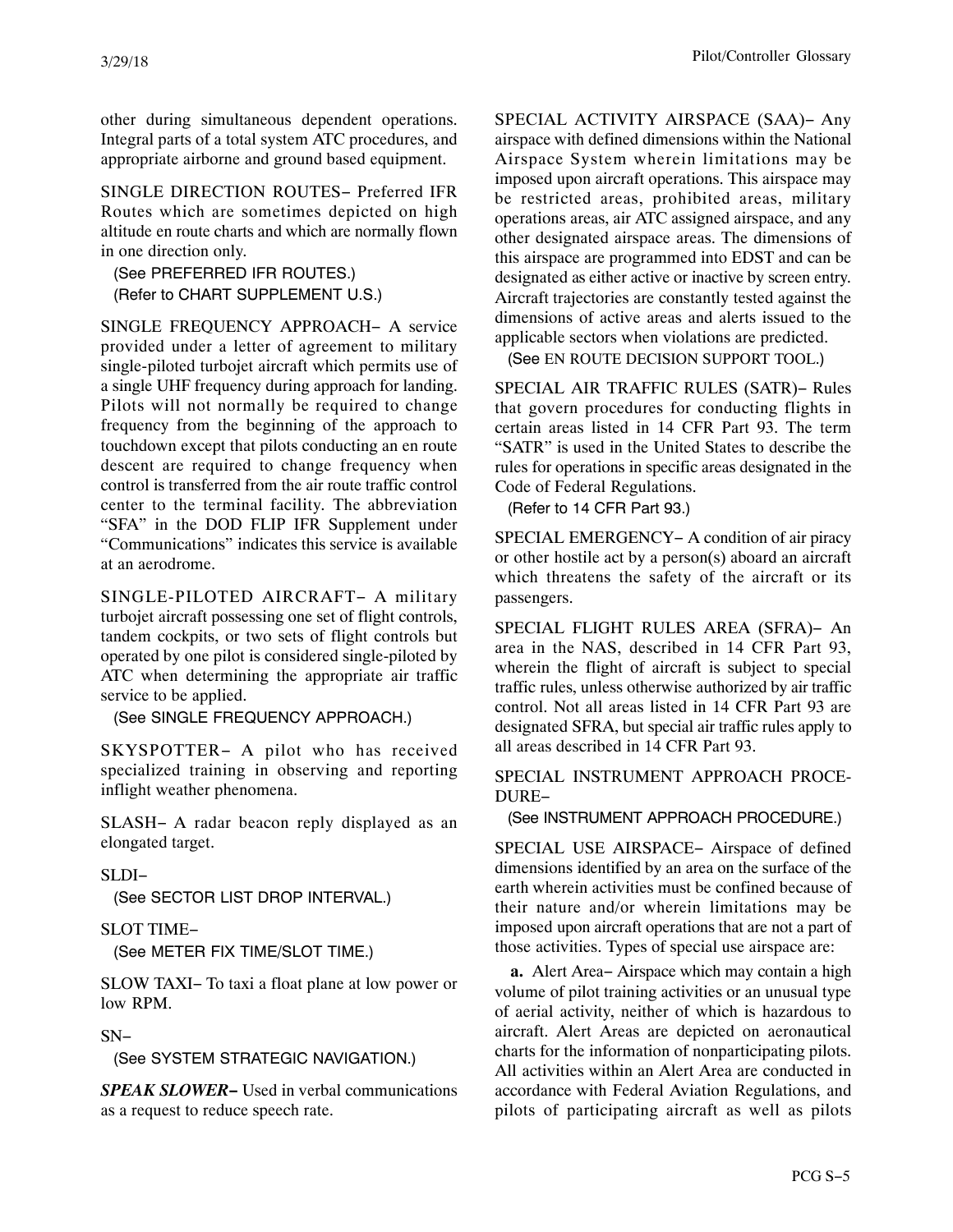transiting the area are equally responsible for collision avoidance.

 activities are conducted under conditions so aircraft and to ensure the safety of persons and **b.** Controlled Firing Area− Airspace wherein controlled as to eliminate hazards to nonparticipating property on the ground.

 and temporary MOAs are airspace established outside of Class A airspace area to separate or **c.** Military Operations Area (MOA)− Permanent segregate certain nonhazardous military activities from IFR traffic and to identify for VFR traffic where these activities are conducted. Permanent MOAs are depicted on Sectional Aeronautical, VFR Terminal Area, and applicable En Route Low Altitude Charts.

Note: Temporary MOAs are not charted.

(Refer to AIM.)

 an aircraft without the permission of the using **d.** Prohibited Area− Airspace designated under 14 CFR Part 73 within which no person may operate agency.

(Refer to AIM.)

(Refer to En Route Charts.)

**e.** Restricted Area− Permanent and temporary restricted areas are airspace designated under 14 CFR Part 73, within which the flight of aircraft, while not wholly prohibited, is subject to restriction. Most restricted areas are designated joint use and IFR/VFR operations in the area may be authorized by the controlling ATC facility when it is not being utilized by the using agency. Permanent restricted areas are depicted on Sectional Aeronautical, VFR Terminal Area, and applicable En Route charts. Where joint use is authorized, the name of the ATC controlling facility is also shown.

Note: Temporary restricted areas are not charted.

(Refer to 14 CFR Part 73.) (Refer to AIM.)

 contains activity that may be hazardous to nonparticipating aircraft. The purpose of such potential danger. A warning area may be located over **f.** Warning Area− A warning area is airspace of defined dimensions extending from 3 nautical miles outward from the coast of the United States, that warning area is to warn nonparticipating pilots of the domestic or international waters or both.

SPECIAL VFR CONDITIONS− Meteorological conditions that are less than those required for basic VFR flight in Class B, C, D, or E surface areas and in which some aircraft are permitted flight under visual flight rules.

(See SPECIAL VFR OPERATIONS.) (Refer to 14 CFR Part 91.)

 B, C, D, and E surface areas in metrological SPECIAL VFR FLIGHT [ICAO]− A VFR flight cleared by air traffic control to operate within Class conditions below VMC.

SPECIAL VFR OPERATIONS− Aircraft operating in accordance with clearances within Class B, C, D, and E surface areas in weather conditions less than the basic VFR weather minima. Such operations must be requested by the pilot and approved by ATC.

(See SPECIAL VFR CONDITIONS.)

(See ICAO term SPECIAL VFR FLIGHT.)

SPEED−

(See AIRSPEED.) (See GROUND SPEED.)

 SPEED ADJUSTMENT− An ATC procedure used to request pilots to adjust aircraft speed to a specific value for the purpose of providing desired spacing. Pilots are expected to maintain a speed of plus or minus 10 knots or 0.02 Mach number of the specified speed. Examples of speed adjustments are:

**a.** "Increase/reduce speed to Mach point (number)."

**b.** "Increase/reduce speed to (speed in knots)" or "Increase/reduce speed (number of knots) knots."

SPEED BRAKES− Moveable aerodynamic devices on aircraft that reduce airspeed during descent and landing.

 are specified. There is one set of arrival speed SPEED SEGMENTS− Portions of the arrival route between the transition point and the vertex along the optimum flight path for which speeds and altitudes segments adapted from each transition point to each vertex. Each set may contain up to six segments.

 *SQUAWK (Mode, Code, Function)−* Activate specific modes/codes/functions on the aircraft transponder; e.g., "Squawk three/alpha, two one zero five, low."

(See TRANSPONDER.)

STA−

(See SCHEDULED TIME OF ARRIVAL.)

STAGING/QUEUING− The placement, integration, and segregation of departure aircraft in designated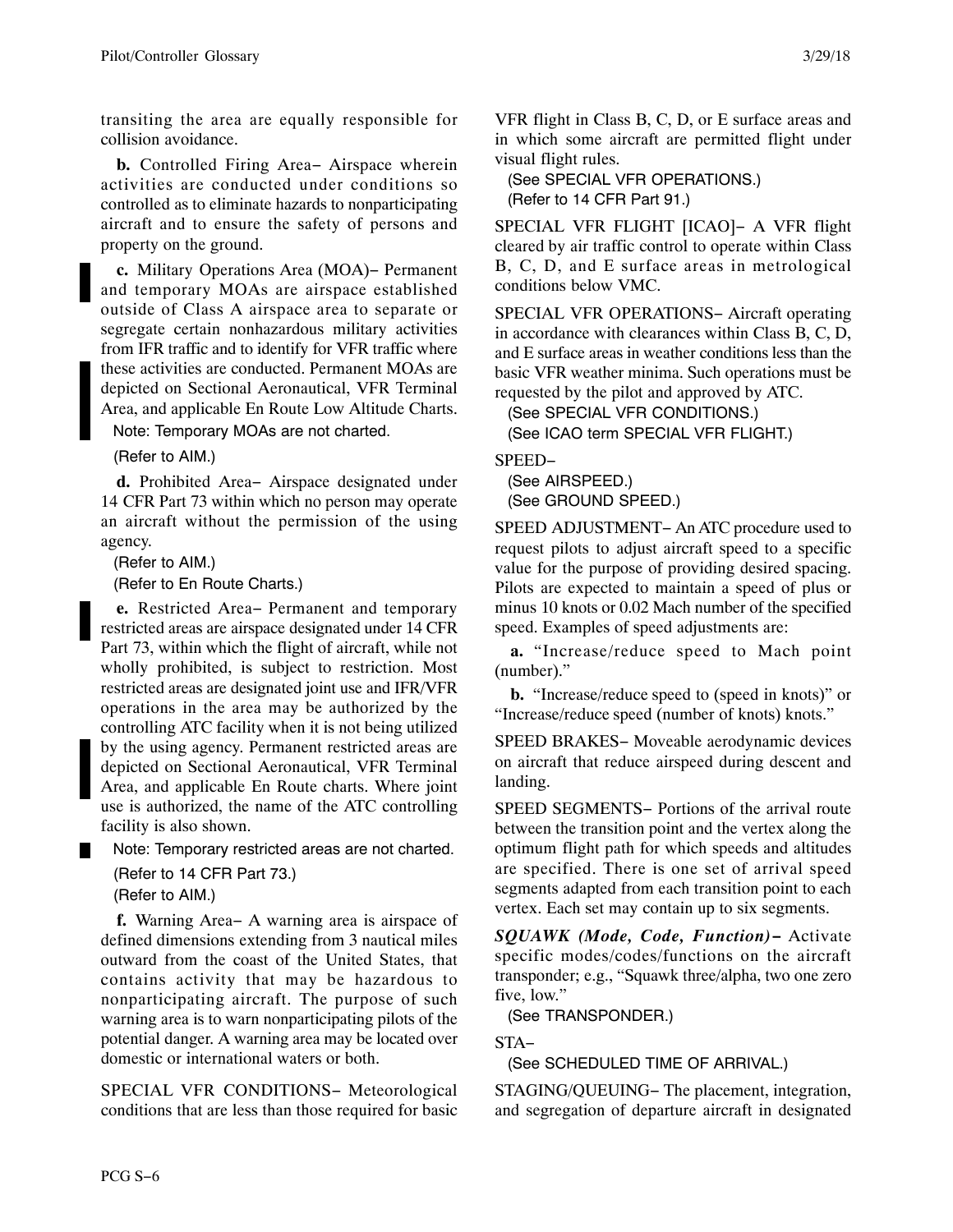movement areas of an airport by departure fix, EDCT, and/or restriction.

 "stand by for clearance." The caller should *STAND BY*<sup>−</sup> Means the controller or pilot must pause for a few seconds, usually to attend to other duties of a higher priority. Also means to wait as in reestablish contact if a delay is lengthy. "Stand by" is not an approval or denial.

STANDARD INSTRUMENT APPROACH PRO-CEDURE (SIAP)−

(See INSTRUMENT APPROACH PROCEDURE.)

 pilot/controller use in graphic form to provide primarily designed for system enhancement to STANDARD INSTRUMENT DEPARTURE (SID)− A preplanned instrument flight rule (IFR) air traffic control (ATC) departure procedure printed for obstacle clearance and a transition from the terminal area to the appropriate en route structure. SIDs are expedite traffic flow and to reduce pilot/controller workload. ATC clearance must always be received prior to flying a SID.

(See IFR TAKEOFF MINIMUMS AND DEPARTURE PROCEDURES.) (See OBSTACLE DEPARTURE PROCEDURE.) (Refer to AIM.)

STANDARD RATE TURN− A turn of three degrees per second.

 graphic and/or textual form. STARs provide STANDARD TERMINAL ARRIVAL (STAR)− A preplanned instrument flight rule (IFR) air traffic control arrival procedure published for pilot use in transition from the en route structure to an outer fix or an instrument approach fix/arrival waypoint in the terminal area.

STANDARD TERMINAL ARRIVAL CHARTS− (See AERONAUTICAL CHART.)

STANDARD TERMINAL AUTOMATION RE-PLACEMENT SYSTEM (STARS)− (See DTAS.)

# STAR−

(See STANDARD TERMINAL ARRIVAL.)

 thereof, including the government of any state, STATE AIRCRAFT− Aircraft used in military, customs and police service, in the exclusive service of any government or of any political subdivision territory, or possession of the United States or the

 District of Columbia, but not including any government-owned aircraft engaged in carrying persons or property for commercial purposes.

STATIC RESTRICTIONS- Those restrictions that are usually not subject to change, fixed, in place, and/or published.

 such as special tests of weapons systems or equipment, certain U.S. Navy carrier, fleet, and STATIONARY RESERVATIONS− Altitude reservations which encompass activities in a fixed area. Stationary reservations may include activities, anti-submarine operations, rocket, missile and drone operations, and certain aerial refueling or similar operations.

STEP TAXI− To taxi a float plane at full power or high RPM.

STEP TURN− A maneuver used to put a float plane in a planing configuration prior to entering an active sea lane for takeoff. The STEP TURN maneuver should only be used upon pilot request.

 STEPDOWN FIX− A fix permitting additional descent within a segment of an instrument approach procedure by identifying a point at which a controlling obstacle has been safely overflown.

STEREO ROUTE− A routinely used route of flight established by users and ARTCCs identified by a coded name; e.g., ALPHA 2. These routes minimize flight plan handling and communications.

#### STOL AIRCRAFT−

(See SHORT TAKEOFF AND LANDING AIRCRAFT.)

 *STOP ALTITUDE SQUAWK−* Used by ATC to inform an aircraft to turn off the automatic altitude reporting feature of its transponder. It is issued when the verbally reported altitude varies 300 feet or more from the automatic altitude report.

(See ALTITUDE READOUT.) (See TRANSPONDER.)

STOP AND GO− A procedure wherein an aircraft will land, make a complete stop on the runway, and then commence a takeoff from that point.

(See LOW APPROACH.) (See OPTION APPROACH.)

# *STOP BURST−*

(See STOP STREAM.)

# *STOP BUZZER−*

(See STOP STREAM.)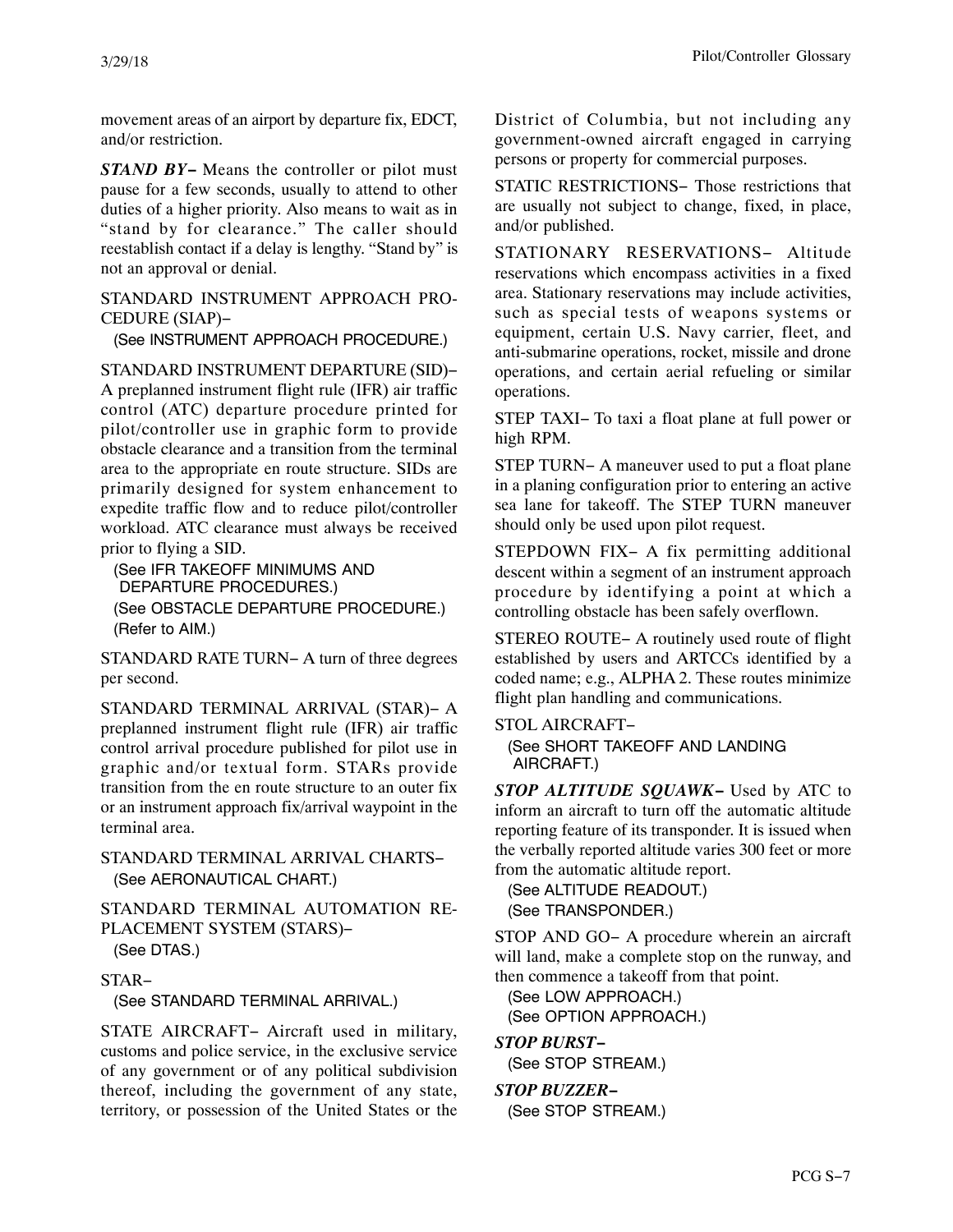*STOP SQUAWK (Mode or Code)−* Used by ATC to tell the pilot to turn specified functions of the aircraft transponder off.

(See STOP ALTITUDE SQUAWK.) (See TRANSPONDER.)

*STOP STREAM* − Used by ATC to request a pilot to suspend electronic attack activity.

(See JAMMING.)

STOPOVER FLIGHT PLAN− A flight plan format which permits in a single submission the filing of a sequence of flight plans through interim full-stop destinations to a final destination.

STOPWAY− An area beyond the takeoff runway no less wide than the runway and centered upon the extended centerline of the runway, able to support the airplane during an aborted takeoff, without causing structural damage to the airplane, and designated by the airport authorities for use in decelerating the airplane during an aborted takeoff.

 first having executed a procedure turn, not STRAIGHT-IN APPROACH IFR− An instrument approach wherein final approach is begun without necessarily completed with a straight-in landing or made to straight-in landing minimums.

(See LANDING MINIMUMS.) (See STRAIGHT-IN APPROACH VFR.) (See STRAIGHT-IN LANDING.)

STRAIGHT-IN APPROACH VFR− Entry into the traffic pattern by interception of the extended runway centerline (final approach course) without executing any other portion of the traffic pattern.

(See TRAFFIC PATTERN.)

 course following completion of an instrument STRAIGHT-IN LANDING− A landing made on a **STRAIGHT-IN LANDING– A landing made on a** runway aligned within  $30^\circ$  of the final approach approach.

(See STRAIGHT-IN APPROACH IFR.)

STRAIGHT-IN LANDING MINIMUMS− (See LANDING MINIMUMS.)

STRAIGHT-IN MINIMUMS−

(See STRAIGHT-IN LANDING MINIMUMS.)

STRATEGIC PLANNING− Planning whereby solutions are sought to resolve potential conflicts.

SUBSTITUTE ROUTE− A route assigned to pilots when any part of an airway or route is unusable because of NAVAID status. These routes consist of:

 **a.** Substitute routes which are shown on U.S. Government charts.

**b.** Routes defined by ATC as specific NAVAID radials or courses.

**c.** Routes defined by ATC as direct to or between NAVAIDs.

 sunset and sunrise as published in the Nautical SUNSET AND SUNRISE− The mean solar times of Almanac, converted to local standard time for the locality concerned. Within Alaska, the end of evening civil twilight and the beginning of morning civil twilight, as defined for each locality.

 personnel who take weather observations and SUPPLEMENTAL WEATHER SERVICE LOCA-TION− Airport facilities staffed with contract provide current local weather to pilots via telephone or radio. (All other services are provided by the parent FSS.)

 Supplementary Procedures. SUPPS contain SUPPS− Refers to ICAO Document 7030 Regional procedures for each ICAO Region which are unique to that Region and are not covered in the worldwide provisions identified in the ICAO Air Navigation Plan. Procedures contained in Chapter 8 are based in part on those published in SUPPS.

SURFACE AREA− The airspace contained by the lateral boundary of the Class B, C, D, or E airspace designated for an airport that begins at the surface and extends upward.

 of a Search and Rescue incident including their SURPIC− A description of surface vessels in the area predicted positions and their characteristics.

(Refer to FAA Order JO 7110.65, Para 10−6−4, INFLIGHT CONTINGENCIES.)

 position in relation to the final approach course SURVEILLANCE APPROACH− An instrument approach wherein the air traffic controller issues instructions, for pilot compliance, based on aircraft (azimuth), and the distance (range) from the end of the runway as displayed on the controller's radar scope. The controller will provide recommended altitudes on final approach if requested by the pilot. (Refer to AIM.)

SWAP−

(See SEVERE WEATHER AVOIDANCE PLAN.)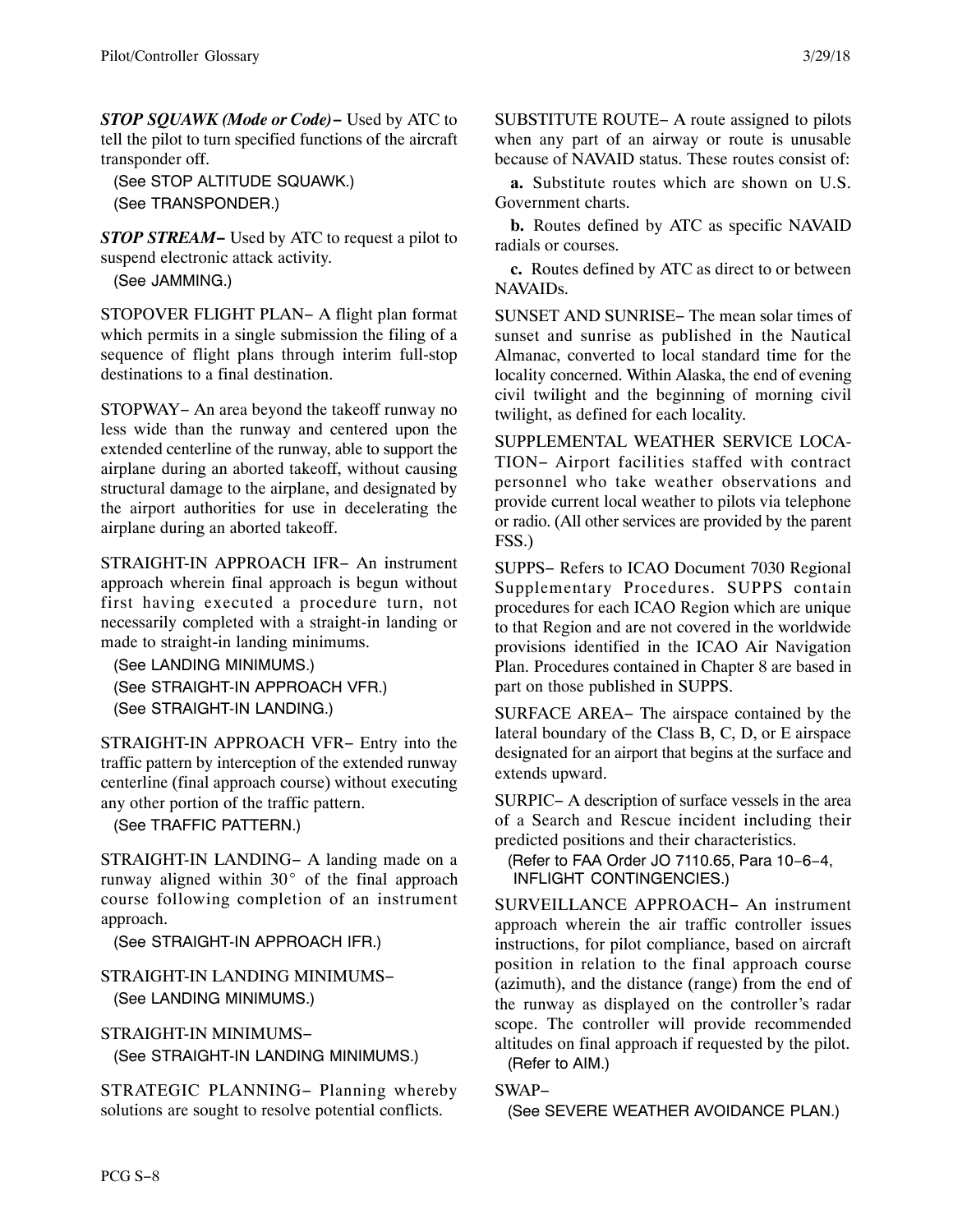# SWSL−

(See SUPPLEMENTAL WEATHER SERVICE LOCATION.)

 activity accomplished by navigating along a SYSTEM STRATEGIC NAVIGATION− Military

 maintain a desired track. This activity normally preplanned route using internal aircraft systems to requires a lateral route width of 10 NM and altitude range of 1,000 feet to 6,000 feet AGL with some route segments that permit terrain following.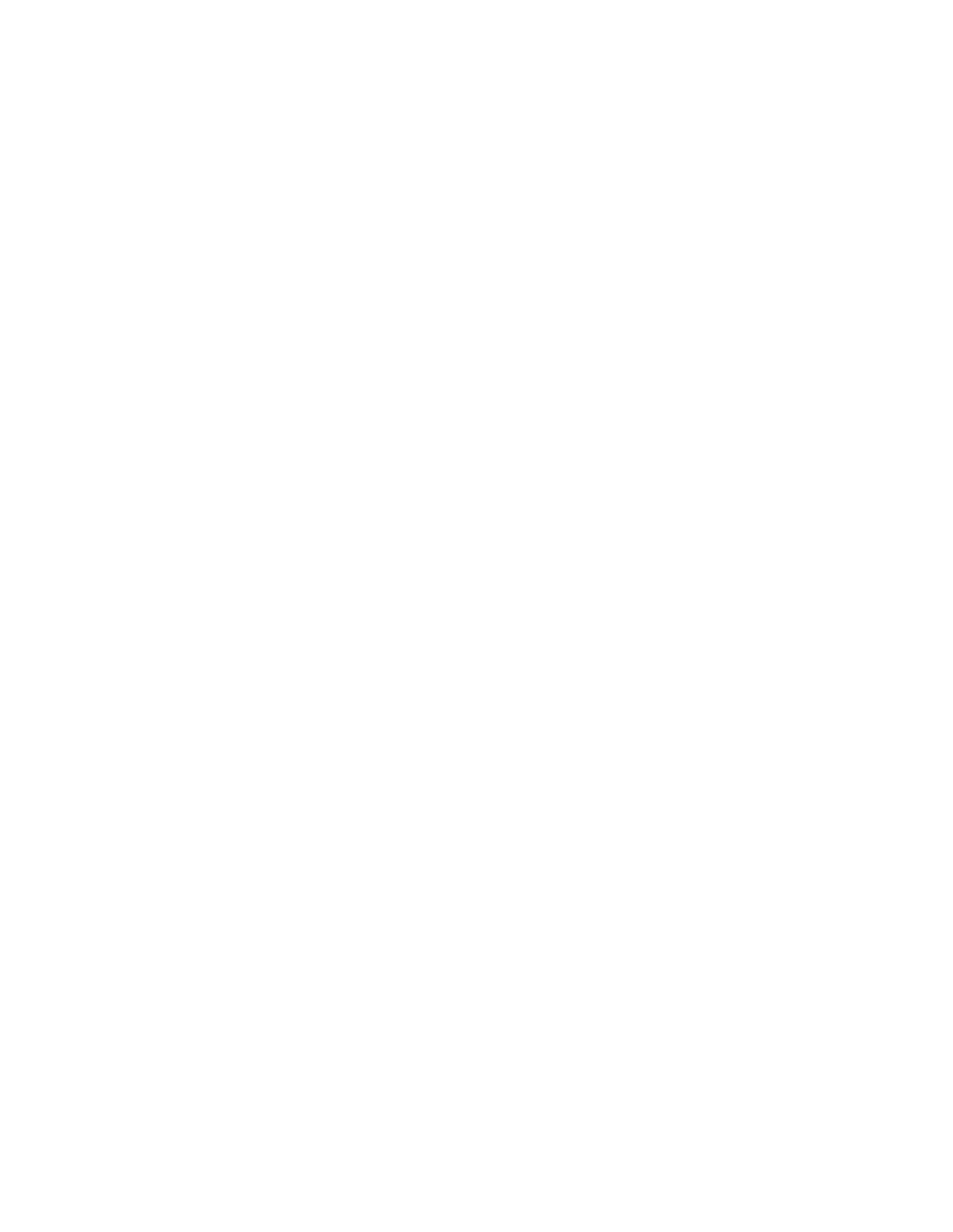# **T**

#### TACAN*−*

(See TACTICAL AIR NAVIGATION.)

 navigational system capability. Clearances must TACAN-ONLY AIRCRAFT− An aircraft, normally military, possessing TACAN with DME but no VOR specify TACAN or VORTAC fixes and approaches.

TACTICAL AIR NAVIGATION (TCAN)− An ultra-high frequency electronic rho-theta air navigation aid which provides suitably equipped aircraft a continuous indication of bearing and distance to the TACAN station.

(See VORTAC.) (Refer to AIM.)

 longitudinal axis of the runway. The magnetic TAILWIND− Any wind more than 90 degrees to the direction of the runway shall be used as the basis for determining the longitudinal axis.

TAKEOFF AREA*−* (See LANDING AREA.)

TAKEOFF DISTANCE AVAILABLE (TODA)– The takeoff run available plus the length of any remaining runway or clearway beyond the far end of the takeoff run available.

(See ICAO term TAKEOFF DISTANCE AVAILABLE.)

TAKEOFF DISTANCE AVAILABLE [ICAO]− The length of the takeoff run available plus the length of the clearway, if provided.

 TAKEOFF HOLD LIGHTS (THL)– The THL of the runway centerline. The lights are focused system is composed of in-pavement lighting in a double, longitudinal row of lights aligned either side toward the arrival end of the runway at the "line up and wait" point, and they extend for 1,500 feet in front of the holding aircraft. Illuminated red lights indicate to an aircraft in position for takeoff or rolling that it is unsafe to takeoff because the runway is occupied or about to be occupied by an aircraft or vehicle.

TAKEOFF ROLL – The process whereby an aircraft is aligned with the runway centerline and the aircraft is moving with the intent to take off. For helicopters,

this pertains to the act of becoming airborne after departing a takeoff area.

TAKEOFF RUN AVAILABLE (TORA) – The runway length declared available and suitable for the ground run of an airplane taking off.

(See ICAO term TAKEOFF RUN AVAILABLE.)

TAKEOFF RUN AVAILABLE [ICAO]− The length of runway declared available and suitable for the ground run of an aeroplane take-off.

 TARGET− The indication shown on an analog display resulting from a primary radar return or a radar beacon reply.

(See ASSOCIATED.) (See DIGITAL TARGET.) (See DIGITIZED RADAR TARGET.) (See FUSED TARGET.) (See PRIMARY RADAR TARGET.) (See RADAR.) (See SECONDARY RADAR TARGET.) (See TARGET SYMBOL.) (See ICAO term TARGET.) (See UNASSOCIATED.)

TARGET [ICAO]− In radar:

**a.** Generally, any discrete object which reflects or retransmits energy back to the radar equipment.

 **b.** Specifically, an object of radar search or surveillance.

 correlated radar targets do not touch. Target TARGET RESOLUTION− A process to ensure that resolution must be applied as follows:

**a.** Between the edges of two primary targets or the edges of the ASR-9/11 primary target symbol.

**b.** Between the end of the beacon control slash and the edge of a primary target.

**c.** Between the ends of two beacon control slashes.

- Note 1: Mandatory traffic advisories and safety alerts must be issued when this procedure is used.
- Note 2: This procedure must not be used when utilizing mosaic radar systems or multi−sensor mode.

 tion shown on a radar display resulting from a TARGET SYMBOL− A computer-generated indicaprimary radar return or a radar beacon reply.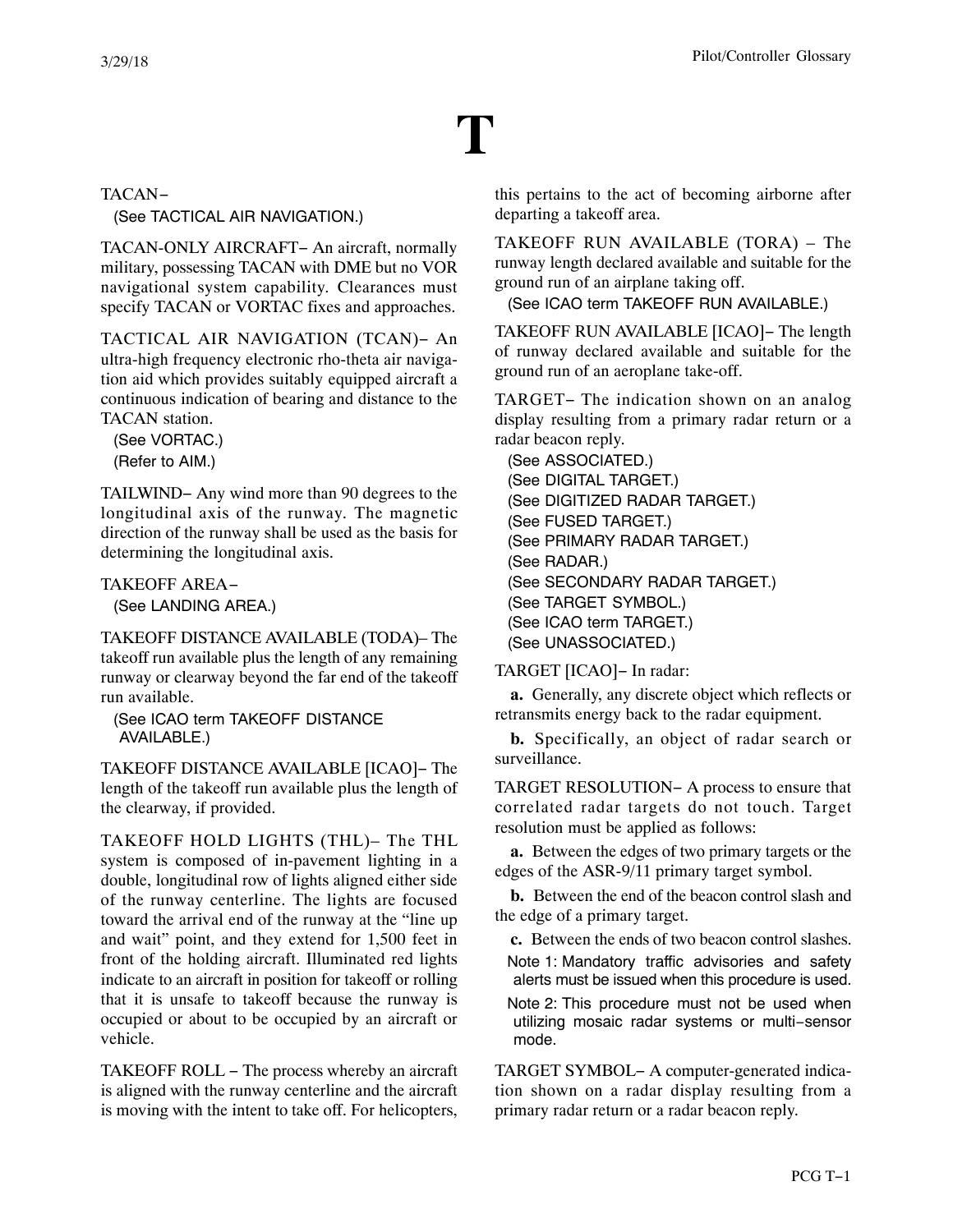TARMAC DELAY− The holding of an aircraft on the ground either before departure or after landing with no opportunity for its passengers to deplane.

TARMAC DELAY AIRCRAFT− An aircraft whose pilot−in−command has requested to taxi to the ramp, gate, or alternate deplaning area to comply with the Three−hour Tarmac Rule.

 pilot−in−command to taxi to the ramp, gate, or alternate deplaning location to comply with the TARMAC DELAY REQUEST− A request by the Three−hour Tarmac Rule.

# TAS−

(See TERMINAL AUTOMATION SYSTEMS.)

TAWS−

(See TERRAIN AWARENESS WARNING SYSTEM.)

 power on the surface of an airport (14 CFR Section 135.100 [Note]). Also, it describes the surface movement of helicopters equipped with TAXI− The movement of an airplane under its own wheels.

(See AIR TAXI.) (See HOVER TAXI.) (Refer to 14 CFR Section 135.100.) (Refer to AIM.)

TAXI PATTERNS− Patterns established to illustrate the desired flow of ground traffic for the different runways or airport areas available for use.

# TCAS*−*

(See TRAFFIC ALERT AND COLLISION AVOIDANCE SYSTEM.)

# TCH*−*

(See THRESHOLD CROSSING HEIGHT.)

# TCLT*−*

(See TENTATIVE CALCULATED LANDING TIME.)

# TDLS*−*

(See TERMINAL DATA LINK SYSTEM.)

# TDZE*−*

(See TOUCHDOWN ZONE ELEVATION.)

 VICE− A continuous telephone recording of TELEPHONE INFORMATION BRIEFING SERmeteorological and/or aeronautical information.

(Refer to AIM.)

# TEMPORARY FLIGHT RESTRICTION (TFR)− A

 sovereign airspace of the United States and its wildfire suppression, or aircraft relief activities security; or when determined necessary for the TFR is a regulatory action issued by the FAA via the U.S. NOTAM System, under the authority of United States Code, Title 49. TFRs are issued within the territories to restrict certain aircraft from operating within a defined area on a temporary basis to protect persons or property in the air or on the ground. While not all inclusive, TFRs may be issued for disaster or hazard situations such as: toxic gas leaks or spills, fumes from flammable agents, aircraft accident/incident sites, aviation or ground resources engaged in following a disaster. TFRs may also be issued in support of VIP movements, for reasons of national management of air traffic in the vicinity of aerial demonstrations or major sporting events. NAS users or other interested parties should contact a FSS for TFR information. Additionally, TFR information can be found in automated briefings, NOTAM publications, and on the internet at http://www.faa.gov. The FAA also distributes TFR information to aviation user groups for further dissemination.

 time is either the VTA of the aircraft or the whichever is later. This time will be updated in TENTATIVE CALCULATED LANDING TIME (TCLT)− A projected time calculated for adapted vertex for each arrival aircraft based upon runway configuration, airport acceptance rate, airport arrival delay period, and other metered arrival aircraft. This TCLT/ACLT of the previous aircraft plus the AAI, response to an aircraft's progress and its current relationship to other arrivals.

TERMINAL AREA− A general term used to describe airspace in which approach control service or airport traffic control service is provided.

 ing air traffic control service for arriving and TERMINAL AREA FACILITY− A facility providdeparting IFR, VFR, Special VFR, and on occasion en route aircraft.

(See APPROACH CONTROL FACILITY.) (See TOWER.)

TERMINAL AUTOMATION SYSTEMS (TAS)− TAS is used to identify the numerous automated tracking systems including ARTS IIE, ARTS IIIA, ARTS IIIE, STARS, and MEARTS.

TERMINAL DATA LINK SYSTEM (TDLS)− A system that provides Digital Automatic Terminal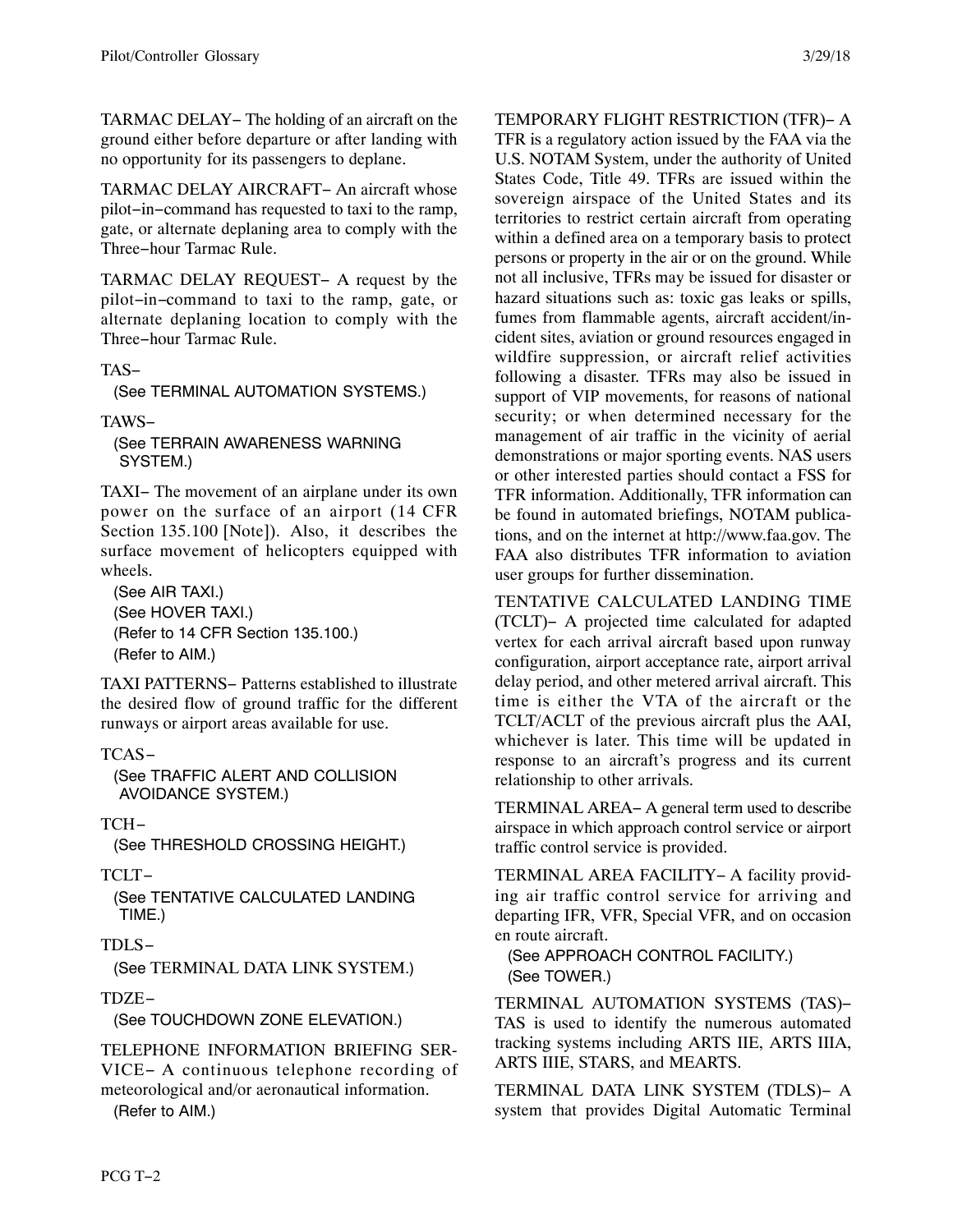Information Service (D−ATIS) both on a specified radio frequency and also, for subscribers, in a text message via data link to the cockpit or to a gate printer. TDLS also provides Pre−departure Clearances (PDC), at selected airports, to subscribers, through a service provider, in text to the cockpit or to a gate printer. In addition, TDLS will emulate the Flight Data Input/Output (FDIO) information within the control tower.

TERMINAL RADAR SERVICE AREA− Airspace surrounding designated airports wherein ATC provides radar vectoring, sequencing, and separation on a full-time basis for all IFR and participating VFR aircraft. The AIM contains an explanation of TRSA. TRSAs are depicted on VFR aeronautical charts. Pilot participation is urged but is not mandatory.

 program instituted to extend the terminal radar TERMINAL VFR RADAR SERVICE− A national services provided instrument flight rules (IFR) aircraft to visual flight rules (VFR) aircraft. The program is divided into four types service referred to as basic radar service, terminal radar service area (TRSA) service, Class B service and Class C service. The type of service provided at a particular location is contained in the Chart Supplement U.S.

 provided for VFR aircraft by all commissioned vectoring when requested by the pilot, and **a.** Basic Radar Service− These services are terminal radar facilities. Basic radar service includes safety alerts, traffic advisories, limited radar sequencing at locations where procedures have been established for this purpose and/or when covered by a letter of agreement. The purpose of this service is to adjust the flow of arriving IFR and VFR aircraft into the traffic pattern in a safe and orderly manner and to provide traffic advisories to departing VFR aircraft.

 **b.** TRSA Service− This service provides, in addition to basic radar service, sequencing of all IFR and participating VFR aircraft to the primary airport and separation between all participating VFR aircraft. The purpose of this service is to provide separation between all participating VFR aircraft and all IFR aircraft operating within the area defined as a TRSA.

 **c.** Class C Service− This service provides, in addition to basic radar service, approved separation between IFR and VFR aircraft, and sequencing of VFR aircraft, and sequencing of VFR arrivals to the primary airport.

 **d.** Class B Service− This service provides, in addition to basic radar service, approved separation of aircraft based on IFR, VFR, and/or weight, and sequencing of VFR arrivals to the primary airport(s).

(See CONTROLLED AIRSPACE.) (See TERMINAL RADAR SERVICE AREA.)

(Refer to AIM.)

(Refer to CHART SUPPLEMENT U.S.)

 very high frequency terminal omnirange station TERMINAL-VERY HIGH FREQUENCY OMNI-DIRECTIONAL RANGE STATION (TVOR)− A located on or near an airport and used as an approach aid.

(See NAVIGATIONAL AID.) (See VOR.)

 TERRAIN AWARENESS WARNING SYSTEM system providing the aircrew 'Low Altitude (TAWS)− An on−board, terrain proximity alerting warnings' to allow immediate pilot action.

TERRAIN FOLLOWING− The flight of a military aircraft maintaining a constant AGL altitude above the terrain or the highest obstruction. The altitude of the aircraft will constantly change with the varying terrain and/or obstruction.

 direction of landing. At controlled airports, the tetrahedron, if installed, should be disregarded TETRAHEDRON− A device normally located on uncontrolled airports and used as a landing direction indicator. The small end of a tetrahedron points in the because tower instructions supersede the indicator.

(See SEGMENTED CIRCLE.) (Refer to AIM.)

TF*−*

(See TERRAIN FOLLOWING.)

*THAT IS CORRECT−* The understanding you have is right.

THREE−HOUR TARMAC RULE– Rule that relates to Department of Transportation (DOT) requirements placed on airlines when tarmac delays are anticipated to reach 3 hours.

360 OVERHEAD*−*

(See OVERHEAD MANEUVER.)

THRESHOLD− The beginning of that portion of the runway usable for landing.

(See AIRPORT LIGHTING.)

(See DISPLACED THRESHOLD.)

THRESHOLD CROSSING HEIGHT− The theoretical height above the runway threshold at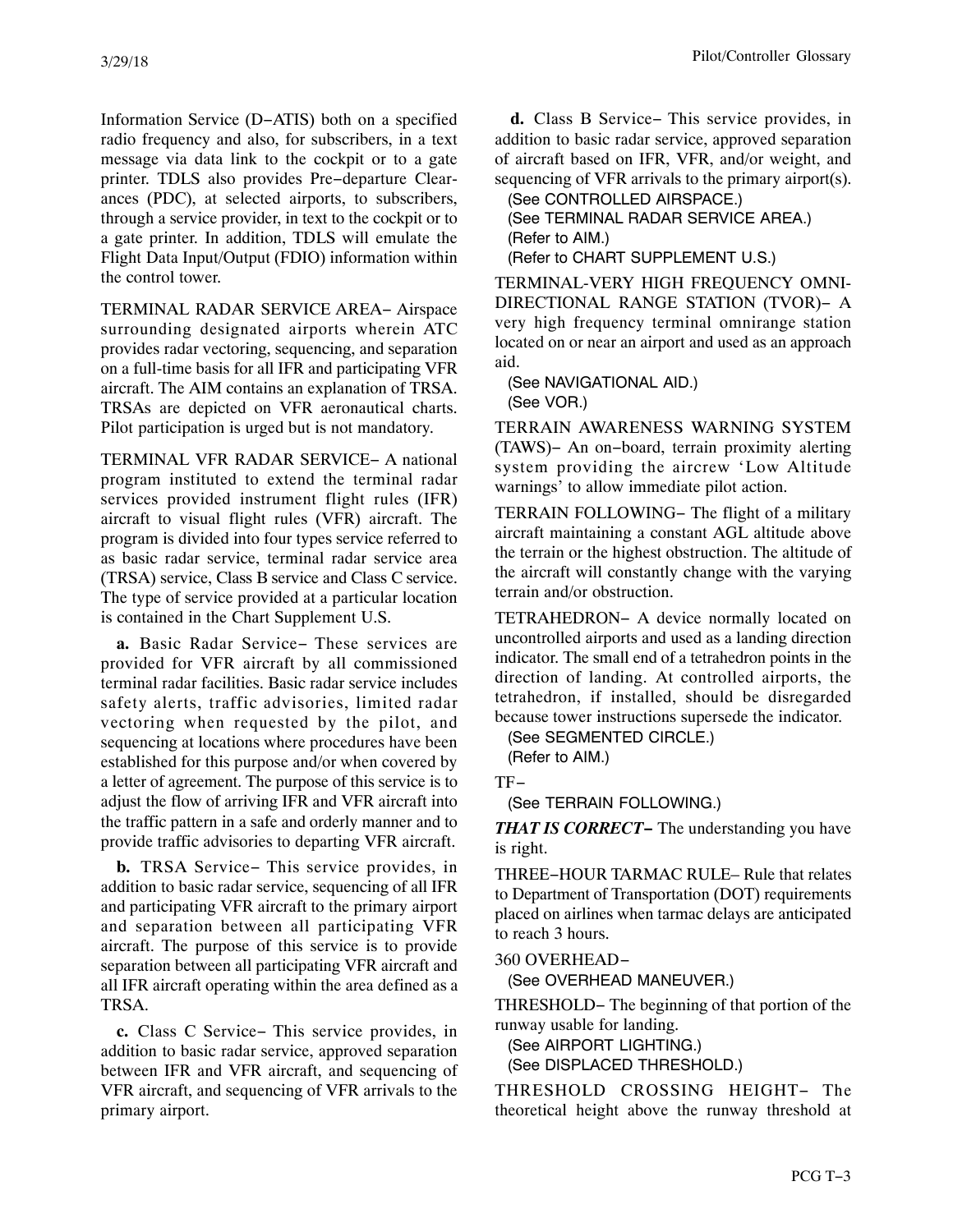which the aircraft's glideslope antenna would be if the aircraft maintains the trajectory established by the mean ILS glideslope or the altitude at which the calculated glidepath of an RNAV or GPS approaches.

(See GLIDESLOPE.) (See THRESHOLD.)

# THRESHOLD LIGHTS*−*

(See AIRPORT LIGHTING.)

TIBS*−*

(See TELEPHONE INFORMATION BRIEFING SERVICE.)

TIE-IN FACILITY– The FSS primarily responsible for providing FSS services, including telecommunications services for landing facilities or navigational aids located within the boundaries of a flight plan area (FPA). Three-letter identifiers are assigned to each FSS/FPA and are annotated as tie-in facilities in the Chart Supplement U.S., the Alaska Supplement, the Pacific Supplement, and FAA Order JO 7350.9, Location Identifiers. Large consolidated FSS facilities may have many tie-in facilities or FSS sectors within one facility.

(See FLIGHT PLAN AREA.) (See FLIGHT SERVICE STATION.)

 En Route Departure Capability (EDC), (IDAC), Single Center Metering (SCM), Time-Based Metering (TBM), Time-Based TIME BASED FLOW MANAGEMENT (TBFM)− The hardware, software, methods, processes, and initiatives to manage air traffic flows based on time to balance air traffic demand with system capacity, and support the management of PBN. This includes, but not limited to, Adjacent Center Metering (ACM), Ground−based Interval Management-Spacing (GIM-S), Integrated Departure/Arrival Capability Scheduling (TBS), and Extended/Coupled Metering.

TIME GROUP− Four digits representing the hour and minutes from the Coordinated Universal Time (UTC) clock. FAA uses UTC for all operations. The term "ZULU" may be used to denote UTC. The word "local" or the time zone equivalent shall be used to denote local when local time is given during radio and telephone communications. When written, a time zone designator is used to indicate local time; e.g., "0205M" (Mountain). The local time may be based on the 24-hour clock system. The day begins at 0000 and ends at 2359.

TIS−B−

(See TRAFFIC INFORMATION SERVICE−BROADCAST.)

TMPA*−*

(See TRAFFIC MANAGEMENT PROGRAM ALERT.)

TMU*−*

(See TRAFFIC MANAGEMENT UNIT.)

TODA*−*

(See TAKEOFF DISTANCE AVAILABLE.) (See ICAO term TAKEOFF DISTANCE AVAILABLE.)

TOI−

(See TRACK OF INTEREST.)

TOP ALTITUDE− In reference to SID published altitude restrictions, the charted "maintain" altitude contained in the procedure description or assigned by ATC.

TORA*−*

(See TAKEOFF RUN AVAILABLE.) (See ICAO term TAKEOFF RUN AVAILABLE.)

 exhaust pipe or stack of a reciprocating aircraft TORCHING− The burning of fuel at the end of an engine, the result of an excessive richness in the fuel air mixture.

TOS−

(See TRAJECTORY OPTIONS SET)

 destination aerodrome. For VFR flights, the TOTAL ESTIMATED ELAPSED TIME [ICAO]− For IFR flights, the estimated time required from takeoff to arrive over that designated point, defined by reference to navigation aids, from which it is intended that an instrument approach procedure will be commenced, or, if no navigation aid is associated with the destination aerodrome, to arrive over the estimated time required from takeoff to arrive over the destination aerodrome.

(See ICAO term ESTIMATED ELAPSED TIME.)

TOUCH-AND-GO− An operation by an aircraft that lands and departs on a runway without stopping or exiting the runway.

TOUCH-AND-GO LANDING*−* (See TOUCH-AND-GO.)

# TOUCHDOWN−

 **a.** The point at which an aircraft first makes contact with the landing surface.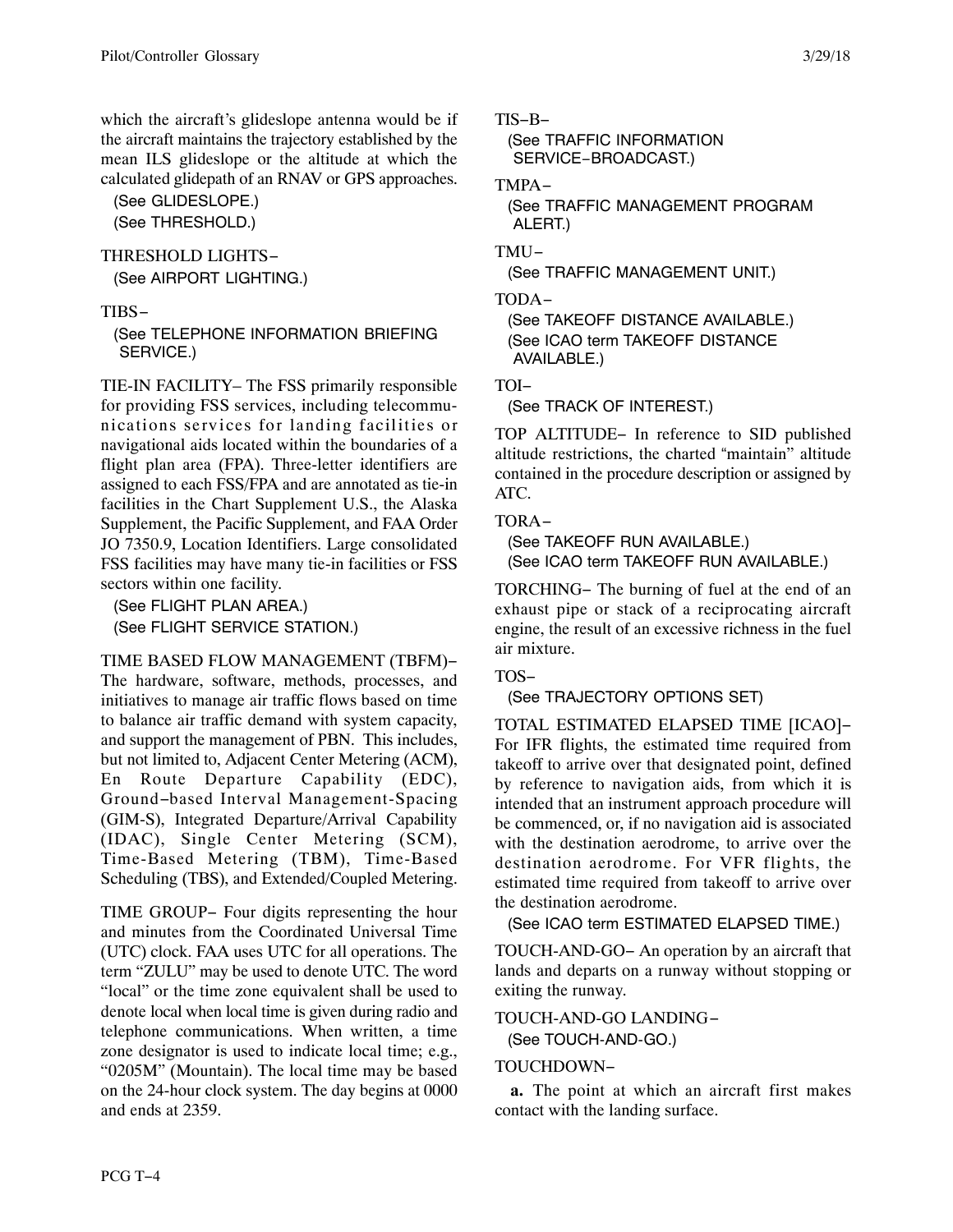**b.** Concerning a precision radar approach (PAR), it is the point where the glide path intercepts the landing surface.

(See ICAO term TOUCHDOWN.)

 TOUCHDOWN [ICAO]− The point where the nominal glide path intercepts the runway.

Note: Touchdown as defined above is only a datum and is not necessarily the actual point at which the aircraft will touch the runway.

TOUCHDOWN RVR*−*

(See VISIBILITY.)

TOUCHDOWN ZONE− The first 3,000 feet of the runway beginning at the threshold. The area is used for determination of Touchdown Zone Elevation in the development of straight-in landing minimums for instrument approaches.

(See ICAO term TOUCHDOWN ZONE.)

TOUCHDOWN ZONE [ICAO]− The portion of a runway, beyond the threshold, where it is intended landing aircraft first contact the runway.

 TDZE is indicated on the instrument approach TOUCHDOWN ZONE ELEVATION− The highest elevation in the first 3,000 feet of the landing surface. procedure chart when straight-in landing minimums are authorized.

(See TOUCHDOWN ZONE.)

```
TOUCHDOWN ZONE LIGHTING−
(See AIRPORT LIGHTING.)
```
 vicinity of an airport or on the movement area. TOWER− A terminal facility that uses air/ground communications, visual signaling, and other devices to provide ATC services to aircraft operating in the Authorizes aircraft to land or takeoff at the airport controlled by the tower or to transit the Class D airspace area regardless of flight plan or weather conditions (IFR or VFR). A tower may also provide approach control services (radar or nonradar).

(See AIRPORT TRAFFIC CONTROL SERVICE.) (See APPROACH CONTROL FACILITY.) (See APPROACH CONTROL SERVICE.) (See MOVEMENT AREA.) (See TOWER EN ROUTE CONTROL SERVICE.) (See ICAO term AERODROME CONTROL TOWER.) (Refer to AIM.)

 control of IFR en route traffic within delegated TOWER EN ROUTE CONTROL SERVICE− The airspace between two or more adjacent approach control facilities. This service is designed to expedite traffic and reduce control and pilot communication requirements.

TOWER TO TOWER*−*

(See TOWER EN ROUTE CONTROL SERVICE.)

TRACEABLE PRESSURE STANDARD− The facility station pressure instrument, with certification/calibration traceable to the National Institute of Standards and Technology. Traceable pressure standards may be mercurial barometers, commissioned ASOS/AWSS or dual transducer AWOS, or portable pressure standards or DASI.

TRACK− The actual flight path of an aircraft over the surface of the earth.

(See COURSE.) (See FLIGHT PATH.) (See ROUTE.) (See ICAO term TRACK.)

 TRACK [ICAO]− The projection on the earth's which path at any point is usually expressed in surface of the path of an aircraft, the direction of degrees from North (True, Magnetic, or Grid).

TRACK OF INTEREST (TOI)− Displayed data representing an airborne object that threatens or has the potential to threaten North America or National Security. Indicators may include, but are not limited to: noncompliance with air traffic control instructions or aviation regulations; extended loss of communications; unusual transmissions or unusual flight behavior; unauthorized intrusion into controlled airspace or an ADIZ; noncompliance with issued flight restrictions/security procedures; or unlawful interference with airborne flight crews, up to and including hijack. In certain circumstances, an object may become a TOI based on specific and credible intelligence pertaining to that particular aircraft/ object, its passengers, or its cargo.

 will normally be considered resolved when: the aircraft/object is no longer airborne; the aircraft procedures; radio contact is re−established and authorized control of the aircraft is verified; the TRACK OF INTEREST RESOLUTION− A TOI complies with air traffic control instructions, aviation regulations, and/or issued flight restrictions/security aircraft is intercepted and intent is verified to be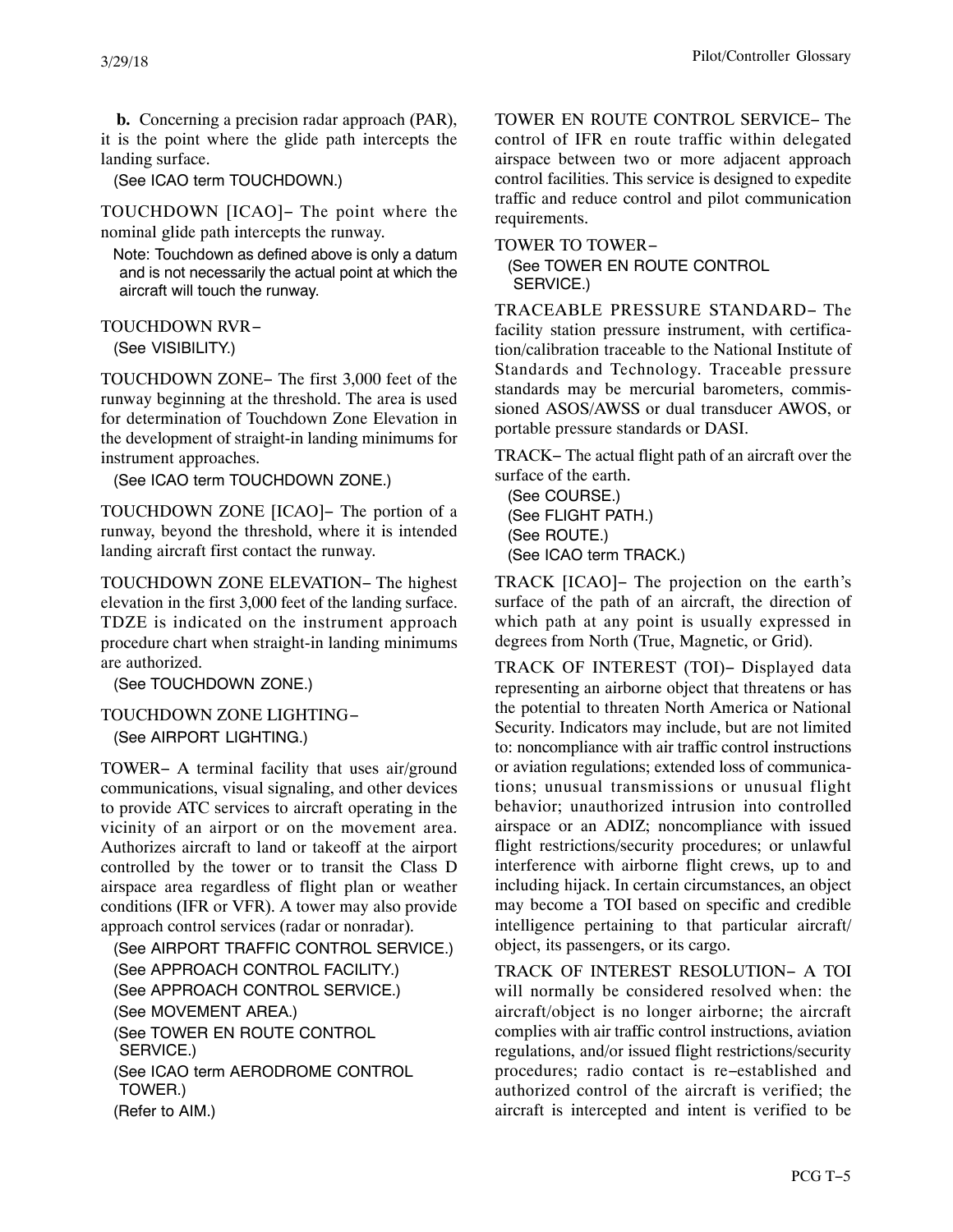nonthreatening/nonhostile; TOI was identified based on specific and credible intelligence that was later determined to be invalid or unreliable; or displayed data is identified and characterized as invalid*.* 

#### *TRAFFIC−*

**a.** A term used by a controller to transfer radar identification of an aircraft to another controller for the purpose of coordinating separation action. Traffic is normally issued:

- **1.** In response to a handoff or point out,
- **2.** In anticipation of a handoff or point out, or

**3.** In conjunction with a request for control of an aircraft.

**b.** A term used by ATC to refer to one or more aircraft.

 route of flight of their aircraft to warrant their TRAFFIC ADVISORIES− Advisories issued to alert pilots to other known or observed air traffic which may be in such proximity to the position or intended attention. Such advisories may be based on:

**a.** Visual observation.

**b.** Observation of radar identified and nonidentified aircraft targets on an ATC radar display, or

**c.** Verbal reports from pilots or other facilities.

Note 1: The word "traffic" followed by additional information, if known, is used to provide such advisories; e.g., "Traffic, 2 o'clock, one zero miles, southbound, eight thousand."

Note 2: Traffic advisory service will be provided to the extent possible depending on higher priority duties of the controller or other limitations; e.g., radar limitations, volume of traffic, frequency congestion, or controller workload. Radar/ nonradar traffic advisories do not relieve the pilot of his/her responsibility to see and avoid other aircraft. Pilots are cautioned that there are many times when the controller is not able to give traffic advisories concerning all traffic in the aircraft's proximity; in other words, when a pilot requests or is receiving traffic advisories, he/she should not assume that all traffic will be issued.

(Refer to AIM.)

 *TRAFFIC ALERT (aircraft call sign), TURN (left/right) IMMEDIATELY, (climb/descend) AND MAINTAIN (altitude).* 

(See SAFETY ALERT.)

TRAFFIC ALERT AND COLLISION AVOID-ANCE SYSTEM (TCAS)− An airborne collision

 avoidance system based on radar beacon signals ment. TCAS-I generates traffic advisories only. which operates independent of ground-based equip-TCAS-II generates traffic advisories, and resolution (collision avoidance) advisories in the vertical plane.

TRAFFIC INFORMATION*−* (See TRAFFIC ADVISORIES.)

 CAST (TIS−B)− The broadcast of ATC derived both adequate surveillance coverage (radar) and (radar), nearby aircraft that remain within the TRAFFIC INFORMATION SERVICE−BROADtraffic information to ADS−B equipped (1090ES or UAT) aircraft. The source of this traffic information is derived from ground−based air traffic surveillance sensors, typically from radar targets. TIS−B service will be available throughout the NAS where there are adequate broadcast coverage from ADS−B ground stations. Loss of TIS−B will occur when an aircraft enters an area not covered by the GBT network. If this occurs in an area with adequate surveillance coverage adequate broadcast coverage (ADS−B) area will view the first aircraft. TIS−B may continue when an aircraft enters an area with inadequate surveillance coverage (radar); nearby aircraft that remain within the adequate broadcast coverage (ADS−B) area will not view the first aircraft.

*TRAFFIC IN SIGHT−* Used by pilots to inform a controller that previously issued traffic is in sight.

(See NEGATIVE CONTACT.) (See TRAFFIC ADVISORIES.)

TRAFFIC MANAGEMENT PROGRAM ALERT− A term used in a Notice to Airmen (NOTAM) issued in conjunction with a special traffic management program to alert pilots to the existence of the program and to refer them to either the Notices to Airmen publication or a special traffic management program advisory message for program details. The contraction TMPA is used in NOTAM text.

TRAFFIC MANAGEMENT UNIT− The entity in ARTCCs and designated terminals directly involved in the active management of facility traffic. Usually under the direct supervision of an assistant manager for traffic management.

*TRAFFIC NO FACTOR−* Indicates that the traffic described in a previously issued traffic advisory is no factor.

*TRAFFIC NO LONGER OBSERVED−* Indicates that the traffic described in a previously issued traffic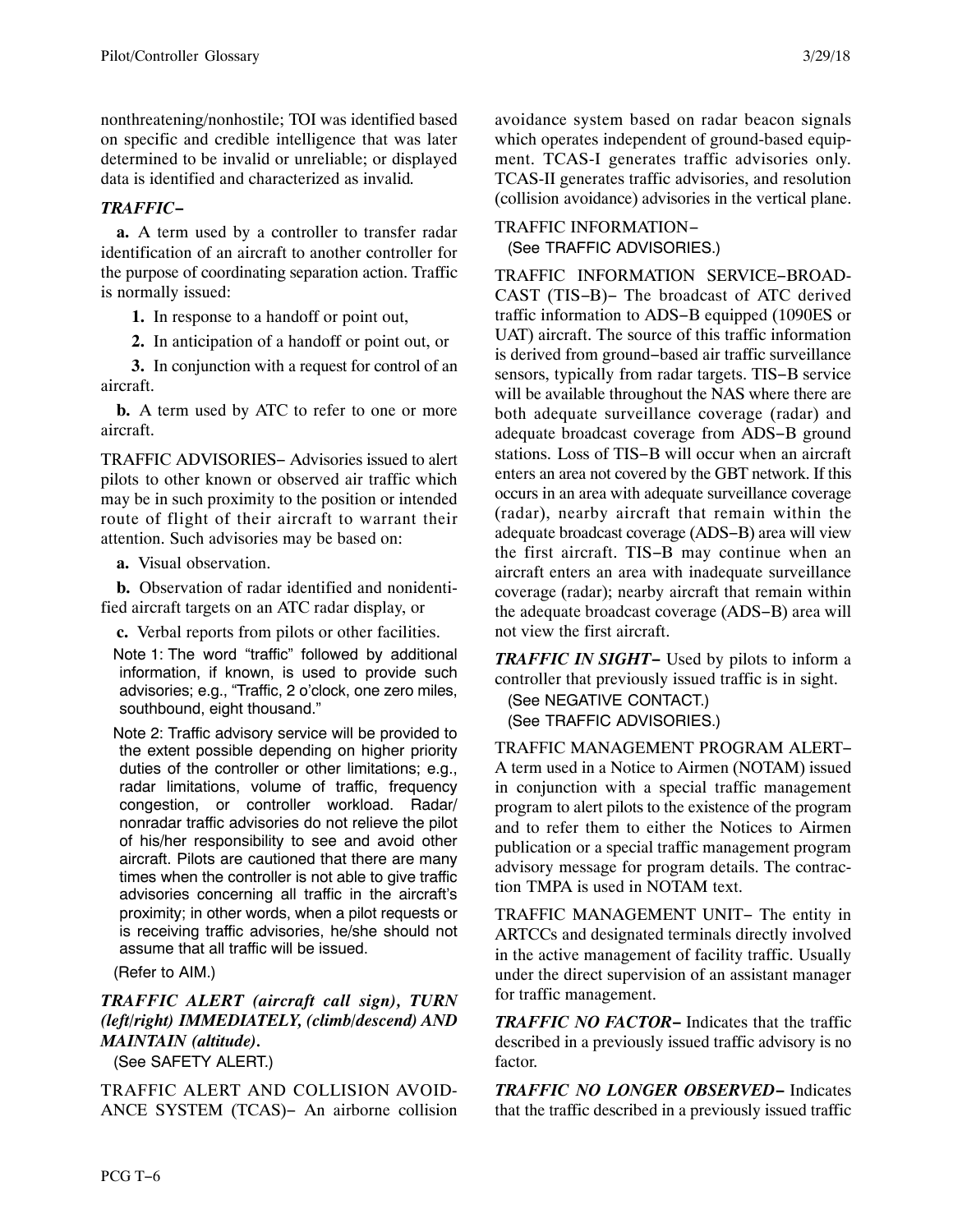advisory is no longer depicted on radar, but may still be a factor.

 TRAFFIC PATTERN− The traffic flow that is traffic pattern are upwind leg, crosswind leg, prescribed for aircraft landing at, taxiing on, or taking off from an airport. The components of a typical downwind leg, base leg, and final approach.

 **a.** Upwind Leg− A flight path parallel to the landing runway in the direction of landing.

**b.** Crosswind Leg− A flight path at right angles to the landing runway off its upwind end.

**c.** Downwind Leg− A flight path parallel to the landing runway in the direction opposite to landing. The downwind leg normally extends between the crosswind leg and the base leg.

 normally extends from the downwind leg to the **d.** Base Leg− A flight path at right angles to the landing runway off its approach end. The base leg intersection of the extended runway centerline.

**e.** Final Approach− A flight path in the direction of landing along the extended runway centerline. The final approach normally extends from the base leg to the runway. An aircraft making a straight-in approach VFR is also considered to be on final approach.

(See STRAIGHT-IN APPROACH VFR.) (See TAXI PATTERNS.) (See ICAO term AERODROME TRAFFIC CIRCUIT.) (Refer to 14 CFR Part 91.) (Refer to AIM.)

 over any number of background displays. These geopolitical boundaries. By using the TSD, a coordinator can monitor any number of traffic TRAFFIC SITUATION DISPLAY (TSD)− TSD is a computer system that receives radar track data from all 20 CONUS ARTCCs, organizes this data into a mosaic display, and presents it on a computer screen. The display allows the traffic management coordinator multiple methods of selection and highlighting of individual aircraft or groups of aircraft. The user has the option of superimposing these aircraft positions background options include ARTCC boundaries, any stratum of en route sector boundaries, fixes, airways, military and other special use airspace, airports, and situations or the entire systemwide traffic flows.

TRAJECTORY− A EDST representation of the path an aircraft is predicted to fly based upon a Current Plan or Trial Plan.

(See EN ROUTE DECISION SUPPORT TOOL.)

TRAJECTORY MODELING− The automated process of calculating a trajectory.

 used by the Collaborative Trajectory Options TRAJECTORY OPTIONS SET (TOS)− A TOS is an electronic message, submitted by the operator, that is Program (CTOP) to manage the airspace captured in the traffic management program. The TOS will allow the operator to express the route and delay trade-off options that they are willing to accept.

TRANSCRIBED WEATHER BROADCAST (TWEB)− A continuous recording of meteorological and aeronautical information that is broadcast on L/MF and VOR facilities for pilots. (Provided only in Alaska.)

(Refer to AIM.)

TRANSFER OF CONTROL− That action whereby the responsibility for the separation of an aircraft is transferred from one controller to another.

(See ICAO term TRANSFER OF CONTROL.)

TRANSFER OF CONTROL [ICAO]− Transfer of responsibility for providing air traffic control service.

TRANSFERRING CONTROLLER− A controller/ facility transferring control of an aircraft to another controller/facility.

(See ICAO term TRANSFERRING UNIT/CONTROLLER.)

TRANSFERRING FACILITY*−* (See TRANSFERRING CONTROLLER.)

TRANSFERRING UNIT/CONTROLLER [ICAO]− Air traffic control unit/air traffic controller in the process of transferring the responsibility for providing air traffic control service to an aircraft to the next air traffic control unit/air traffic controller along the route of flight.

Note: See definition of accepting unit/controller.

#### TRANSITION−

**a.** The general term that describes the change from one phase of flight or flight condition to another; e.g., transition from en route flight to the approach or transition from instrument flight to visual flight.

 connect the basic DP to one of several en route **b.** A published procedure (DP Transition) used to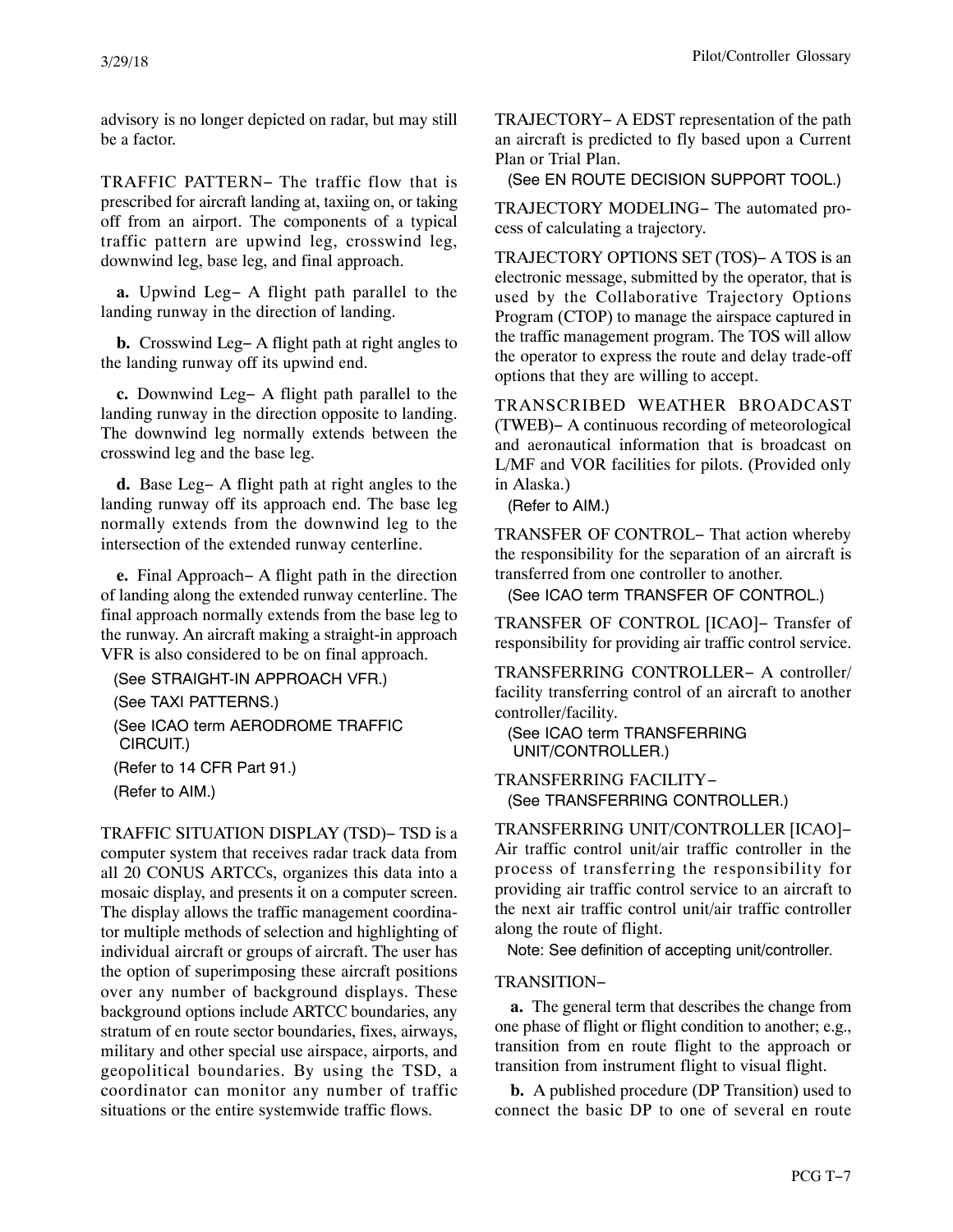airways/jet routes, or a published procedure (STAR Transition) used to connect one of several en route airways/jet routes to the basic STAR.

(Refer to DP/STAR Charts.)

TRANSITION POINT− A point at an adapted number of miles from the vertex at which an arrival aircraft would normally commence descent from its en route altitude. This is the first fix adapted on the arrival speed segments.

 TRANSITION WAYPOINT− The waypoint that defines the beginning of a runway or en route transition on an RNAV SID or STAR.

 TRANSITIONAL AIRSPACE− That portion of controlled airspace wherein aircraft change from one phase of flight or flight condition to another.

 TRANSMISSOMETER− An apparatus used to determine visibility by measuring the transmission of light through the atmosphere. It is the measurement source for determining runway visual range (RVR) and runway visibility value (RVV).

(See VISIBILITY.)

 sion from one station to other stations in called stations may be able to receive the *TRANSMITTING IN THE BLIND−* A transmiscircumstances where two-way communication cannot be established, but where it is believed that the transmission.

 TRANSPONDER− The airborne radar beacon receiver/transmitter portion of the Air Traffic Control Radar Beacon System (ATCRBS) which automatically receives radio signals from interrogators on the ground, and selectively replies with a specific reply pulse or pulse group only to those interrogations being received on the mode to which it is set to respond.

(See INTERROGATOR.) (See ICAO term TRANSPONDER.) (Refer to AIM.)

 which will generate a reply signal upon proper TRANSPONDER [ICAO]− A receiver/transmitter interrogation; the interrogation and reply being on different frequencies.

TRANSPONDER CODES*−* (See CODES.)

TRANSPONDER OBSERVED − Phraseology used TRANSPONDER OBSERVED – Phraseology used<br>to inform a VFR pilot the aircraft's assigned beacon code and position have been observed. Specifically, this term conveys to a VFR pilot the transponder reply has been observed and its position correlated for transit through the designated area.

TRIAL PLAN− A proposed amendment which utilizes automation to analyze and display potential conflicts along the predicted trajectory of the selected aircraft.

TRSA*−*

(See TERMINAL RADAR SERVICE AREA.)

TSD−

(See TRAFFIC SITUATION DISPLAY.)

 engine in which the energy of the jet operates a TURBOJET AIRCRAFT− An aircraft having a jet turbine which in turn operates the air compressor.

 engine in which the energy of the jet operates a TURBOPROP AIRCRAFT− An aircraft having a jet turbine which drives the propeller.

 airspeed with aircraft reaction depending on TURBULENCE− An atmospheric phenomenon that causes changes in aircraft altitude, attitude, and or intensity. Pilots report turbulence intensity according to aircraft's reaction as follows:

**a.** Light − Causes slight, erratic changes in altitude and or attitude (pitch, roll, or yaw).

 **b.** Moderate− Similar to Light but of greater but the aircraft remains in positive control at all times. intensity. Changes in altitude and or attitude occur It usually causes variations in indicated airspeed.

**c.** Severe− Causes large, abrupt changes in altitude and or attitude. It usually causes large variations in indicated airspeed. Aircraft may be momentarily out of control.

**d.** Extreme− The aircraft is violently tossed about and is practically impossible to control. It may cause structural damage.

(See CHOP.)

(Refer to AIM.)

TURN ANTICIPATION− (maneuver anticipation).

TVOR*−*

(See TERMINAL-VERY HIGH FREQUENCY OMNIDIRECTIONAL RANGE STATION.)

TWEB*−*

(See TRANSCRIBED WEATHER BROADCAST.)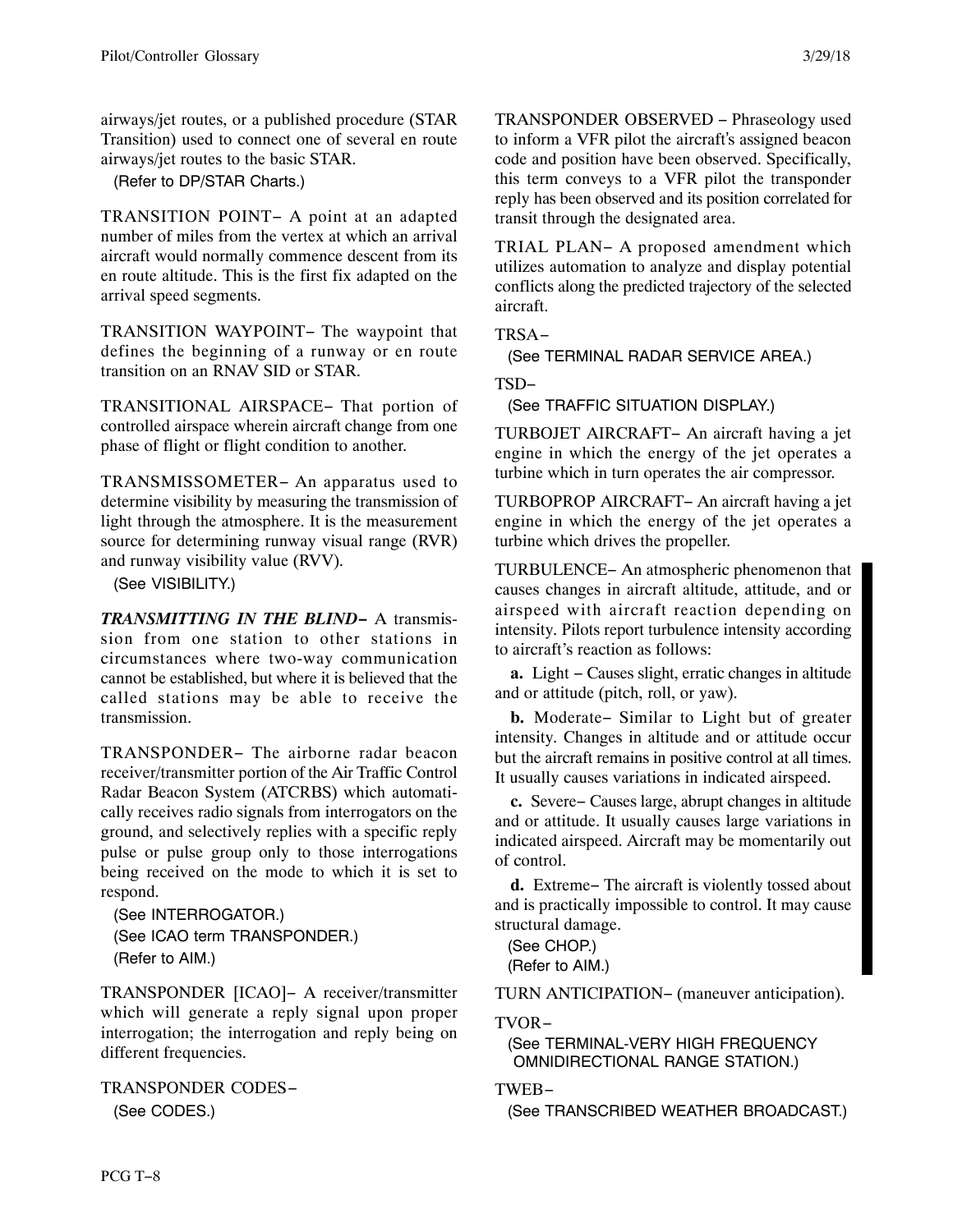# TWO-WAY RADIO COMMUNICATIONS FAIL-URE− (See LOST COMMUNICATIONS.)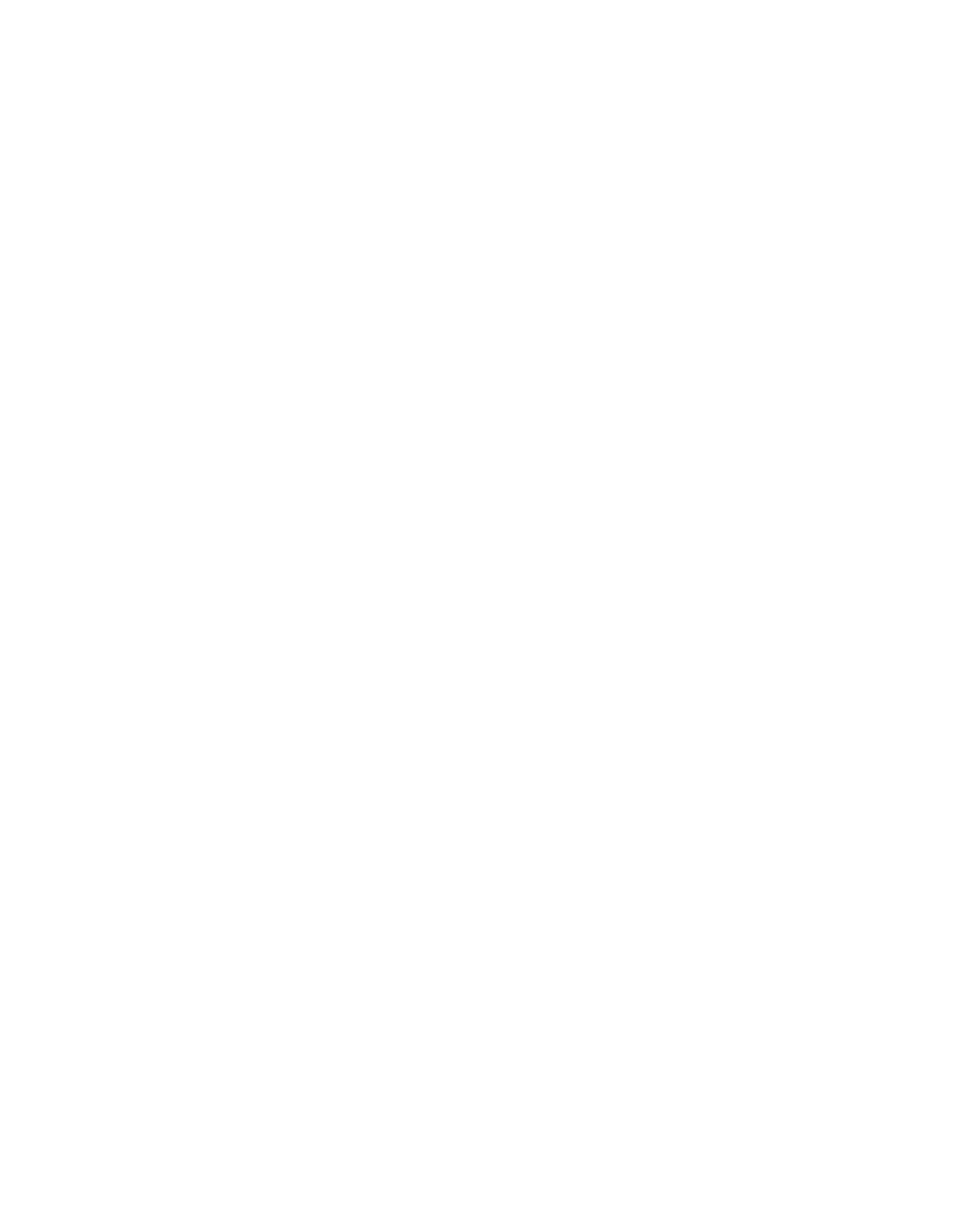# **U**

#### UHF−

## (See ULTRAHIGH FREQUENCY.)

ULTRAHIGH FREQUENCY (UHF)− The frequency band between 300 and 3,000 MHz. The bank of radio frequencies used for military air/ground voice communications. In some instances this may go as low as 225 MHz and still be referred to as UHF.

 airworthiness certificate, or pilot certification. ULTRALIGHT VEHICLE− A single-occupant aeronautical vehicle operated for sport or recreational purposes which does not require FAA registration, an Operation of an ultralight vehicle in certain airspace requires authorization from ATC.

(Refer to 14 CFR Part 103.)

 *UNABLE−* Indicates inability to comply with a specific instruction, request, or clearance.

 UNASSOCIATED− A radar target that does not display a data block with flight identification and altitude information.

(See ASSOCIATED.)

UNCONTROLLED AIRSPACE− Airspace in which aircraft are not subject to controlled airspace (Class A, B, C, D, or E) separation criteria.

UNDER THE HOOD− Indicates that the pilot is using a hood to restrict visibility outside the cockpit while simulating instrument flight. An appropriately rated pilot is required in the other control seat while this operation is being conducted.

(Refer to 14 CFR Part 91.)

 aircraft will remain unfrozen until the time the UNFROZEN− The Scheduled Time of Arrival (STA) tags, which are still being rescheduled by the time based flow management (TBFM) calculations. The corresponding estimated time of arrival (ETA) tag passes the preset freeze horizon for that aircraft's stream class. At this point the automatic rescheduling will stop, and the STA becomes "frozen."

UNICOM− A nongovernment communication facility which may provide airport information at certain airports. Locations and frequencies of UNICOMs are shown on aeronautical charts and publications.

(See CHART SUPPLEMENT U.S.) (Refer to AIM.)

 pilot. This device can be any type of airplane, aircraft, gliders, and unmanned rockets are not UNMANNED AIRCRAFT (UA)- A device used or intended to be used for flight that has no onboard helicopter, airship, or powered-lift aircraft. Unmanned free balloons, moored balloons, tethered considered to be a UA.

 to safe operations, which may include control support equipment, payloads, flight termination UNMANNED AIRCRAFT SYSTEM (UAS)- An unmanned aircraft and its associated elements related stations (ground, ship, or air based), control links, systems, and launch/recovery equipment. It consists of three elements: unmanned aircraft, control station, and data link.

 beyond the segments of an instrument approach UNPUBLISHED ROUTE− A route for which no minimum altitude is published or charted for pilot use. It may include a direct route between NAVAIDs, a radial, a radar vector, or a final approach course procedure.

(See PUBLISHED ROUTE.) (See ROUTE.)

 UNRELIABLE (GPS/WAAS)− An advisory to pilots indicating the expected level of service of the GPS and/or WAAS may not be available. Pilots must then determine the adequacy of the signal for desired use.

UPWIND LEG− (See TRAFFIC PATTERN.)

URGENCY− A condition of being concerned about safety and of requiring timely but not immediate assistance; a potential distress condition.

(See ICAO term URGENCY.)

 board or in sight, but which does not require URGENCY [ICAO]− A condition concerning the safety of an aircraft or other vehicle, or of person on immediate assistance.

USAFIB−

(See ARMY AVIATION FLIGHT INFORMATION BULLETIN.)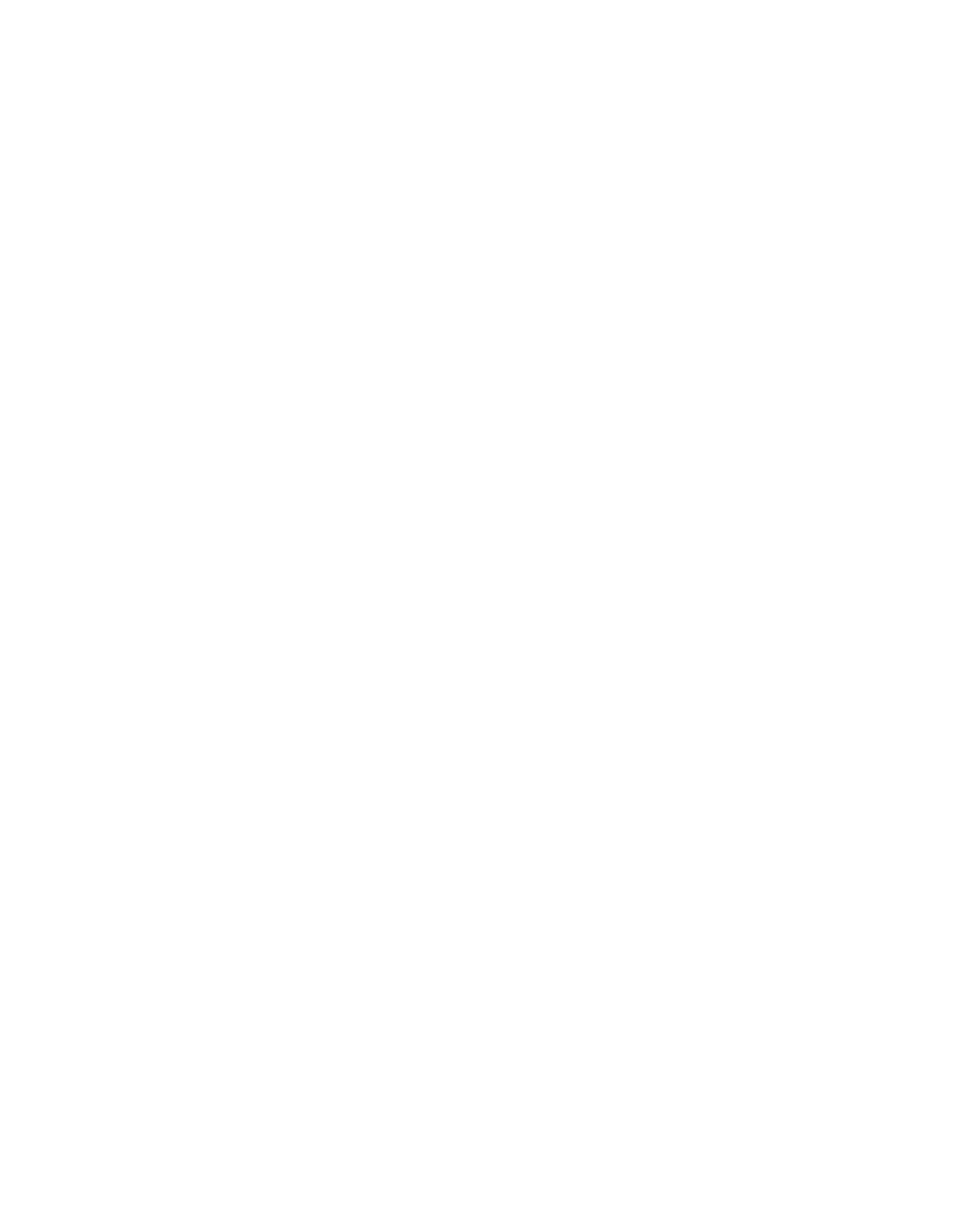# **V**

VASI−

(See VISUAL APPROACH SLOPE INDICATOR.)

VCOA−

(See VISUAL CLIMB OVER AIRPORT.)

VDP−

(See VISUAL DESCENT POINT.)

VECTOR− A heading issued to an aircraft to provide navigational guidance by radar.

(See ICAO term RADAR VECTORING.)

 *VERIFY−* Request confirmation of information; e.g., "verify assigned altitude."

 relayed through an FSS, dispatcher, or by other *VERIFY SPECIFIC DIRECTION OF TAKEOFF (OR TURNS AFTER TAKEOFF)−* Used by ATC to ascertain an aircraft's direction of takeoff and/or direction of turn after takeoff. It is normally used for IFR departures from an airport not having a control tower. When direct communication with the pilot is not possible, the request and information may be means.

(See IFR TAKEOFF MINIMUMS AND DEPARTURE PROCEDURES.)

 runway in use. However, it may be the actual VERTEX− The last fix adapted on the arrival speed segments. Normally, it will be the outer marker of the threshold or other suitable common point on the approach path for the particular runway configuration.

VERTEX TIME OF ARRIVAL− A calculated time of aircraft arrival over the adapted vertex for the runway configuration in use. The time is calculated via the optimum flight path using adapted speed segments.

VERTICAL NAVIGATION (VNAV)– A function of area navigation (RNAV) equipment which calculates, displays, and provides vertical guidance to a profile or path.

VERTICAL SEPARATION− Separation between aircraft expressed in units of vertical distance.

(See SEPARATION.)

 VERTICAL TAKEOFF AND LANDING AIR-CRAFT (VTOL)− Aircraft capable of vertical climbs and/or descents and of using very short runways or small areas for takeoff and landings. These aircraft include, but are not limited to, helicopters.

(See SHORT TAKEOFF AND LANDING AIRCRAFT.)

 108 to 118 MHz, are used for certain NAVAIDs; 118 to 136 MHz are used for civil air/ground voice VERY HIGH FREQUENCY (VHF)− The frequency band between 30 and 300 MHz. Portions of this band, communications. Other frequencies in this band are used for purposes not related to air traffic control.

VERY HIGH FREQUENCY OMNIDIRECTION-AL RANGE STATION−

(See VOR.)

VERY LOW FREQUENCY (VLF)− The frequency band between 3 and 30 kHz.

VFR−

(See VISUAL FLIGHT RULES.)

VFR AIRCRAFT− An aircraft conducting flight in accordance with visual flight rules.

(See VISUAL FLIGHT RULES.)

 flight rules. The term may be used as an ATC *VFR CONDITIONS−* Weather conditions equal to or better than the minimum for flight under visual clearance/instruction only when:

**a.** An IFR aircraft requests a climb/descent in VFR conditions.

**b.** The clearance will result in noise abatement benefits where part of the IFR departure route does not conform to an FAA approved noise abatement route or altitude.

 **c.** A pilot has requested a practice instrument approach and is not on an IFR flight plan.

Note: All pilots receiving this authorization must comply with the VFR visibility and distance from cloud criteria in 14 CFR Part 91. Use of the term does not relieve controllers of their responsibility to separate aircraft in Class B and Class C airspace or TRSAs as required by FAA Order JO 7110.65. When used as an ATC clearance/instruction, the term may be abbreviated "VFR;" e.g., "MAINTAIN VFR," "CLIMB/DESCEND VFR," etc.

VFR FLIGHT−

(See VFR AIRCRAFT.)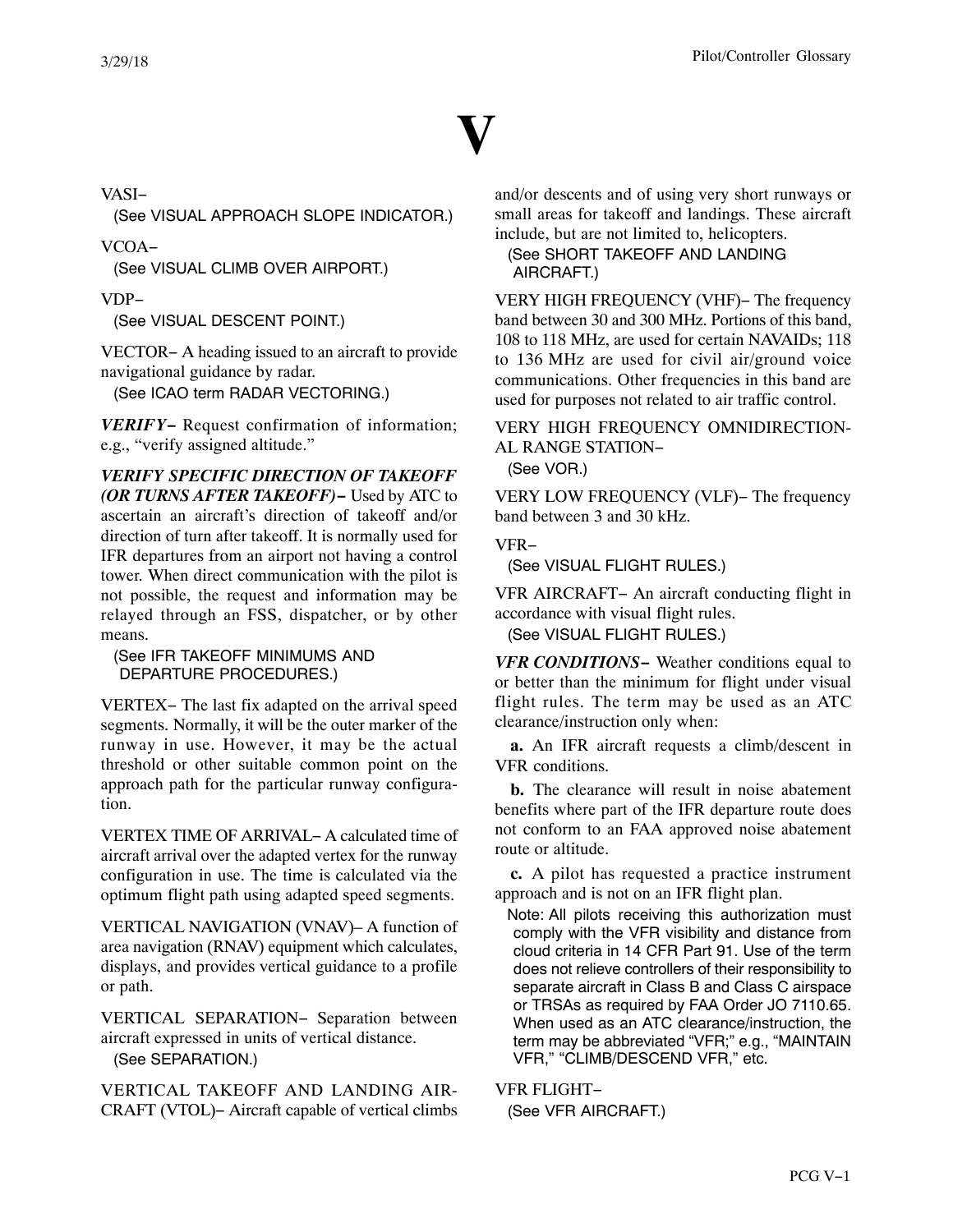Routes used by the Department of Defense and associated Reserve and Air Guard units for the VFR MILITARY TRAINING ROUTES (VR)− purpose of conducting low-altitude navigation and tactical training under VFR below 10,000 feet MSL at airspeeds in excess of 250 knots IAS.

 given when the current and/or forecast weather *VFR NOT RECOMMENDED−* An advisory provided by a flight service station to a pilot during a preflight or inflight weather briefing that flight under visual flight rules is not recommended. To be conditions are at or below VFR minimums. It does not abrogate the pilot's authority to make his/her own decision.

 aircraft to operate in VFR conditions at any as restricted by ATC). A pilot receiving this *VFR-ON-TOP−* ATC authorization for an IFR appropriate VFR altitude (as specified in 14 CFR and authorization must comply with the VFR visibility, distance from cloud criteria, and the minimum IFR altitudes specified in 14 CFR Part 91. The use of this term does not relieve controllers of their responsibility to separate aircraft in Class B and Class C airspace or TRSAs as required by FAA Order JO 7110.65.

VFR TERMINAL AREA CHARTS− (See AERONAUTICAL CHART.)

VFR WAYPOINT− (See WAYPOINT.)

VHF−

(See VERY HIGH FREQUENCY.)

VHF OMNIDIRECTIONAL RANGE/TACTICAL AIR NAVIGATION− (See VORTAC.)

 heliports, runway centerline extensions, hospital emergency landing areas, NAVAIDs and fixes, prominent geographic features, map alignment VIDEO MAP− An electronically displayed map on the radar display that may depict data such as airports, reporting points, airway/route centerlines, boundaries, handoff points, special use tracks, obstructions, indicators, range accuracy marks, and/or minimum vectoring altitudes.

 VISIBILITY− The ability, as determined by atmospheric conditions and expressed in units of

distance, to see and identify prominent unlighted objects by day and prominent lighted objects by night. Visibility is reported as statute miles, hundreds of feet or meters.

(Refer to 14 CFR Part 91.) (Refer to AIM.)

**a.** Flight Visibility− The average forward horizontal distance, from the cockpit of an aircraft in flight, at which prominent unlighted objects may be seen and identified by day and prominent lighted objects may be seen and identified by night.

 bility near the earth's surface as reported by the United States National Weather Service or an **b.** Ground Visibility− Prevailing horizontal visiaccredited observer.

**c.** Prevailing Visibility− The greatest horizontal visibility equaled or exceeded throughout at least half the horizon circle which need not necessarily be continuous.

**d.** Runway Visibility Value (RVV)− The visibility determined for a particular runway by a transmissometer. A meter provides a continuous indication of the visibility (reported in miles or fractions of miles) for the runway. RVV is used in lieu of prevailing visibility in determining minimums for a particular runway.

**e.** Runway Visual Range (RVR)− An instrumentally derived value, based on standard calibrations, that represents the horizontal distance a pilot will see down the runway from the approach end. It is based on the sighting of either high intensity runway lights or on the visual contrast of other targets whichever yields the greater visual range. RVR, in contrast to prevailing or runway visibility, is based on what a pilot in a moving aircraft should see looking down the runway. RVR is horizontal visual range, not slant visual range. It is based on the measurement of a transmissometer made near the touchdown point of the instrument runway and is reported in hundreds of feet. RVR is used in lieu of RVV and/or prevailing visibility in determining minimums for a particular runway.

 **1.** Touchdown RVR− The RVR visibility readout values obtained from RVR equipment serving the runway touchdown zone.

**2.** Mid-RVR− The RVR readout values obtained from RVR equipment located midfield of the runway.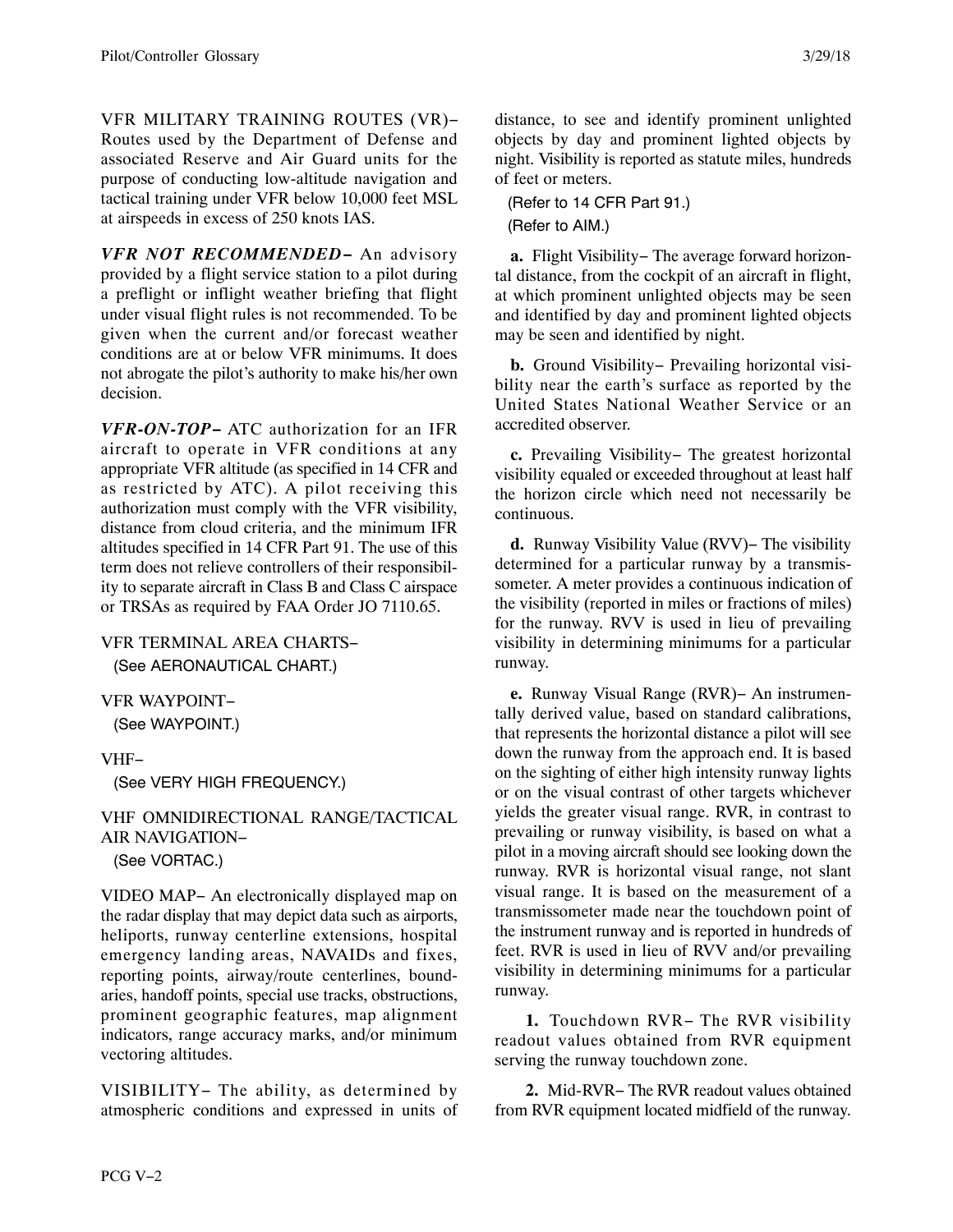**3.** Rollout RVR− The RVR readout values obtained from RVR equipment located nearest the rollout end of the runway.

(See ICAO term FLIGHT VISIBILITY.) (See ICAO term GROUND VISIBILITY.) (See ICAO term RUNWAY VISUAL RANGE.) (See ICAO term VISIBILITY.)

VISIBILITY [ICAO]− The ability, as determined by atmospheric conditions and expressed in units of distance, to see and identify prominent unlighted objects by day and prominent lighted objects by night.

**a.** Flight Visibility− The visibility forward from the cockpit of an aircraft in flight.

**b.** Ground Visibility− The visibility at an aerodrome as reported by an accredited observer.

 lights delineating the runway or identifying its **c.** Runway Visual Range [RVR]− The range over which the pilot of an aircraft on the centerline of a runway can see the runway surface markings or the centerline.

VISUAL APPROACH− An approach conducted on an instrument flight rules (IFR) flight plan which authorizes the pilot to proceed visually and clear of clouds to the airport. The pilot must, at all times, have either the airport or the preceding aircraft in sight. This approach must be authorized and under the control of the appropriate air traffic control facility. Reported weather at the airport must be: ceiling at or above 1,000 feet, and visibility of 3 miles or greater.

(See ICAO term VISUAL APPROACH.)

VISUAL APPROACH [ICAO]− An approach by an IFR flight when either part or all of an instrument approach procedure is not completed and the approach is executed in visual reference to terrain.

VISUAL APPROACH SLOPE INDICATOR (VASI)−

(See AIRPORT LIGHTING.)

 conduct climbing turns over the airport to the VISUAL CLIMB OVER AIRPORT (VCOA)− A departure option for an IFR aircraft, operating in visual meteorological conditions equal to or greater than the specified visibility and ceiling, to visually published "climb−to" altitude from which to proceed with the instrument portion of the departure. VCOA procedures are developed to avoid obstacles greater than 3 statute miles from the departure end of the

 Pilots are responsible to advise ATC as early as Procedures' section of the Terminal Procedures runway as an alternative to complying with climb gradients greater than 200 feet per nautical mile. possible of the intent to fly the VCOA option prior to departure. These textual procedures are published in the 'Take−Off Minimums and (Obstacle) Departure Publications and/or appear as an option on a Graphic ODP.

(See AIM.)

 runway, or approach lights, or other markings VISUAL DESCENT POINT− A defined point on the final approach course of a nonprecision straight-in approach procedure from which normal descent from the MDA to the runway touchdown point may be commenced, provided the approach threshold of that identifiable with the approach end of that runway are clearly visible to the pilot.

 conditions. The term "VFR" is also used in the VISUAL FLIGHT RULES− Rules that govern the procedures for conducting flight under visual United States to indicate weather conditions that are equal to or greater than minimum VFR requirements. In addition, it is used by pilots and controllers to indicate type of flight plan.

(See INSTRUMENT FLIGHT RULES.) (See INSTRUMENT METEOROLOGICAL CONDITIONS.) (See VISUAL METEOROLOGICAL CONDITIONS.) (Refer to 14 CFR Part 91.) (Refer to AIM.)

 VISUAL HOLDING− The holding of aircraft at selected, prominent geographical fixes which can be easily recognized from the air.

(See HOLDING FIX.)

 Meteorological conditions expressed in terms of VISUAL METEOROLOGICAL CONDITIONS− visibility, distance from cloud, and ceiling equal to or better than specified minima.

(See INSTRUMENT FLIGHT RULES.) (See INSTRUMENT METEOROLOGICAL CONDITIONS.) (See VISUAL FLIGHT RULES.)

VISUAL SEGMENT−

(See PUBLISHED INSTRUMENT APPROACH PROCEDURE VISUAL SEGMENT.)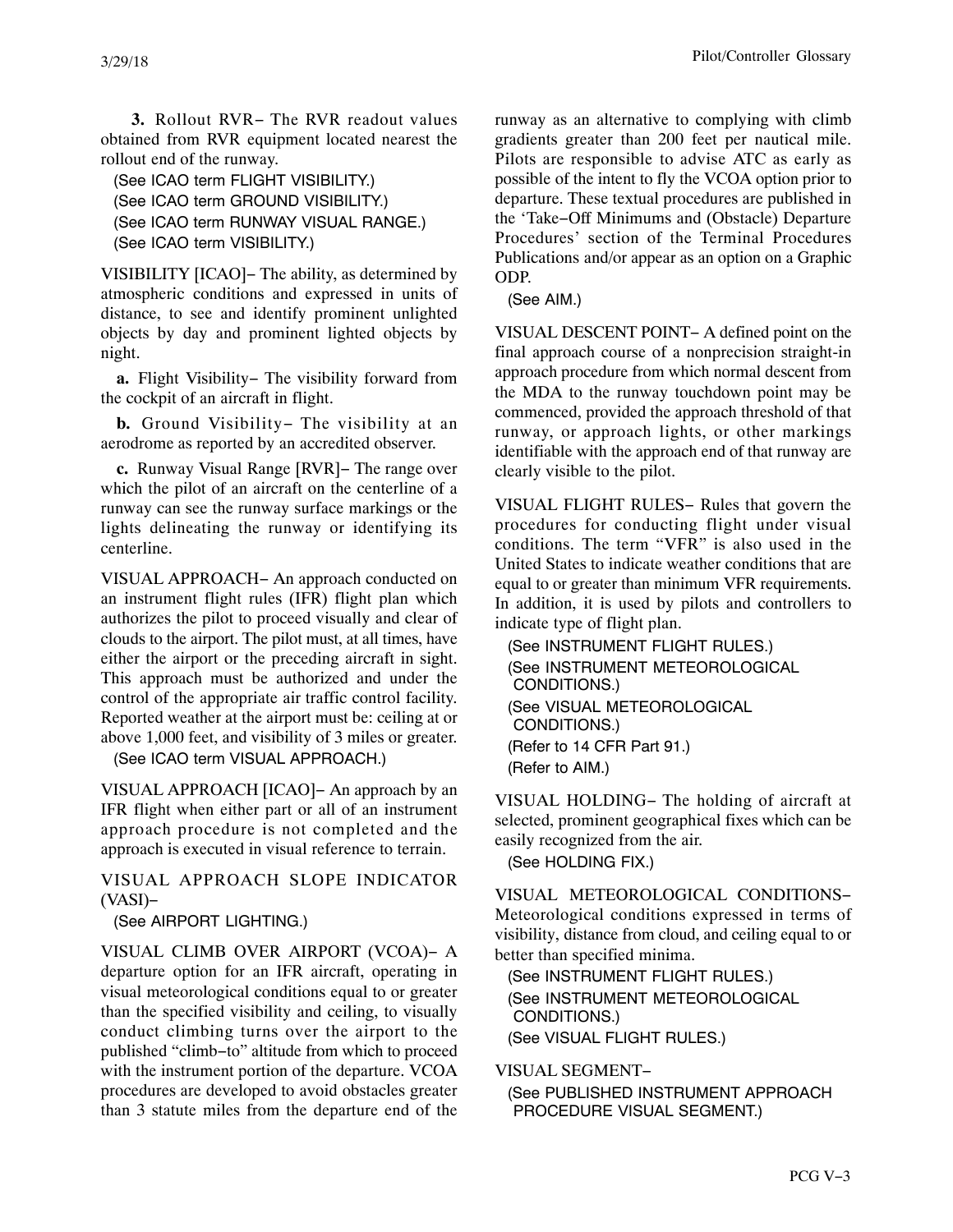VISUAL SEPARATION− A means employed by ATC to separate aircraft in terminal areas and en route airspace in the NAS. There are two ways to effect this separation:

**a.** The tower controller sees the aircraft involved and issues instructions, as necessary, to ensure that the aircraft avoid each other.

**b.** A pilot sees the other aircraft involved and upon instructions from the controller provides his/her own separation by maneuvering his/her aircraft as necessary to avoid it. This may involve following another aircraft or keeping it in sight until it is no longer a factor.

(See SEE AND AVOID.) (Refer to 14 CFR Part 91.)

#### VLF−

(See VERY LOW FREQUENCY.)

#### VMC−

(See VISUAL METEOROLOGICAL CONDITIONS.)

VOICE SWITCHING AND CONTROL SYSTEM (VSCS)− A computer controlled switching system that provides air traffic controllers with all voice circuits (air to ground and ground to ground) necessary for air traffic control.

(Refer to AIM.)

 360 degrees in azimuth, oriented from magnetic VOR− A ground-based electronic navigation aid transmitting very high frequency navigation signals, north. Used as the basis for navigation in the National Airspace System. The VOR periodically identifies itself by Morse Code and may have an additional voice identification feature. Voice features may be used by ATC or FSS for transmitting instructions/information to pilots.

(See NAVIGATIONAL AID.) (Refer to AIM.)

VOR TEST SIGNAL− (See VOT.)

VORTAC− A navigation aid providing VOR azimuth, TACAN azimuth, and TACAN distance measuring equipment (DME) at one site.

(See DISTANCE MEASURING EQUIPMENT.) (See NAVIGATIONAL AID.) (See TACAN.) (See VOR.) (Refer to AIM.)

 movement of an airfoil through the air when generating lift. As an airfoil moves through the wake turbulence and their rotational force is VORTICES− Circular patterns of air created by the atmosphere in sustained flight, an area of area of low pressure is created above it. The air flowing from the high pressure area to the low pressure area around and about the tips of the airfoil tends to roll up into two rapidly rotating vortices, cylindrical in shape. These vortices are the most predominant parts of aircraft dependent upon the wing loading, gross weight, and speed of the generating aircraft. The vortices from medium to super aircraft can be of extremely high velocity and hazardous to smaller aircraft.

(See AIRCRAFT CLASSES.) (See WAKE TURBULENCE.) (Refer to AIM.)

 check VOR receiver accuracy. Some VOTs are VOT− A ground facility which emits a test signal to available to the user while airborne, and others are limited to ground use only.

(See CHART SUPPLEMENT U.S.) (Refer to 14 CFR Part 91.) (Refer to AIM.)

VR−

(See VFR MILITARY TRAINING ROUTES.)

VSCS−

(See VOICE SWITCHING AND CONTROL SYSTEM.)

#### VTA−

(See VERTEX TIME OF ARRIVAL.)

VTOL AIRCRAFT− (See VERTICAL TAKEOFF AND LANDING AIRCRAFT.)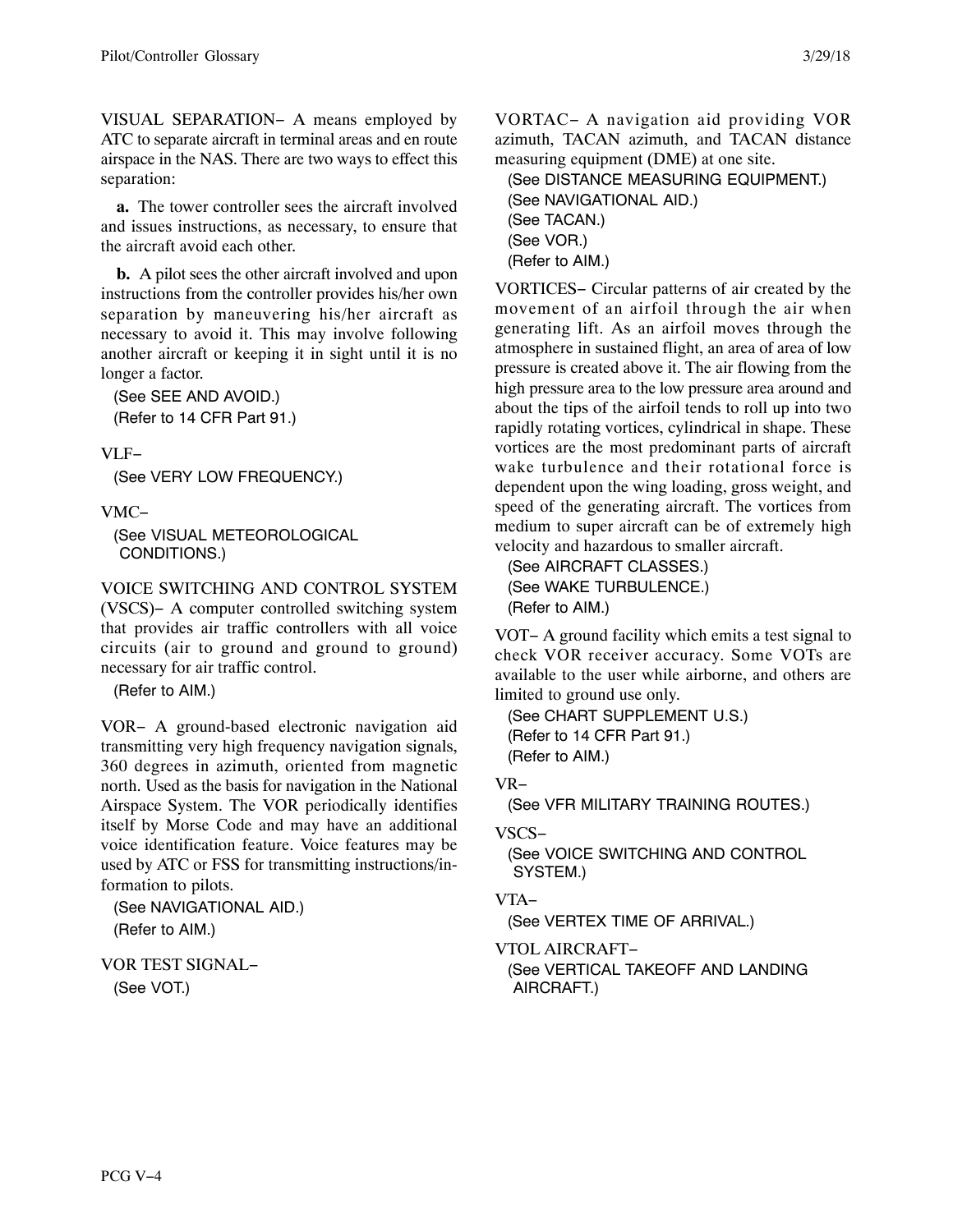# **W**

#### WA−

(See AIRMET.) (See WEATHER ADVISORY.)

### WAAS−

(See WIDE-AREA AUGMENTATION SYSTEM.)

WAKE TURBULENCE− Phenomena resulting from the passage of an aircraft through the atmosphere. The term includes vortices, thrust stream turbulence, jet blast, jet wash, propeller wash, and rotor wash both on the ground and in the air.

(See AIRCRAFT CLASSES.) (See JET BLAST.) (See VORTICES.) (Refer to AIM.)

WARNING AREA− (See SPECIAL USE AIRSPACE.)

 progress reports, published VFR routes, visual circumnavigating controlled and/or special use WAYPOINT− A predetermined geographical position used for route/instrument approach definition, reporting points or points for transitioning and/or airspace, that is defined relative to a VORTAC station or in terms of latitude/longitude coordinates.

 WEATHER ADVISORY− In aviation weather as they affect the operation of air traffic and as forecast practice, an expression of hazardous weather conditions not predicted in the Aviation Surface Forecast, Aviation Cloud Forecast, or area forecast, prepared by the NWS.

(See AIRMET.) (See SIGMET.)

research aircraft from the 53rd Weather Atmospheric Administration Aircraft Operations WEATHER RECONNAISSANCE AREA (WRA)− A WRA is airspace with defined dimensions and published by Notice to Airmen, which is established to support weather reconnaissance/research flights. Air traffic control services are not provided within WRAs. Only participating weather reconnaissance/ Reconnaissance Squadron and National Oceanic and Center are permitted to operate within a WRA. A WRA may only be established in airspace within U.S. Flight Information Regions outside of U.S. territorial airspace.

### *WHEN ABLE−*

 able," the pilot is expected to seek the first **a.** In conjunction with ATC instructions, gives the pilot the latitude to delay compliance until a condition or event has been reconciled. Unlike "pilot discretion," when instructions are prefaced "when opportunity to comply.

**b.** In conjunction with a weather deviation clearance, requires the pilot to determine when he/she is clear of weather, then execute ATC instructions.

**c.** Once a maneuver has been initiated, the pilot is expected to continue until the specifications of the instructions have been met. "When able," should not be used when expeditious compliance is required.

 consisting of the equipment and software which augments the GPS Standard Positioning Service (SPS). The WAAS provides enhanced integrity, GPS SPS. The differential correction function WIDE-AREA AUGMENTATION SYSTEM (WAAS)− The WAAS is a satellite navigation system accuracy, availability, and continuity over and above provides improved accuracy required for precision approach.

 and C) and Mode S transponders, and ADS-B mined by joint processing of the computed between a reference and the ground WIDE AREA MULTILATERATION (WAM)– A distributed surveillance technology which may utilize any combination of signals from Air Traffic Control Radar Beacon System (ATCRBS) (Modes A transmissions. Multiple geographically dispersed ground sensors measure the time-of-arrival of the transponder messages. Aircraft position is detertime-difference-of-arrival (TDOA) measurements stations' measured time-of-arrival.

*WILCO* − I have received your message, understand it, and will comply with it.

 National Weather Service. Winds at specific WIND GRID DISPLAY− A display that presents the latest forecasted wind data overlaid on a map of the ARTCC area. Wind data is automatically entered and updated periodically by transmissions from the altitudes, along with temperatures and air pressure can be viewed.